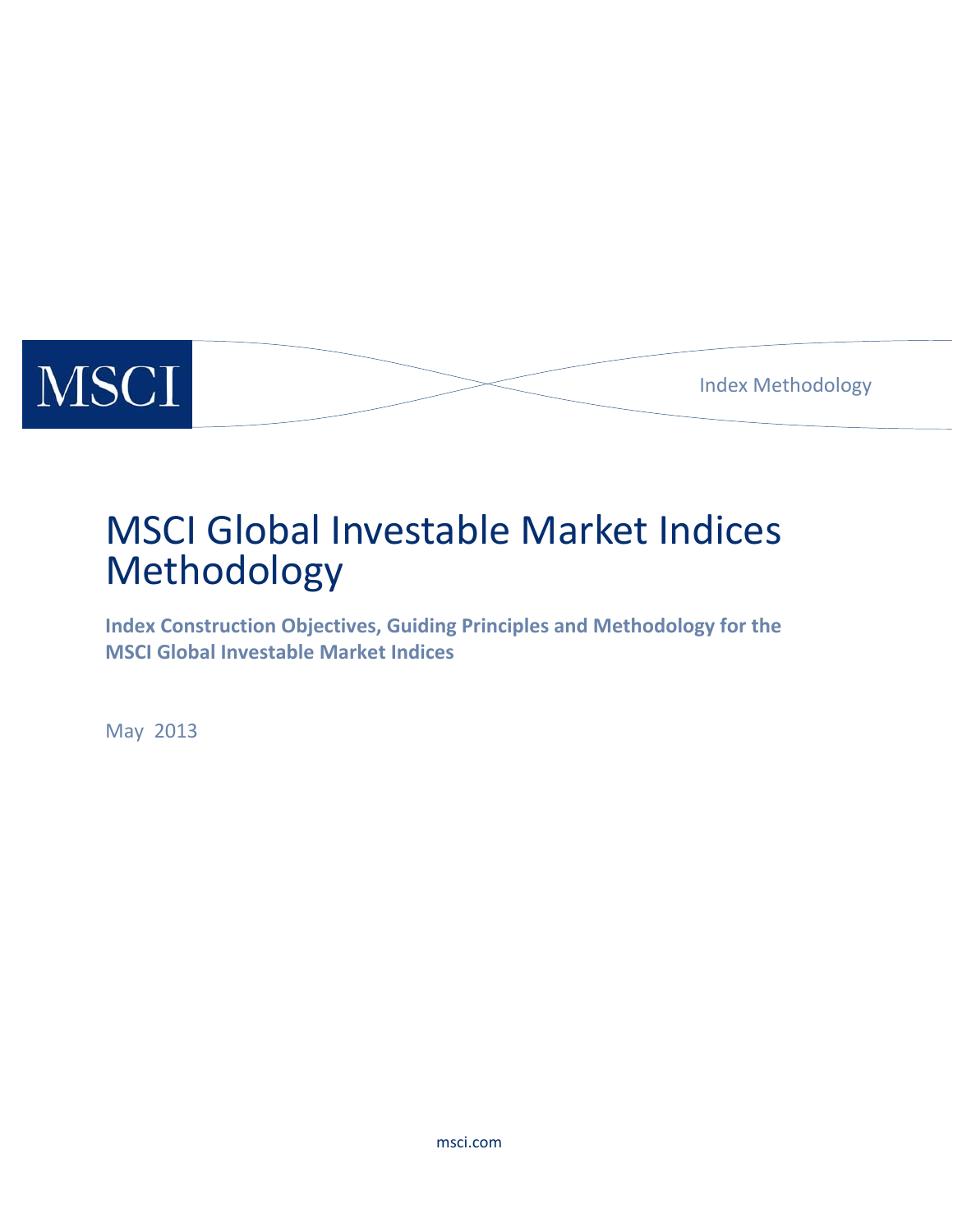# **Contents**

| Section 1: Introduction to the MSCI Global Investable Market Indices10 |                                                                     |  |  |  |  |
|------------------------------------------------------------------------|---------------------------------------------------------------------|--|--|--|--|
| Section 2: Constructing the MSCI Global Investable Market Indices12    |                                                                     |  |  |  |  |
| 2.1.                                                                   |                                                                     |  |  |  |  |
| 2.1.1.                                                                 |                                                                     |  |  |  |  |
| 2.1.2.                                                                 |                                                                     |  |  |  |  |
| 2.2.                                                                   | Determining the Market Investable Equity Universes 13               |  |  |  |  |
| 2.2.1.                                                                 |                                                                     |  |  |  |  |
|                                                                        | 2.2.2. Equity Universe Minimum Float-Adjusted Market Capitalization |  |  |  |  |
| 2.2.3.                                                                 |                                                                     |  |  |  |  |
| 2.2.4.                                                                 | Global Minimum Foreign Inclusion Factor Requirement16               |  |  |  |  |
| 2.2.5.                                                                 |                                                                     |  |  |  |  |
| 2.2.6.                                                                 |                                                                     |  |  |  |  |
| 2.3.                                                                   | Defining Market Capitalization Size-Segments for Each Market18      |  |  |  |  |
| 2.3.1.                                                                 | Defining the Market Coverage Target Range for Each Size-Segment19   |  |  |  |  |
| 2.3.2.                                                                 | Determining the Global Minimum Size Range for Each Size-Segment20   |  |  |  |  |
|                                                                        |                                                                     |  |  |  |  |
| 2.3.3.                                                                 | Determining the Segment Number of Companies and Associated          |  |  |  |  |
|                                                                        |                                                                     |  |  |  |  |
| 2.3.5.                                                                 | Applying Final Size-Segment Investability Requirements and Index    |  |  |  |  |
|                                                                        |                                                                     |  |  |  |  |
|                                                                        | 2.3.5.2. Minimum Liquidity Requirement for the Standard Indices 24  |  |  |  |  |
|                                                                        |                                                                     |  |  |  |  |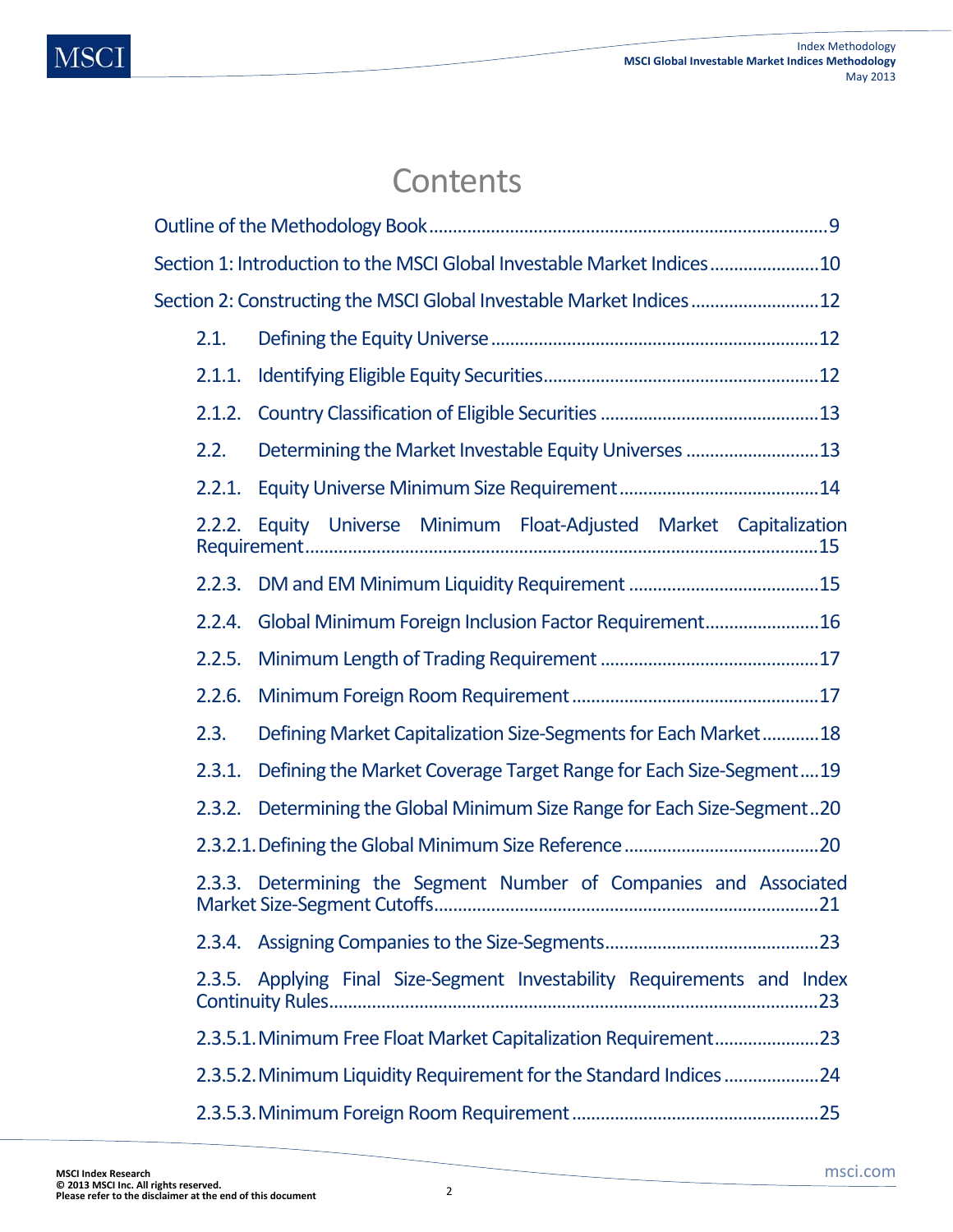| 2.4.   |                                                                            |
|--------|----------------------------------------------------------------------------|
| 2.5.   |                                                                            |
| 2.6.   | Classifying Securities under the Global Industry Classification Standard26 |
| 2.7.   |                                                                            |
| 2.7.1. | Determining Market Size-Segment Cutoffs and Assigning Companies to         |
|        | Section 3: Maintaining the MSCI Global Investable Market Indices 30        |
| 3.1.   | Semi-Annual Index Reviews in May and November 30                           |
| 3.1.1. |                                                                            |
|        |                                                                            |
|        | 3.1.2.1. Updating the Equity Universe Minimum Size Requirement31           |
|        | 3.1.2.2. Updating the Equity Universe Minimum Free Float-Adjusted Market   |
|        | 3.1.2.3. Minimum Liquidity Requirement for Existing Constituents32         |
|        | 3.1.2.4. Global Minimum Foreign Inclusion Factor Requirement33             |
|        |                                                                            |
|        | 3.1.3. Recalculating the Global Minimum Size References and Global Minimum |
|        | 3.1.4. Reassessing the Segment Number of Companies and the Market Size-    |
|        | 3.1.4.1. Determining Initial Segment Number of Companies 34                |
|        |                                                                            |
|        | 3.1.5. Assigning Companies to Appropriate Size-Segments36                  |
|        | 3.1.5.1. Using Buffer Zones to Manage the Migration of Companies between   |
|        | 3.1.6. Assessing Conformity with Final Size-Segment Investability          |
|        |                                                                            |
|        |                                                                            |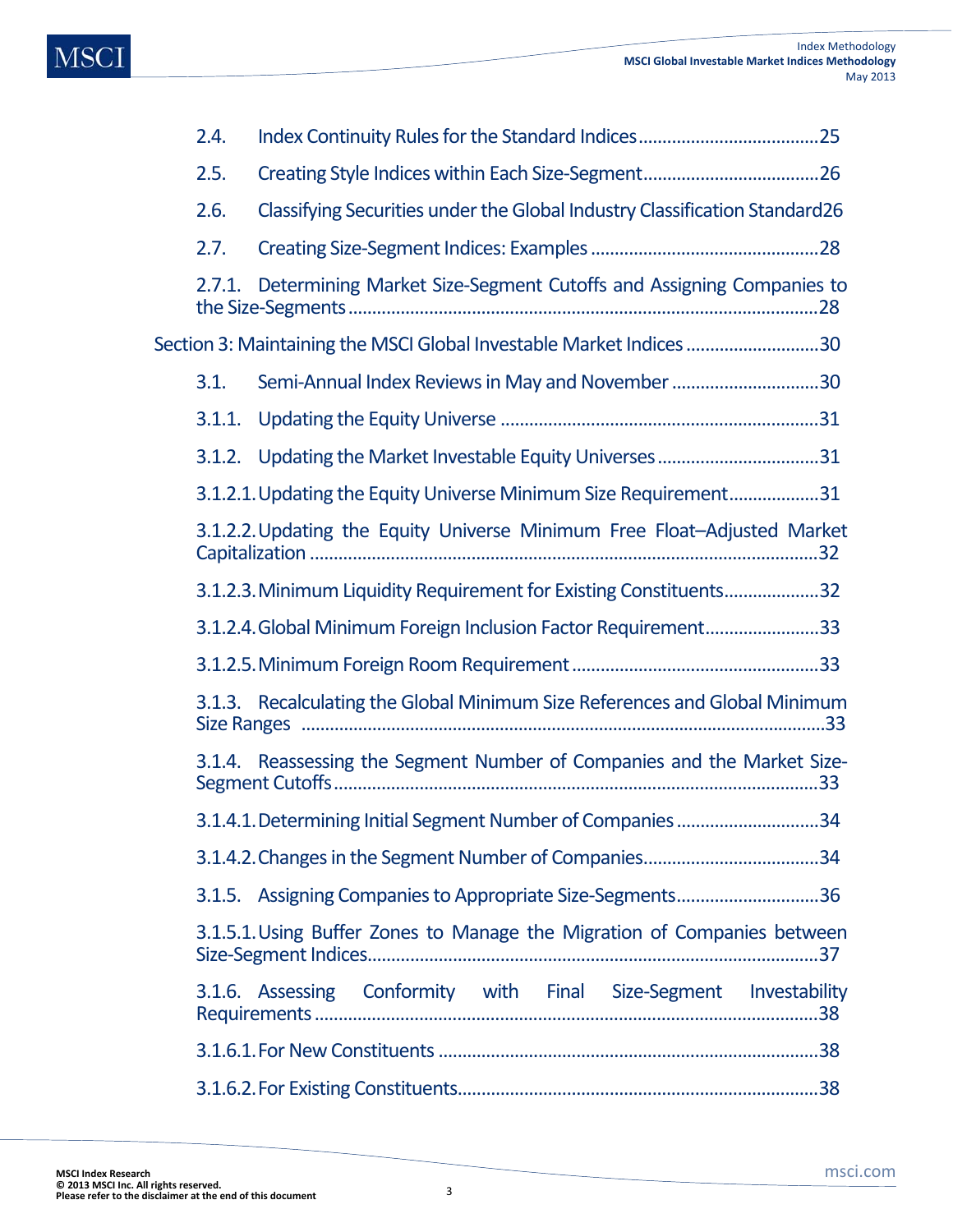| 3.1.7. Semi-Annual Index Review of Changes in Foreign Inclusion Factors (FIFs)<br>40      |  |  |  |  |
|-------------------------------------------------------------------------------------------|--|--|--|--|
| Semi-Annual Index Review of Changes in Number of Shares (NOS)40<br>3.1.8.                 |  |  |  |  |
| 3.1.9.                                                                                    |  |  |  |  |
| 3.2.                                                                                      |  |  |  |  |
| Quarterly Index Review of Size-Segment Migrations42<br>3.2.1.                             |  |  |  |  |
| 3.2.1.1. Updating the Global Minimum Size References and Global Minimum<br>Size Ranges 42 |  |  |  |  |
|                                                                                           |  |  |  |  |
| 3.2.1.3. Assigning Companies to Appropriate Size-Segments42                               |  |  |  |  |
| 3.2.1.4. Assessing Conformity with Final Size-Segment Investability                       |  |  |  |  |
| 3.2.2. Quarterly Index Review of Addition of Companies Currently not                      |  |  |  |  |
|                                                                                           |  |  |  |  |
| Quarterly Index Review of Changes in Number of Shares (NOS)47<br>3.2.4.                   |  |  |  |  |
| 3.2.5.                                                                                    |  |  |  |  |
| 3.3.                                                                                      |  |  |  |  |
| Determining the Interim Market Size-Segment Cutoffs for Daily<br>3.3.1.                   |  |  |  |  |
|                                                                                           |  |  |  |  |
| 3.3.3. Corporate Events Affecting Existing Index Constituents50                           |  |  |  |  |
| 3.3.3.1. Changes in FIF, Number of Shares or Industry Classification for Existing         |  |  |  |  |
| 3.3.3.2. Changes in Size or Style Segment Classification as a Result of a Large           |  |  |  |  |
|                                                                                           |  |  |  |  |
|                                                                                           |  |  |  |  |
| 3.3.4. Corporate Events Affecting Non-Index Constituents 54                               |  |  |  |  |
|                                                                                           |  |  |  |  |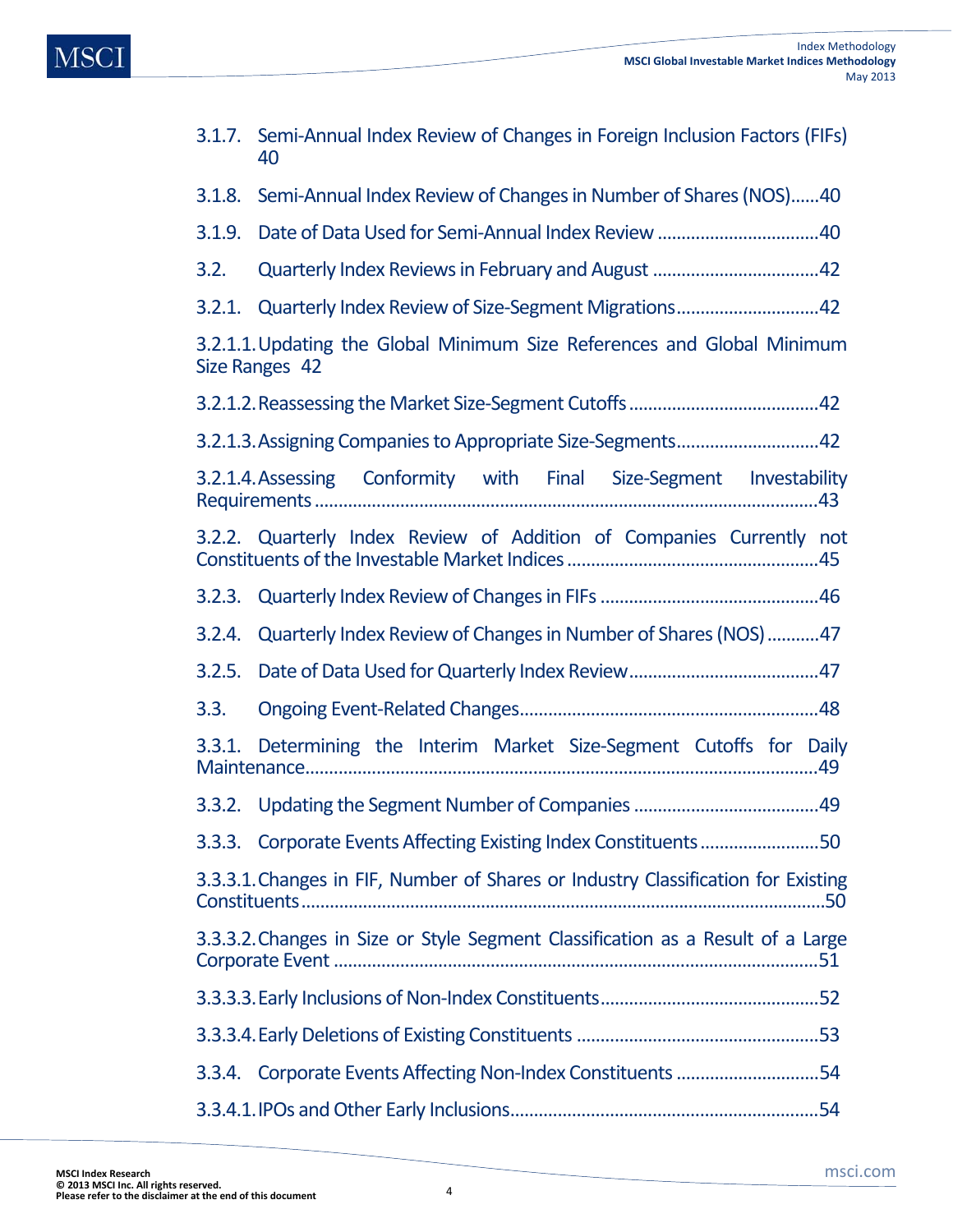| 3.3.5. |                                                        |  |  |  |  |
|--------|--------------------------------------------------------|--|--|--|--|
| 3.4.   |                                                        |  |  |  |  |
| 3.4.1. |                                                        |  |  |  |  |
| 3.4.2. |                                                        |  |  |  |  |
| 3.4.3. |                                                        |  |  |  |  |
|        |                                                        |  |  |  |  |
|        |                                                        |  |  |  |  |
|        |                                                        |  |  |  |  |
|        |                                                        |  |  |  |  |
|        |                                                        |  |  |  |  |
| 4.1.   |                                                        |  |  |  |  |
| 4.1.1. |                                                        |  |  |  |  |
| 4.1.2. |                                                        |  |  |  |  |
| 4.1.3. |                                                        |  |  |  |  |
| 4.1.4. | Global Minimum Foreign Inclusion Factor Requirement 61 |  |  |  |  |
| 4.1.5. |                                                        |  |  |  |  |
| 4.2.   |                                                        |  |  |  |  |
|        |                                                        |  |  |  |  |
|        |                                                        |  |  |  |  |
|        |                                                        |  |  |  |  |
|        |                                                        |  |  |  |  |
|        |                                                        |  |  |  |  |
|        |                                                        |  |  |  |  |
| 5.1.   |                                                        |  |  |  |  |
| 5.1.1. |                                                        |  |  |  |  |
| 5.1.2. |                                                        |  |  |  |  |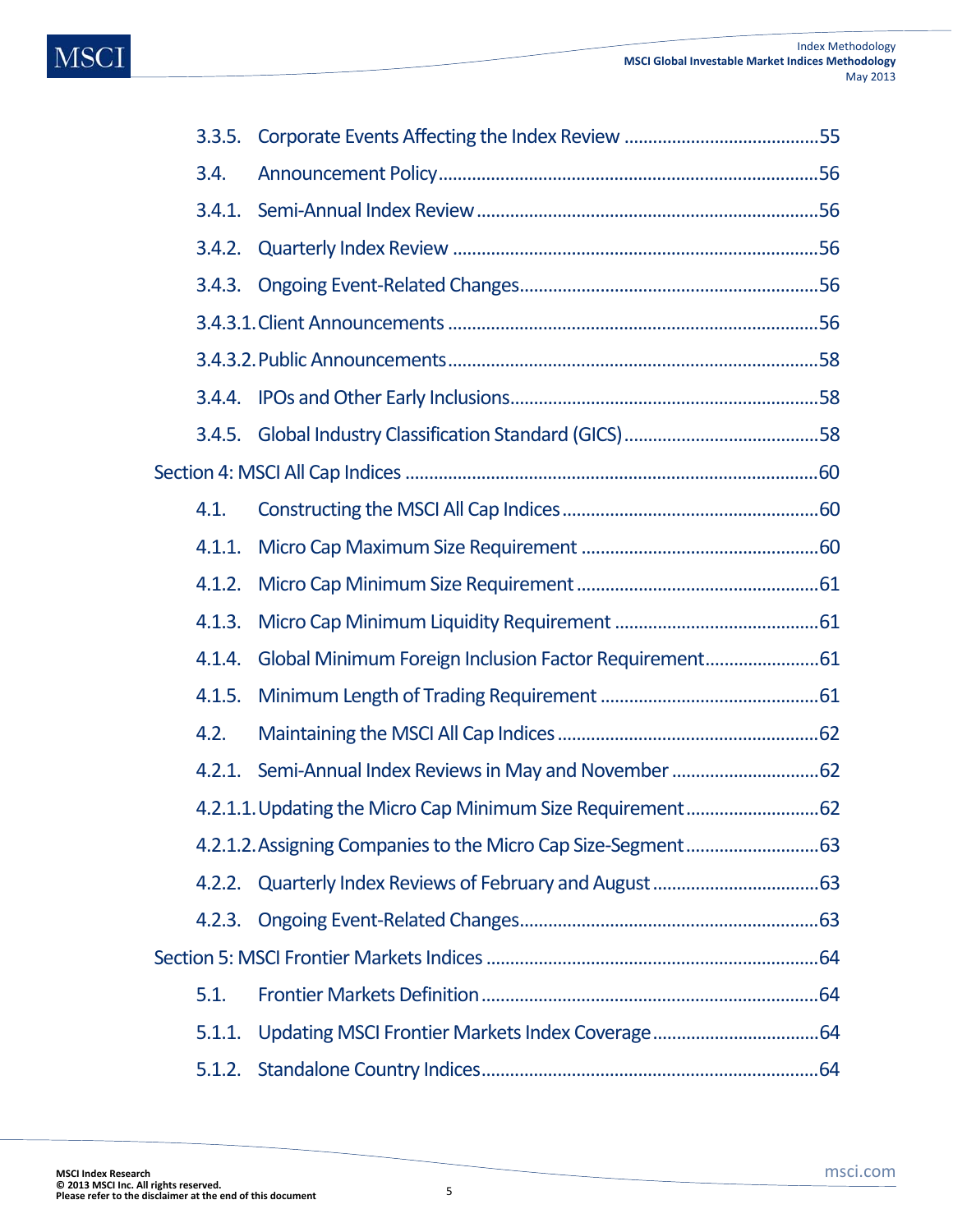

| 5.2. Methodology used to construct and maintain the MSCI Frontier Markets |  |  |  |                                                                                   |  |  |
|---------------------------------------------------------------------------|--|--|--|-----------------------------------------------------------------------------------|--|--|
|                                                                           |  |  |  | 5.2.1. Categorization of Frontier Markets into Larger and Smaller Markets 66      |  |  |
|                                                                           |  |  |  | 5.2.1.1. Equity Universe Minimum Float-Adjusted Market Capitalization             |  |  |
|                                                                           |  |  |  | 5.2.1.2. Global Minimum Foreign Inclusion Factor Requirement 67                   |  |  |
|                                                                           |  |  |  |                                                                                   |  |  |
| markets                                                                   |  |  |  | 5.2.2. Categorization of Frontier Markets into very low, low or average liquidity |  |  |
|                                                                           |  |  |  |                                                                                   |  |  |
| 5.2.4.                                                                    |  |  |  |                                                                                   |  |  |
| 5.2.5.                                                                    |  |  |  |                                                                                   |  |  |
|                                                                           |  |  |  |                                                                                   |  |  |
|                                                                           |  |  |  |                                                                                   |  |  |
|                                                                           |  |  |  |                                                                                   |  |  |
|                                                                           |  |  |  |                                                                                   |  |  |
|                                                                           |  |  |  |                                                                                   |  |  |
|                                                                           |  |  |  |                                                                                   |  |  |
|                                                                           |  |  |  |                                                                                   |  |  |
|                                                                           |  |  |  |                                                                                   |  |  |
|                                                                           |  |  |  |                                                                                   |  |  |
|                                                                           |  |  |  |                                                                                   |  |  |
| <b>REIT<sub>S</sub></b>                                                   |  |  |  |                                                                                   |  |  |
|                                                                           |  |  |  |                                                                                   |  |  |
|                                                                           |  |  |  |                                                                                   |  |  |
|                                                                           |  |  |  |                                                                                   |  |  |
|                                                                           |  |  |  |                                                                                   |  |  |
|                                                                           |  |  |  |                                                                                   |  |  |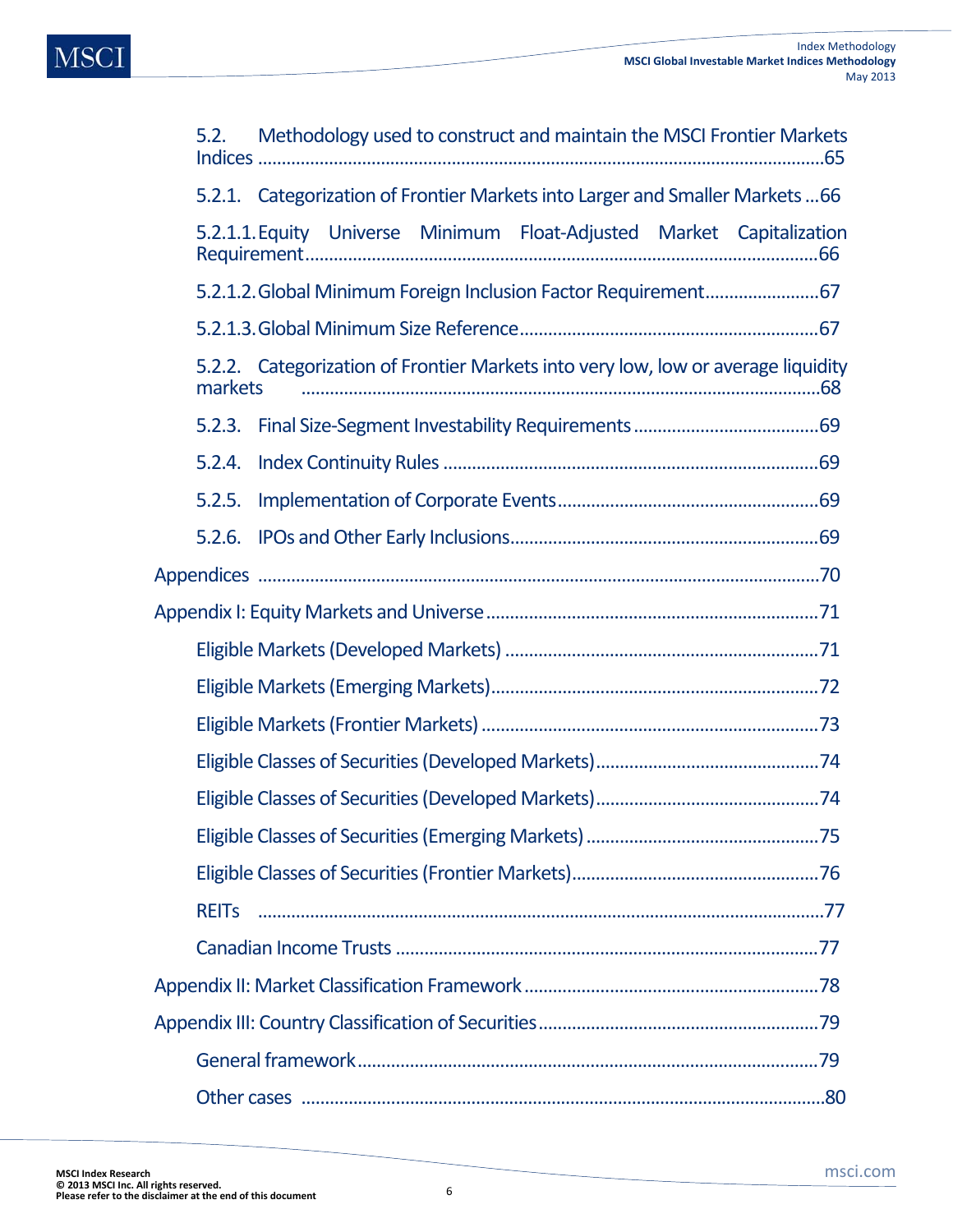| Country of Coverage of Companies not Eligible for Inclusion in the MSCI Global                        |
|-------------------------------------------------------------------------------------------------------|
|                                                                                                       |
|                                                                                                       |
|                                                                                                       |
|                                                                                                       |
|                                                                                                       |
|                                                                                                       |
|                                                                                                       |
|                                                                                                       |
|                                                                                                       |
|                                                                                                       |
|                                                                                                       |
|                                                                                                       |
|                                                                                                       |
|                                                                                                       |
| Appendix VII: Policy Regarding Trading Suspensions and Market Closures During<br><b>Index Reviews</b> |
| Appendix VIII: Updating the Global Minimum Size References and Ranges106                              |
| General Principles for Updating the Global Minimum Size References and                                |
| Appendix IX: Minimum Market-Relative Liquidity Requirements for the Standard                          |
| Appendix X: MSCI Frontier Markets Indices Country Classification 109                                  |
|                                                                                                       |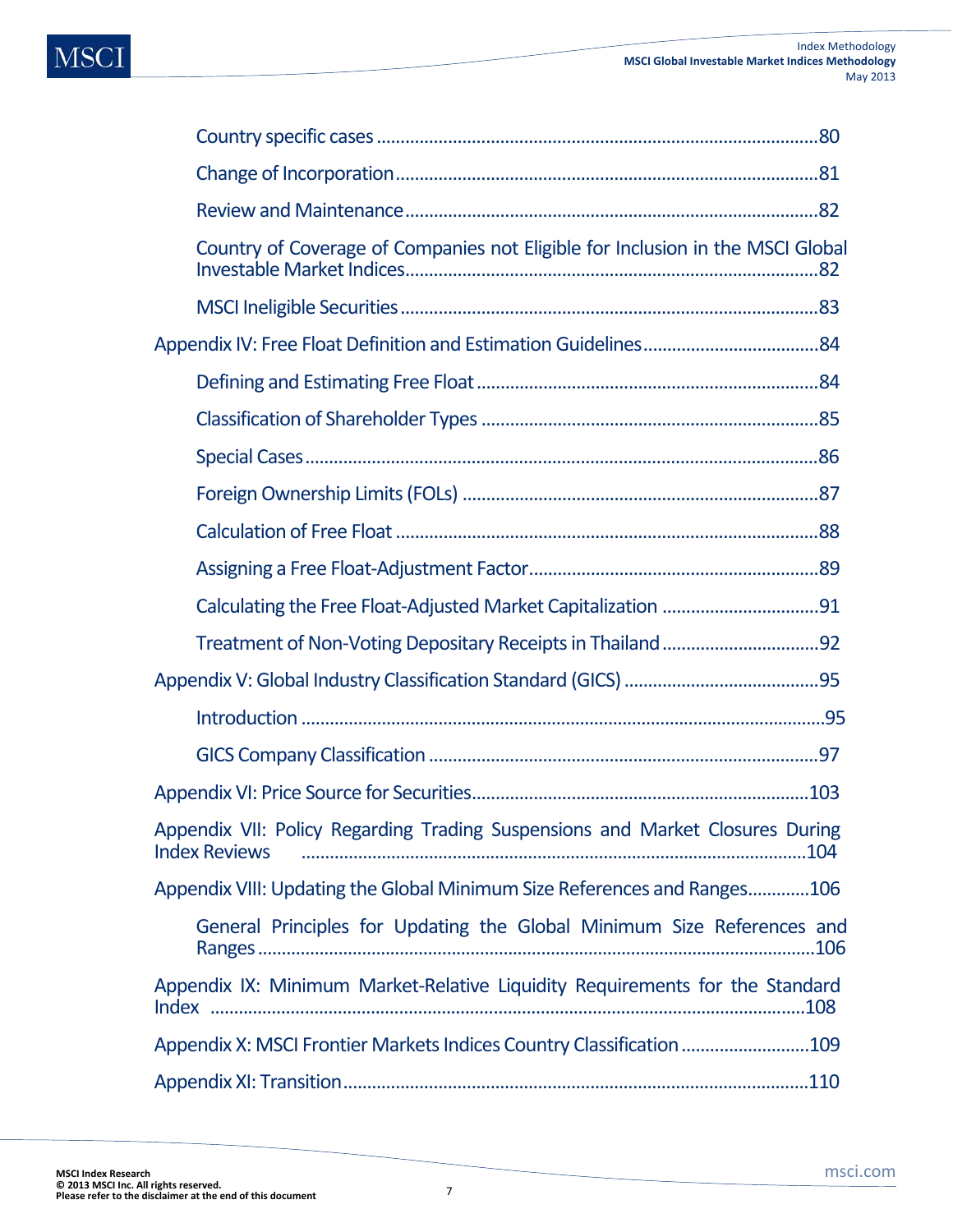| Deriving the Size-Segment Indices at Initial Construction of the                                                            |
|-----------------------------------------------------------------------------------------------------------------------------|
|                                                                                                                             |
| Reflecting Constituent Changes in the Standard Indices at the Transition Points                                             |
| Index Reviews and Treatment of On-Going Market Events During the Transition                                                 |
|                                                                                                                             |
| May 2007 Annual Full Country Index Review of the Standard Indices and<br>Semi-Annual Index Review of the Small Cap Index114 |
|                                                                                                                             |
|                                                                                                                             |
|                                                                                                                             |
|                                                                                                                             |
|                                                                                                                             |
|                                                                                                                             |
|                                                                                                                             |
|                                                                                                                             |
|                                                                                                                             |
| 118                                                                                                                         |
|                                                                                                                             |
|                                                                                                                             |
|                                                                                                                             |
|                                                                                                                             |
|                                                                                                                             |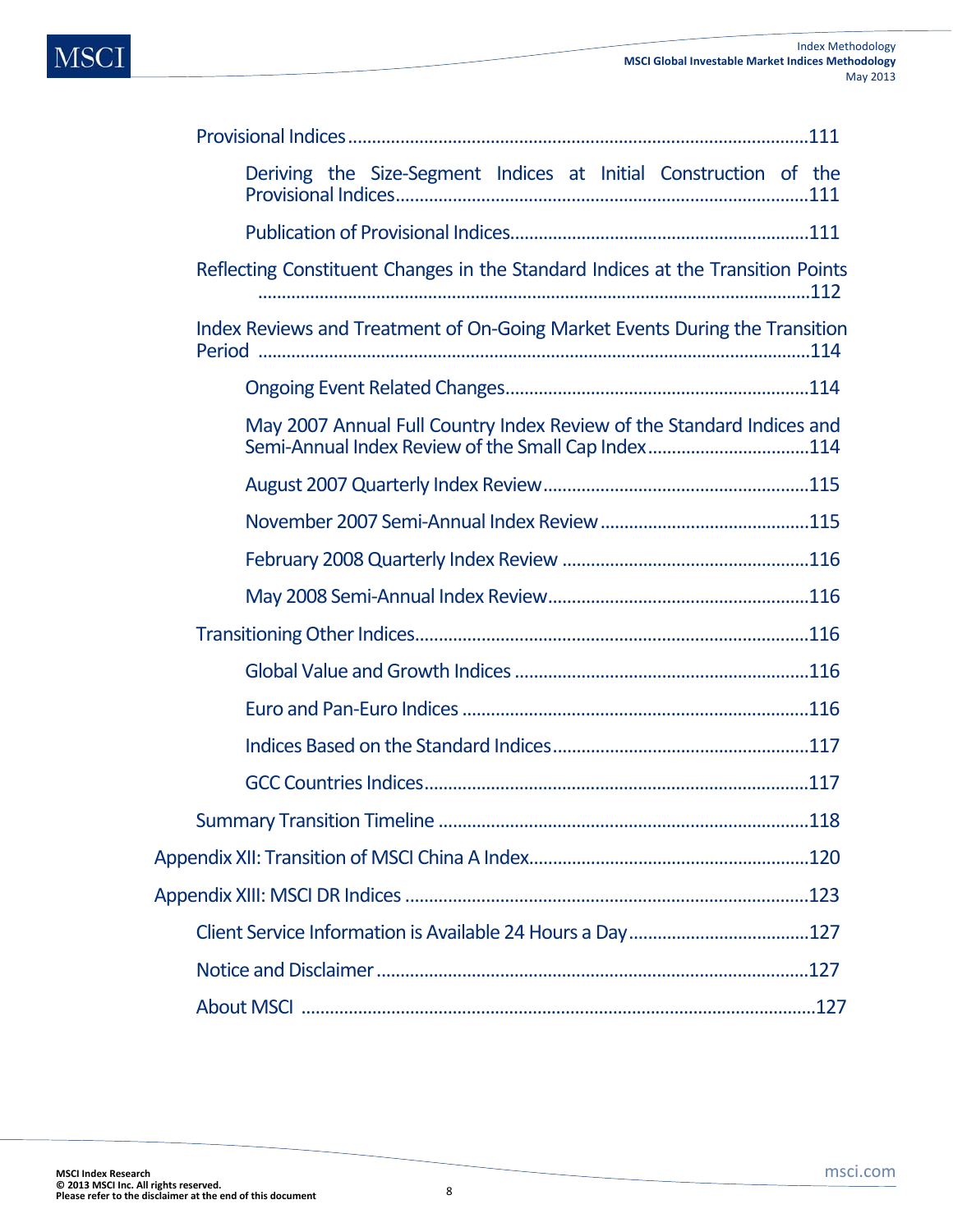# Outline of the Methodology Book

This methodology book outlines MSCI's index objectives and details the methodology employed to create and maintain the MSCI Global Investable Market Indices.

Section 1 provides an introduction and background to the MSCI Global Investable Market Index family including the objectives and design of the indices.

Section 2 details the principles and the methodology used for index construction. This includes the investability requirements and the size-segmentation methodology used in constructing the indices.

Section 3 describes the maintenance principles employed for reflecting the evolution of the markets in a timely fashion while providing index stability and controlling turnover.

Section 4 details the principles and the methodology used for MSCI All Cap Indices construction.

Section 5 details the principles and the methodology used for MSCI Frontier Markets Indices construction.

The Appendices contain details on equity market coverage, country classification of securities, free float definition and estimation, and other attributes.

This book was last updated in May 2013.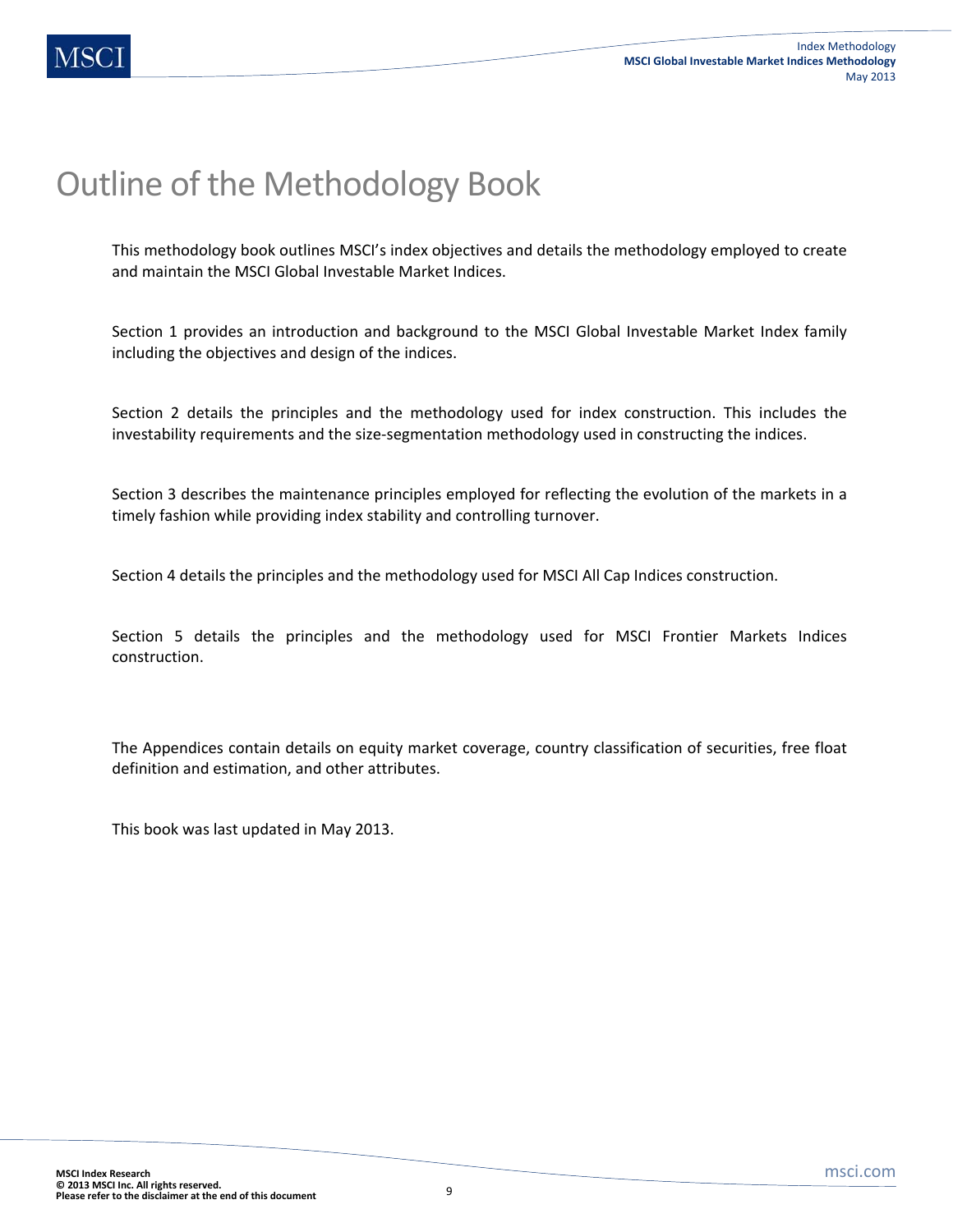# Section 1: Introduction to the MSCI Global Investable Market Indices

For over 35 years, MSCI has constructed the most widely used international equity indices for institutional investors. The MSCI global equity indices have maintained their leading position because they have evolved over time to continue to appropriately reflect the international investable opportunity set of equities while addressing the changing and expanding investment interests of cross-border investors.

MSCI's objective is to construct and maintain its global equity indices in such a way that they may contribute to the international investment process by serving as:

- Relevant and accurate performance benchmarks.
- The basis for asset allocation and portfolio construction across geographic markets, size-segments, style segments, and sectors.
- Effective research tools.
- The basis for investment vehicles.

Developments in international equity markets and investment management processes have led many investors to desire very broad coverage and size-segmentation of the international equity markets. To address these desires and continue to meet our index construction and maintenance objective, after a thorough consultation with members of the international investment community, MSCI enhanced its Standard Index methodology, by moving from a sampled multi-cap approach to an approach targeting exhaustive coverage with non-overlapping size and style segments. The MSCI Standard and MSCI Small Cap Indices, along with the other MSCI equity indices based on them, transitioned to the Global Investable Market Indices methodology described in this methodology book. The transition was completed at the end of May 2008.

The Enhanced MSCI Standard Indices are composed of the MSCI Large Cap and Mid Cap Indices. The MSCI Global Small Cap Index transitioned to the MSCI Small Cap Index resulting from the Global Investable Market Indices methodology, and contains no overlap with constituents of the transitioned MSCI Standard Indices. In addition, under the MSCI Global Investable Market Indices methodology, there are new Small Cap Indices covering Emerging Markets countries. There are also new MSCI Value and Growth Indices constructed from the Small Cap Indices for both Emerging and Developed Markets. Together, the relevant MSCI Large Cap, Mid Cap and Small Cap Indices make up the MSCI Investable Market Index for each country, composite, sector, and style index that MSCI offers.

Based on transparent and objective rules, the Global Investable Market Indices are intended to provide:

- Exhaustive coverage of the investable opportunity set with non-overlapping size and style segmentation.
- A strong emphasis on investability and replicability of the indices through the use of size and liquidity screens.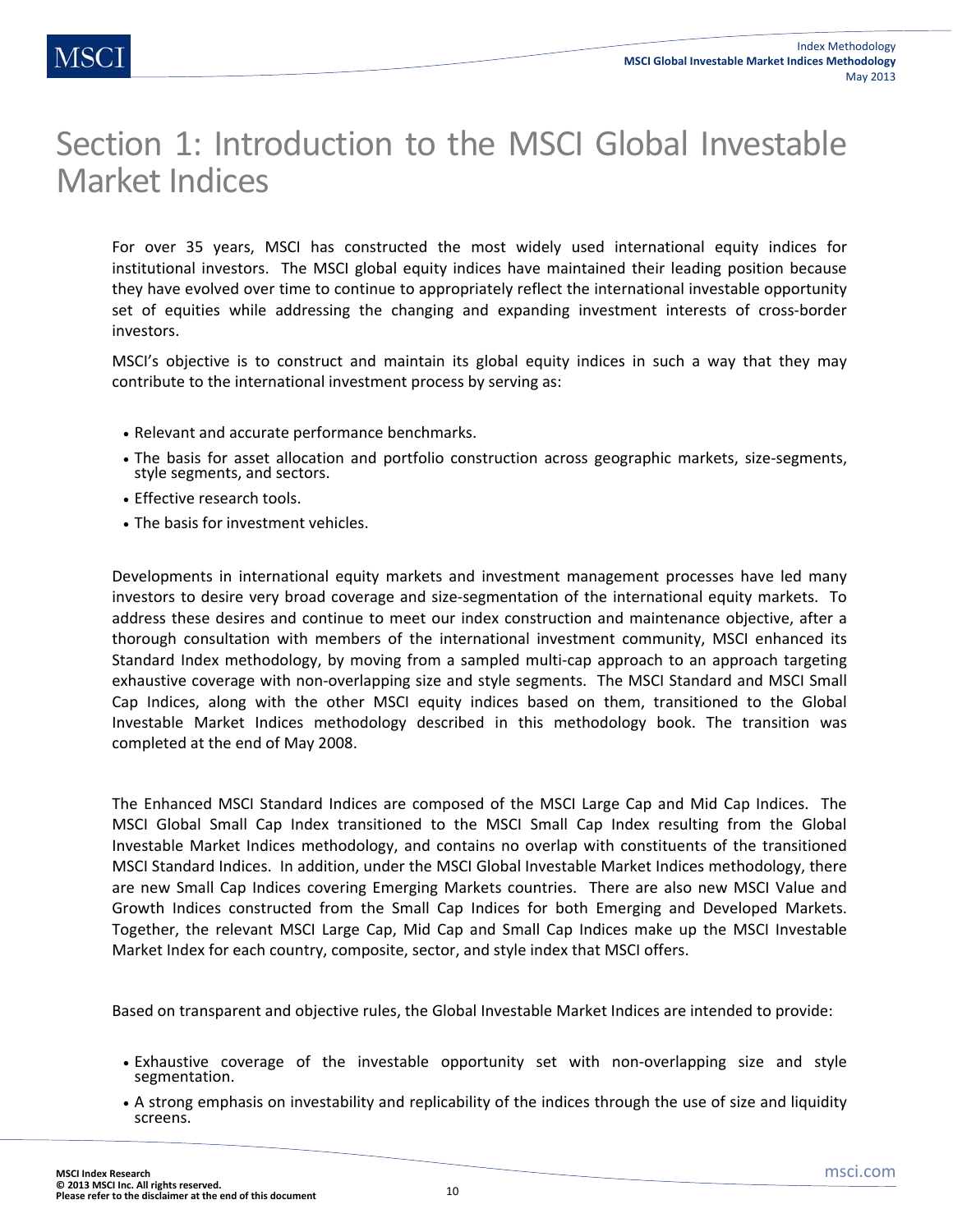- Size segmentation designed to achieve an effective balance between the objectives of global size integrity and country diversification.
- An innovative maintenance methodology that provides a superior balance between index stability and reflecting changes in the opportunity set in a timely way.
- A complete and consistent index family, with Standard, Large Cap, Mid Cap, Small Cap, and Investable Market Indices.

In addition to the innovations listed above, the Global Investable Market Indices methodology retains many of the features of the original methodology, such as:

- The use of a building block approach to permit the creation and calculation of meaningful composites.
- The creation of sector and industry indices using the Global Industry Classification Standard (GICS<sup>®</sup>).
- The creation of Value and Growth Indices using the current MSCI Global Value and Growth Methodology.
- Minimum free float requirements for eligibility and free float-adjusted capitalization weighting to appropriately reflect the size of each investment opportunity and facilitate the replicability of the Indices.
- Timely and consistent treatment of corporate events and synchronized rebalancings, globally.

In November 2010 MSCI also introduced a Micro Cap Size-Segment for developed markets as well as the MSCI World All Cap Index consisting of the Large, Mid, Small and Micro Cap Size-Segments in order to further broaden the coverage of the international equity markets.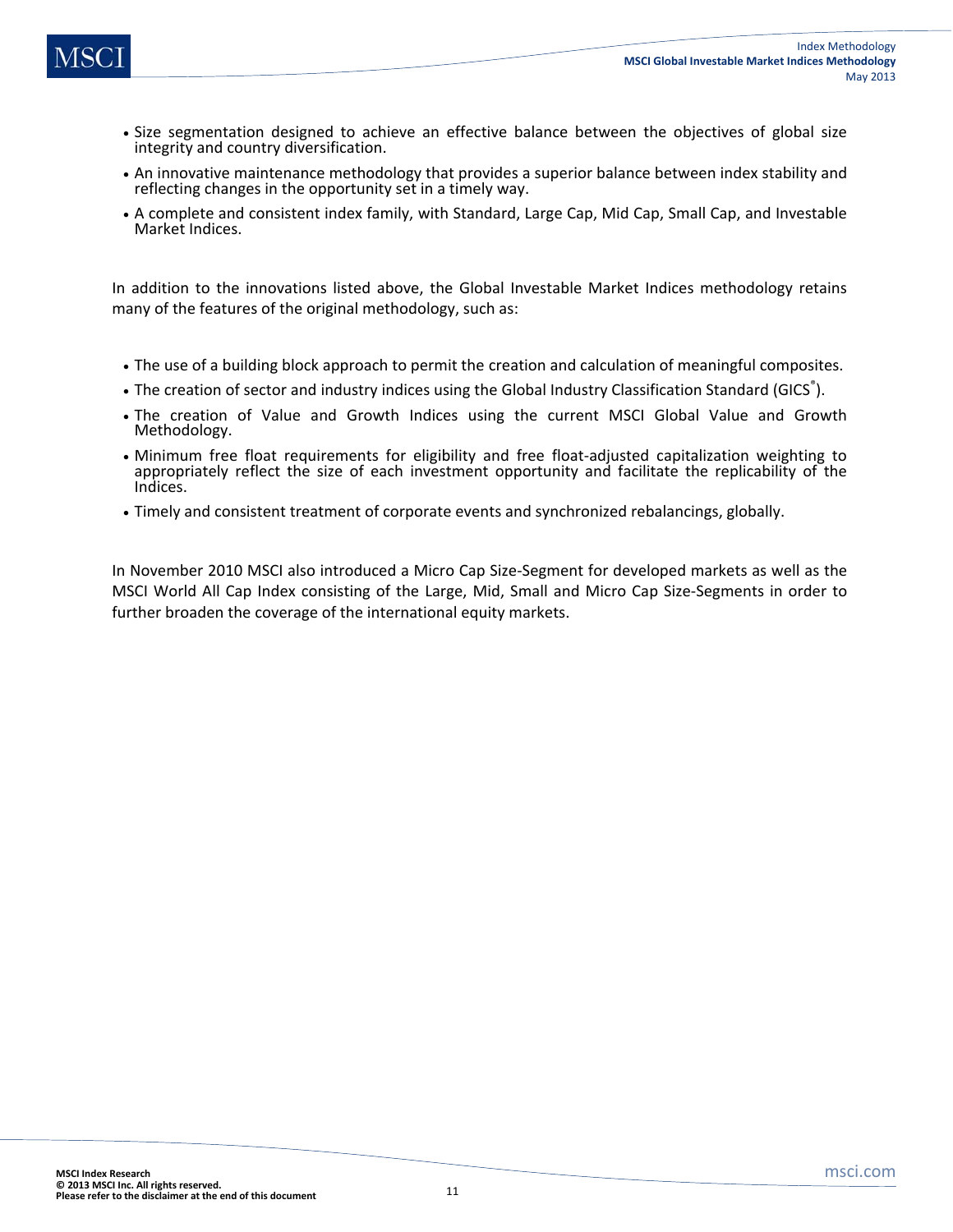# Section 2: Constructing the MSCI Global Investable Market Indices

Constructing the MSCI Global Investable Market Indices involves the following steps:

- Defining the Equity Universe.
- Determining the Market Investable Equity Universe for each market.
- Determining market capitalization size-segments for each market.
- Applying Index Continuity Rules for the Standard Index.
- Creating style segments within each size-segment within each market.
- Classifying securities under the Global Industry Classification Standard (GICS®).

Each of these steps is described in detail below.

# 2.1. Defining the Equity Universe

The Equity Universe is defined by:

- Identifying eligible equity securities, and
- Classifying these eligible equity securities into the appropriate country.

## **2.1.1. Identifying Eligible Equity Securities**

All listed equity securities, including Real Estate Investment Trusts (REITs) and certain income trusts in Canada are eligible for inclusion in the Equity Universe. Conversely, mutual funds (other than Business Development Companies in the U.S.), ETFs, equity derivatives, limited partnerships, and most investment trusts are not eligible for inclusion in the Equity Universe.

Preferred shares that exhibit characteristics of equity securities are generally eligible. As the definition of the preferred shares may vary from country to country or even from one company to another, MSCI analyses this type of security on a case by case basis. The key criterion for a preferred share to be eligible is that it should not have features that make it resemble – and behave like – a fixed income security, such as the entitlement to a fixed dividend and/or, in case of liquidation, an entitlement to a company's net assets which is limited to the par value of the preferred share. On the other hand, preferred shares whose only difference compared to common shares is a limited voting power are typically eligible for inclusion in the Equity Universe.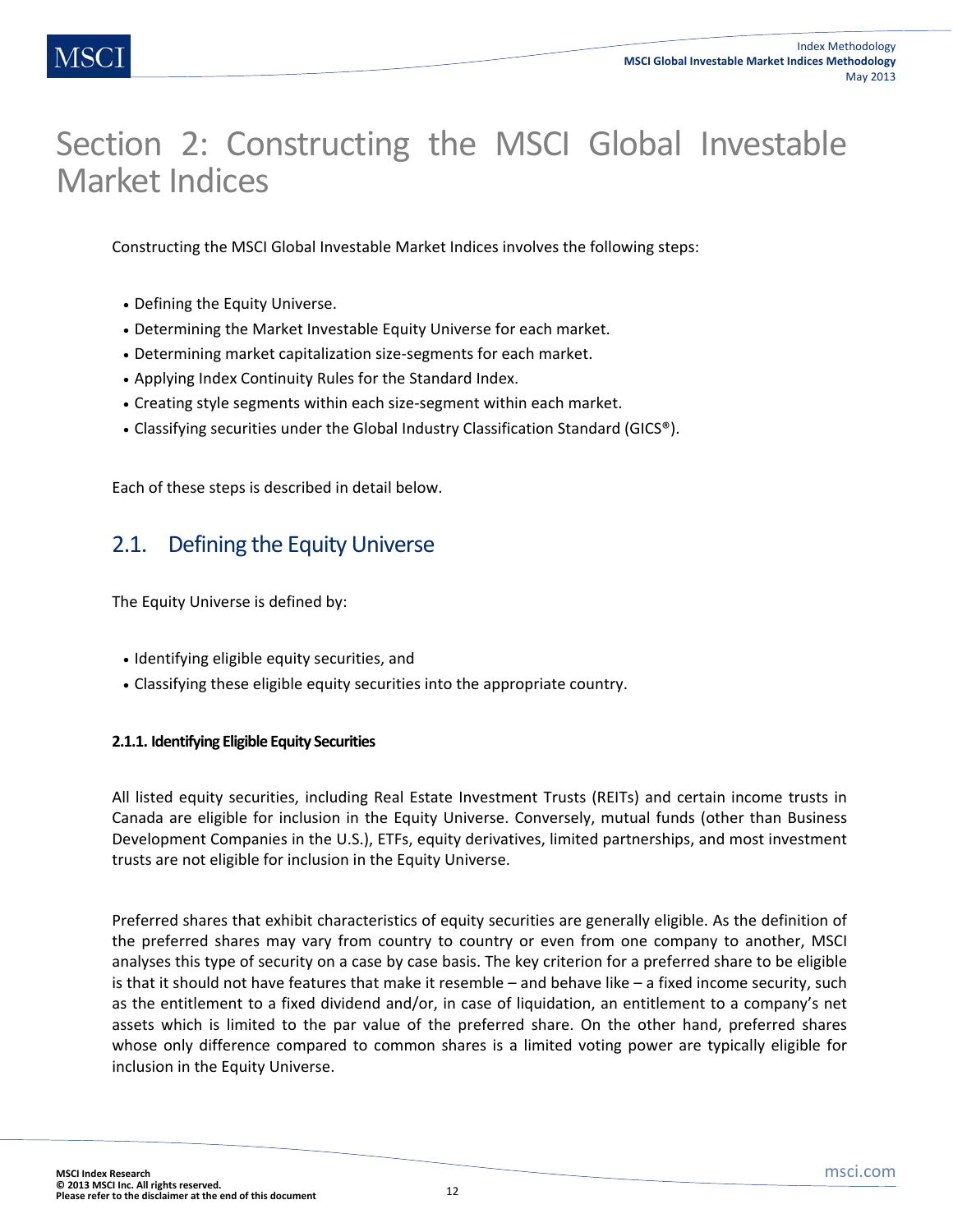## **2.1.2. Country Classification of Eligible Securities**

Each company and its securities (i.e., share classes) is classified in one and only one country, which allows for a distinctive sorting of each company by its respective country.

The DM Equity Universe consists of all securities in the Equity Universe classified into a Developed Market.

Please refer to Appendix I: Equity Markets and Universe and Appendix III: Country Classification of Securities for further details.

# 2.2. Determining the Market Investable Equity Universes

A Market Investable Equity Universe for a market is derived by applying investability screens to individual companies and securities in the Equity Universe that are classified in that market. A market is equivalent to a single country, except in DM Europe, where all DM countries in Europe are aggregated into a single market for index construction purposes. Subsequently, individual DM Europe country indices within the MSCI Europe Index are derived from the constituents of the MSCI Europe Index under the Global Investable Market Indices methodology.

The Global Investable Equity Universe is the aggregation of all Market Investable Equity Universes. The DM Investable Equity Universe is the aggregation of all the Market Investable Equity Universes for Developed Markets.

Some of the investability requirements referred to above are applied at the individual security level and some at the overall company level, represented by the aggregation of individual securities of the company. As such, the inclusion or exclusion of one security does not imply the automatic inclusion or exclusion of other securities of the same company.

The investability screens used to determine the Investable Equity Universe in each market are:

- Equity Universe Minimum Size Requirement.
- Equity Universe Minimum Free Float-Adjusted Market Capitalization Requirement.
- DM and EM Minimum Liquidity Requirement.
- Global Minimum Foreign Inclusion Factor Requirement.
- Minimum Length of Trading Requirement.
- Minimum Foreign Room Requirement.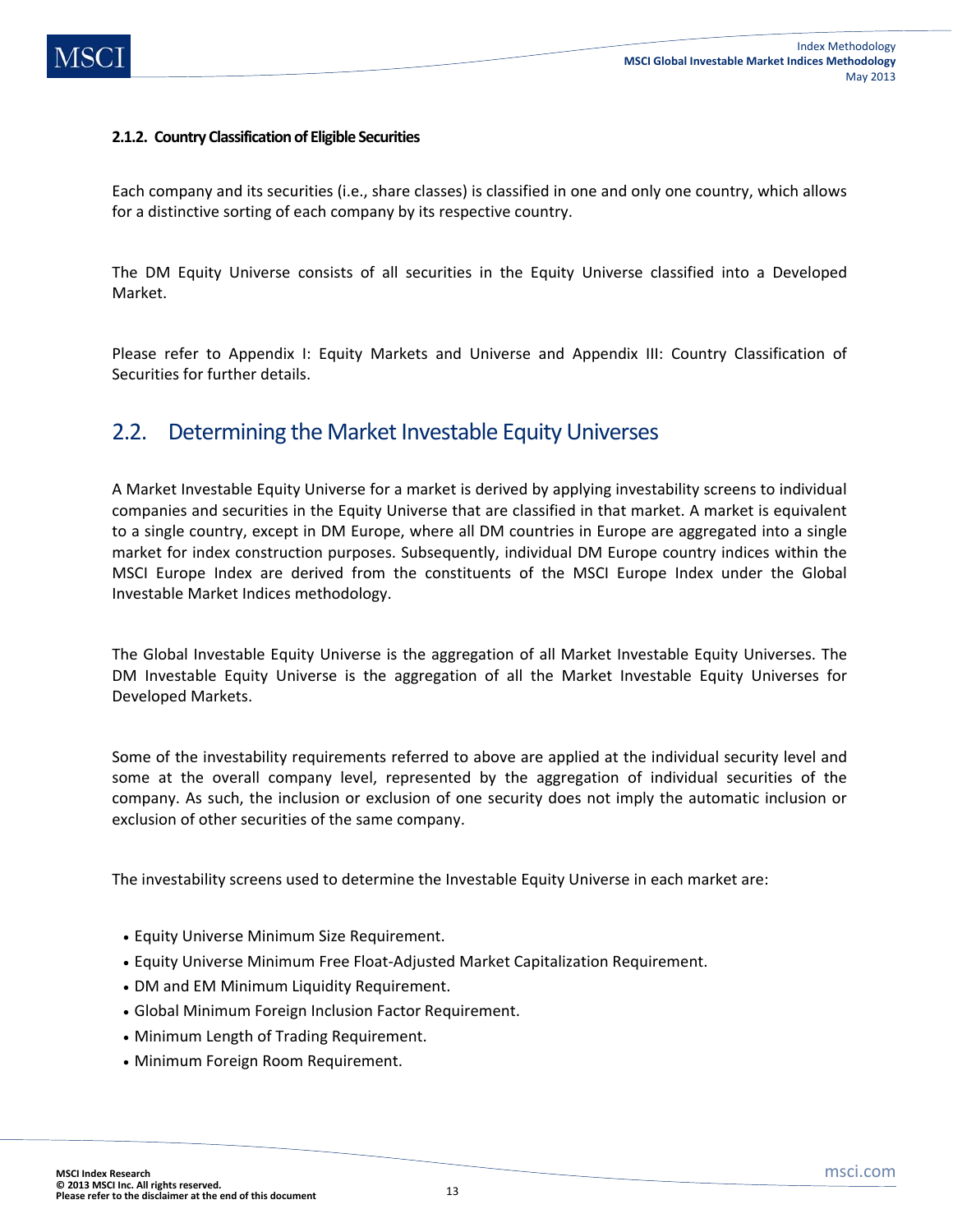### **2.2.1. Equity Universe Minimum Size Requirement**

This investability screen is applied at the company level.

In order to be included in a Market Investable Equity Universe, a company must have the required minimum full market capitalization. This minimum full market capitalization is referred to as the Equity Universe Minimum Size Requirement. The Equity Universe Minimum Size Requirement applies to companies in all markets, Developed and Emerging, and is derived as follows:

- First, the companies in the DM Equity Universe are sorted in descending order of full market capitalization and the cumulative coverage of the free float-adjusted market capitalization of the DM Equity Universe is calculated at each company. Each company's free float-adjusted market capitalization is represented by the aggregation of the free float-adjusted market capitalization of the securities of that company in the Equity Universe.
- Second, when the cumulative free float-adjusted market capitalization coverage of 99% of the sorted Equity Universe is achieved, the full market capitalization of the company at that point defines the Equity Universe Minimum Size Requirement.
- The rank of this company by descending order of full market capitalization within the DM Equity Universe is noted, and will be used in determining the Equity Universe Minimum Size Requirement at the next rebalance.

#### **Example:**

Using the steps mentioned above, in this example the full market capitalization of the 8008<sup>th</sup> company of USD 150 million will be chosen as the Equity Universe Minimum Size Requirement.

|             | <b>Cumulative Free</b> |                    |                        |                       |                |
|-------------|------------------------|--------------------|------------------------|-----------------------|----------------|
|             |                        | <b>Free Float-</b> |                        | <b>Float-Adjusted</b> |                |
|             |                        | <b>Full Market</b> | <b>Adjusted Market</b> | <b>Market</b>         |                |
|             |                        | Capitalization     | Capitalization         | Capitalization        | Rank of        |
| Company     | Country                | (USD millions)     | (USD millions)         | Coverage              | Company        |
| A           | a                      | 400,000            | 400,000                | 1.29%                 |                |
| B           | a                      | 360,000            | 360,000                | 2.45%                 | 2              |
| C           | a                      | 275,000            | 250,000                | 3.26%                 | 3              |
| <b>AD</b>   | a                      | 250,000            | 250,000                | 4.06%                 | $\overline{4}$ |
| <b>AE</b>   | b                      | 240,000            | 190,000                | 4.68%                 | 5              |
| AF          | $\mathfrak c$          | 235,000            | 95,000                 | 4.98%                 | 6              |
| GG          | a                      | 230.000            | 230,000                | 5.73%                 | 7              |
| AH          | a                      | 225,000            | 225,000                | 6.45%                 | 8              |
| AL          | d                      | 210,000            | 210,000                | 7.13%                 | 9              |
| $\cdots$    |                        |                    |                        |                       |                |
|             |                        |                    |                        |                       |                |
|             |                        |                    |                        |                       |                |
| <b>WWW</b>  | f                      | 1.000              | 250                    | 98.99%                | 8,007          |
| <b>XYZ</b>  | $\boldsymbol{g}$       | 150                | 130                    | 99.00%                | 8,008          |
| <b>YYY</b>  | f                      | 125                | 125                    | 99.01%                | 8,009          |
| <b>ZZZZ</b> | f                      | 100                | 100                    | 99.01%                | 8,010          |
|             |                        |                    |                        |                       |                |
| Total       |                        |                    | 31,000,000             | 100.00%               |                |

At the time of the May 2013 SAIR, the Equity Universe Minimum Size Requirement was USD 143 million. Companies with full market capitalizations below this level are not included in any Market Investable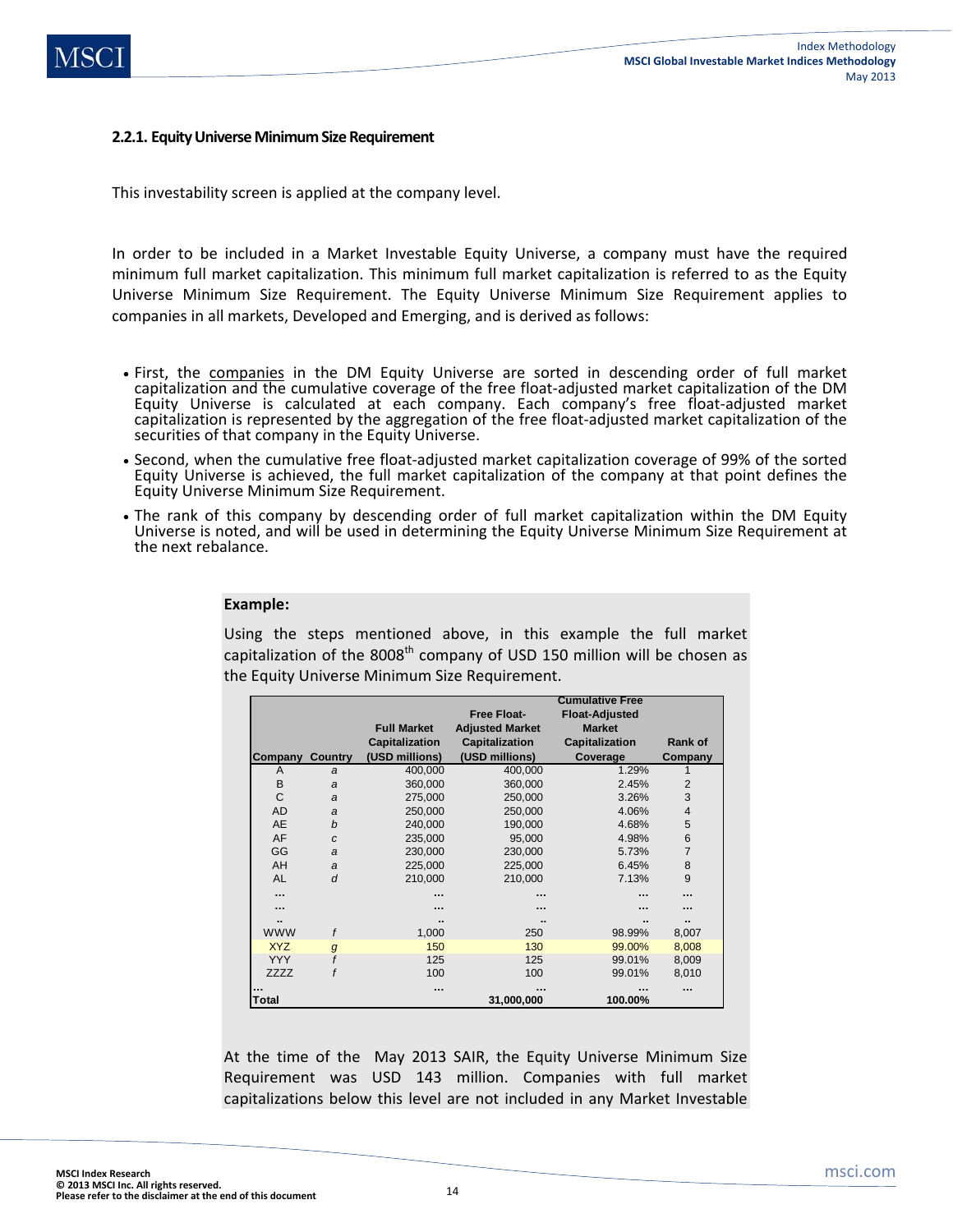Equity Universe. The Equity Universe Minimum Size Requirement is reviewed and, if necessary revised, at Semi-Annual Index Reviews.

### **2.2.2. Equity Universe Minimum Float-Adjusted Market Capitalization Requirement**

This investability screen is applied at the individual security level. To be eligible for inclusion in a Market Investable Equity Universe, a security must have a free float-adjusted market capitalization equal to or higher than 50% of the Equity Universe Minimum Size Requirement.

### **2.2.3. DM and EM Minimum Liquidity Requirement**

This investability screen is applied at the individual security level. To be eligible for inclusion in a Market Investable Equity Universe, a security must have adequate liquidity measured by:

- Twelve month and 3-month Annual Traded Value Ratio (ATVR);
- Three month Frequency of Trading.

The ATVR screens out extreme daily trading volumes, taking into account the free float-adjusted market capitalization size of securities. The aim of the 12-month and 3-month ATVR together with 3-month Frequency of Trading is to select securities with a sound long and short-term liquidity.

A minimum liquidity level of 20% of 3-month ATVR and 90% of 3-month Frequency of Trading over the last 4 consecutive quarters, as well as 20% of 12-month ATVR are required for the inclusion of a security in a Market Investable Equity Universe of a Developed Market. This rule is referred to as the DM Minimum Liquidity Requirement.

A minimum liquidity level of 15% of 3-month ATVR and 80% of 3-month Frequency of Trading over the last 4 consecutive quarters, as well as 15% of 12-month ATVR are required for the inclusion of a security in a Market Investable Equity Universe of an Emerging Market. This rule is referred to as the EM Minimum Liquidity Requirement.

In instances when a security does not meet the above criteria, the security will be represented by a relevant liquid eligible Depositary Receipt if it is trading in the same geographical region.<sup>1</sup> Depositary Receipts are deemed liquid if they meet all the above mentioned criteria for 12-month ATVR, 3-month ATVR and 3-month Frequency of Trading.

 $\overline{\phantom{a}}$ 

<sup>&</sup>lt;sup>1</sup> Exceptions: In Russia liquid ADRs may be eligible for inclusion in the Market Investable Equity Universe despite trading in a different time-zone. In Peru, liquid U.S. listings other than ADRs may be eligible for inclusion in the Market Investable Equity Universe. MSCI classifies markets into three main geographical regions: EMEA, Asia Pacific and Americas.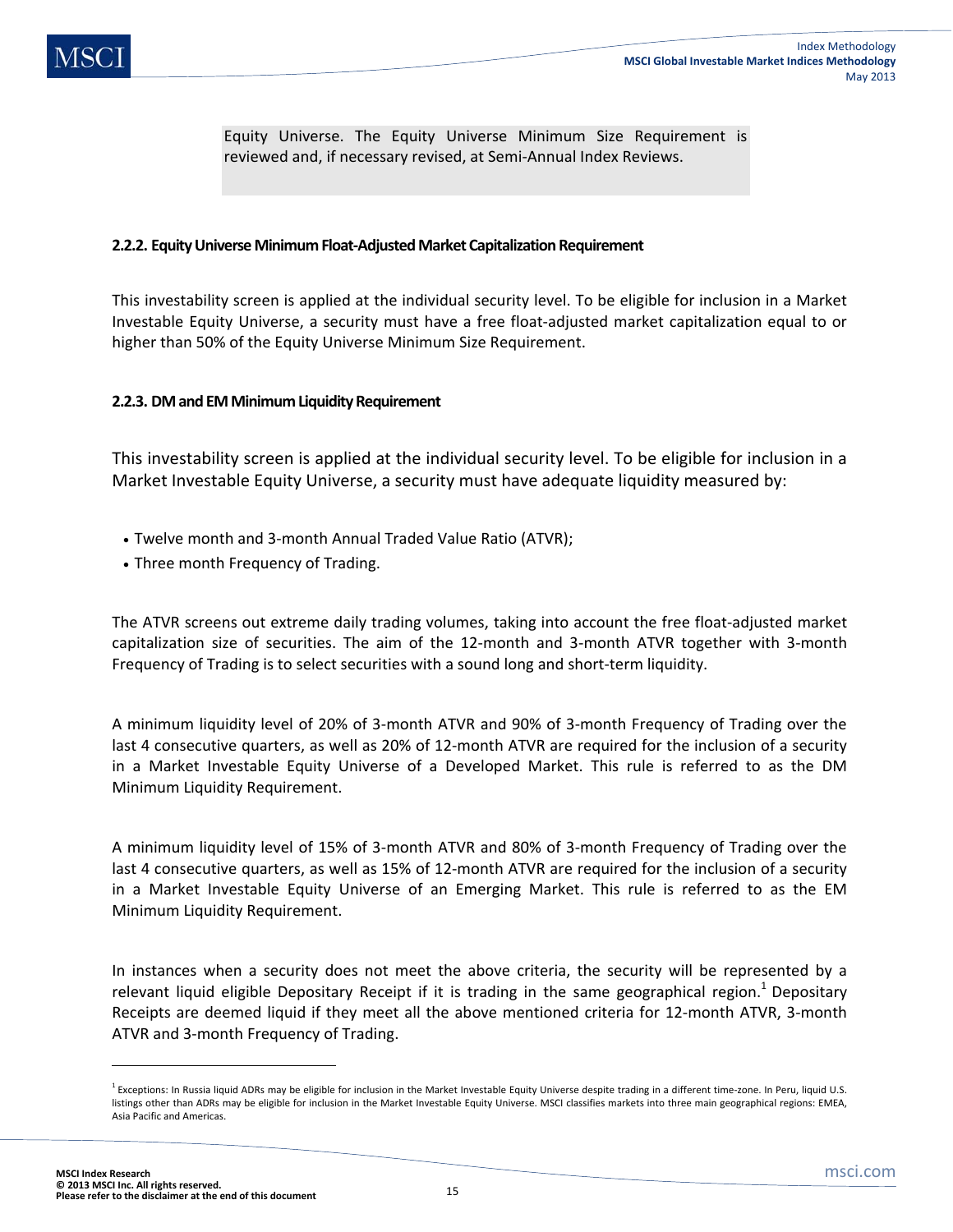Concerning the level of a stock price, there may be liquidity issues for securities trading at a very high stock price. Hence, a limit of USD 10,000 has been set and securities with stock prices above USD 10,000 fail the liquidity screening. This rule applies only for non-constituents of the MSCI Global Investable Market Indices. Consequently, current constituents of the MSCI Global Investable Market Indices would remain in the index if the stock price passes the USD 10,000 threshold.

The ATVR of each security is calculated in a 3-step process:

- First, monthly median traded values are computed using the median daily traded value, multiplied by the number of days in the month that the security traded. The daily traded value of a security is equal to the number of shares traded during the day, multiplied by the closing price of that security. The median daily traded value is the median of the daily traded values in a given month.
- Second, the monthly median traded value of a security is divided by its free float-adjusted security market capitalization at the end of the month, giving the monthly median traded value ratio.
- Finally, the 12-month ATVR is obtained by taking the average of the monthly median traded value ratios of the previous 12 months – or the number of months for which this data is available (previous 6 months, 3 months or 1 month) – and annualizing it by multiplying it by 12. The 3-month ATVR is obtained by taking the average of the monthly median traded value ratios of the previous 3 months – or 1 month if no 3 month of data is available– and annualizing it by multiplying it by  $12<sup>2</sup>$

The 3-month Frequency of Trading is determined by dividing the number of days a security traded during a 3-month period by the number of trading days within this period.<sup>3</sup>

## **2.2.4.Global Minimum Foreign Inclusion Factor Requirement**

This investability screen is applied at the individual security level.

To be eligible for inclusion in a Market Investable Equity Universe, a security's Foreign Inclusion Factor (FIF) must reach a certain threshold. The FIF of a security is defined as the proportion of shares outstanding that is available for purchase in the public equity markets by international investors. This

 $\overline{\phantom{a}}$ 

 $2$  ATVR values used in the regular Index Reviews as well as the relevant thresholds are not rounded.

<sup>&</sup>lt;sup>3</sup> In some circumstances, MSCI may apply relevant adjustments to the liquidity values obtained in the above algorithm. For example, at the time of the regular index reviews, in those cases where the ATVR and/or Frequency of Trading are the decisive elements that trigger the non-addition or deletion of a security, the ATVR and Frequency of Trading of securities that have been suspended during the relevant period are reviewed to exclude the suspension days. In the cases of large public offerings that significantly increase a security's free float-adjusted market capitalization and liquidity, MSCI typically uses trading volumes after the public offering. In addition, when determining the potential re-addition of a security that was deleted in the prior 12-months, MSCI typically adjusts ATVR values by excluding the trading volumes of the month during which the deletion of the security was announced and implemented.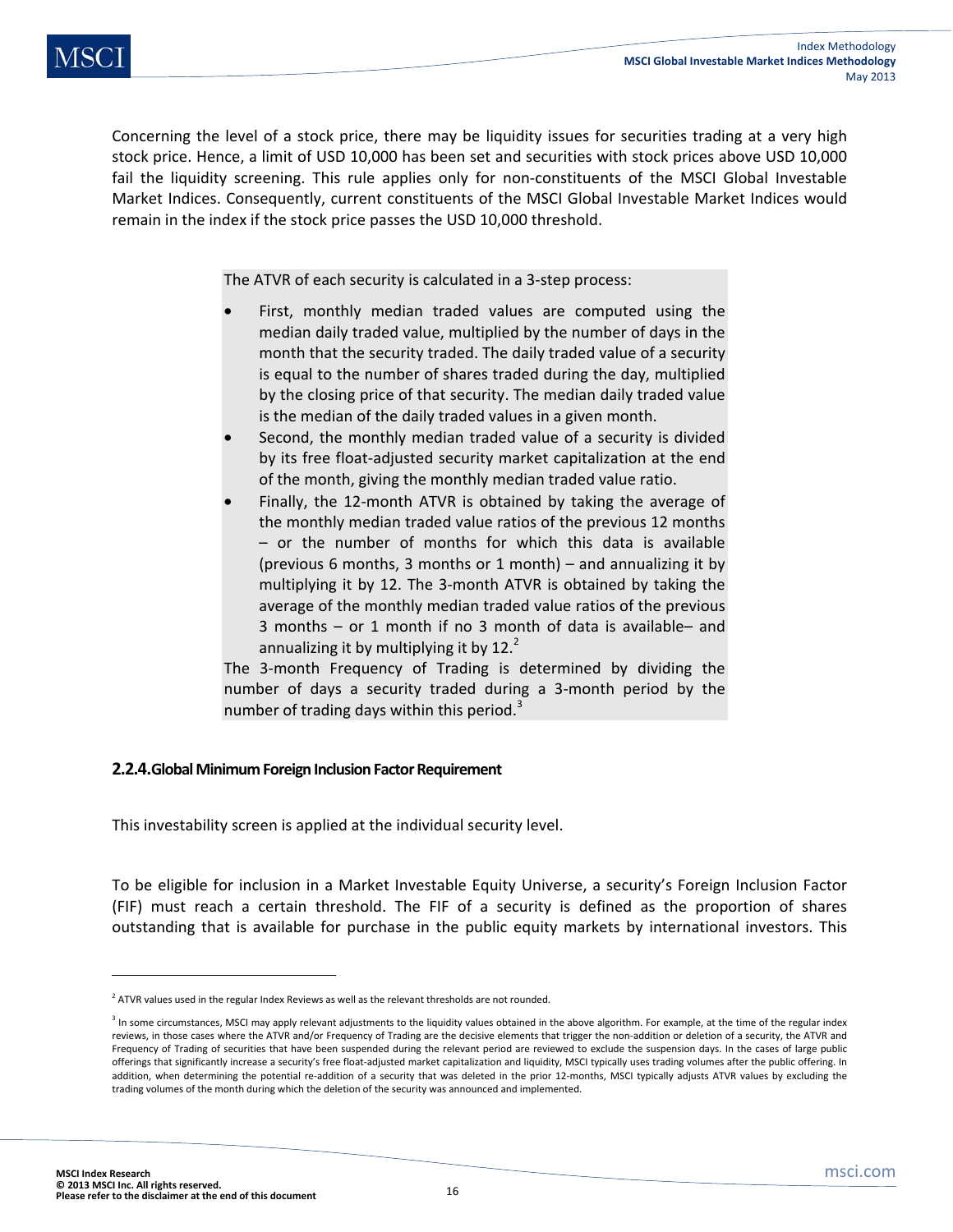proportion accounts for the available free float of and/or the foreign ownership limits applicable to a specific security (or company).

In general, a security must have a FIF equal to or larger than 0.15 to be eligible for inclusion in a Market Investable Equity Universe. This rule is referred to as the Global Minimum Foreign Inclusion Factor Requirement.

Exceptions to this general rule are made only in the limited cases where the exclusion of securities of a very large company would compromise the Standard Index's ability to fully and fairly represent the characteristics of the underlying market. Please refer to Sub-section 2.3.5: Applying Final Size-Segment Investability Requirements and Index continuity Rules for more details.

### **2.2.5. Minimum Length of Trading Requirement**

This investability screen is applied at the individual security level.

For an IPO to be eligible for inclusion in a Market Investable Equity Universe, the new issue must have started trading at least four months before the implementation of the initial construction of the index or at least three months before the implementation of a Semi-Annual Index Review. This rule is referred to as the Minimum Length of Trading Requirement. This requirement is applicable to small new issues in all markets.

Large IPOs and large primary / secondary offerings of non index-constituents are not subject to the Minimum Length of Trading Requirement and may be included in a Market Investable Equity Universe and the Standard Index outside of a Quarterly or Semi-Annual Index Review. Please refer to Sub-section 3.3.4.1: IPOs and Other Early Inclusions for details.

#### **2.2.6. Minimum Foreign Room Requirement**<sup>4</sup>

This investability screen is applied at the individual security level.

For a security that is subject to a Foreign Ownership Limit (FOL) to be eligible for inclusion in a Market Investable Equity Universe, the proportion of shares still available to foreign investors relative to the maximum allowed (referred to as "foreign room") must be at least 15%.

For more information on the adjustment applied to securities within the Market Investable Equity Universe that have foreign room less than 25%, please refer to Sub-section 2.3.5.3 for details.

**.** 

<sup>&</sup>lt;sup>4</sup> Indian securities included in the Reserve Bank of India's official list of securities for which the caution limit or ban limit has been reached would not be considered for the inclusion in Market Investable Equity Universe. More generally, based on information available from the country regulatory authority, for securities where further purchase are restricted due to foreign ownership restriction, the securities would not be considered for the inclusion in Market Investable Equity Universe.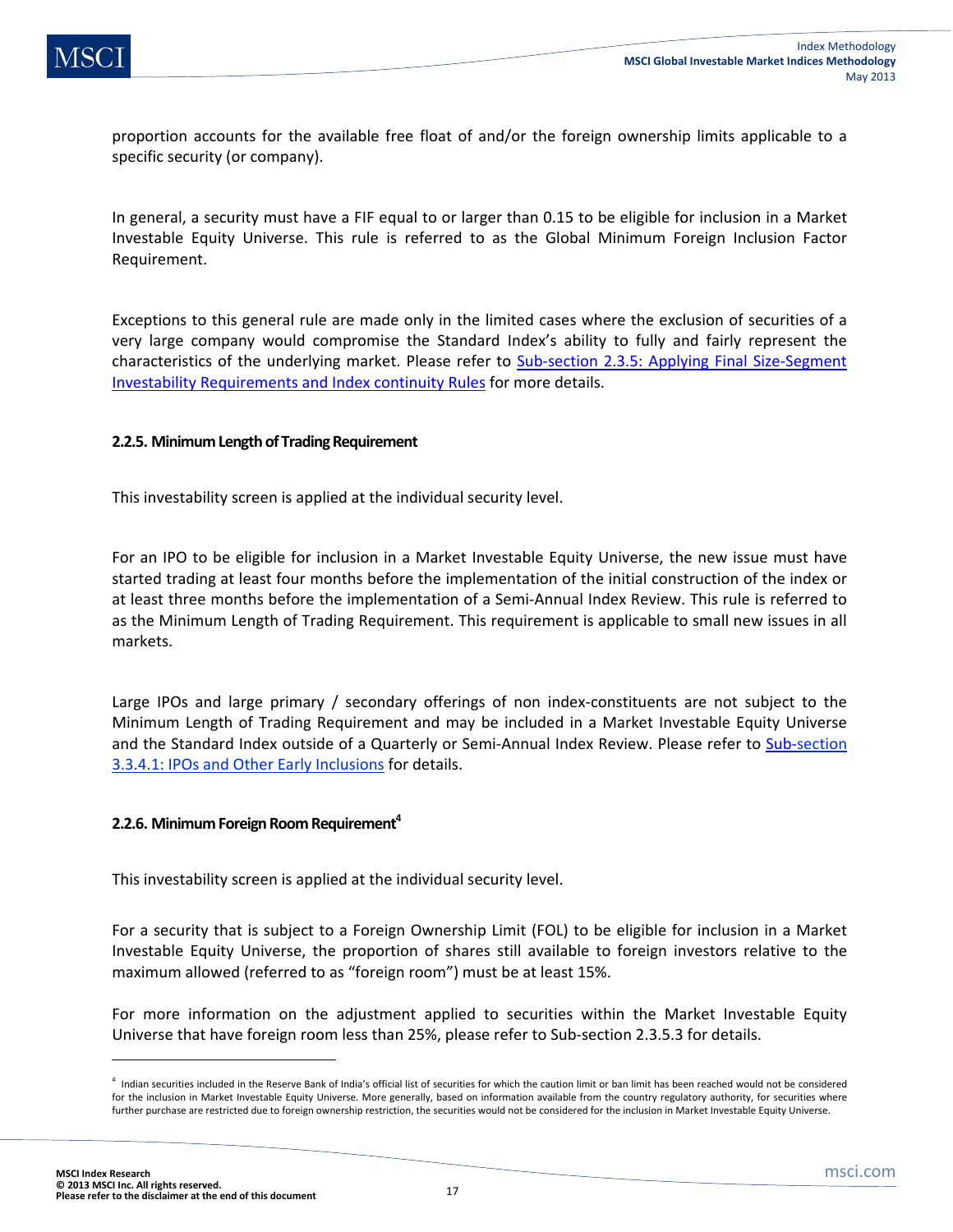# 2.3. Defining Market Capitalization Size-Segments for Each Market

Once a Market Investable Equity Universe is defined, it is segmented into the following size-based indices:

- Investable Market Index (Large + Mid + Small).
- Standard Index (Large + Mid)
- Large Cap Index
- Mid Cap Index
- Small Cap Index

The structure of the MSCI Global Investable Market Index family in each market is depicted below.



The Investable Market Index, the Standard Index and the Large Cap Index are created first, while the Mid Cap Index is derived as the difference between the Standard Index and the Large Cap Index and the Small Cap Index is derived as the difference between the Investable Market Index and the Standard Index.

In order to create size-segments that can be meaningfully aggregated into composites, the individual Market Size-Segments need to balance the following two objectives:

- *Achieving Global Size Integrity* by ensuring that, within a given size-segment of a composite index, only companies of comparable and relevant sizes are included across all markets. This can be measured by looking at a size-segment cutoff relative to a free float-adjusted market capitalization coverage target based on the Global Investable Equity Universe.
- *Achieving Consistent Market Coverage by* ensuring that each market's size-segment is represented in its proportional weight in the composite universe. This can be measured by looking at a size-segment cutoff relative to a consistent and comparable target size-segment coverage within each market.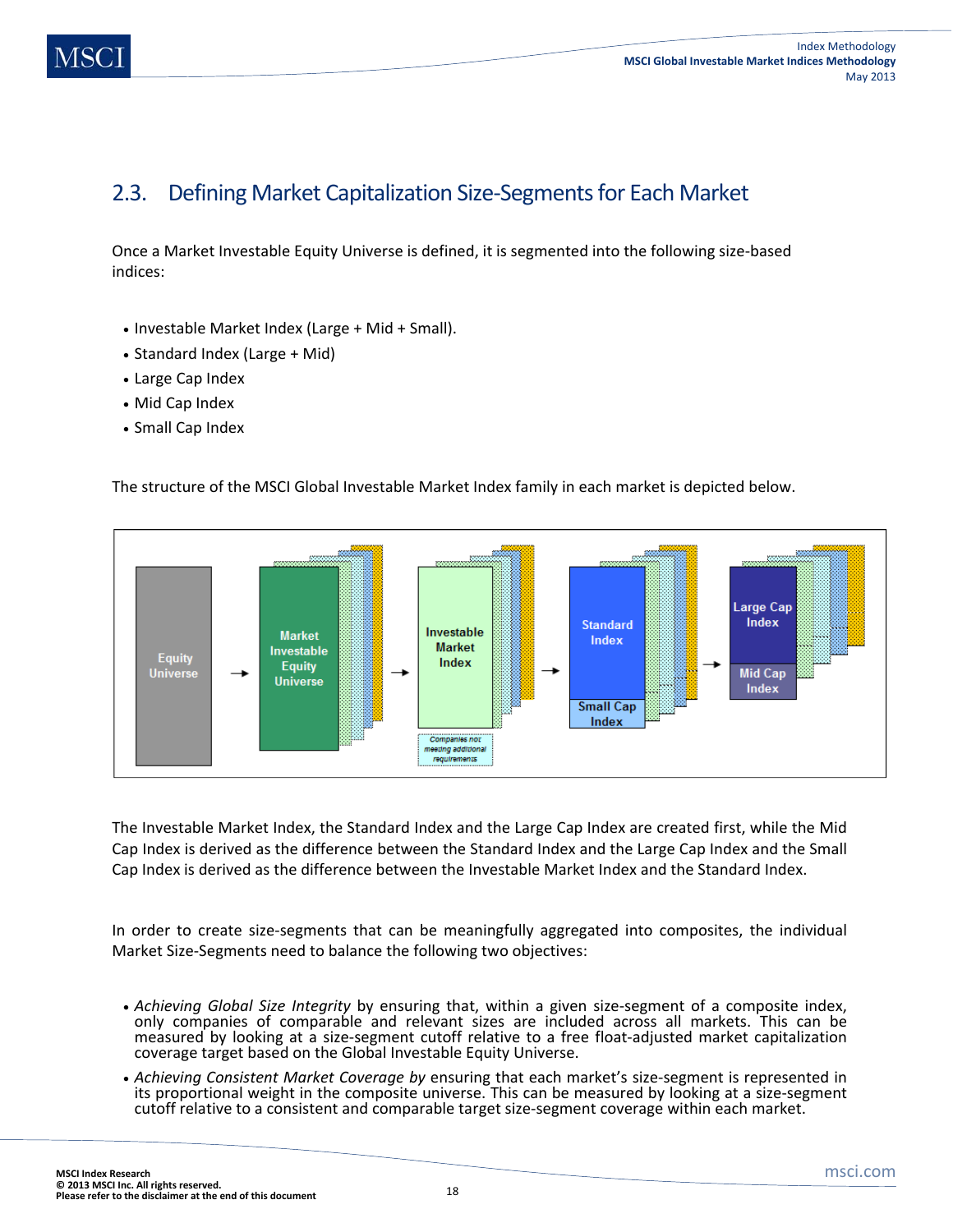

It is not possible to achieve both of these objectives consistently and simultaneously across all markets. Therefore, to balance these objectives, the methodology sets a minimum size cutoff for each sizesegment in each market using:

- A size range for all markets derived from a free float-adjusted target market capitalization of the Global Investable Equity Universe, together with
- A target free float-adjusted coverage range set within each individual Market Investable Equity Universe.

The intersection of these ranges specifies a Size and Coverage Target Area as depicted below. This is done for each of the three size-segment indices, namely the Investable Market Index, the Standard Index, and the Large Cap Indices.



Creating the Size-Segment Indices in each market involves the following steps:

- Defining the Market Coverage Target Range for each size-segment.
- Determining the Global Minimum Size Range for each size-segment.
- Determining the Market Size-Segment Cutoffs and associated Segment Number of Companies
- Assigning companies to the size-segments.
- Applying final size-segment investability requirements.

#### **2.3.1. Defining the Market Coverage Target Range for Each Size-Segment**

To define the Size-Segment Indices for a market, the following free float-adjusted market capitalization Market Coverage Target Ranges are applied to the Market Investable Equity Universe:

• Large Cap Index:  $70\% \pm 5\%.$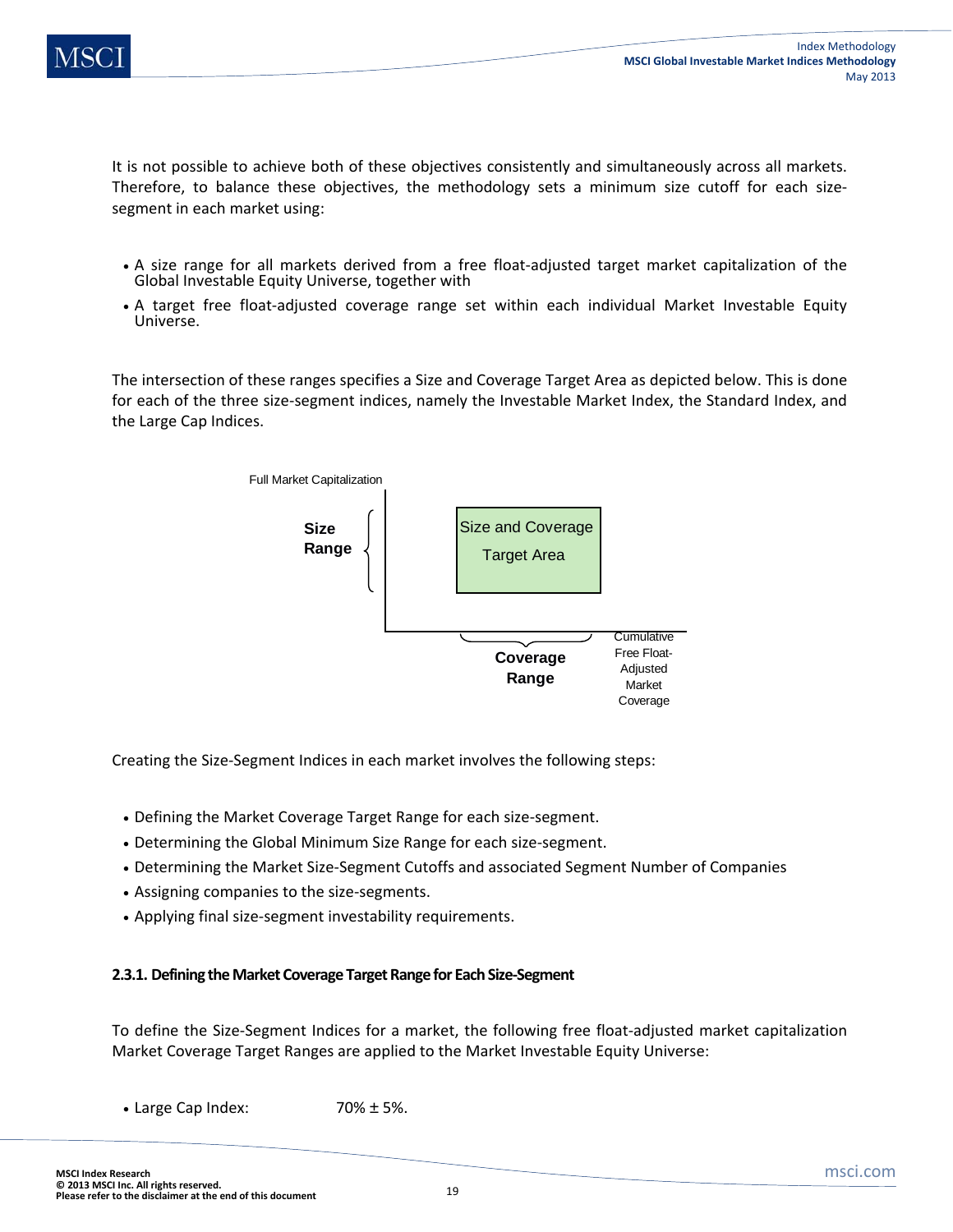- Standard Index:  $85\% \pm 5\%$ .
- Investable Market Index: 99%**+**1% or **-**0.5%.

The Mid Cap Index market coverage in each market is derived as the difference between the market coverage of the Standard Index and the Large Cap Index in that market.

The Small Cap Index market coverage in each market is derived as the difference between the free floatadjusted market coverage of the Investable Market Index and the Standard Index in that market.

### **2.3.2. Determining the Global Minimum Size Range for Each Size-Segment**

The Global Minimum Size Range for each size-segment is determined by defining a Global Minimum Size Reference for Large Cap, Standard, and Investable Market Indices, and specifying a range of 0.5 times to 1.15 times those References.

## **2.3.2.1. Defining the Global Minimum Size Reference**

The Global Minimum Size Reference for the Large Cap, Standard, and Investable Market size-segments are derived in a similar manner to the derivation of the Equity Universe Minimum Size as follows:

- First, the companies in the DM Investable Equity Universe are sorted in descending order of full market capitalization and the cumulative free float-adjusted market capitalization coverage of the DM Investable Equity Universe is calculated at each company.
- Then, the respective full market capitalizations of the companies that provide the following cumulative free float-adjusted market capitalization coverage of the DM Investable Equity Universe are chosen:
	- DM Large Cap Index: 70% coverage.
	- DM Standard Index: 85% coverage.
	- DM Investable Market Index: 99% coverage.
- For Emerging Markets, the Global Minimum Size Reference is set at one-half the corresponding level of full market capitalization used for the Developed Markets for each size-segment.

The Global Minimum Size References for the Large Cap, Standard, and Investable Market segments, based on April 2013 data, are set forth below.

> The full market capitalization of the company that provides an 85% cumulative free float-adjusted coverage of the DM Investable Equity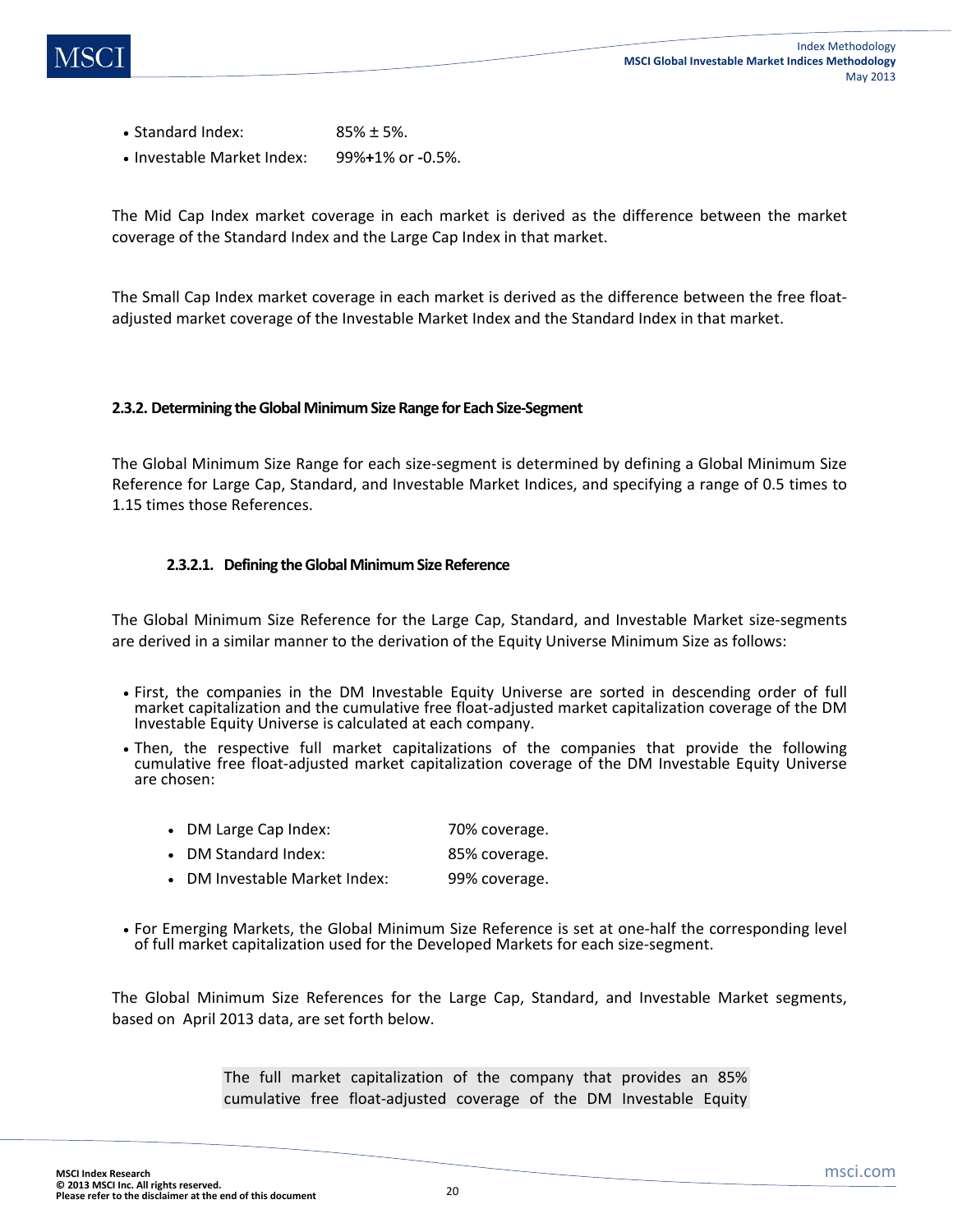Universe is USD 4.13 billion. This level, therefore, defines the Global Minimum Size Reference for DM Standard Indices. Applying the range of 0.5 times to 1.15 times to this Global Minimum Size Reference gives the Global Minimum Size Range of USD 2.07 billion to USD 4.749 billion for the DM Standard Indices. The EM range for the Standard Indices, therefore, is USD 1.03 billion to USD 2.38 billion.

| <b>Global Minimum Size Reference</b>              |                                                 |                                                              |                                                                                    |  |  |
|---------------------------------------------------|-------------------------------------------------|--------------------------------------------------------------|------------------------------------------------------------------------------------|--|--|
| Percent of Free Float Adjusted<br>Market Coverage | Developed Markets Investable Equity<br>Universe | <b>Developed Markets</b><br>Global Minimum Size<br>Reference | Emerging & Larger Frontier<br>Markets Global Minimum Size<br>Reference (50% of DM) |  |  |
|                                                   |                                                 | $May-13$                                                     | $May-13$                                                                           |  |  |
|                                                   | <b>Universe</b>                                 |                                                              |                                                                                    |  |  |
| 70%                                               | Large Cap                                       | 11,787                                                       | 5,893                                                                              |  |  |
| 85%                                               | Mid Cap                                         | 4,130                                                        | 2,065                                                                              |  |  |
| 99%                                               | <b>Small Cap</b>                                | 396                                                          | 198                                                                                |  |  |
|                                                   |                                                 |                                                              |                                                                                    |  |  |

All market caps are in USD millions. Data as of the close of April 17, 2013

## **2.3.3. Determining the Segment Number of Companies and Associated Market Size-Segment Cutoffs**

The Market Size-Segment Cutoffs are derived by identifying a size cutoff which falls within, or as close as possible to, the Size and Coverage Target Area for that size-segment. For each size-segment, for each market, this is achieved as follows:

- The companies in the Market Investable Equity Universe are sorted in descending order of full market capitalization.
- The cumulative free float-adjusted capitalization coverage of the Market Investable Equity Universe is calculated at each company.
- MSCI notes the respective full market capitalization of the companies that provide the following free float-adjusted market capitalization coverage for the relevant size-segments:
	- Large Cap Index: 70%
	- Standard Index: 85%.
	- Investable Market Index: 99%.\*
- If the full market capitalization of the relevant company lies within the Global Minimum Size Range for the size-segment, then:
	- The full market capitalization of the relevant company defines the Market Size-Segment Cutoff for that size-segment at that point in time.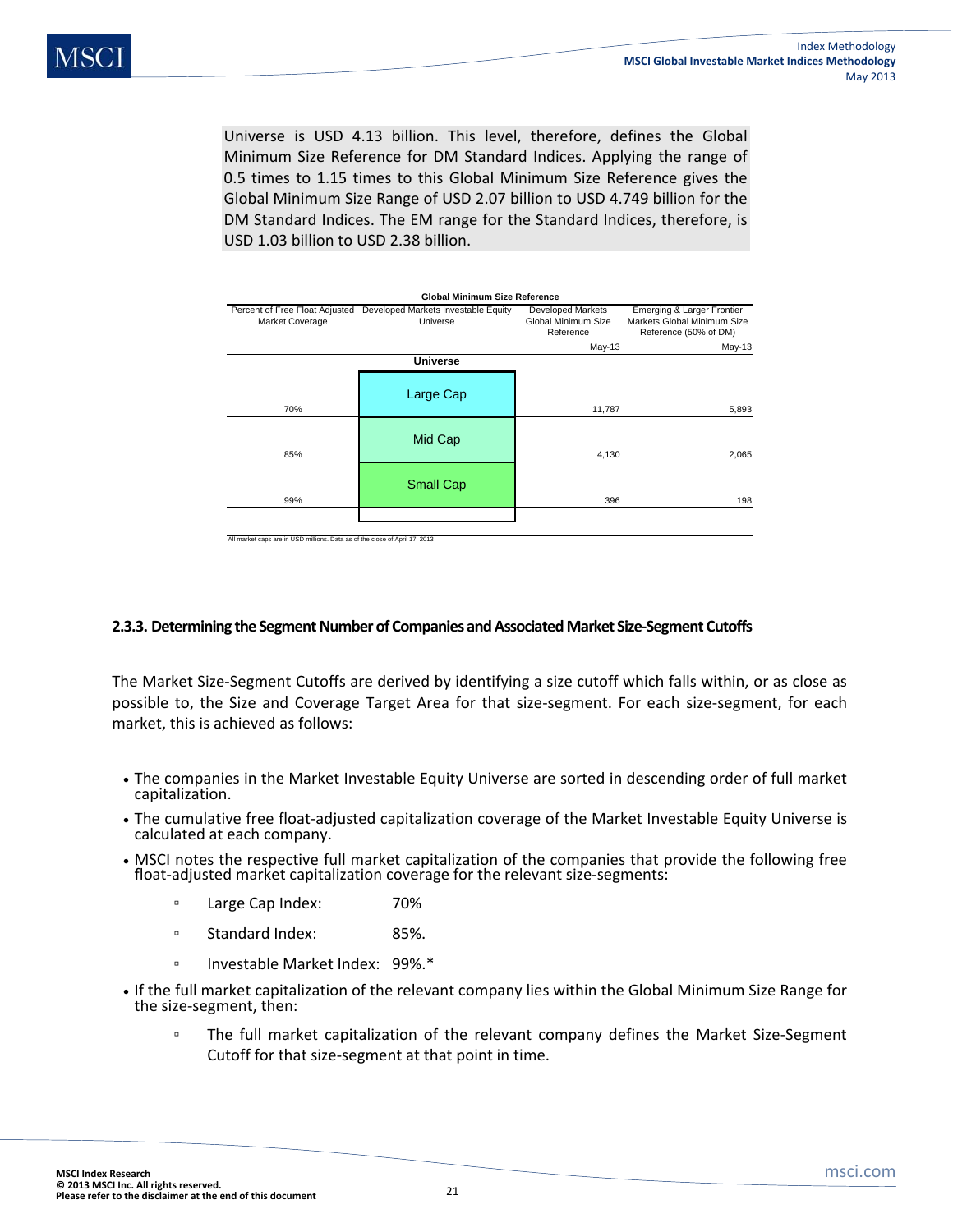- The number of companies with full market capitalization greater than or equal to the relevant company provides the Segment Number of Companies, which will be used to maintain the indices over time.
- If it is not, then:
	- The number of companies is decreased until the full market capitalization of the smallest company in the size-segment is equal or higher than the lower bound of the Global Minimum Size Range for that size-segment. Or,
	- The number of companies is increased to include all companies with a full market capitalization higher than the upper bound of the Global Minimum Size Range for that sizesegment.
	- The full market capitalization of the last company defines the Market Size-Segment Cutoff for that segment and the Segment Number of Companies is set to this company's rank.

This process is designed to give priority to global size integrity over market coverage in situations where both objectives cannot be achieved simultaneously.

> \* For the Investable Market Index, at initial construction, the above process is not followed in order to provide as broad a coverage as possible without sacrificing size integrity. At initial construction the Market Size-Segment Cutoffs and associated Segment Number of Companies of the Investable Market segment are derived by including all companies equal to or larger than the Global Minimum Size Reference for the Investable Market Indices. As of April 12, 2007, the Global Minimum Size Reference was USD 370 million.

Since Size-Segment Indices are based on company full market capitalization, all securities of a company are always classified in the same size-segment. As a result, there may be more securities than companies in a given size-segment.

The Market Size-Segment Cutoffs and Segment Number of Companies are maintained daily, and updated at Semi-Annual and Quarterly Index Reviews, additionally taking into account index stability and continuity rules.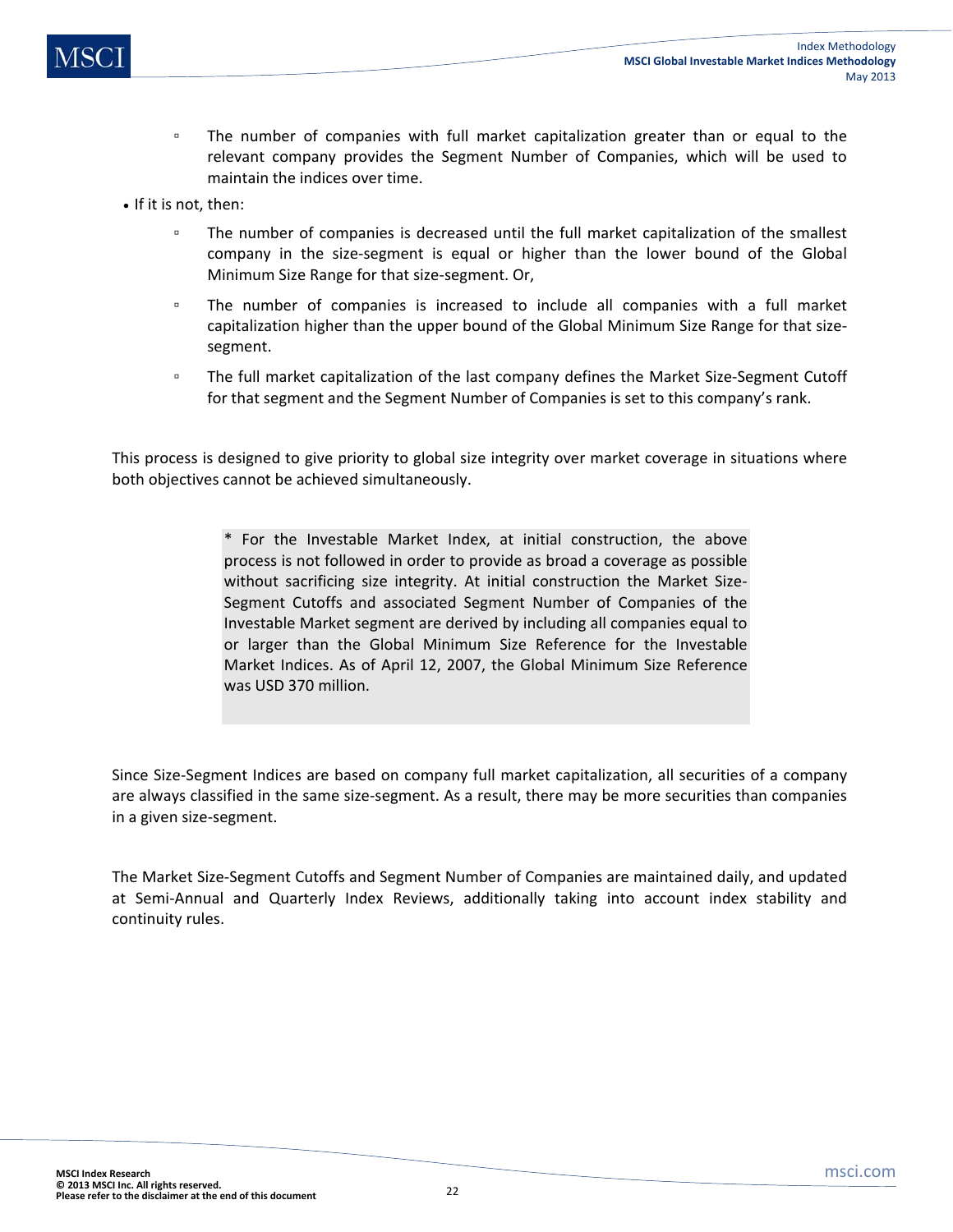

### **2.3.4. Assigning Companies to the Size-Segments**

At initial construction, all companies with full market capitalization greater than or equal to that of the full market capitalization of the company that defines the Market Size-Segment Cutoff are assigned to that size-segment.

At Semi-Annual and Quarterly Index Reviews, the company assignment rules additionally take into account, new additions, and index continuity and stability rules.

Between Semi-Annual and Quarterly Index Reviews, the assignment of companies resulting from corporate events (e.g., mergers, IPOs, spin-offs) to the appropriate size-segments are based on Market Size-Segment Cutoffs that are updated daily. This process is described in Sub-section 3.3: Ongoing Event-Related Changes.

### **2.3.5. Applying Final Size-Segment Investability Requirements and Index Continuity Rules**

To enhance the replicability of Size-Segment Indices, additional size-segment investability requirements are set for the Investable Market and the Standard Indices.

#### **2.3.5.1. Minimum Free Float Market Capitalization Requirement**

If the Market Size-Segment Cutoff is within the Global Minimum Size Range for the Investable Market Index, a security can be included in the Investable Market Index only if its free floatadjusted market capitalization is at least 50% of the Market Size-Segment Cutoff for the Investable Market Index. In the case of the Market Size-Segment Cutoff being above the Global Minimum Size Range upper boundary for the Investable Market Index, the security's free floatadjusted market capitalization must be at least 50% of the upper boundary of the Global Minimum Size Range for the Investable Market Index. In the case of the Market Size-Segment Cutoff being below the Global Minimum Size Range lower boundary for the Investable Market Index, the security's free float-adjusted market capitalization must be at least 50% of the lower boundary of the Global Minimum Size Range for the Investable Market Index.

If the Market Size-Segment Cutoff is within the Global Minimum Size Range for the Standard Index, a security can be included in the Standard Index only if its free float-adjusted market capitalization is at least 50% of the Market Size-Segment Cutoff for the Standard Index. In the case of the Market Size-Segment Cutoff being above the Global Minimum Size Range upper boundary for the Standard Index, the security's free float-adjusted market capitalization must be at least 50% of the upper boundary of the Global Minimum Size Range for the Standard Index. In the case of the Market Size-Segment Cutoff being below the Global Minimum Size Range lower boundary for the Standard Index, the security's free float-adjusted market capitalization must be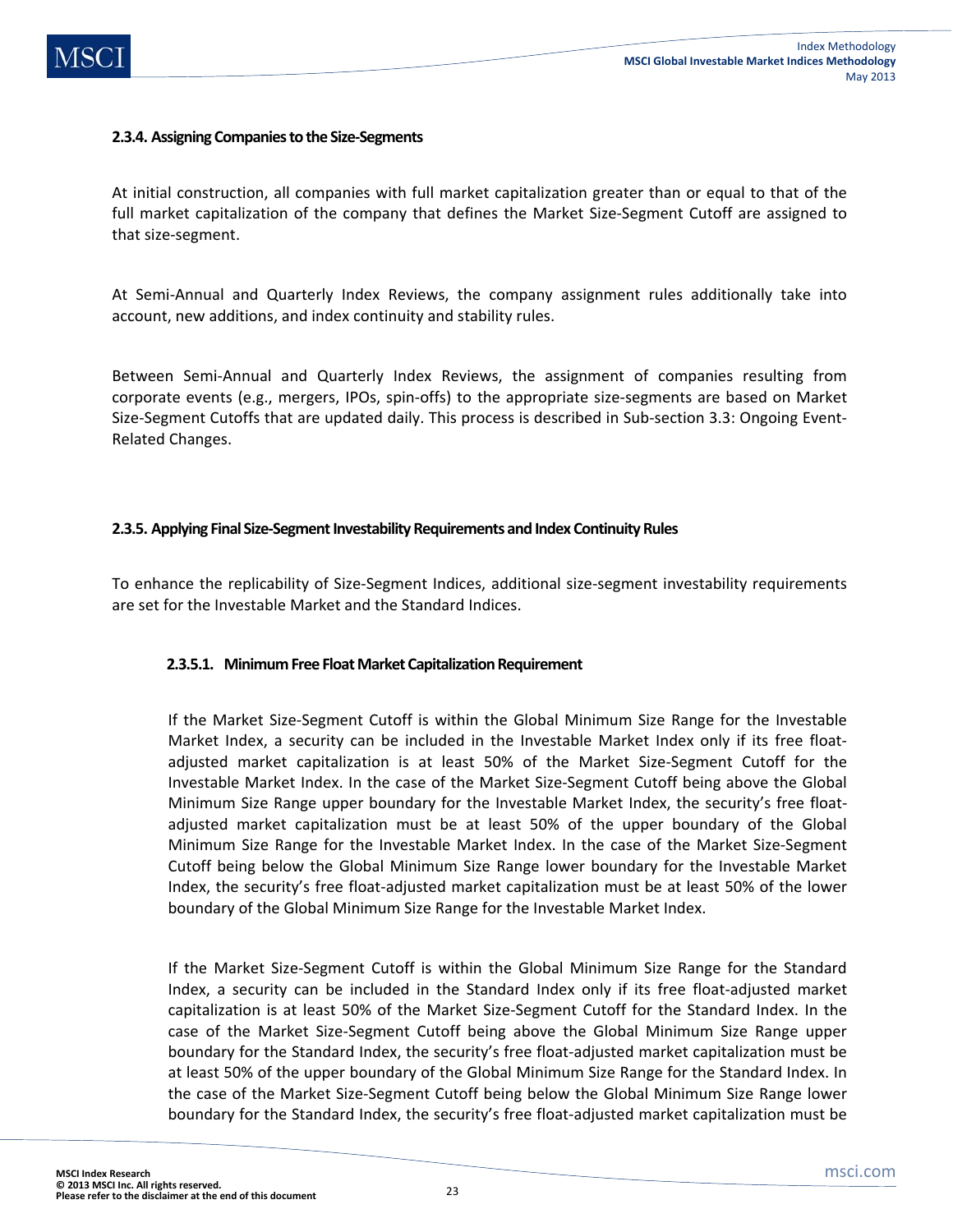at least 50% of the lower boundary of the Global Minimum Size Range for the Standard Index. Any company excluded from the Standard Index based on this rule is also excluded from the Investable Market Index.

For a security with a Foreign Inclusion Factor (FIF) lower than 0.15 to be included in the Standard Market Index, its free float-adjusted market capitalization must be at least 1.8 times the minimum free float-adjusted market capitalization required for the Standard Index. Please refer to the Sections 3.1.6.2 and 3.2.1.4 for details on assessing conformity with the Final Size-Segment Investability Requirements for existing constituents.

## **2.3.5.2. Minimum Liquidity Requirement for the Standard Indices**

The liquidity of constituents is especially important for the Standard Indices, as these indices are widely used for performance benchmarking and as the basis for creating investment vehicles. Therefore, a Market-Relative 12 month ATVR screen is also applied for determining eligibility of securities for the Standard Indices. The 12-month ATVR levels for the Market-Relative Liquidity Requirement are updated at each SAIR and published in this methodology book. In the calculation of the 12-month ATVR used in the above screening, the trading volumes in depositary receipts associated with that security, such as ADRs or GDRs, are also considered.<sup>5</sup>

In addition, as described in Section 2.2.3, in order to be eligible for inclusion in the Market Investable Equity Universe of a Developed Market, among other criteria, a security must have a 3-month Frequency of Trading of at least 90% over the last four consecutive quarters. To be eligible for inclusion in the Market Investable Equity Universe of an Emerging Market, among other criteria, a security must have a 3-month Frequency of Trading of at least 80% over the last four consecutive quarters. However, as the liquidity requirements are more stringent for the Standard Indices, all securities from Developed and Emerging Markets with the 3-month Frequency of Trading of below 90% over the last four consecutive quarters are excluded from the Standard Indices.

Companies that do not meet this investability screen and are therefore not included in the Standard Indices are also not eligible for the Small Cap Index in that market as they exceed the full market capitalization size threshold for the Small Cap Index. As a result, these companies are not included in any of the indices within the MSCI Global Investable Market Index family.

Please see Appendix IX: Minimum Market-Relative Liquidity Requirements for the Standard Index for more details.

 $\overline{\phantom{a}}$ 

<sup>&</sup>lt;sup>5</sup> In addition the trading volumes of Canadian securities on the TSE are aggregated with the trading volumes of such securities on the eligible U.S. exchanges.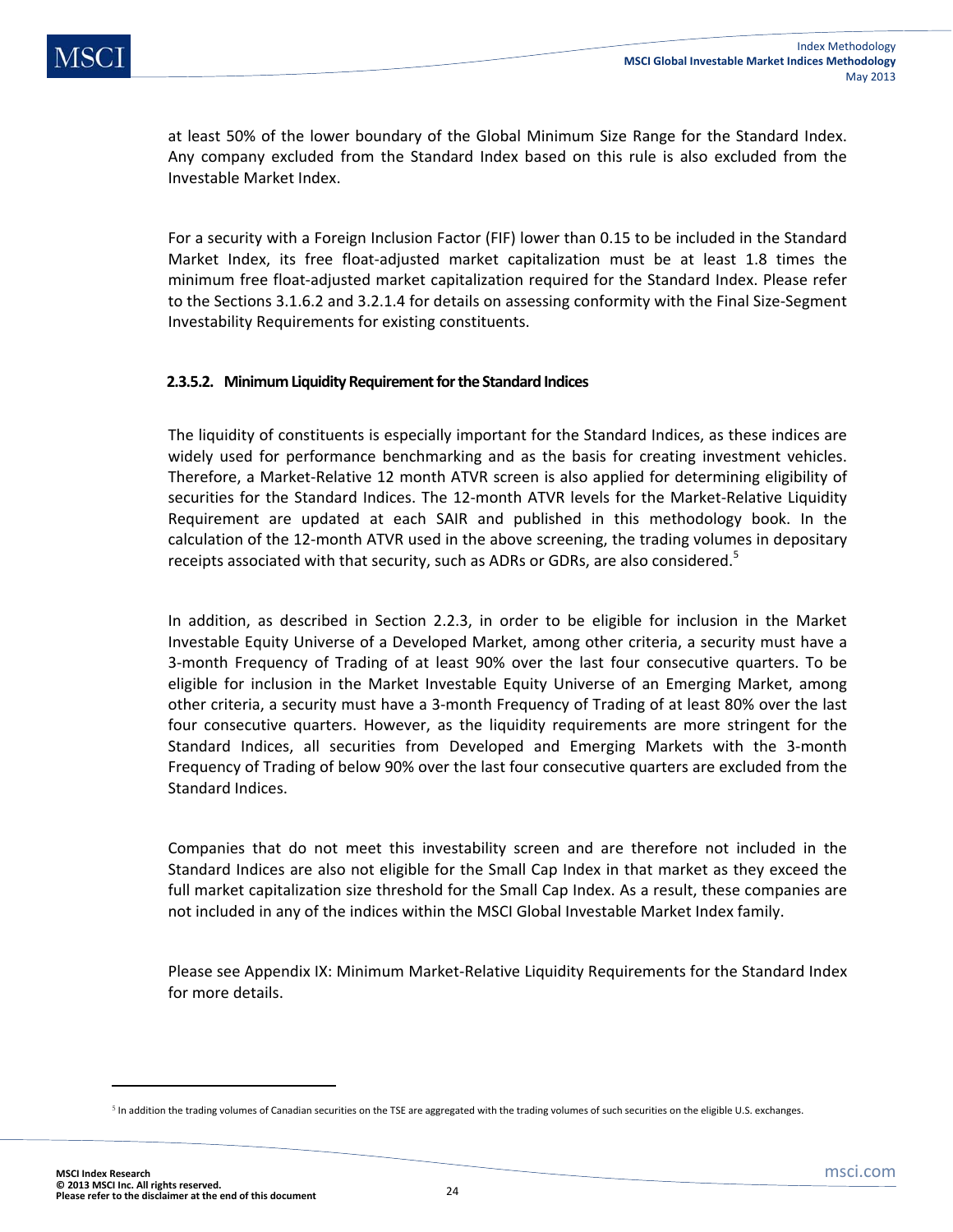There are no additional size-segment investability requirements affecting securities in the Large Cap, Mid Cap, or the Small Cap Indices in addition to the Market-Relative Liquidity Requirement.

## **2.3.5.3. Minimum Foreign Room Requirement**

For a security that is subject to a Foreign Ownership Limit (FOL) to be included in the Investable Market Index at its entire free-float adjusted market capitalization, the proportion of shares still available to foreign investors relative to the maximum allowed (referred to as "foreign room") must be at least 25%. If a security's foreign room is less than 25% and equal to or higher than 15%, MSCI will use an adjustment factor of 0.5 to reflect the actual level of foreign room to adjust the security's final foreign inclusion factor (FIF). As described in Sub-Section 2.2.6, securities will not be eligible for inclusion in a Market Investable Equity Universe if the foreign room is less than 15%.

The adjustment factor will be applied to the security actual FIF to arrive at the final FIF of the security. Conformity with the minimum free float-adjusted market capitalization requirements for Investable Market Index constituents will be assessed using the free float-adjusted market capitalization after the application of the adjustment factor.

# 2.4. Index Continuity Rules for the Standard Indices

Although index continuity rules described in this sub-section are primarily designed for maintaining the country Standard Indices, they are also applied at initial construction, and impact some markets, such as New Zealand.

Index continuity is a desirable feature of an index as it avoids the temporary inclusion or exclusion of market indices in composite indices at different times. In order to achieve index continuity, as well as provide some basic level of diversification within a market index, notwithstanding the effect of other index construction rules contained herein, a minimum number of five constituents will be maintained for a DM Standard Index and a minimum number of three constituents will be maintained for an EM Standard Index. The application of this requirement involves the following steps.

- If after the application of the index construction methodology, a Standard Index contains fewer than five securities in a Developed Market or three securities in an Emerging Market, then the largest securities by free float-adjusted market capitalization are added to the Standard Index in order to reach five constituents in that Developed Market or three in that Emerging Market.
- At subsequent Index Reviews, if the free float-adjusted market capitalization of a non-index constituent is at least 1.50 times the free float-adjusted market capitalization of the smallest existing constituent after rebalancing, the larger free float-adjusted market capitalization security replaces the smaller one.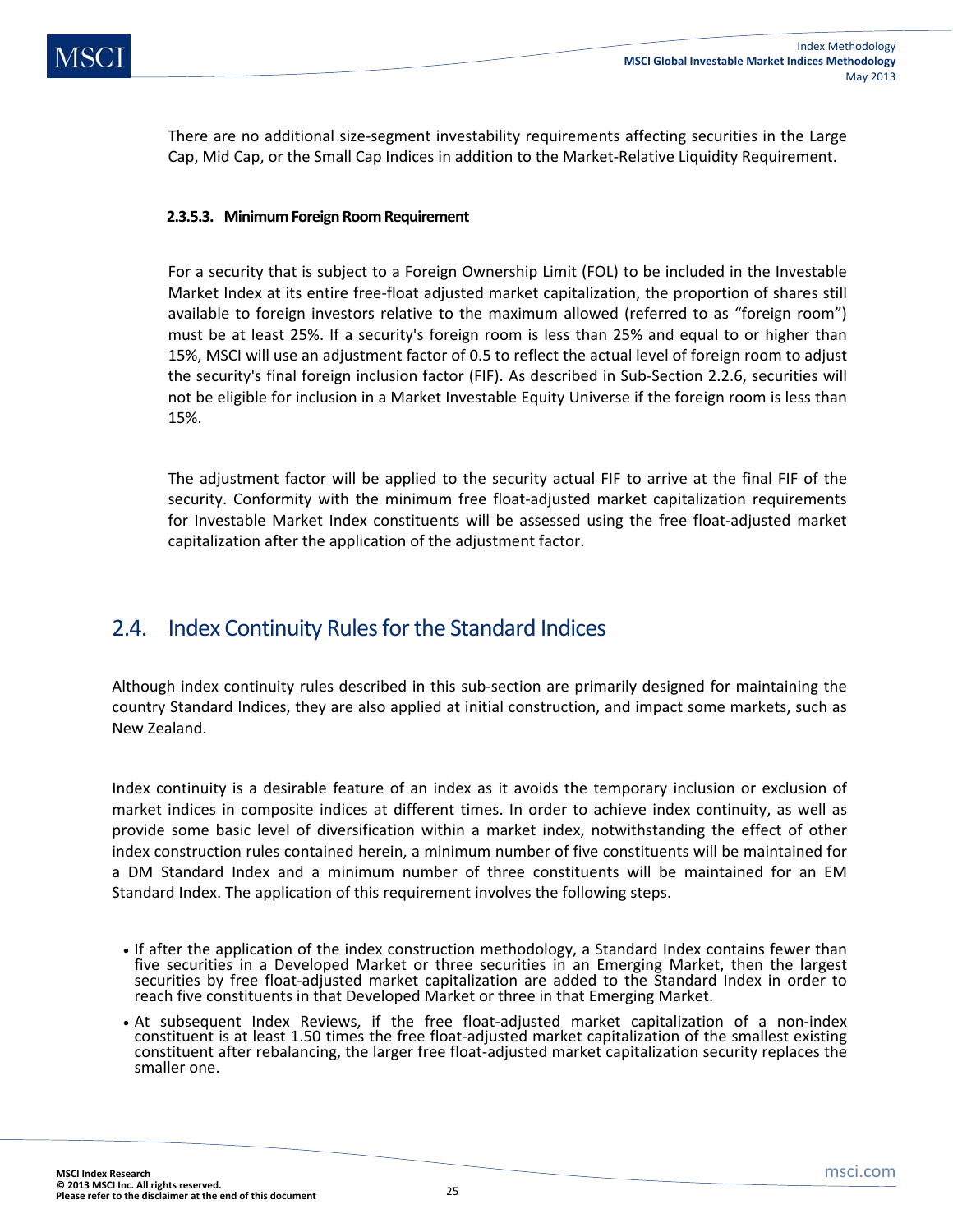When the Index Continuity Rule is in effect, the Market Size-Segment Cutoff is set at 0.5 times the Global Minimum Size Reference for the Standard Index rather than the full market capitalization of the smallest company in that market's Standard Index.

# 2.5. Creating Style Indices within Each Size-Segment

All securities in the investable equity universe are classified into Value or Growth segments using the MSCI Global Value and Growth methodology. This methodology is available at http://www.msci.com/eqb/methodology/meth\_docs/MSCI\_Dec07\_GIMIVGMethod.pdf

- The MSCI Global Value and Growth methodology is applied to the Standard and Small Cap Indices on a market-by-market basis.
- IN DM Europe, the Value and Growth Indices will be created from the MSCI Europe Standard and Small Cap Indices, rather than the country indices. Value and Growth country indices will be derived from these constituents.
- The Large Cap and Mid Cap Value and Growth Indices are derived using the Value and Growth Inclusion Factors from the Standard Value and Growth Indices.
- The Investable Market Index Value and Growth Indices are created by aggregating the Value and Growth segments of the Standard and Small Cap Indices.
- The Standard Value and Growth Indices use the full set of variables as per the MSCI Global Value and Growth methodology.
- However, for Small Cap Indices, the Long Term Forward EPS Growth rate variable is not used as a variable to define the growth investment style characteristic, due to lack of consistent coverage by street analysts.

# 2.6. Classifying Securities under the Global Industry Classification Standard

All securities in the Global Investable Equity Universe are assigned to the industry that best describes their business activities. To this end, MSCI has designed, in conjunction with Standard & Poor's, the Global Industry Classification Standard (GICS). The GICS currently consists of 10 sectors, 24 industry groups, 68 industries, and 154 sub-industries. Under the GICS, each company is assigned uniquely to one sub-industry according to its principal business activity. Therefore, a company can only belong to one industry grouping at each of the four levels of the GICS.

Classifying securities into their respective sub-industries can be complex, especially in an evolving and dynamic environment. The GICS guidelines used to determine the appropriate industry classification are as follows:

- A security is classified in a sub-industry according to the business activities that generate approximately 60% or more of the company's revenues.
- A company engaged in two or more substantially different business activities, none of which contributes 60% or more of revenues, is classified in the sub-industry that provides the majority of both the company's revenues and earnings.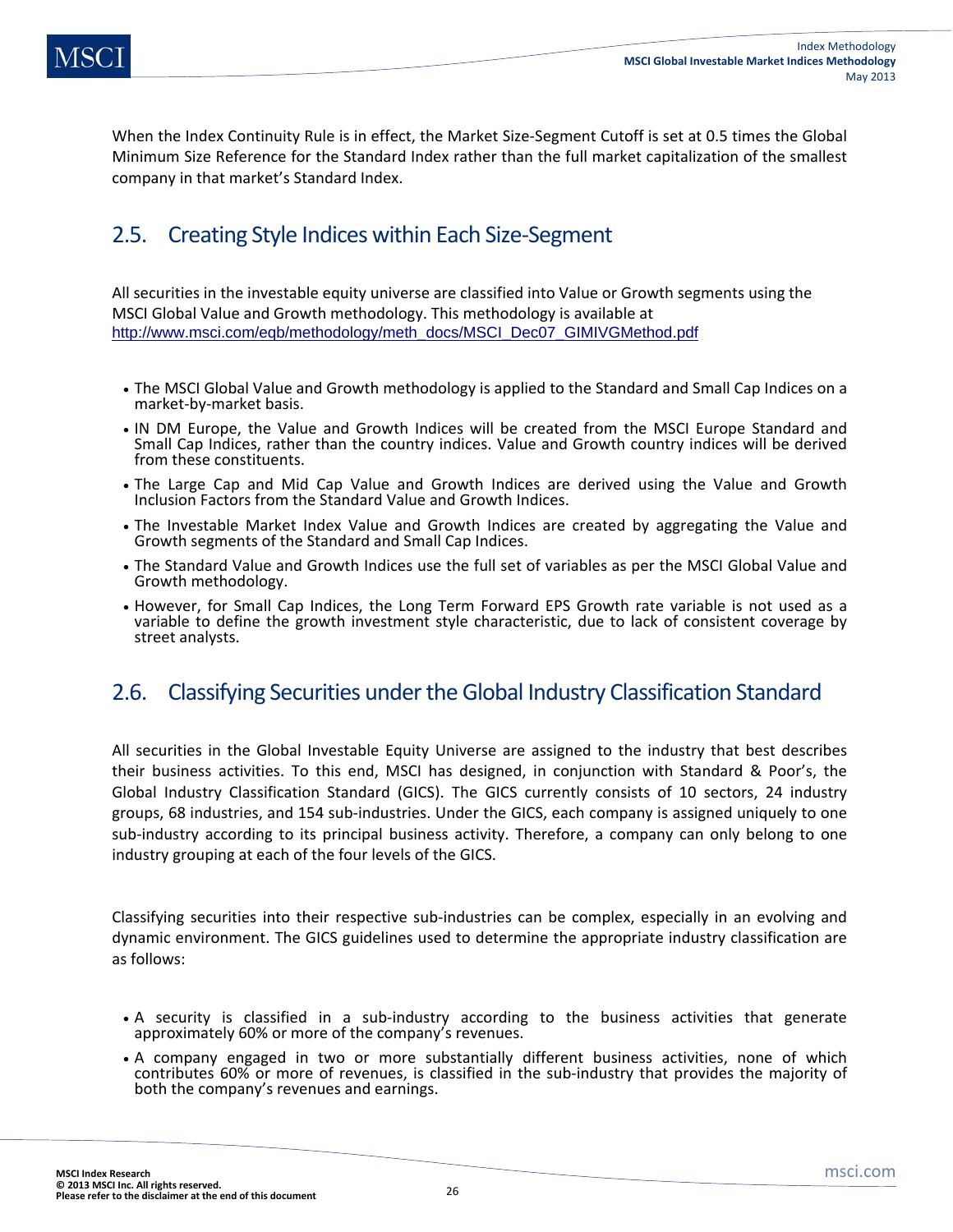

• Where the above guidelines cannot be applied, or are considered inappropriate, further analysis is conducted, and other factors are analyzed to determine an appropriate classification.

For further details on the GICS see Appendix V: Global Industry Classification Standard (GICS).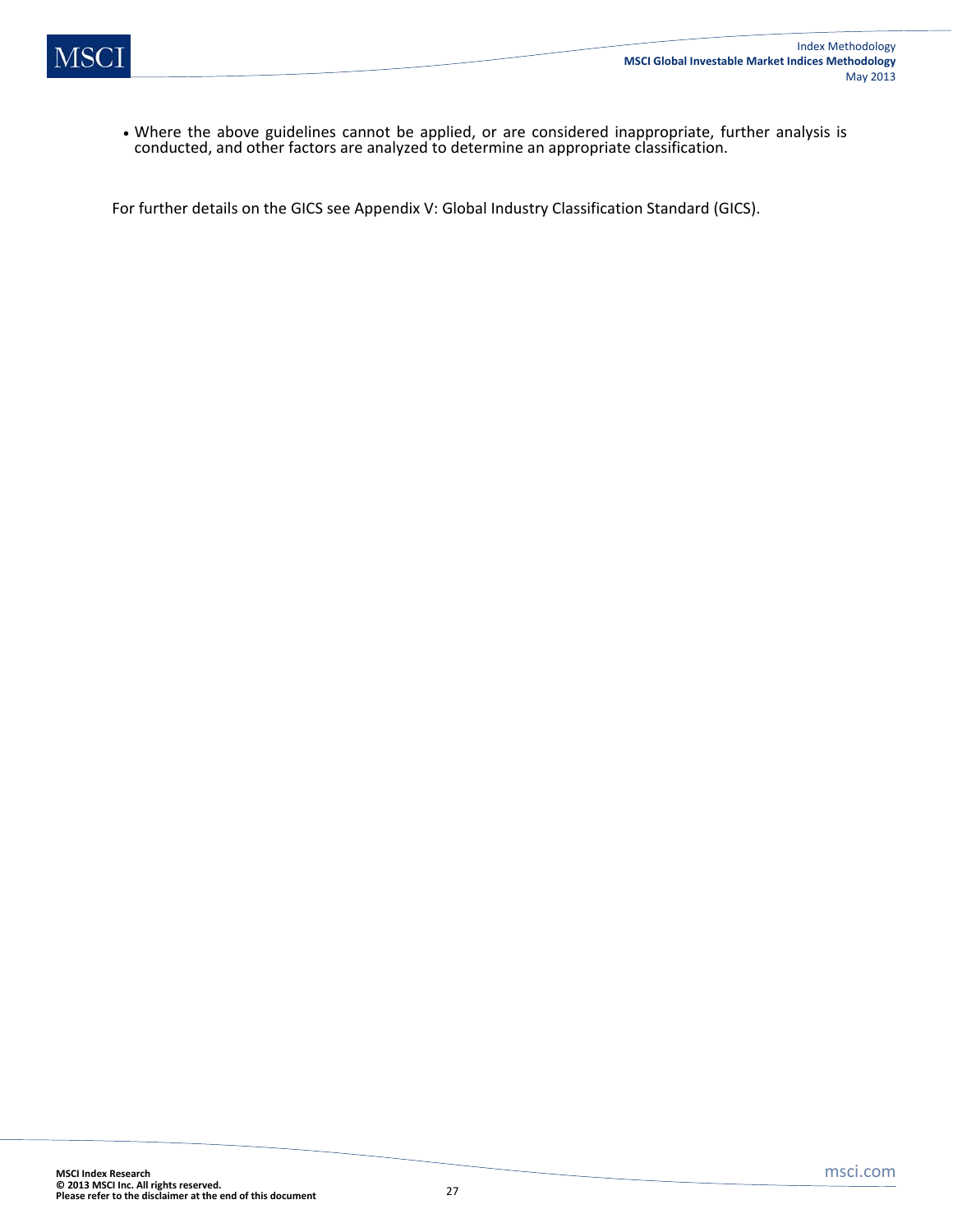# 2.7. Creating Size-Segment Indices: Examples

#### **2.7.1. Determining Market Size-Segment Cutoffs and Assigning Companies to the Size-Segments**

#### **Example:**

For the USA Standard segment, companies are counted in descending order of full market capitalization starting with the largest company. Companies continue to be counted until the cumulative free floatadjusted market capitalization of the companies reaches 85% of the free float-adjusted market capitalization of the US Market Investable Equity Universe. In this example, the full market capitalization of the last company counted is within the Global Minimum Size Range. The rank of this company in the US Market Investable Equity Universe (645) defines the Segment Number of Companies for the size-segment and its full market capitalization (USD 4.1 billion) defines the Market Size-Segment Cutoff between Standard and Small Cap segments in the US.

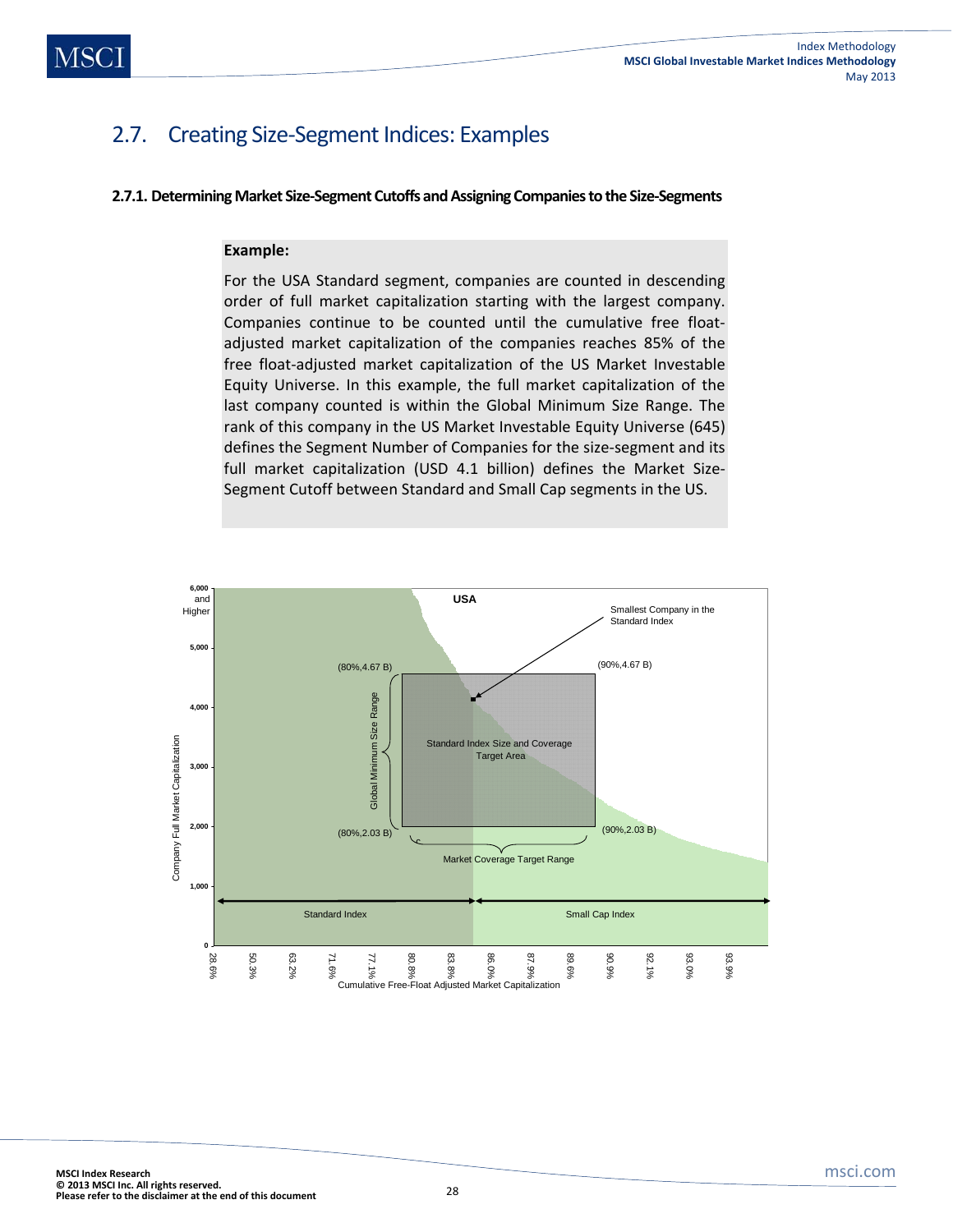#### **Example**:

For the Hungary Standard segment, companies are counted in descending order of full market capitalization starting with the largest company. Companies continue to be counted until the cumulative free float-adjusted market capitalization of the companies reaches 85% of the free float-adjusted market capitalization of the Hungary Market Investable Equity Universe. In this example, the full market capitalization of the last company counted is significantly above the upper bound of the Global Minimum Size Range. All companies in Hungary, above the upper bound are added resulting in the cumulative free float-adjusted market capitalization coverage above 90%, the upper bound of the Market Coverage Target Range. The rank of the last company counted (4) defines the Segment Number of Companies and its full market capitalization (USD 3.8 billion) defines the Size-Segment Cutoff between the Hungary Standard and Small Cap Indices. The next largest company has a full market capitalization of USD 941 million, below the lower bound of the Global Minimum Size Range.

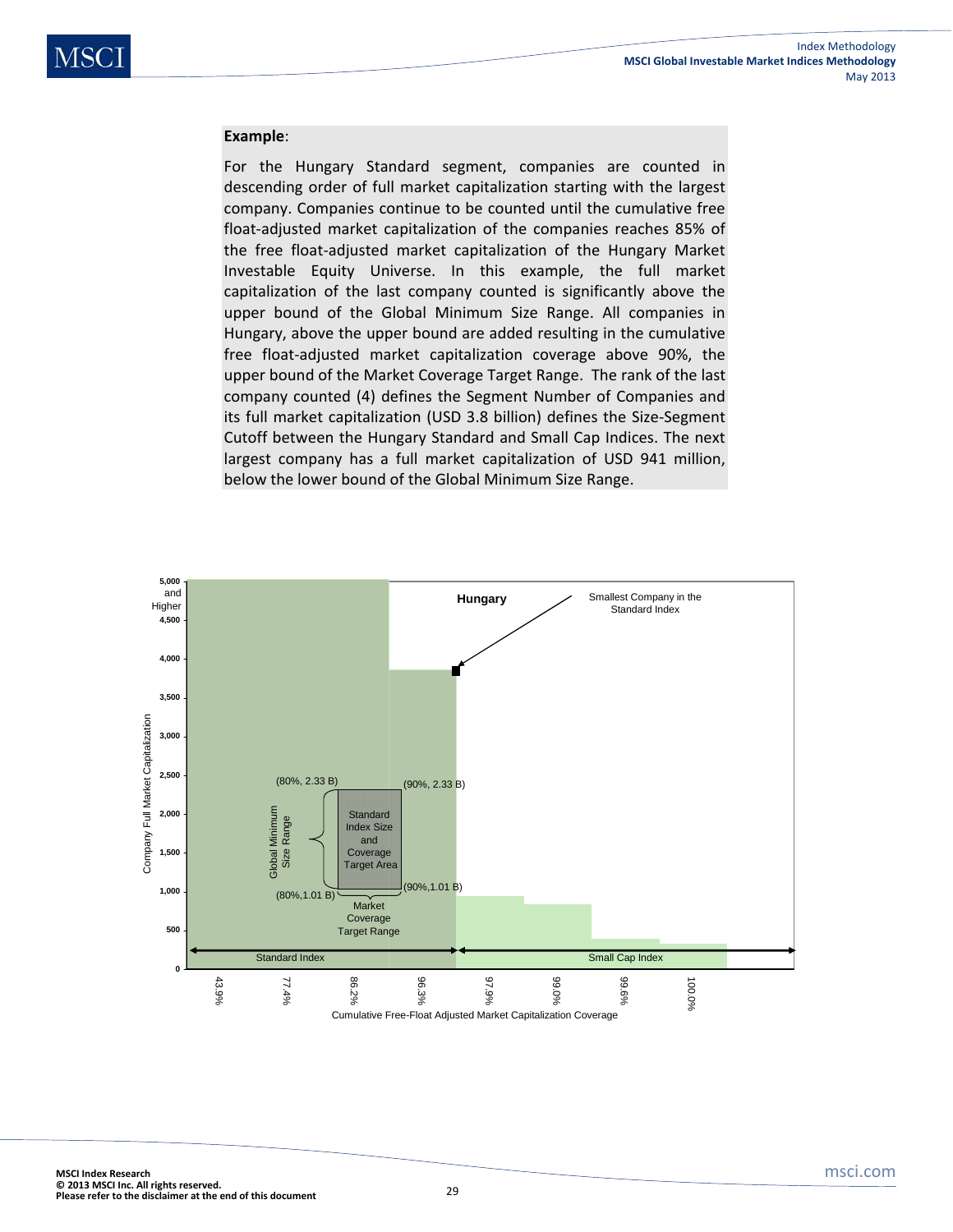# Section 3: Maintaining the MSCI Global Investable Market Indices

The MSCI Global Investable Market Indices are maintained with the objective of reflecting the evolution of the underlying equity markets and segments on a timely basis, while seeking to achieve:

- Index continuity,
- Continuous investability of constituents and replicability of the indices, and
- Index stability and low index turnover.

In particular, index maintenance involves:

- Semi-Annual Index Reviews (SAIRs) in May and November of the Size-Segment and Global Value and Growth Indices which include:
	- oUpdating the indices on the basis of a fully refreshed Equity Universe.
	- oTaking buffer rules into consideration for migration of securities across size and style segments.
	- oUpdating Foreign Inclusion Factors (FIFs) and Number of Shares (NOS).
- Quarterly Index Reviews (QIRs) in February and August of the Size-Segment Indices aimed at:
	- oIncluding significant new eligible securities (such as IPOs which were not eligible for earlier inclusion) in the index.
	- oAllowing for significant moves of companies within the Size-Segment Indices, using wider buffers than in the SAIR.

oReflecting the impact of significant market events on FIFs and updating NOS.

• Ongoing event-related changes. Changes of this type are generally implemented in the indices as they occur. Significantly large IPOs are included in the indices after the close of the company's tenth day of trading.

# 3.1. Semi-Annual Index Reviews in May and November

The objective of the SAIRs is to systematically reassess the various dimensions of the Equity Universe for all markets on a fixed semi-annual timetable. A SAIR involves a comprehensive review of the Size-Segment and Global Value and Growth Indices.

During each SAIR, the Equity Universe is updated and the Global Minimum Size Range is recalculated for each size-segment. Then, the following index maintenance activities are undertaken for each market:

- Updating the Market Investable Equity Universe.
- Recalculating the Global Minimum Size References and Global Minimum Size Ranges
- Reassessing the Segment Number of Companies and the Market Size-Segment Cutoffs.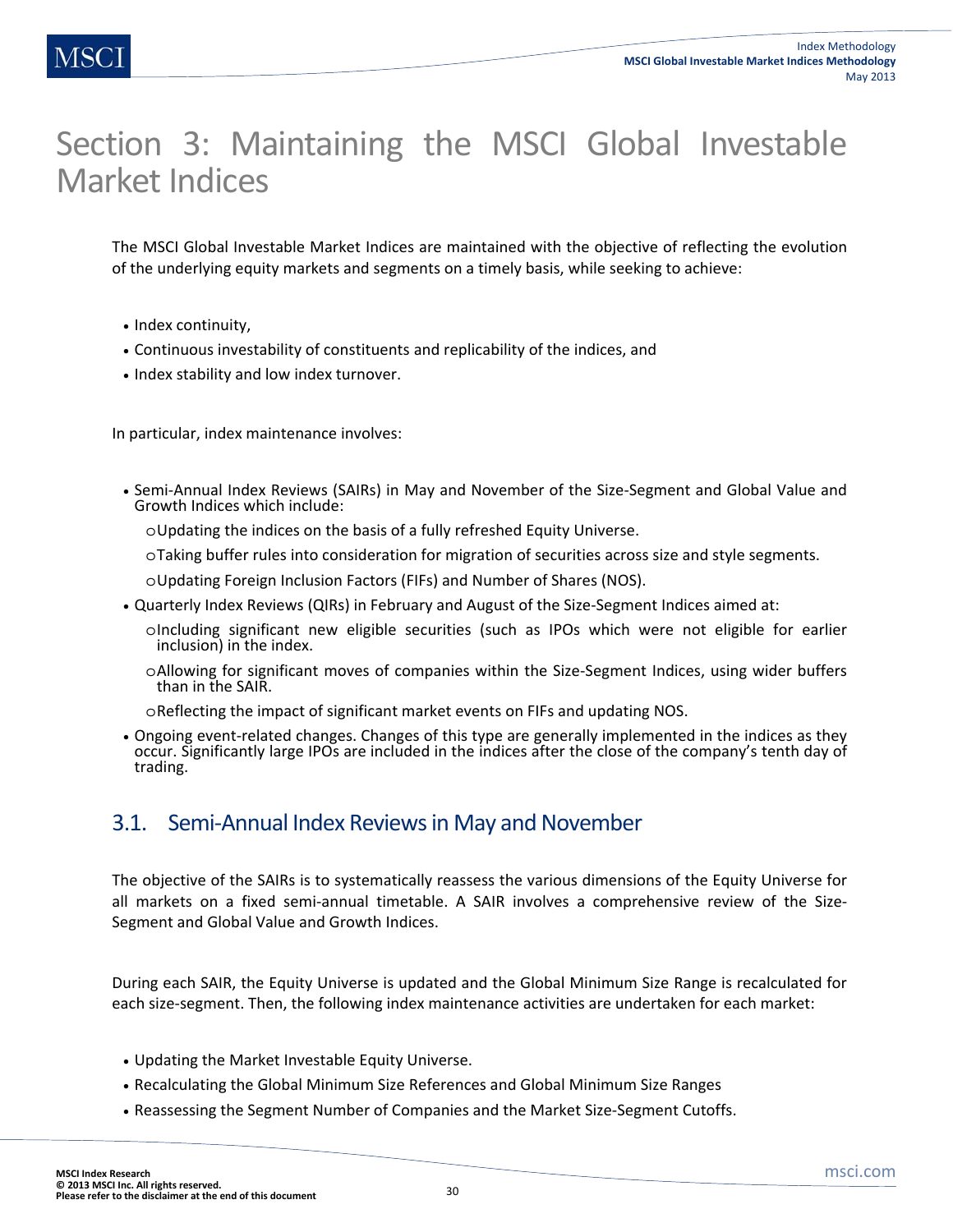- Assigning companies to the size-segments taking into account buffer zones.
- Assessing conformity with Final Size-Segment Investability Requirements.

## **3.1.1. Updating the Equity Universe**

During each SAIR, the Equity Universe is updated by identifying new equity securities that were not part of the Equity Universe at the previous Quarterly Index Review and classifying them into countries.

Details on the determination of the Equity Universe are in Sub-section 2.1: Defining the Equity Universe.

### **3.1.2. Updating the Market Investable Equity Universes**

During each SAIR, each new company/security in the updated Equity Universe is evaluated for investability using the same investability screens described in Sub-section 2.2: Determining the Market Investable Equity Universes. Existing constituents, on the other hand, are evaluated using buffers around these investability requirements as explained below.

### **3.1.2.1. Updating the Equity Universe Minimum Size Requirement**

The Equity Universe Minimum Size Requirement is updated at each SAIR in the following manner:

The cumulative free float-adjusted market capitalization coverage at the company rank that was used to define the Equity Universe Minimum Size Requirement at the previous rebalance is calculated.

If the coverage of the updated DM Equity Universe at that rank falls:

- between 99% and 99.25%, the Equity Universe Minimum Size Requirement is set to the current full market capitalization of the company at that rank.
- below 99%, the Equity Universe Minimum Size Requirement is reset to the full market capitalization of the company at 99% coverage and the rank of that company is noted for the next rebalance.
- above 99.25%, Equity Universe Minimum Size Requirement and rank are reset based on the full market capitalization of the company at 99.25% coverage.

The same Equity Universe Minimum Size Requirement is used for both Developed and Emerging Markets.

**Example:** Suppose that at the previous SAIR the Equity Universe Minimum Size Requirement was set at USD 145 million and reflected the full market capitalization of the company ranked as the  $8008<sup>th</sup>$  largest company by full market capitalization in the DM Equity Universe. Say that in the current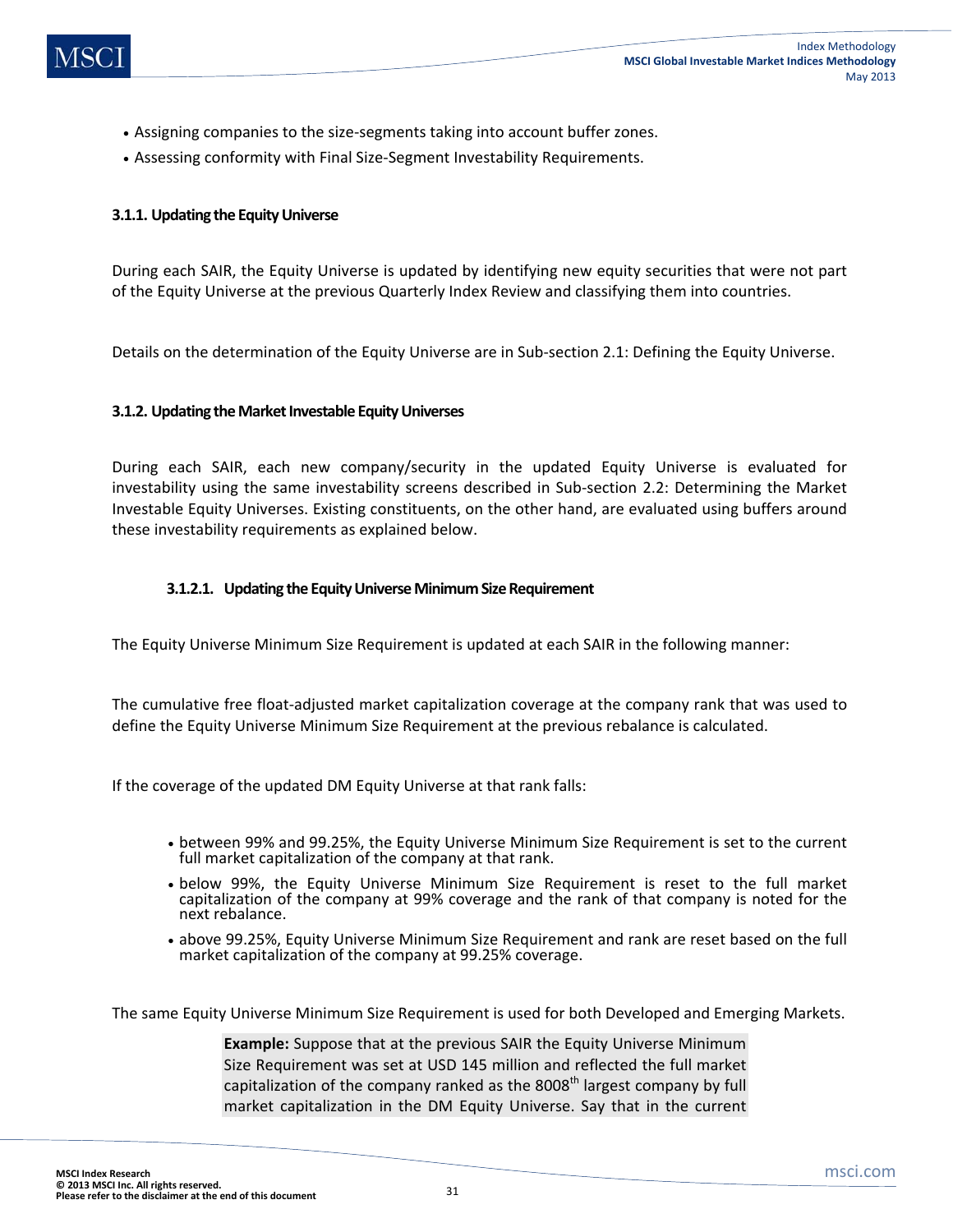SAIR, the full market capitalization of the company at the  $8008<sup>th</sup>$  rank is USD 151 million and the cumulative free float-adjusted market capitalization representation at that company's rank is 98.9%. In addition, suppose the top 8201 companies cover 99.0% of the free float-adjusted market capitalization and the full market capitalization of the company at the 8201 $^{\rm st}$  rank is USD 147 million. Then USD 147 million is set as the new Equity Universe Minimum Size Requirement. The full market capitalization of the company at the  $8201<sup>st</sup>$  rank will be the initial reference for the next SAIR.

New companies are evaluated relative to this updated threshold, whereas all existing constituents will not be evaluated relative to this investability requirement.

## **3.1.2.2. Updating the Equity Universe Minimum Free Float–Adjusted Market Capitalization**

The Equity Universe Minimum Free Float-Adjusted Market Capitalization Requirement is calculated as 50% of the updated Equity Universe Minimum Size Requirement.

New companies are evaluated relative to this updated threshold, whereas all existing constituents will not be evaluated relative to this investability requirement.

## **3.1.2.3. Minimum Liquidity Requirement for Existing Constituents**

An existing constituent of the Investable Market Indices may remain in a Market Investable Equity Universe if its 12-month ATVR falls below the Minimum Liquidity Requirement as long as it is above 2/3rd of the minimum level requirement of 20% for Developed Markets and 15% for Emerging Markets, i.e., 13.3% and 10%, respectively. In addition, in order to remain in the Investable Market Indices the existing constituent must have:

- The 3-month ATVR of at least 5%;
- The 3-month Frequency of Trading of at least 80% for Developed Markets and 70% for Emerging Markets.

If an existing constituent, represented by a local listing no longer meets the above requirements, liquid Depositary Receipts that do meet such requirements can be considered for inclusion. Depositary Receipts can only be considered if they are listed in the same geographical region as the local listing of the underlying security.

If an existing constituent of a Standard Index in Emerging Markets fails to meet the liquidity requirements, but has a weight of more than 10% in the respective country index and its float adjusted market capitalization is above 0.5 times the Global Minimum Size Reference for Emerging Markets, then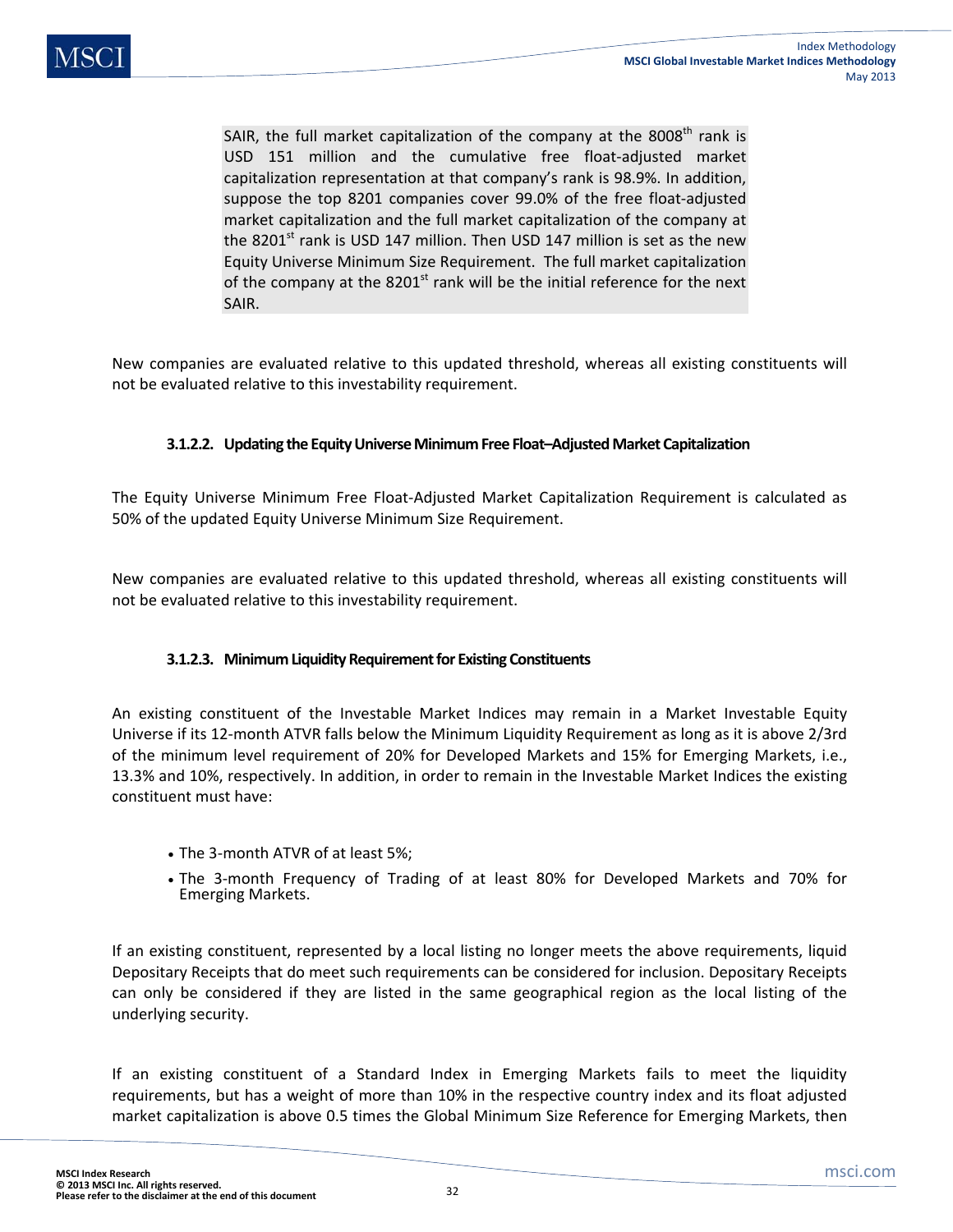such constituent will remain in the index. However, MSCI would apply a Liquidity Adjustment Factor of 0.5 to the weight of the security, and in the subsequent index review, MSCI:

- Would delete the security from the index if the security does not meet all liquidity requirements for existing constituents calculated after applying the Liquidity Adjustment Factor or
- Would maintain the security in the GIMI and remove the Liquidity Adjustment Factor if the security meets all the liquidity requirements for new constituents, calculated before applying the Liquidity Adjustment Factor for two consecutive Semi-Annual Index Reviews or
- Would continue maintaining the security in the GIMI with the Liquidity Adjustment Factor of 0.5 if none of the above conditions are met

## **3.1.2.4. Global Minimum Foreign Inclusion Factor Requirement**

New securities with a FIF lower than 0.15 are included in the Market Investable Equity Universe if their free float-adjusted market capitalization exceeds 1.8 times half of the Standard Index Interim Market Size-Segment Cutoff. Interim Market Size-Segment Cutoffs are calculated daily in order to determine eligibility for early inclusion of securities. They are based on the current Market Investable Equity Universe (please refer to section 3.3.1: Determining the Interim Market Size-Segment Cutoffs for Daily Maintenance for more details).

All existing constituents will not be evaluated relative to this investability requirement.

# **3.1.2.5. Minimum Foreign Room Requirement**

New securities that are subject to a Foreign Ownership Limit (FOL) are eligible for inclusion in the Market Investable Equity Universe if foreign room of the securities is at least 15%. All existing constituents will not be evaluated relative to this investability requirement.

## **3.1.3. Recalculating the Global Minimum Size References and Global Minimum Size Ranges**

The Global Minimum Size References and corresponding ranges are reset at the SAIRs using a process similar to the one used to update the Equity Universe Minimum Size Requirement. More details may be found in Appendix VIII: Updating the Global Minimum Size References and Ranges.

## **3.1.4. Reassessing the Segment Number of Companies and the Market Size-Segment Cutoffs**

The Segment Number of Companies and the corresponding Market Size-Segment Cutoffs are updated to account for changes in each Market Investable Equity Universe.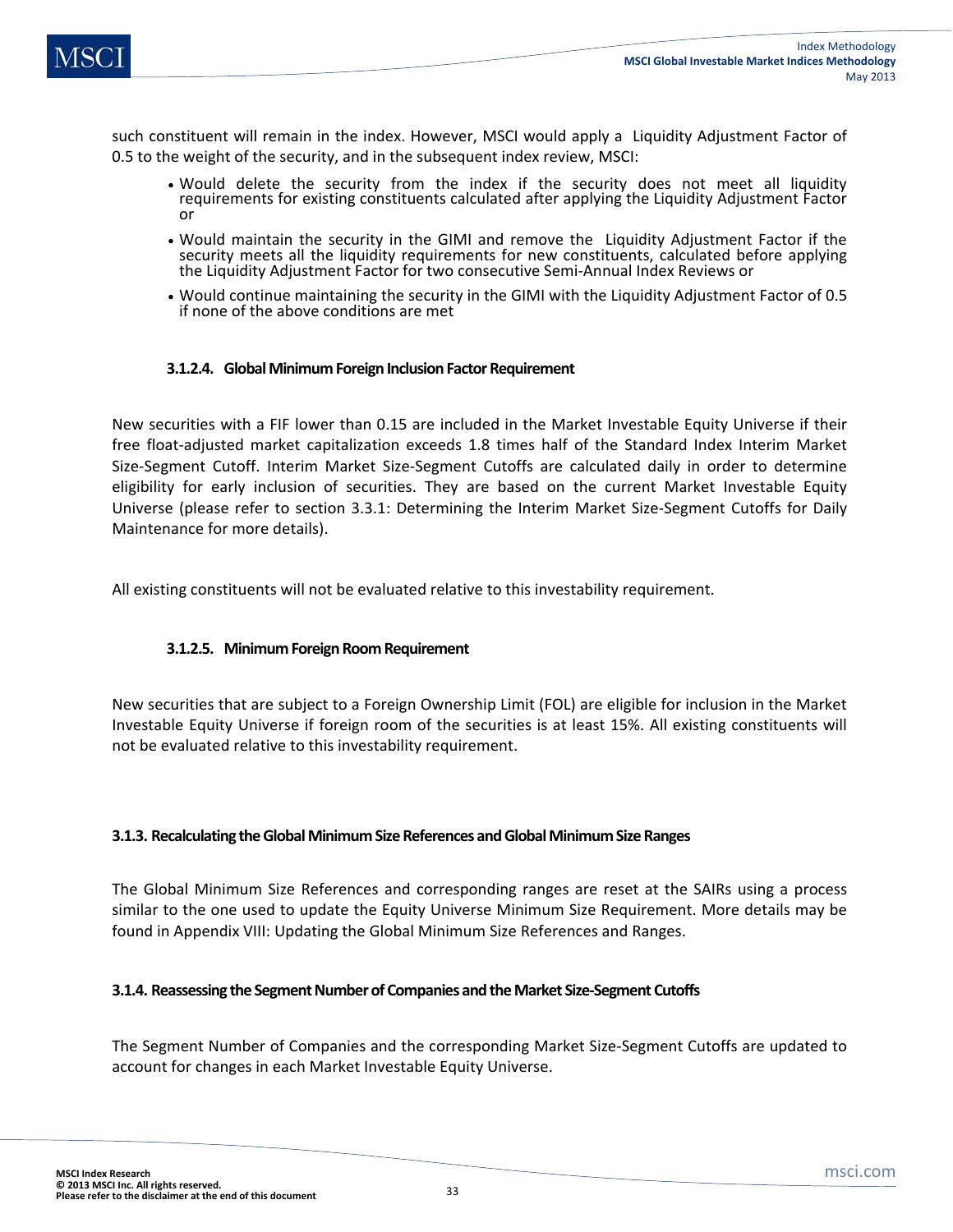## **3.1.4.1. Determining Initial Segment Number of Companies**

If the Interim Market Size-Segment Cutoff<sup>6</sup> is equal or above the lower bound of the Global Minimum Size Range, then the Initial Segment Number of Companies is equal to the number of companies in the updated Investable Equity Universe with the full company market capitalization equal or above the Interim Market Size-Segment Cutoff. If the Interim Market Size-Segment Cutoff is below the lower bound of the Global Minimum Size Reference, then the Initial Segment Number of Companies is equal to the sum of:

- The number of companies in the updated Investable Equity Universe with the full company market capitalization equal or above the lower bound of the Global Minimum Size Range and;
- The number of companies in the updated Equity Investable Universe that were also part of the Investable Market Indices prior to the SAIR with the full market capitalization below the Global Minimum Size Range, but above the Interim Market Size-Segment Cutoff.

This Initial Segment Number of Companies takes into account the newly eligible companies as well as deletions from the updated Equity Investable Universe.

### **3.1.4.2. Changes in the Segment Number of Companies**

The full market capitalization of the company ranked in the updated Market Investable Equity Universe at the Initial Segment Number of Companies and the cumulative free float-adjusted market capitalization coverage at this company rank are used to verify that the Initial Segment Number of Companies falls either:

- within the Size and Coverage Target Area for the Size-Segment Index or
- within the Lower or Upper Size Range Boundary Proximity Areas, which span from 0.5 times to 0.575 times and from one time to 1.15 times the Global Minimum Size Reference respectively (please refer to the diagram below for more details).

If it does, the Segment Number of Companies post SAIR becomes equal to this Initial Segment Number of Companies, and the full market capitalization corresponding to the smallest company in the Segment Number of Companies becomes the Market Size-Segment Cutoff for that market and is used in this SAIR. The Segment Number of Companies is also equal to the Initial Segment Number of Companies in the cases when the full company market capitalization of the company corresponding to the Initial Segment Number of Companies is above the Global Minimum Size Range and there are no investable companies between this company and the upper boundary of the Global Minimum Size Range.

l

<sup>&</sup>lt;sup>6</sup> The Interim Market Size-Segment Cutoff during SAIR is calculated the same way as the Interim Market Size-Segment Cutoffs, which are reported daily, however the Number of Shares and Foreign Inclusion factor post SAIR are used in the calculations and the value is not limited by the Global Minimum Size Range.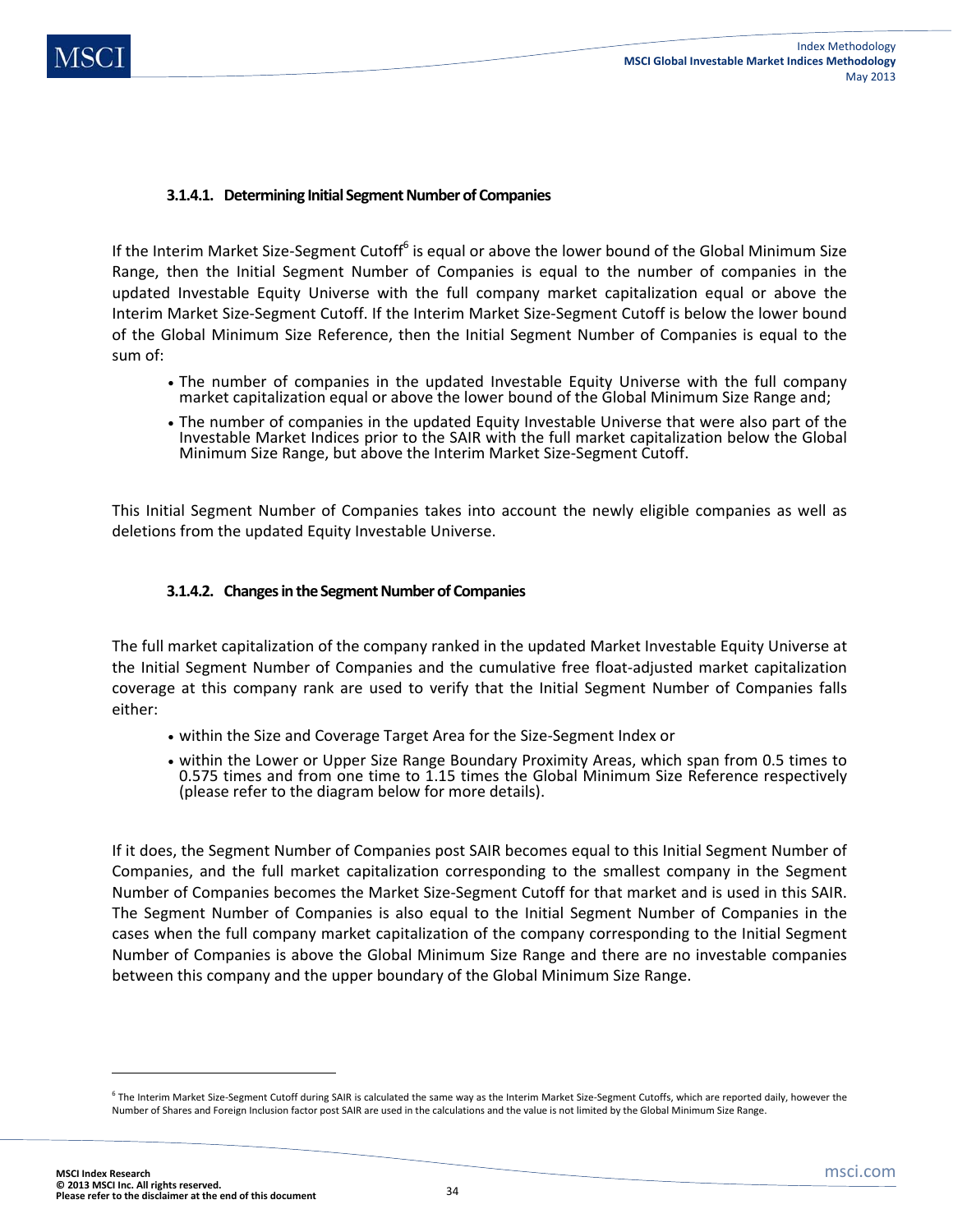

### Changing Segment Number of Companies

If the Initial Segment Number of Companies falls outside of the size and coverage target area, the Initial Segment Number of Companies is changed to bring it closer to the area. In making this change, consideration is given to index stability and index turnover, which may impact the ability of Market Size-Segment Cutoffs to fall within the Size and Coverage Target range.

Depending on the location of the Market Size-Segment Cutoff derived from the Initial Segment Number of Companies relative to the Size and Coverage Target Area, an increase in, or a reduction of, the Segment Number of Companies may be required.

- When the Market Size-Segment Cutoff is above the upper boundary of the Global Minimum Size Range and there are investable companies between the company corresponding to the Initial Segment Number of Companies and the upper boundary of the Global Minimum Size Range, or the Market Size-Segment is below the lower boundary of the Market Coverage Target Range, additions to the Size-Segment Index are needed.
- When the Market Size-Segment Cutoff is below the lower boundary of the Global Minimum Size Range, or above the Market Coverage Target Range, deletions from the Size-Segment Index are needed.

The process for adjusting the Segment Number of Companies is as follows:

- If additions to the Segment Number of Companies are required:
	- oThe number of companies is increased to include all companies with a full market capitalization higher than the upper boundary of the Global Minimum Size Range.
	- oThe number of companies is increased to include all companies with a full market capitalization higher than the upper limit of the Lower Size Range Boundary Proximity Area, if any, that are required to reach the lower boundary of the Market Coverage Target Range.
	- oThe additions are made in descending order of full market capitalization. The full market capitalization of the last added company then becomes the Market Size-Segment Cutoff. If the full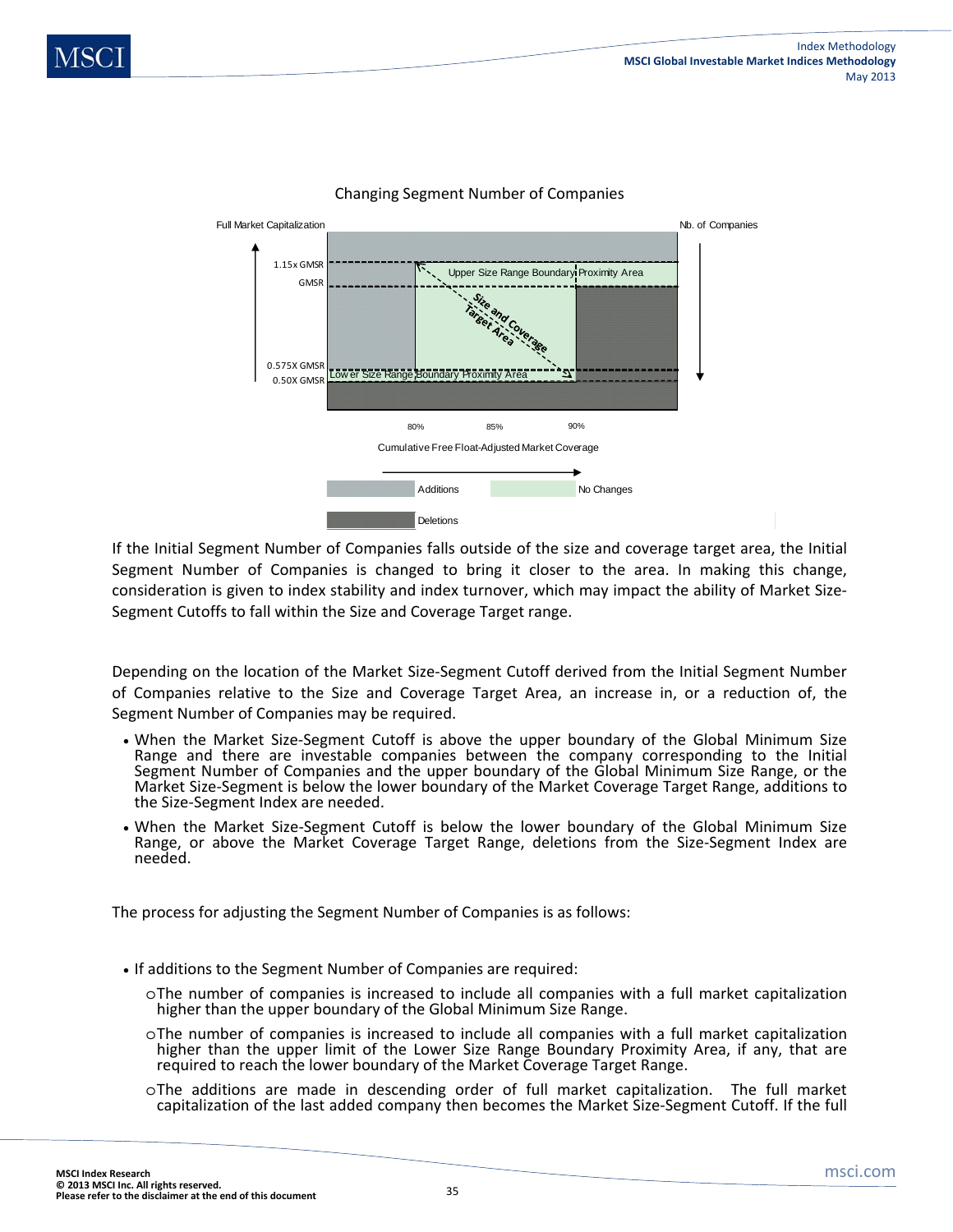market capitalization of the last added company is above the upper boundary of the Global Minimum Size Range then the Market Size-Segment Cutoff is set at this upper boundary of the Global Minimum Size Range.

- If a reduction of the Segment Number of Companies is required to reach the Size and Coverage Target Area, limits are placed on the decrease in the number of companies, to further enhance index stability. These limits are implemented in the following steps:
	- oFirst, a reduction of no more than 5% of the Initial Segment Number of Companies is made to bring the Market Size-Segment Cutoff into compliance with the Size and Coverage Target Area. Only the companies with full company market capitalization lower than the lower limit of the Upper Size Range Boundary Proximity Area can be removed.
	- oIf this reduction brings the Market Size-Segment Cutoff into compliance with the Global Minimum Size Range, or removes at least half the free float-adjusted market capitalization that lies between the smallest company before the adjustment of the Initial Segment Number of Companies and the lower bound of the Global Minimum Size Range, no further adjustment is necessary.
	- oIf not, then a reduction of not more than 20% of the Initial Segment Number of Companies is made to remove at most half the free float-adjusted market capitalization that lies between the smallest company before adjusting the Initial Segment Number of Companies and the lower bound.
	- oIn market segments with a small number of companies, the deletion of the first two companies is not subject to the limits described above.
	- oWhen a limit is placed on the decrease in the number of companies, as explained above, the full market capitalization of the smallest company in the index will remain below the lower boundary of the Global Minimum Size Range. In this case, the Market Size-Segment Cutoff is set at this lower bound of 0.5 times the Global Minimum Size Reference instead of the size of the smallest company.

#### **3.1.5. Assigning Companies to Appropriate Size-Segments**

During an SAIR, companies are assigned with the following priority to the Size-Segments until the Segment Number of Companies is achieved:

- Current constituents of a given Size-Segment Index, as well as companies assigned to this Size-Segment during last Index Review that failed the Final Size-Segment Investability Requirements, greater than the Market Size-Segment Cutoff.
- Newly investable companies with a full market capitalization greater than the Market Size-Segment Cutoff.
- Companies in the lower Size-Segment Index, as well as companies assigned to this Size-Segment during last Index Review and failed the Final Size-Segment Investability Requirements , greater than the upper buffer threshold of the lower size-segment. (Buffer zones for size-segments are explained in more detail below).
- Current constituents of a given Size-Segment Index, as well as companies assigned to this Size-Segment during the last Index Review that failed the Final Size-Segment Investability Requirements, in the lower buffer of the Size-Segment in descending capitalization order, until the threshold of the buffer is reached.
- The largest companies from the upper buffer of the next lower size-segment.

Once companies have been assigned to the Standard, Large and Investable Market Segments, companies are then assigned to the Mid and Small Cap Segments. The Mid Cap Segment comprises the companies that are in the Standard Segment but not the Large Cap Segment. The Small Cap Segment comprises the companies that are in the Investable Market Segment but not in the Standard Segment.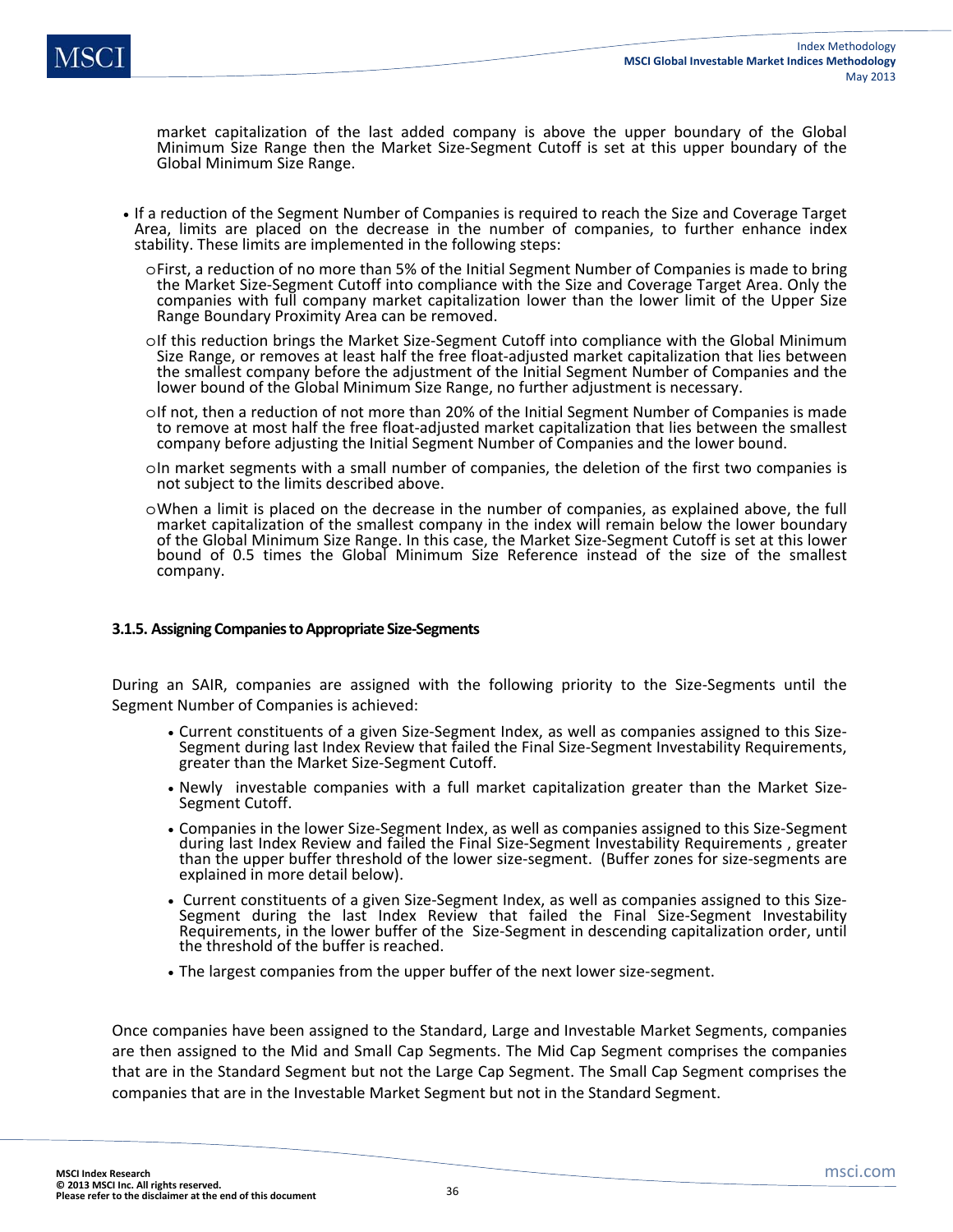### **3.1.5.1. Using Buffer Zones to Manage the Migration of Companies between Size-Segment Indices**

In order to better reflect the investment processes of size managers, allow for timely representation of market developments when securities move far away from size-segment thresholds, and help control index turnover, buffer zones are used to control the migration of companies between Size-Segment Indices.

An existing constituent is generally allowed to remain in its current size-segment even if its full market capitalization falls below (above) the Market Size-Segment Cutoff that defines the lower (upper) boundary of its segment, as long as its company full market capitalization falls within a buffer zone below (above) the Market Size-Segment Cutoff. The buffer zones at SAIRs are defined with boundaries at -33% and +50% of the Market Size-Segment Cutoff between two size-segments. At Quarterly Index Reviews, the buffer zones are set at -50% and +80%.

In addition, a Small Cap Entry Buffer Zone is used for the entry in the Small Cap Indices of non current constituents. It is defined with a boundary at +50% the Market Size-Segment Cutoff for the Investable Market Index. The inclusion in the Small Cap Indices of all newly eligible companies above the Investable Market Size-Segment Cutoff could lead to a excessively large number of additions of small companies. Consequently, non current constituents within the Small Cap Entry Buffer Zone which are assigned to the Small Cap Segment are included in the Small Cap Indices only to the extent that they replace current constituents which have fallen below the Small Cap Lower Buffer. The remaining companies are not included in the Investable Market Indices, but are still taken into account to determine the Segment Number of Companies.



SAIR Buffers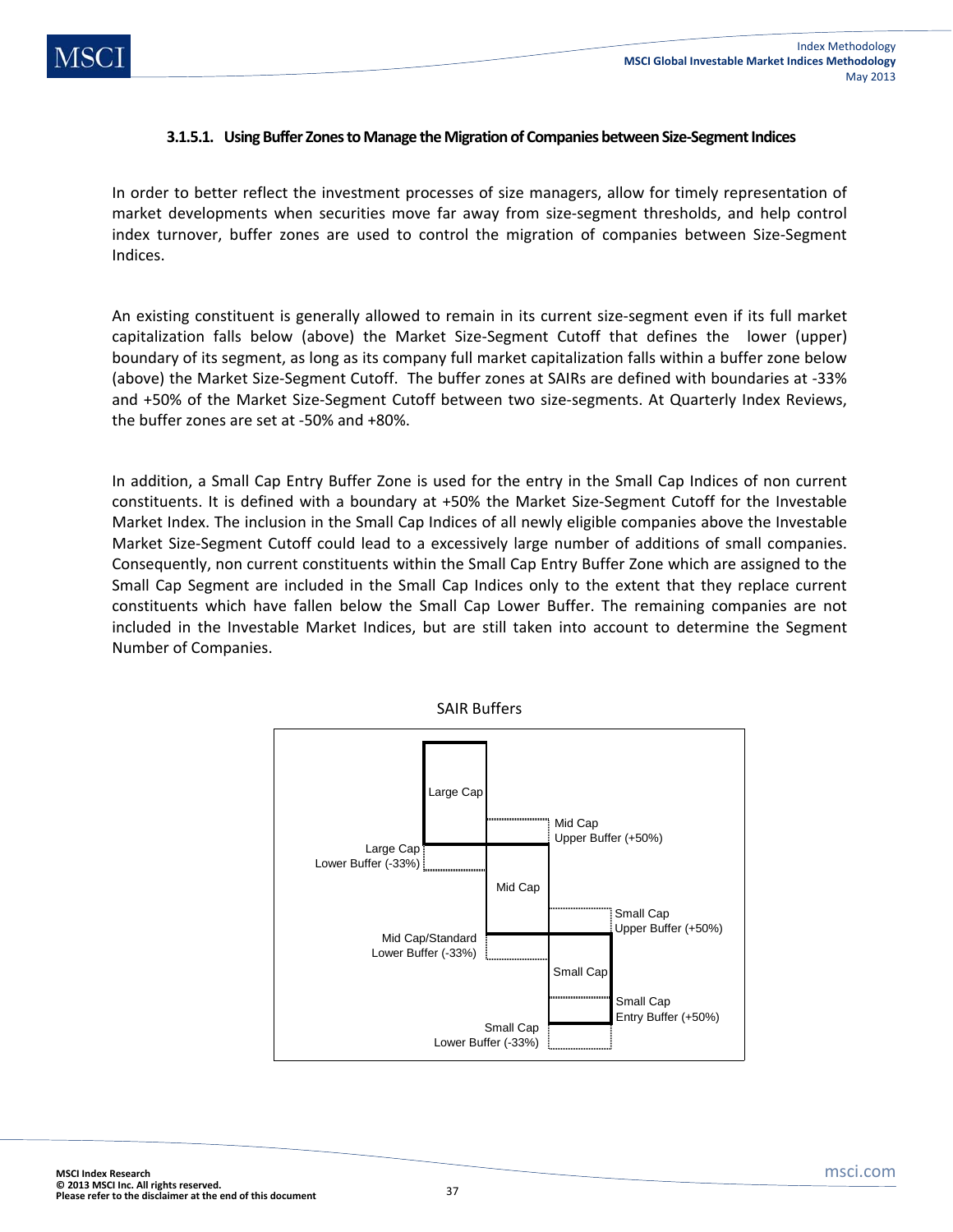# **3.1.6. Assessing Conformity with Final Size-Segment Investability Requirements**

### **3.1.6.1. For New Constituents**

Once companies are assigned to each size-segment, the securities of companies in each segment are evaluated for conformity with the additional size-segment investability requirements for each sizesegment. The securities of newly eligible companies and of companies migrating from the lower segment are required to meet the additional investability requirements as described in Sub-section 2.3.5: Applying Final Size-Segment Investability Requirements and Index Continuity Rules and Appendix IX: Minimum Market-Relative Liquidity Requirements for the Standard Index.

In addition, IPOs eligible for early inclusion according to Sub-section 3.3.4.1, and for which the effective date of inclusion is either 5 days before the effective date of the SAIR or 3 days after, will be made effective to coincide with the SAIR. For example, when the effective date of inclusion of the IPO is November 28 (3 business days before December 1), while the effective date of the SAIR is December 1, the IPO will be added effective December 1.

For companies trading on a conditional basis (when-issued trading) prior to their listing and unconditional trading, MSCI intends to assess the inclusion of the company in the MSCI Indices on its first day of conditional trading.

# **3.1.6.2. For Existing Constituents**

Existing constituents may remain in the size-segment indices if they would otherwise fail the additional investability requirements for Free Float Market Capitalization and 12-month ATVR described in Sections 2.3.5.1 and 2.3.5.2 but still meet  $2/3^{rd}$  of the threshold<sup>7</sup>. Existing constituents of the Small Cap Index must have a FIF of equal to or larger than 0.15 to remain in the index. Existing constituents of the Standard Index with FIF of less than 0.15 must meet  $2/3^{rd}$  of the 1.8 times of the minimum free float-adjusted market capitalization required for the Standard Index. In addition, existing Standard Index constituents may remain in the size-segment if:

- The 3-month ATVR and Frequency of Trading are at least 10% and 80% respectively for Developed Markets
- The 3-month ATVR and Frequency of Trading are at least 7.5% and 80% respectively for Emerging Markets

If an existing Standard Index constituent, represented by a local listing no longer meets the above requirements, liquid eligible Depositary Receipts that do meet such requirements may be considered for

 $\overline{a}$ 

<sup>&</sup>lt;sup>7</sup> For potential deletions of existing constituents of the MSCI Global Standard Indices other significant liquid listings will be taken into account in the calculation of the 12-month ATVR if insufficient liquidity is the only reason for deletion.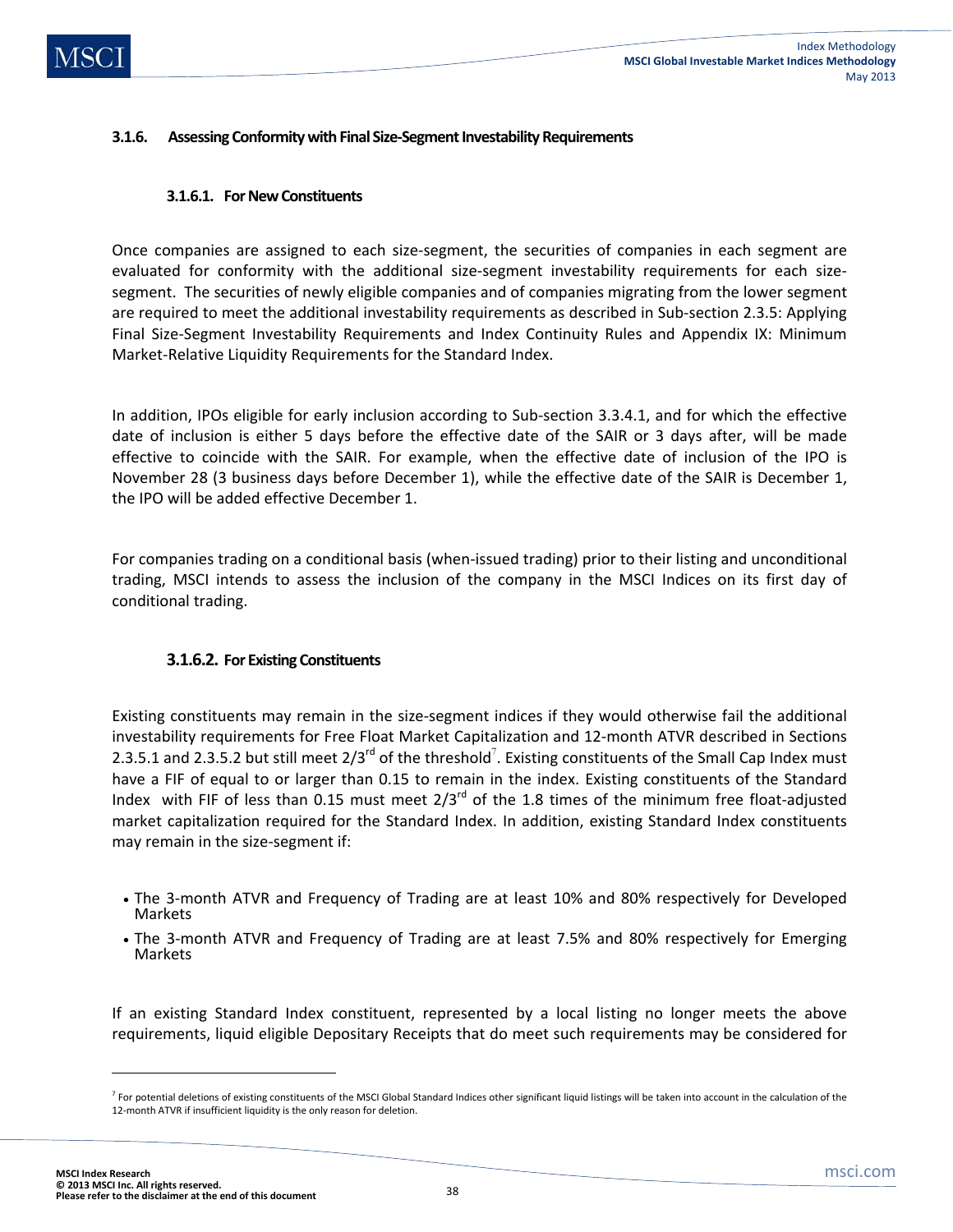inclusion. Depositary Receipts can only be considered if they are listed in the same geographical region as the local listing of the underlying security.

Existing Standard Index constituents in the lower buffer that fail the additional investability requirements of the Standard Index are moved to the Small Cap Index. Any other Standard Index constituent that fails these requirements is not included in any of the indices within the MSCI Global Investable Market Index family.

Current constituent securities for which there is less than 25% foreign room may have their weight adjusted by the application of an adjustment factor to reflect their actual level of foreign room.

The post-review adjustment factor depends on the current adjustment factor and the actual level of foreign room of the securities, as shown in the table below:

| Post-review adjustment factor |                          |                                     |                                      |                                        |                        |
|-------------------------------|--------------------------|-------------------------------------|--------------------------------------|----------------------------------------|------------------------|
|                               | foreign room $>=$<br>25% | $15\% \leq$ foreign<br>room $< 25%$ | $7.5\% \leq$ foreign<br>room $< 15%$ | $3.75\% \leq$ foreign<br>room $< 7.5%$ | foreign room<br><3.75% |
| Current adjustment            |                          |                                     |                                      |                                        |                        |
| factor = $1$                  |                          |                                     | 0.5                                  | 0.25                                   | <sup>0</sup>           |
| Current adjustment            |                          |                                     |                                      |                                        |                        |
| $factor = 0.5$                | 1                        | 0.5                                 | 0.5                                  | 0.25                                   | $\Omega$               |
| Current adjustment            |                          |                                     |                                      |                                        |                        |
| factor = $0.25$               |                          | 0.5                                 | 0.25                                 | 0.25                                   | O                      |

If the foreign room of an existing constituent decreases below 3.75% and the security does not have a liquid eligible Depositary Receipt (DR), then the adjustment factor equals  $0.^8$  However, if the foreign room of an existing constituent decreases below 3.75% and the security has a liquid eligible DR, then the adjustment factor equals 0.25. Eligible DRs are limited to level II and level III American Depositary Receipts (ADR) listed on the New York Stock Exchange or the NASDAQ, Global Depositary Receipts (GDR) as well as ADRs listed on the London Stock Exchange. DRs are deemed liquid if their 12-month ATVR is above 20% for Developed Markets and 15% for Emerging Markets and Frontier Markets.

In order to preserve index continuity, conformity with the minimum free float-adjusted market capitalization requirements for existing IMI Index constituents will be assessed using the free floatadjusted market capitalization before the application of the adjustment factor. That is, existing constituents of the IMI Index with FIF (before the application of the adjustment factor) of greater than or equal to 0.15 must meet  $2/3^{rd}$  of the minimum free float-adjusted market capitalization required for the Standard or Small Cap Index to remain in the Standard or Small Cap Index, respectively. Existing constituents of the Standard Index with FIF (before the application of the adjustment factor) of less than

 $\overline{\phantom{a}}$ 

 $^8$  The adjustment factor equals 0 for (i) Indian securities included in the Reserve Bank of India's official list of securities for which the caution limit or ban limit has been reached; (ii) more generally, based on information available from the country regulatory authority, for securities where further purchase are restricted due to foreign ownership restriction.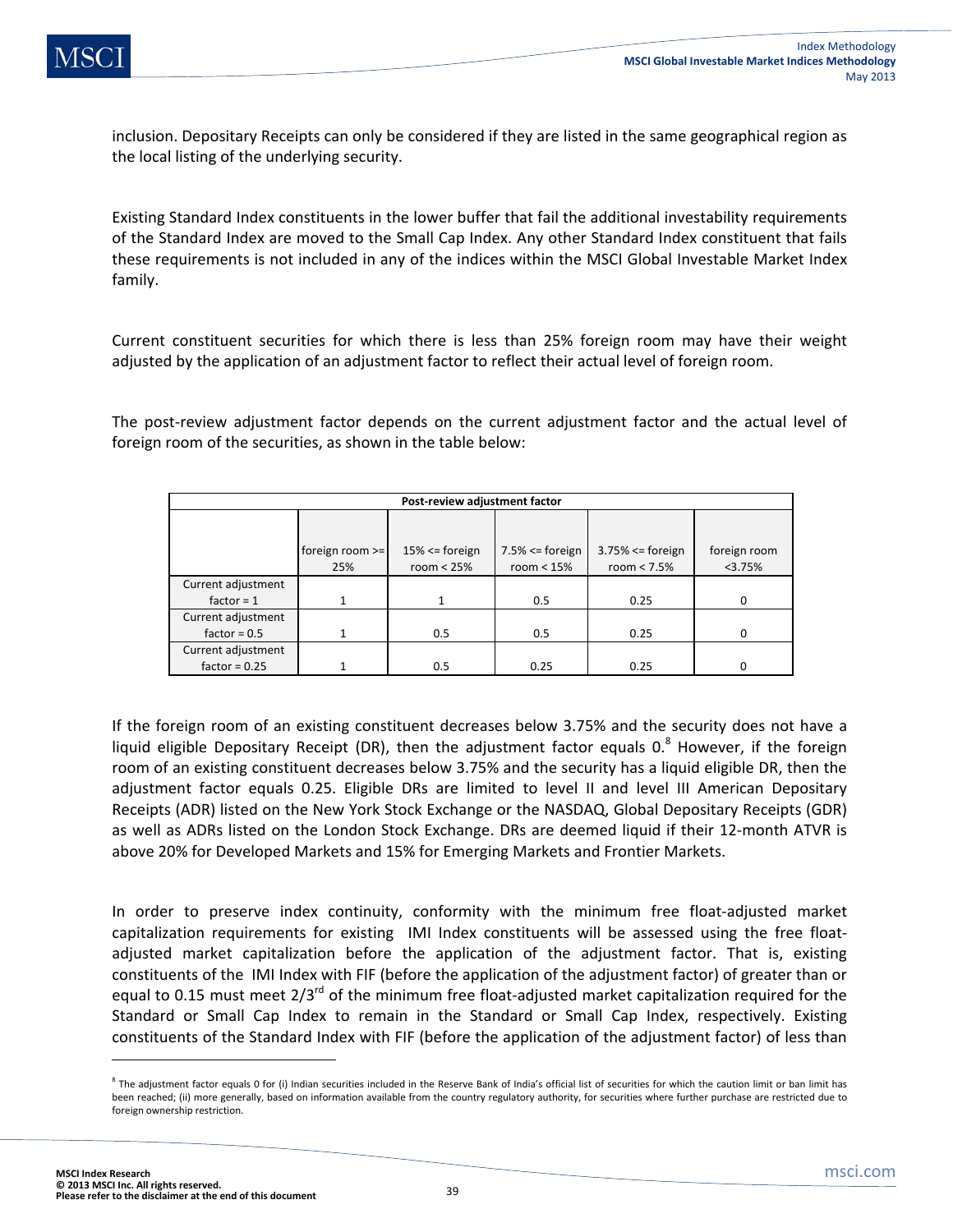

0.15 must meet  $2/3^{rd}$  of the 1.8 times of the minimum free float-adjusted market capitalization required for the Standard Index to remain in the Standard Index.

Conformity with the minimum free float-adjusted market capitalization requirements for non-current IMI constituents will be assessed using the free float-adjusted market capitalization after the application of the adjustment factor.

Foreign room level will be reviewed on a quarterly basis coinciding with the regular MSCI Index Reviews. Generally, an upward movement of the adjustment factor for existing constituents following a previous reduction in foreign room will only be considered 12 months after the weight reduction unless the upward movement of the adjustment factor is primarily driven by a change in FOL<sup>9</sup>. For a security that is deleted from the index as a result of having a foreign room lower than 3.75%, its index inclusion will only be reconsidered 12 months after its deletion.

### **3.1.7. Semi-Annual Index Review of Changes in Foreign Inclusion Factors (FIFs)**

During a SAIR, changes in FIFs can result from:

- The implementation of the Annual Full Country Float Review at the May SAIR. Once a year a detailed review of the shareholder information used to estimate free float for constituent and non-constituent securities is carried out for each country. The review is comprehensive, covering all aspects of shareholder information.
- Changes in FIFs that result from events that occurred in the course of the past quarter such as large market transactions, secondary offerings not reflected at the time of the event. These are identical to those typically implemented during Quarterly Index Reviews, as outlined in Sub-section: 3.2.3. Quarterly Index Review Changes in FIFs, including the thresholds mentioned in the footonote for large market transactions

### **3.1.8. Semi-Annual Index Review of Changes in Number of Shares (NOS)**

During a SAIR, changes in NOS may result from events that occurred or were not captured in the course of the previous quarter. These are identical to those typically implemented during Quarterly Index Reviews (QIRs), as outlined in Sub-section 3.2.4: Quarterly Index Review of Changes in Number of Shares.

### **3.1.9. Date of Data Used for Semi-Annual Index Review**

In general, the standard data cut off dates for the May and November SAIRs are as follows:

for data used for updating the Equity Universe (incorporating all FIF and NOS changes), the end of February for the May SAIR and the end of August for the November SAIR;

 $\overline{\phantom{a}}$ 

<sup>&</sup>lt;sup>9</sup>During a regular Index Review, for any existing constituents of the MSCI India IMI whose weight is decreased as a result of a change in the adjustment factor due to low foreign room, MSCI will continue to monitor any potential increased foreign room due to an increase in FOL (as officially announced by the Reserve Bank of India) until five business days before the effective date of that Index Review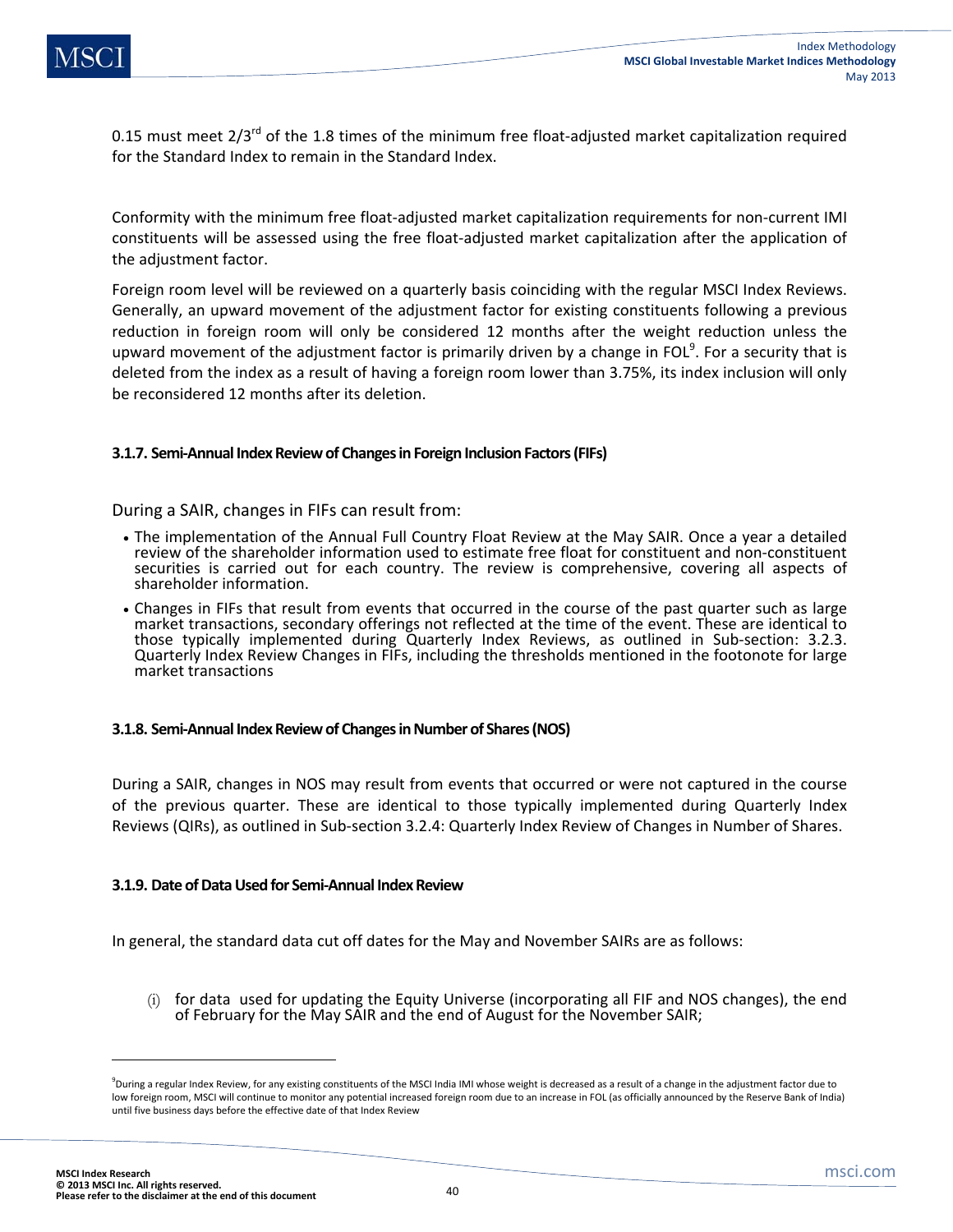- (ii) for the prices used for calculating market capitalization generally any one of the last 10 business days of April for the May SAIR and of October for the November SAIR, respectively;
- (iii) for data used for incorporating all foreign room changes to existing Equity Universe, the end of March for the May SAIR and the end of September for the November SAIR; and
- (iv) for data used for calculation of liquidity requirements, the end of March for the May SAIR and of September for the November SAIR, respectively.

A business day is defined as a day from Monday to Friday where markets cumulatively constituting more than 80% of the MSCI All Countries World Index market capitalization are expected to be open.

As a general rule, price movements after the price cutoff date will not impact the results of the index review. However, in cases of extraordinary events or news related to a specific company identified as a migration between the size-segments or as an addition to the IMI based on the index review price cutoff date MSCI may decide not to change the company's size-segment allocation. In such instances, the company would either be maintained in its current size-segment or not added to the IMI. Examples of such extraordinary events or news are allegations of fraud, falsification of accounting data or news on a takeover bid resulting in a significant reduction (or increase) in company's market capitalization between the index review price cutoff date and the announcement date or/and in its suspension for an undetermined period. Market cap fluctuations or suspensions of trading after the index review announcement date typically would not result in the reversion of an already announced decision on the company's size-segment allocation. The policy on implementation of the index review changes for securities suspended around the index review implementation dates is stated in Appendix VII of this document.

In some cases, the FIF and the NOS of a security may be monitored and updated right up to the cutoff date for the prices (described in Section3.1.9(ii) above). Such cases typically include securities with low foreign room, lock-up expiration, block sales/buys that occur after the cutoff dates described in Section 3.1.9(i) and (iii) above, additions to the Standard/Small Cap Index, as well as deletions from the Standard Index as part of the Index Review.

MSCI monitors the full company market capitalization (issuer level) of the Market Investable Equity Universes on a monthly basis as a part of its ongoing maintenance. As a reminder, the full company market capitalization is the aggregated market capitalization of all listed and unlisted securities of an issuer. Additional securities identified for existing index constituents by the tenth business day of a given month will be introduced on the third business day of the following month. Please note that Number of Shares (NOS), Foreign Inclusion Factors (FIF) and weights in the MSCI indices are not affected by the updates.

Please refer to Appendix VII: Policy Regarding Market Closures During Index Reviews for details on MSCI's policy regarding market closures during index reviews.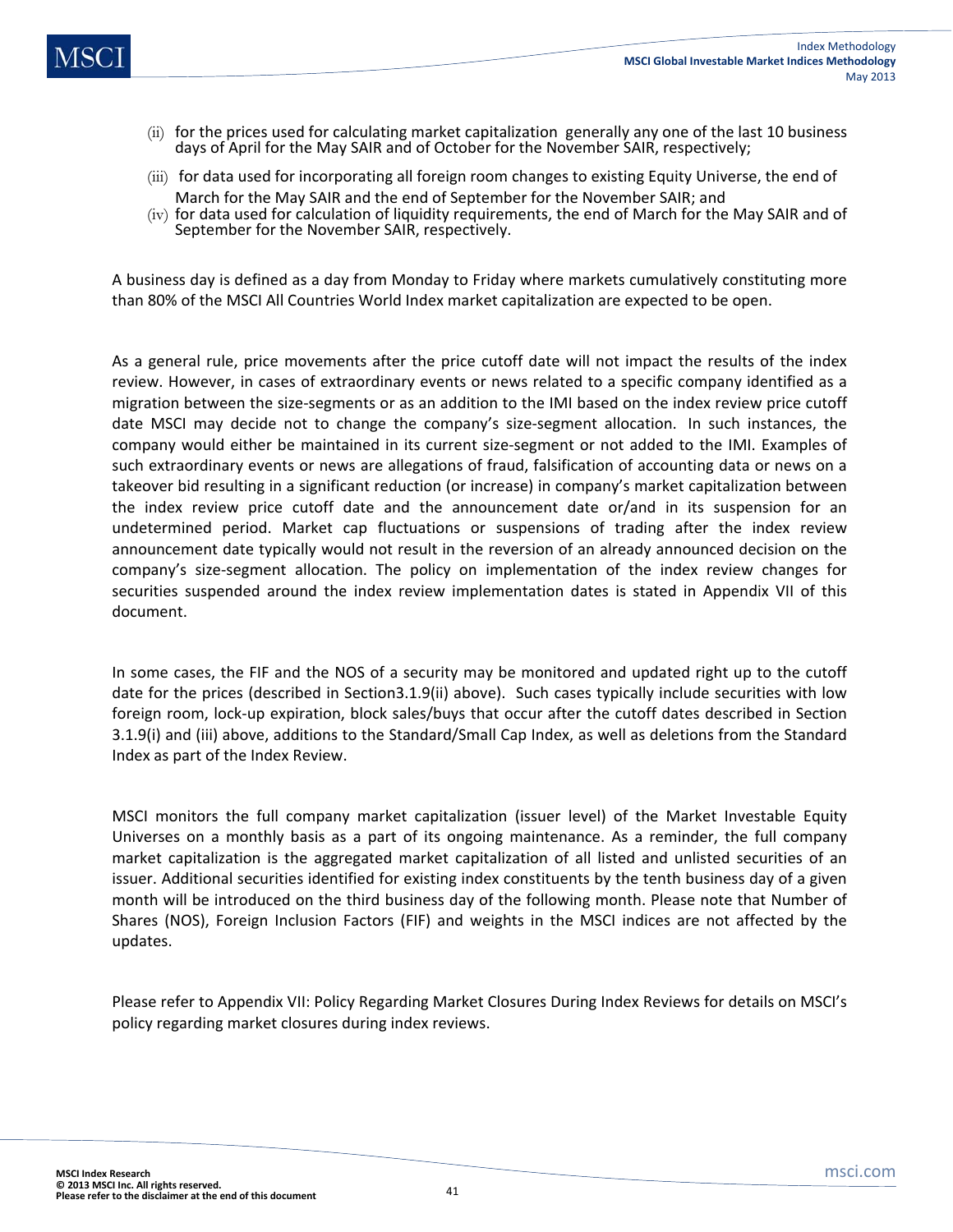QIRs are designed to ensure that the indices continue to be an accurate reflection of the evolving equity marketplace. This is achieved by a timely reflection of significant market driven changes that were not captured in the index at the time of their actual occurrence but are significant enough to be reflected before the next SAIR. QIRs may result in additions or deletions due to migration to another Size-Segment Index, and changes in FIFs and in NOS. Only additions of significant new investable companies are considered, and only for the Standard Index. The buffer zones used to manage the migration of companies from one segment to another are wider than those used in the SAIR. The style classification is reviewed only for companies that are reassigned to a different size-segment.

# **3.2.1. Quarterly Index Review of Size-Segment Migrations**

During each Quarterly Index Review, the following index maintenance activities are performed to identify migrations from one Size-Segment to another:

- Updating the Global Minimum Size References and Global Minimum Size Ranges.
- Reassessing the Market Size-Segment Cutoffs.
- Assigning companies to the Size-Segment Indices.
- Assessing conformity with Final Size-Segment Investability Requirements.

# **3.2.1.1. Updating the Global Minimum Size References and Global Minimum Size Ranges**

The Global Minimum Size Range is reset at the QIR by recalculating the Global Minimum Size Reference based on the existing DM Investable Equity Universe, excluding any newly eligible companies, as described in Appendix VIII: Updating the Global Minimum Size References and Ranges.

# **3.2.1.2. Reassessing the Market Size-Segment Cutoffs**

The Market Size-Segment Cutoff is determined as the full market capitalization of the company ranked in the Market Investable Equity Universe, excluding any newly eligible companies, at the Segment Number of Companies for the relevant segment.

The buffer ranges at the QIR are set up to +80% above and down to -50% below the Market Size-Segment Cutoff between two size-segments.

# **3.2.1.3. Assigning Companies to Appropriate Size-Segments**

During a QIR, companies in the Market Investable Equity Universe are preliminarily assigned to the Size-Segment Indices until the Segment Number of Companies is achieved with the following priority: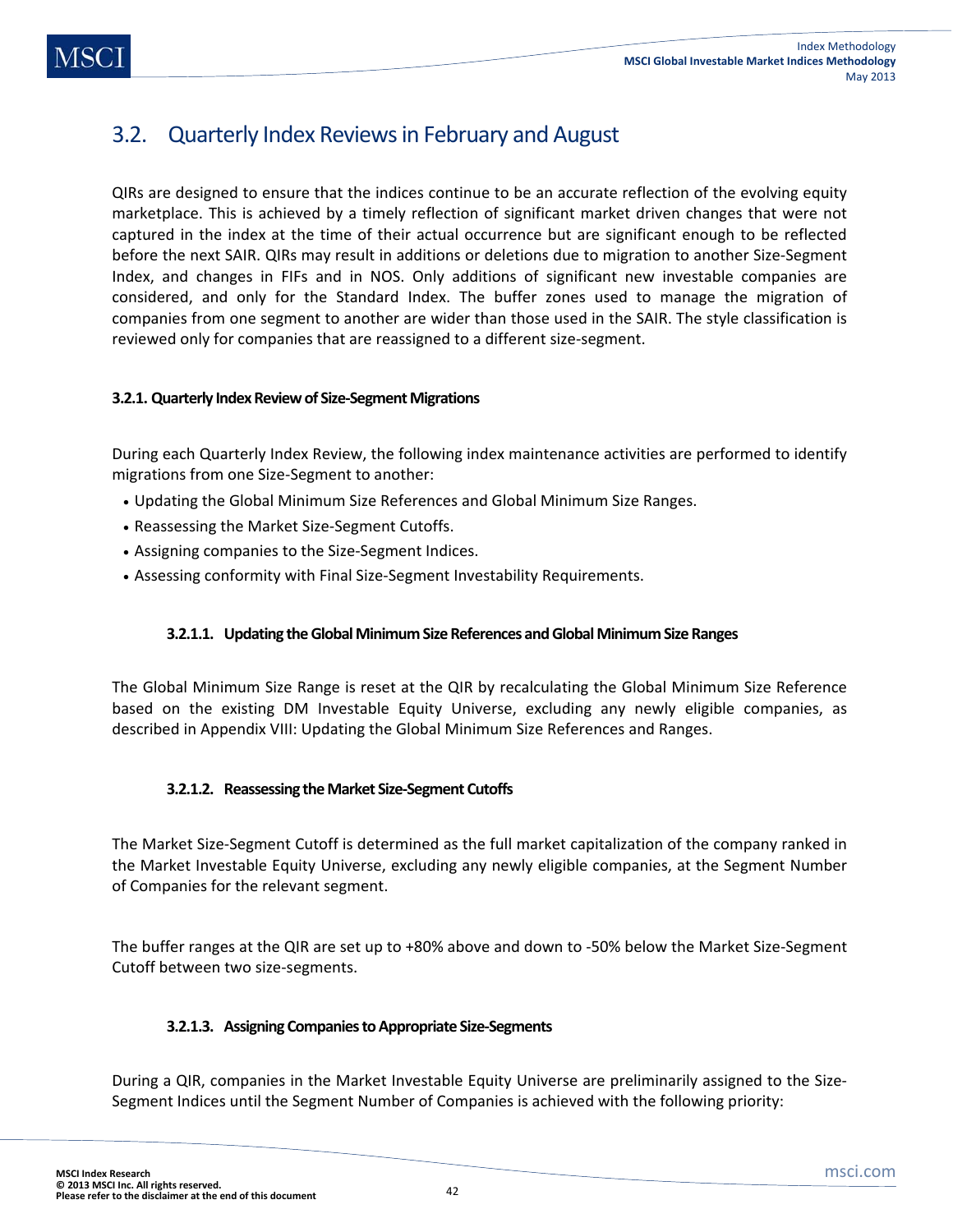- Current constituents of a given Size-Segment Index, as well as companies assigned to this Size-Segment during last Index Review that failed the Final Size-Segment Investability Requirements, greater than the Market Size-Segment Cutoff.
- Companies in the lower Size-Segment Index, as well as companies assigned to this Size-Segment during last Index Review and failed the Final Size-Segment Investability Requirements , greater than the upper buffer threshold of the lower size-segment.
- Current constituents of a given Size-Segment Index, as well as companies assigned to this Size-Segment during the last Index Review that failed the Final Size-Segment Investability Requirements, in the lower buffer of the Size-Segment in descending capitalization order, until the threshold of the buffer is reached.
- The largest companies from the upper buffer of the next lower size-segment.

However, companies that would migrate from the lower Size-Segment Index but are below the lower bound of the Global Minimum Size Range, as well as companies that would migrate from upper Size-Segment but are above the upper bound of the Global Minimum Size Range, are retained in their current Size-Segment. The Segment Number of Companies is increased or decreased accordingly.

Once companies have been assigned to the Standard, Large and Investable Market Indices, companies are then assigned to the Mid and Small Cap Indices. The Mid Cap Index comprises the companies that are in the Standard Index but not the Large Cap Index. The Small Cap Index comprises the companies that are in the Investable Market Index but not in the Standard Index.

# **3.2.1.4. Assessing Conformity with Final Size-Segment Investability Requirements**

Once the securities are assigned to the appropriate Size-Segment Indices, the securities that migrate from the Small Cap Indices to the Standard Indices are evaluated for compliance with the additional investability requirements for the Standard Index. Please refer to Sub-section 2.3.5: Applying Final Size-Segment Investability Requirements and Index Continuity Rules.

In addition, an existing constituent of the Standard Index can remain in the Size-Segment only if:

- The 3-month ATVR and Frequency of Trading are at least 10% and 80% respectively for Developed Markets
- The 3-month ATVR and Frequency of Trading are at least 7.5% and 80% respectively for Emerging Markets

An existing constituent of the Small Cap Index, not migrating to the Standard Segment can remain in the Size-Segment only if:

- The 3-month ATVR and Frequency of Trading are at least 5% and 80% respectively for Developed Markets
- The 3-month ATVR and Frequency of Trading are at least 5% and 70% respectively for Emerging Markets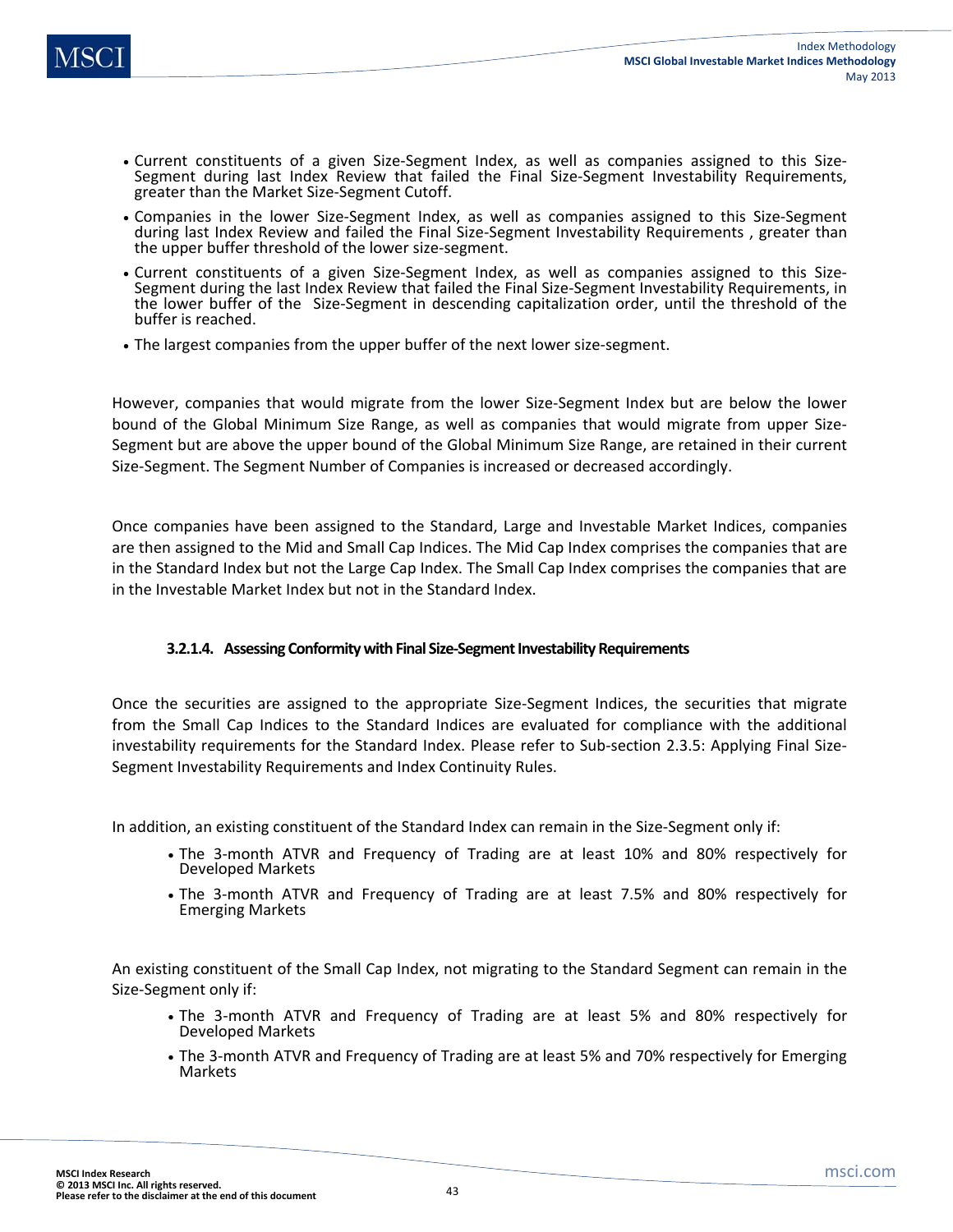If an existing constituent, represented by a local listing no longer meets the above liquidity requirements, liquid Depositary Receipts that do meet such requirements can be considered for inclusion. Depositary Receipts can only be considered if they are listed in the same geographical region as the local listing of the underlying security.

If an existing constituent of a Standard Index in Emerging Markets fails to meet the liquidity requirements, but has a weight of more than 10% in the respective country index and its free float adjusted market capitalization is above 0.5 times the Global Minimum Size Reference for Emerging Markets, then such constituent will remain in the index. However, MSCI would apply a Liquidity Adjustment Factor of 0.5 to the weight of the security, and in the subsequent index review, MSCI:

- Would delete the security from the index if the security does not meet all liquidity requirements for existing constituents calculated after applying the Liquidity Adjustment Factor; or
- Would maintain the security in the GIMI and remove the Liquidity Adjustment Factor if the security meets all the liquidity requirements for new constituents, calculated before applying the Liquidity Adjustment Factor for two consecutive Semi-Annual Index Reviews; or
- Would continue maintaining the security in the GIMI with the Liquidity Adjustment Factor of 0.5 if none of the above conditions are met.

Similarly to the foreign room treatment during SAIRs, current constituent securities for which there is less than 25% foreign room may have their weight adjusted by the application of an adjustment factor to reflect their actual level of foreign room.

The post-review adjustment factor depends on the current adjustment factor and the actual level of foreign room of the securities, as shown in the table below:

| Post-review adjustment factor |                          |                                    |                                      |                                        |                        |
|-------------------------------|--------------------------|------------------------------------|--------------------------------------|----------------------------------------|------------------------|
|                               | foreign room $>=$<br>25% | $15% \leq$ foreign<br>room $< 25%$ | $7.5\% \leq$ foreign<br>room $< 15%$ | $3.75\% \leq$ foreign<br>room $< 7.5%$ | foreign room<br><3.75% |
| Current adjustment            |                          |                                    |                                      |                                        |                        |
| factor = $1$                  |                          |                                    | 0.5                                  | 0.25                                   | <sup>0</sup>           |
| Current adjustment            |                          |                                    |                                      |                                        |                        |
| factor = $0.5$                |                          | 0.5                                | 0.5                                  | 0.25                                   |                        |
| Current adjustment            |                          |                                    |                                      |                                        |                        |
| factor = $0.25$               |                          | 0.5                                | 0.25                                 | 0.25                                   |                        |

If the foreign room of an existing constituent decreases below 3.75% and the security does not have a liquid eligible Depositary Receipt (DR), then the adjustment factor equals  $0.^{10}$ 

 $\overline{\phantom{a}}$ 

 $10$  The adjustment factor equals 0 for (i) Indian securities included in the Reserve Bank of India's official list of securities for which the caution limit or ban limit has been reached; (ii) more generally, based on information available from the country regulatory authority, for securities where further purchase are restricted due to foreign ownership restriction.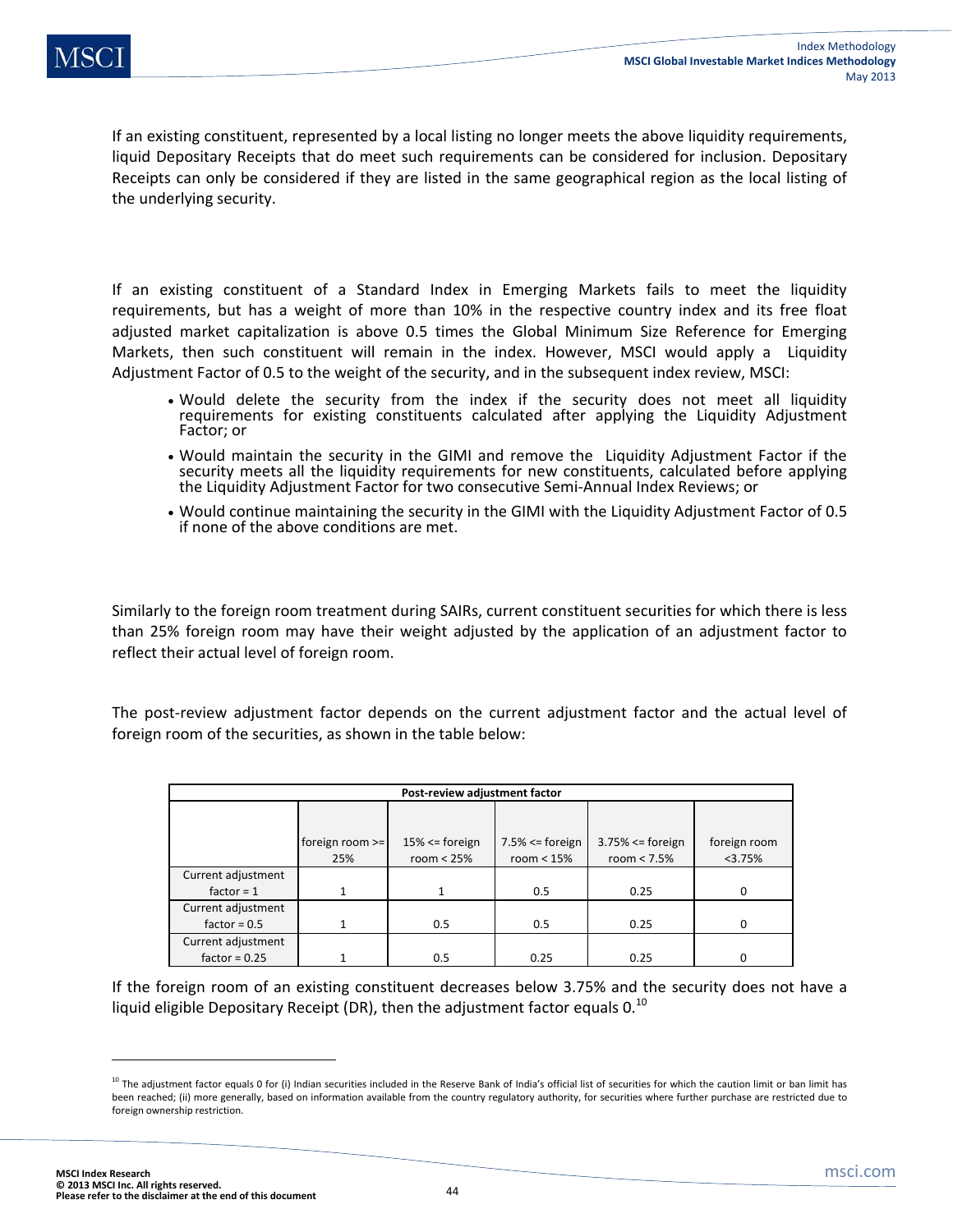If the foreign room of an existing constituent decreases below 3.75% and the security has a liquid eligible DR, then the adjustment factor equals 0.25. Eligible DRs are limited to level II and level III American Depositary Receipts (ADR) listed on the New York Stock Exchange or the NASDAQ, Global Depositary Receipts (GDR) as well as ADRs listed on the London Stock Exchange. DRs are deemed liquid if their 12 month ATVR is above 20% for Developed Markets and 15% for Emerging Markets and Frontier Markets.

Foreign room level will be reviewed on a quarterly basis coinciding with the regular MSCI Index Reviews. Generally, an upward movement of the adjustment factor for existing constituents following a previous reduction in foreign room will only be considered 12 months after the weight reduction unless the upward movement of the adjustment factor is primarily driven by a change in FOL. For a security that is deleted from the index as a result of having a foreign room lower than 3.75%, its index inclusion will only be reconsidered 12 months after its deletion.

Securities that are part of the Market Investable Equity Universe, but did not meet additional investability requirements at the previous SAIR are not added to the Investable Market Indices as part of the QIR, unless they meet the criteria outlined in section 3.2.2.

# **3.2.2. Quarterly Index Review of Addition of Companies Currently not Constituents of the Investable Market Indices**

Securities that are currently not constituents of the Investable Market Indices and that meet the investability screens described in Sub-section 2.2, including large IPOs that were not added earlier, and in addition meet the requirements listed below, are added to the Standard Index.

- A full market capitalization that exceeds 1.8 times both the Interim Market Size-Segment Cutoff and the lower bound of the Global Minimum Size Range
- A free float-adjusted market capitalization that exceeds 1.8 times both one-half the Interim Market Size-Segment Cutoff and one-half the lower bound of the Global Minimum Size Range
- A 12-month ATVR that exceeds the Minimum Market-Relative Liquidity Requirement for the Standard Index

These companies are assigned to the Large Cap Index if their full market capitalization exceeds the Large Cap Cutoff; they are assigned to the Mid Cap Index otherwise.

In addition, IPOs eligible for early inclusion according to Sub-section 3.3.4.1, and for which the effective date of inclusion is either 5 days before the effective date of the QIR or 3 days after, will be made effective to coincide with the QIR. For example, when the effective date of inclusion of the IPO is August 29 (3 business days before September 1), while the effective date of the QIR is September 1, the IPO will be added effective September 1.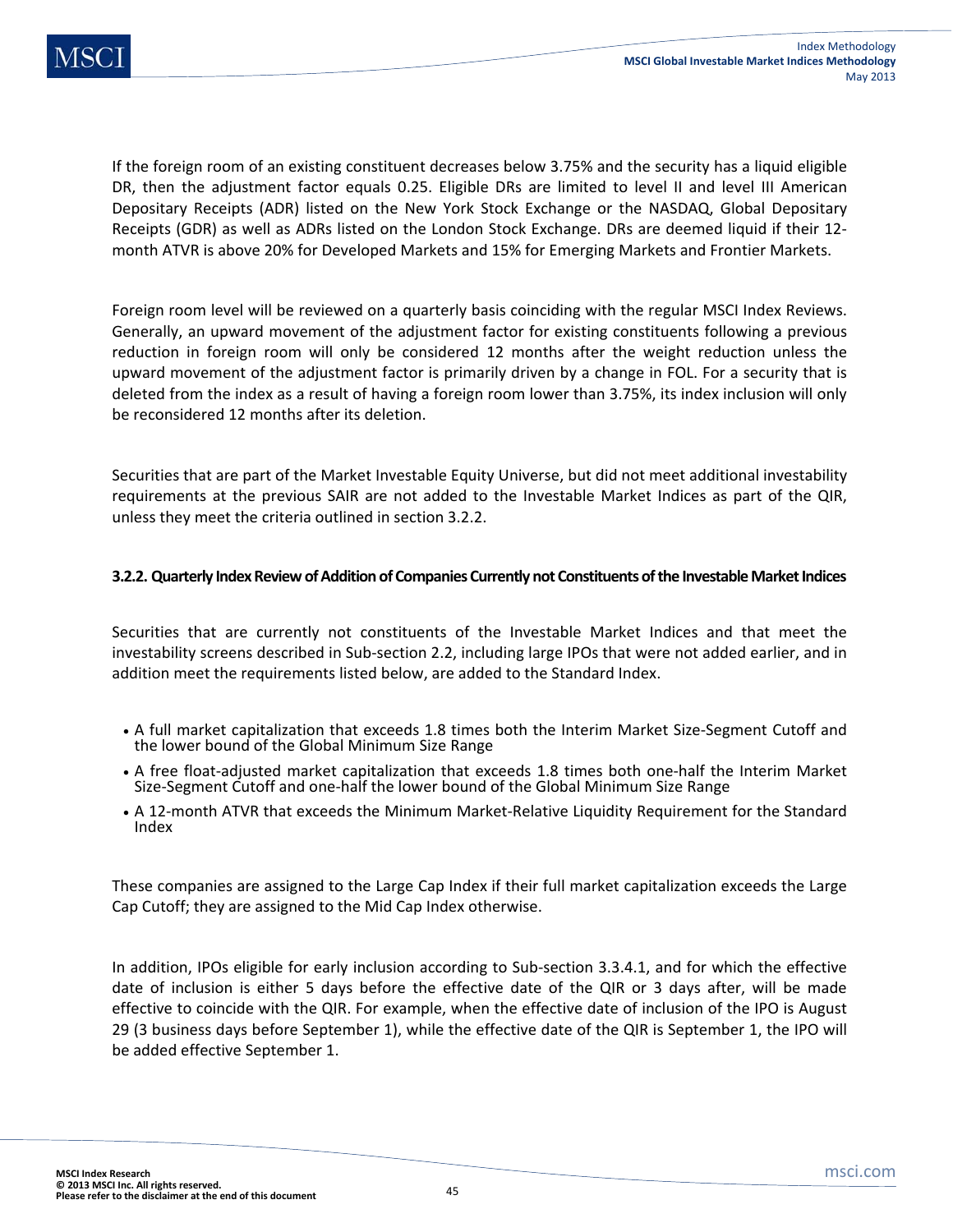For companies trading on a conditional basis (when-issued trading) prior to their listing and unconditional trading, MSCI intends to assess the inclusion of the company in the MSCI Indices on its first day of conditional trading.

### **3.2.3. Quarterly Index Review of Changes in FIFs**

Significant changes in free float estimates and corresponding FIFs are reflected in the indices at the QIRs. These changes may result from the following:

- Large market transactions involving changes in strategic ownership, which are publicly announced (for example transactions made by way of immediate book-building and other processes such as block sales or block buys).
- Secondary offerings that were not reflected immediately in the indices given the lack of sufficient notice or small size (less than 5% of the security's number of shares).
- Increases in Foreign Ownership Limits (FOLs).
- Decreases in FOLs which did not require foreign investors to immediately sell shares in the market.
- Re-estimations of free float figures resulting from the reclassification of shareholders from strategic to non-strategic (and vice versa) and/or updates to number of shares outstanding.
- Public disclosure of the new shareholder structure for companies involved in mergers, acquisitions or spin-offs, where different from the pro forma free float estimate at the time of the event.
- Large conversions of exchangeable bonds and other similar securities into already existing shares.
- End of lock-up periods or expiration of loyalty incentives for otherwise non-strategic shareholders, which determine the reclassification of these shareholdings and result in an increase in free float.
- Other events of similar nature. However, FIF changes resulting from updates in Non-Voting Depositary Receipts (NVDRs) in Thailand are applied in the indices only on a semi-annual basis at SAIRs and not quarterly.

FIF changes resulting from a change in free float of less than 1% will not be implemented, except in cases of corrections.

In general, the above mentioned changes are implemented as part of a given regular Index Review if they take place prior to the standard data cutoff date (as defined in Sub-Section 3.1.9 for SAIRs and 3.2.5 for QIRs) of that Index Review. However, changes in the FIF due to block buys / block sales that meet the conditions described in footnote 11, and large conversions may be implemented as part of the Index

USD 200 million for securities classified in the Emerging Markets.

 $\overline{a}$ 

 $11$  These changes will be implemented as part of the Index Review following the completion of the event provided they satisfy one of the following conditions when the event is completed:

The absolute size of the FIF change is 0.15 or more, or

The change in free float-adjusted market capitalization resulting from the FIF change represents at least:

<sup>-</sup> USD 1billion for securities classified in the US.

USD 500 million for securities classified in Developed Markets other than the US.

Changes that do not meet the above conditions will be implemented as part of the May Semi-Annual Index Review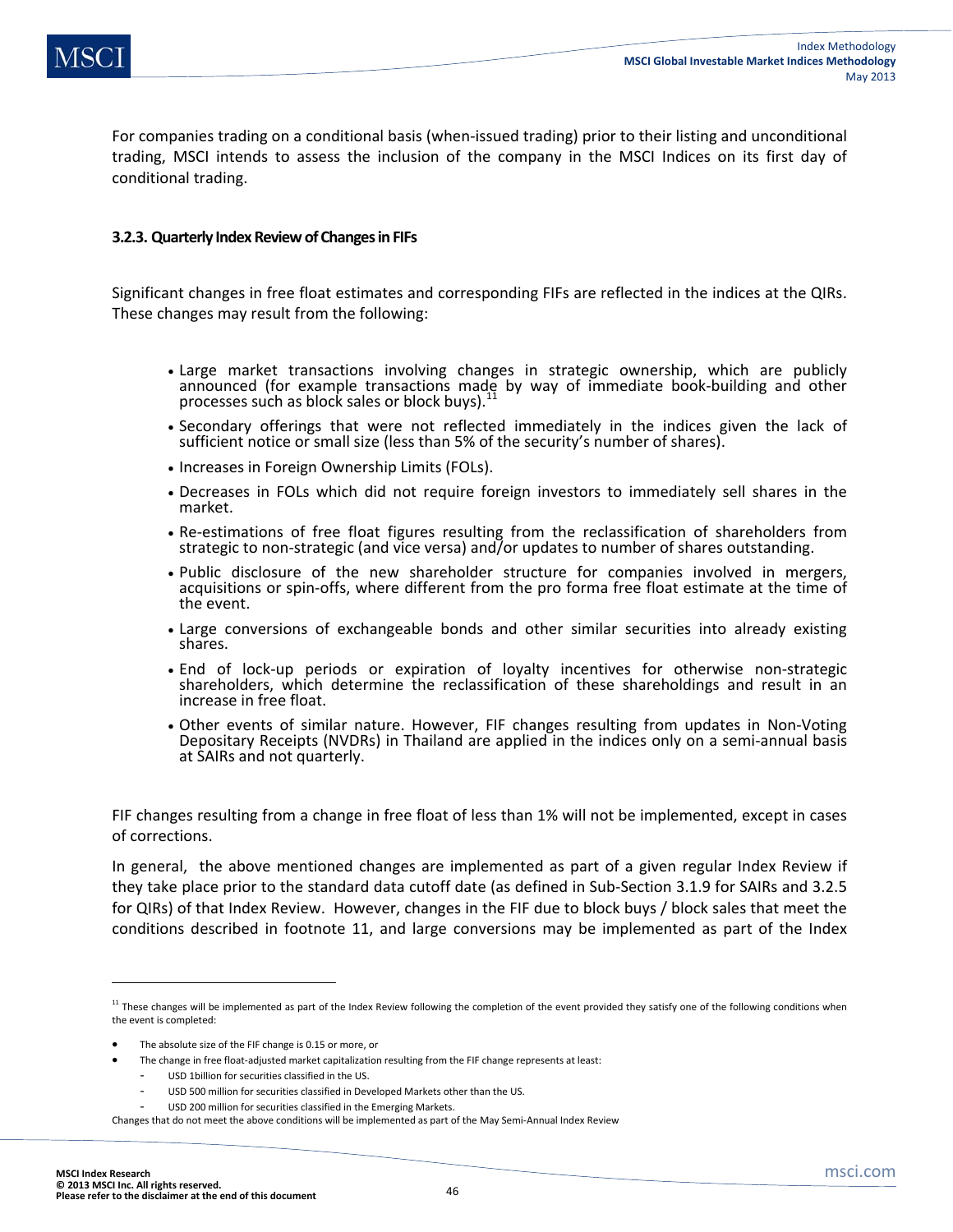Review even if they take place after the regular data cut off date. Such changes can be announced by MSCI until 3 business days before the Index Review effective date.

### **3.2.4. Quarterly Index Review of Changes in Number of Shares (NOS)**

Small changes in NOS, typically less than 5% of the shares outstanding, are generally updated at the QIR rather than at the time of the change, to minimize index turnover provided the absolute NOS change is greater than 1,000 shares and percentage NOS change is greater than 0.02%. Changes may occur due to:

- Exercise of options or warrants and employee stock option plans.
- Conversion of convertible bonds or other instruments, including periodic conversion of preferred stocks, and small debt-to-equity swaps.
- Periodic share buybacks and cancellation of treasury shares.
- Increases in a security's number of shares resulting from acquisition of non-listed companies and conversion of unlisted shares.
- Small equity offerings.
- Other events that could not be implemented on or near the effective dates, and where no Price Adjustment Factor (PAF) is necessary.
- Share cancellations.
- primary equity offerings and secondary offerings typically less than 5% of the security's number of shares for index constituents except for micro cap segment.
- primary equity offering typically less that 25% of the security's number of shares for non-US micro cap securities.

Updates in number of shares implemented as part of the QIR could also trigger a review of the free float of the security. Any resultant change in FIF would be implemented simultaneously.

In general, the above mentioned changes are implemented as part of a given regular Index Review if they take place prior to the standard data cutoff date (as defined in Sub-Section 3.1.9 for SAIRs and 3.2.5 for QIRs) of that Index Review. However, changes in the NOS due to events such as, but not limited to, conversions, acquisition of unlisted companies and large cancellation of treasury shares may be implemented as part of the Index Review even if they take place after the regular data cut off date. Such changes can be announced by MSCI until 3 business days before the Index Review effective date.

### **3.2.5.Date of Data Used for Quarterly Index Review**

In general, the standard data cut off dates for the February and August QIRs are as follows:

- (i) for data used for incorporating all FIF and NOS changes to the existing Equity Universe, the end of November for the February QIR and the end of May for the August QIR;
- (ii) for the prices used for calculating market capitalization generally any one of the last 10 business days of January for the February QIR and of July for the August QIR, respectively;
- (iii) for data used for incorporating all foreign room changes to existing Equity Universe, the end of December for the February QIR and the end of June for the August QIR; and
- (iv) for data used for calculation of liquidity requirements, the end of December for the February QIR and of June for the August QIR, respectively.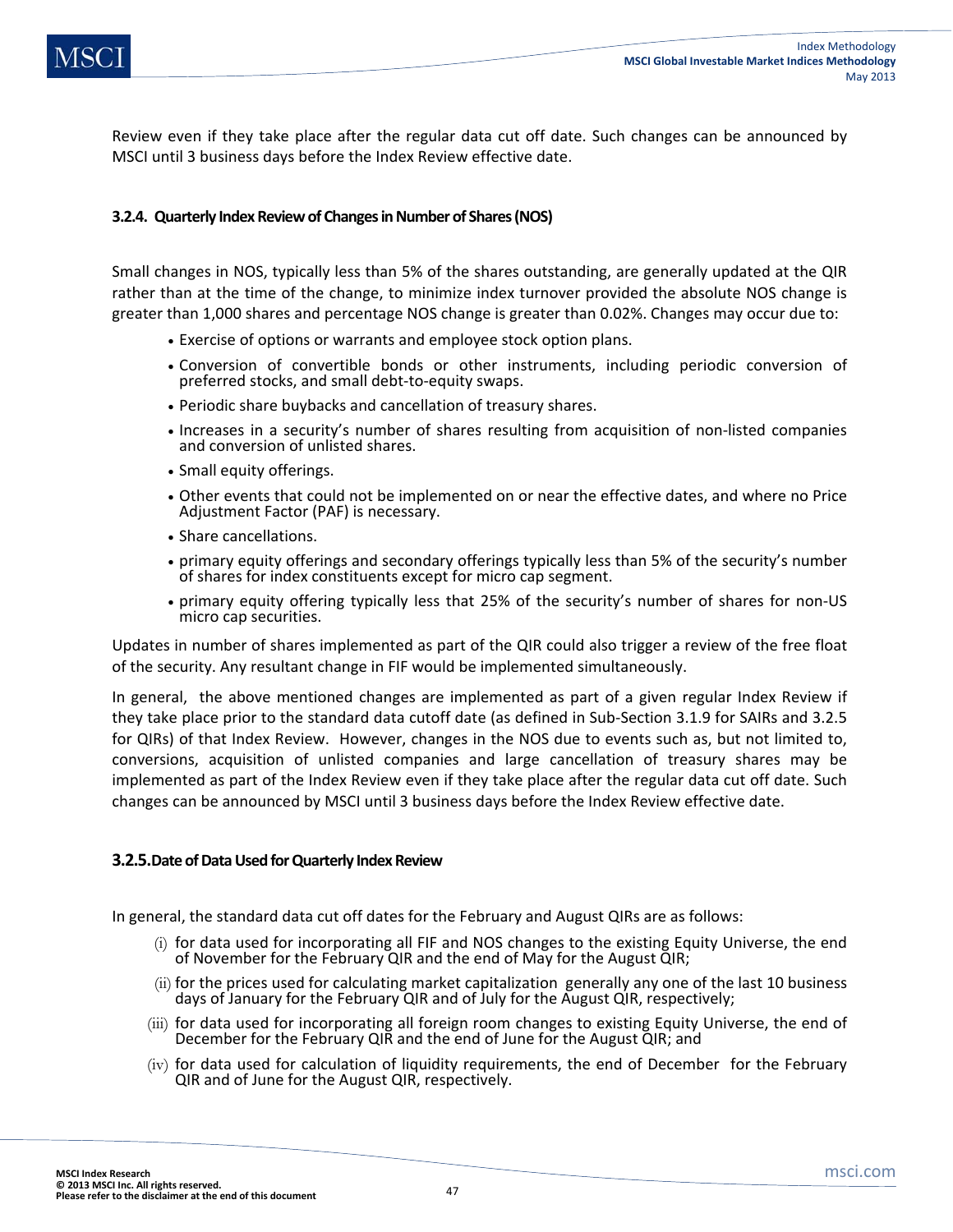A business day is defined as a day from Monday to Friday where markets cumulatively constituting more than 80% of the MSCI All Countries World Index market capitalization are expected to be open.

As a general rule, price movements after the price cutoff date will not impact the results of the index review. However, in cases of extraordinary events or news related to a specific company identified as a migration between the size-segments or as an addition to the IMI based on the index review price cutoff date MSCI may decide not to change the company's size-segment allocation. In such instances, the company would either be maintained in its current size-segment or not added to the IMI. Examples of such extraordinary events or news are allegations of fraud, falsification of accounting data or news on a takeover bid resulting in a significant reduction (or increase) in company's market capitalization between the index review price cutoff date and the announcement date or/and in its suspension for an undetermined period. Market cap fluctuations or suspensions of trading after the index review announcement date typically would not result in the reversion of an already announced decision on the company's size-segment allocation. The policy on implementation of the index review changes for securities suspended around the index review implementation dates is stated in Appendix VII of this document.

In some cases, the FIF and the NOS of a security may be monitored and updated right up to the cutoff date for the prices (described in Section 3.2.5(ii) above). Such cases typically include securities with low foreign room, lock-up expiration, block sales/buys that occur after the cutoff dates described in Section 3.2.5(i) and (iii) above, additions to the Standard/Small Cap Index, as well as deletions from the Standard Index as part of the Index Review.

MSCI monitors the full company market capitalization (issuer level) of the Market Investable Equity Universes on a monthly basis as a part of its ongoing maintenance. As a reminder, the full company market capitalization is the aggregated market capitalization of all listed and unlisted securities of an issuer. Additional securities identified for existing index constituents by the tenth business day of a given month will be introduced on the third business day of the following month. Please note that Number of Shares (NOS), Foreign Inclusion Factors (FIF) and weights in the MSCI indices are not affected by the updates.

Please refer to Appendix VII: Policy Regarding Market Closures During Index Reviews for details on MSCI's policy regarding market closures during index reviews.

# 3.3. Ongoing Event-Related Changes

Ongoing event-related changes to the indices are the result of mergers, acquisitions, spin-offs, bankruptcies, reorganizations and other similar corporate events. They can also result from capital reorganizations in the form of rights issues, bonus issues, public placements and other similar corporate actions that take place on a continuing basis. These changes generally are reflected in the indices at the time of the event.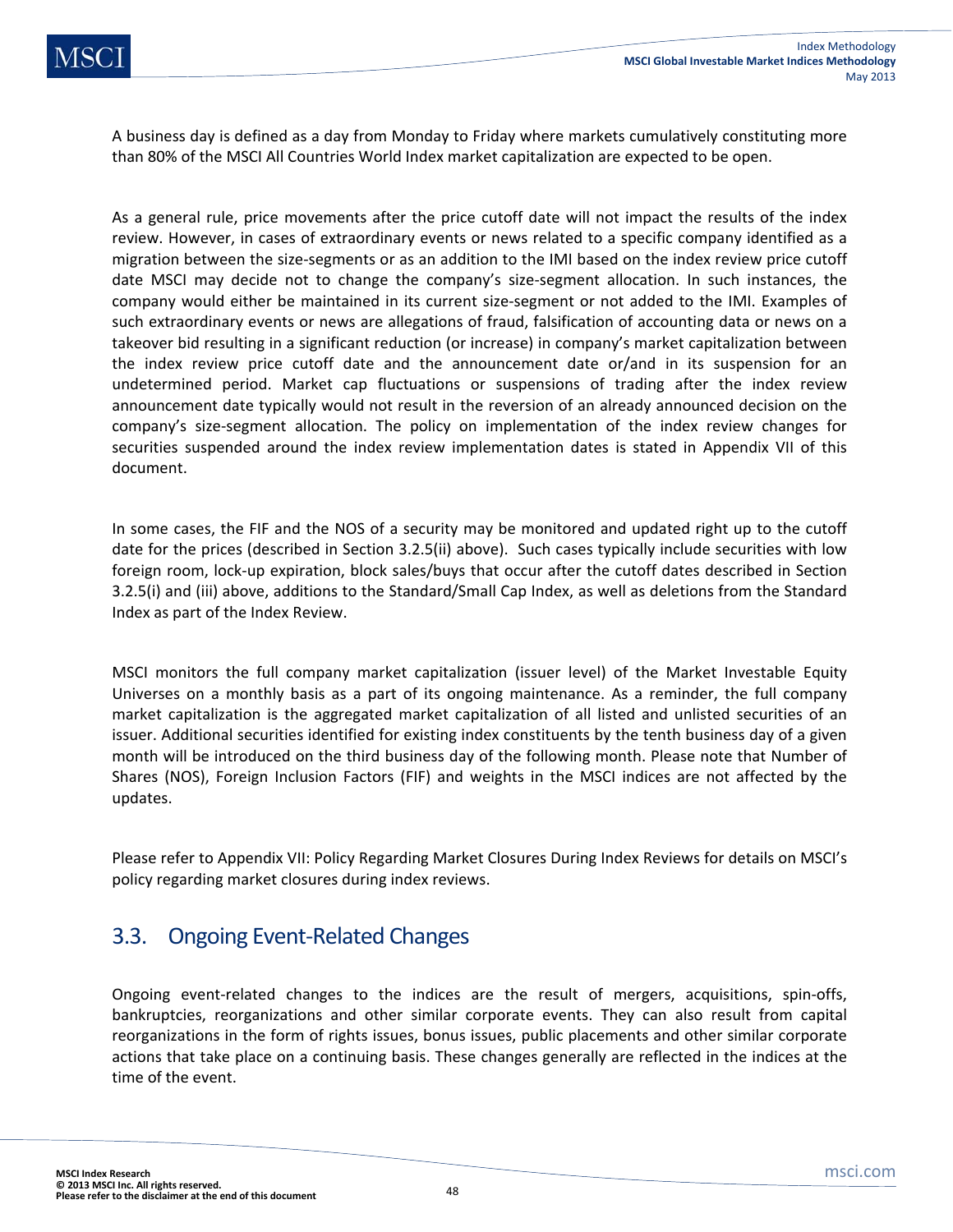These events can affect many aspects of an index and its constituents, including inclusion or deletion of companies outside of the Index Reviews, weight changes due to changes in FOLs, FIFs, NOS, etc., and changes in size, style and/or industry classification.

To evaluate the impact of changes resulting from events on the assignment of companies into sizesegments, it is necessary to maintain the Market Size-Segment Cutoffs and Segment Number of Companies on a daily basis as described below.

The handling of ongoing event-related changes can be classified in two broad categories:

- Corporate events affecting existing index constituents, described in Sub-section 3.3.3 below.
- Corporate events affecting non-index constituents, described in Sub-section 3.3.4 below.

 The technical details relating to the handling of specific corporate event types can be found in the MSCI Corporate Events Methodology book available at: http://www.msci.com/products/indices/size/methodology.html

### **3.3.1. Determining the Interim Market Size-Segment Cutoffs for Daily Maintenance**

For the purpose of determining eligibility for early inclusion of securities, such as significant IPOs, and/or assigning a company and its securities post a corporate event, e.g., mergers and spin-offs, to the appropriate Size-Segment Index an Interim Size-Segment Cutoff is used. To derive this number the following steps are followed:

- The Global Minimum Size References and Global Minimum Size Ranges of the Large Cap, the Standard, and the Investable Market Indices are updated daily as described in Appendix VIII: Update of Global Minimum Size References and Ranges.
- On a daily basis, each Market Size-Segment Cutoff is set to be the full market capitalization of the company of the rank equal to the Segment Number of Companies for that Size-Segment in the Market Investable Equity Universe.
- The Interim Market Size-Segment Cutoff is set to:
	- The lower bound of the Global Minimum Size Range, if the Market Size-Segment Cutoff is below the lower bound.
	- The upper bound of the Global Minimum Size Range, if the Market Size-Segment Cutoff is above the upper bound.
	- The Market Size-Segment Cutoff, if it is within the Global Minimum Size Range.

The daily values for the Market Size-Segment Cutoffs, the Segment Number of Companies and the Global Minimum Size Range are based on data from the previous trading day.

### **3.3.2. Updating the Segment Number of Companies**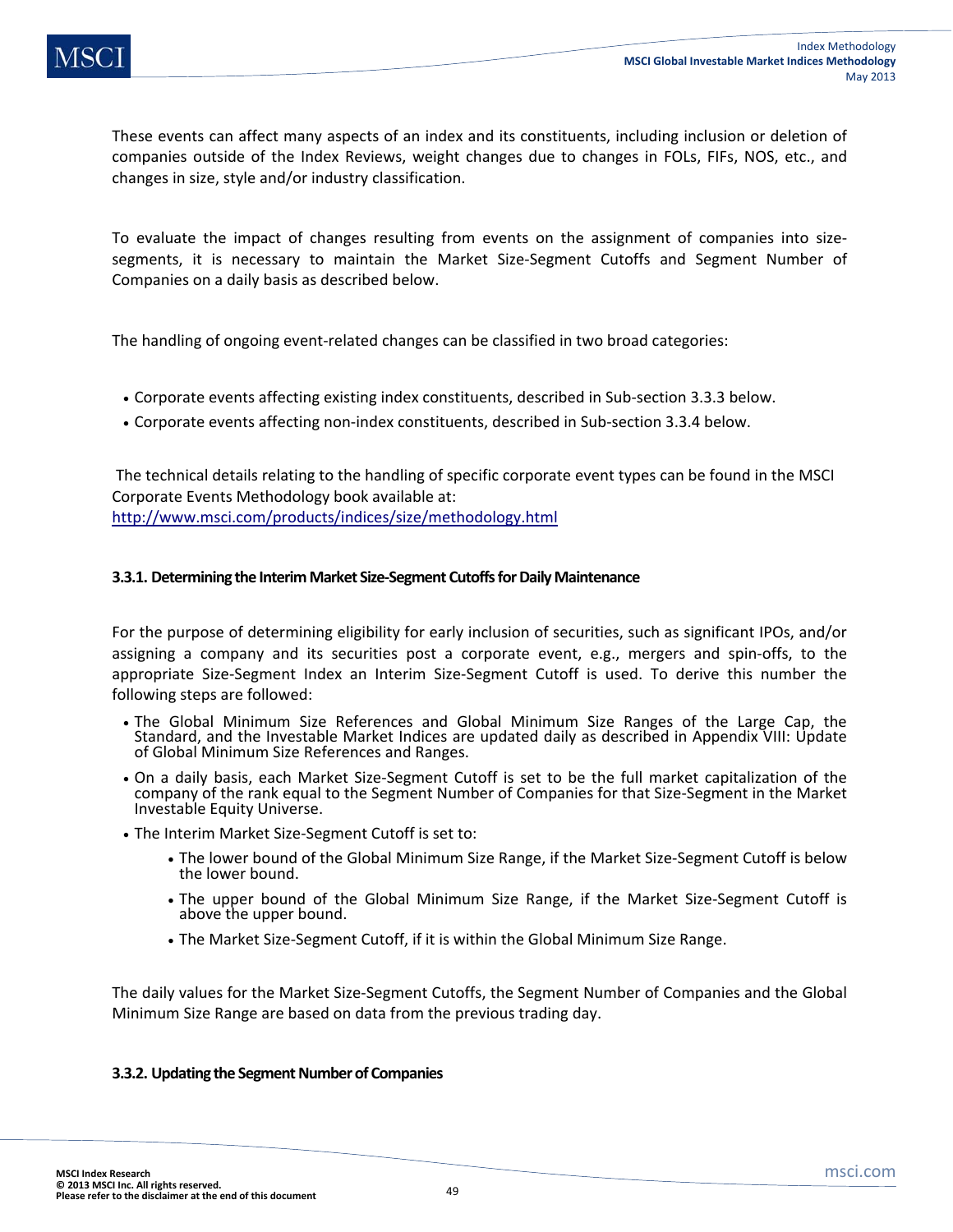If a company is added or deleted from a size-segment as a result of a corporate event, the Segment Number of Companies is correspondingly increased or decreased.

# **3.3.3. Corporate Events Affecting Existing Index Constituents**

Corporate events can affect existing index constituents in various ways:

- Changes in Foreign Inclusion Factor (FIF), number of shares or industry classification for existing constituents.
- Changes in size or style segment classification as a result of a large corporate event.
- Early inclusions of non-index constituents.
- Early deletions of existing index constituents.

# **3.3.3.1. Changes in FIF, Number of Shares or Industry Classification for Existing Constituents**

In order to ensure that the index accurately reflects the investability of the underlying securities, it is a general policy to coordinate changes in number of shares with changes in FIF.

When two companies merge, or a company acquires or spins-off another company, the free float of the resulting entity is estimated on a pro forma basis, using the pro forma number of shares if applicable, and the corresponding FIF is applied simultaneously with the event. When there is a subsequent public disclosure regarding the new shareholder structure, which results in a different free float estimation than that made at the time of the event, the FIF will be updated at the next Index Review. Other corporate events, which result in a change in shareholder structure or FOLs and FIFs, will typically be reflected in the indices simultaneously with the implementation of the event in the index. Any other pending shareholder information updates or reclassifications will generally also be reflected in the pro forma free float estimation related to the event.

Decreases in FOLs in which foreign investors are obliged to immediately sell shares in the market will be reflected in the indices as soon as possible.

Changes in NOS and FIF resulting from primary equity offerings representing more than 5% of the security's number of shares are generally implemented as of the close of the first trading day of the new shares, if all necessary information is available at that time. Otherwise, the event is implemented as soon as practicable after the relevant information is made available. A primary equity offering involves the issuance of new shares by a company.

Changes in NOS and FIF resulting from primary equity offerings representing less than 5% of the security's number of shares are deferred to the next regularly scheduled Index Review following the completion of the event.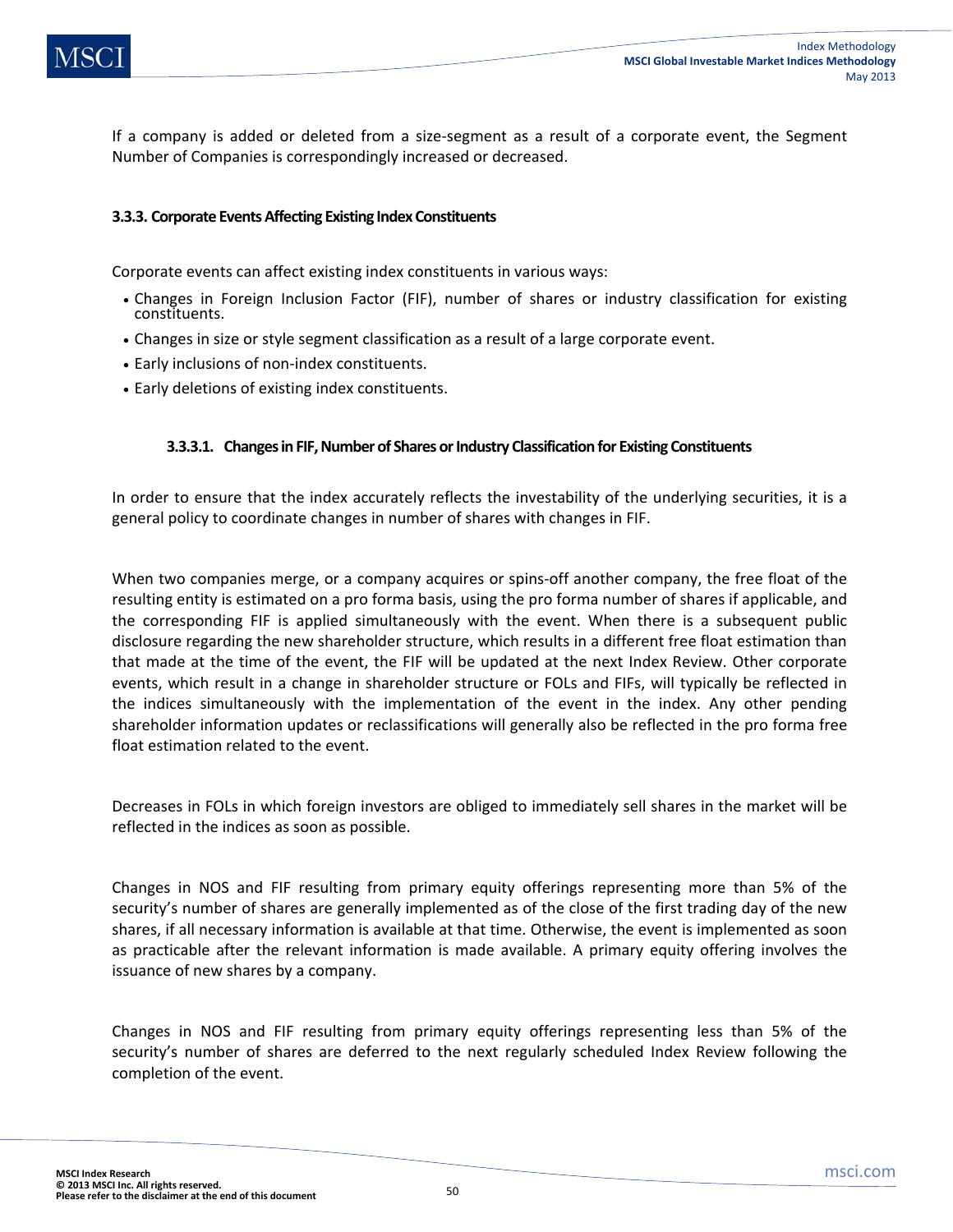For public secondary offerings of existing constituents representing more than 5% of the security's number of shares, where possible, MSCI will announce these changes and reflect them shortly after the results of the subscription are known. Secondary public offerings that, given lack of sufficient notice, were not reflected immediately will be reflected at the next Index Review. Secondary offerings involve the distribution of existing shares of current shareholders' in a listed company and are usually preannounced by a company or by a company's shareholders and open for public subscription during a predetermined period.

For US securities, increases in NOS and changes in FIF resulting from primary equity offerings and from secondary offerings representing at least 5% of the security's number of shares will be implemented as soon as practicable after the offering is priced. Generally, implementation takes place as of the close of the same day that the pricing of the shares is made public. If this is not possible, the implementation will take place as of the close of the following trading day.

Changes in industry classification resulting from a corporate event are generally implemented simultaneously with the event. Other changes in industry classifications are implemented at the end of the month.

# **3.3.3.2. Changes in Size or Style Segment Classification as a Result of a Large Corporate Event**

In order to reflect significant changes in the market capitalization of existing constituents in the Global Investable Market Indices and in the World All Cap Indices in a timely fashion while minimizing index turnover, the Size-Segment classification of a security is reviewed simultaneously with the event, if the market capitalization change implied by the event, including potential update in the number of shares for the security, is deemed significant.

A significant market capitalization change is defined as an increase of 50% or greater, or a decrease of 33% or more, relative to the company's full market capitalization before the event.

The company's post-event full market capitalization is then compared to the Interim Size-Segment Cutoffs in order to determine the classification of that security in the appropriate size-segment. The final decision is generally taken at the time of the completion of the event or, if the event is not effective yet, at the time of the confirmed announcement and is based on the latest market information available at the time of the analysis, including the latest NOS, FIF, and market prices.

In addition, the securities must pass the investability screens described in Sub-section 2.2.

In particular, the free float-adjusted market capitalization of securities added to the Standard Index must be at least 50% of the Standard Index Interim Size-Segment Cutoff. Moreover, the securities added to the Standard Index must meet the size-segment investability requirements for the Standard Index described in Sub-sections 2.3.5.2 and 2.3.5.3. However, in some situations, MSCI may decide to proceed with the addition of the security even if the conditions described under 2.3.5.2 are not fully met, for example when the corporate event is likely to increase the future liquidity of a security.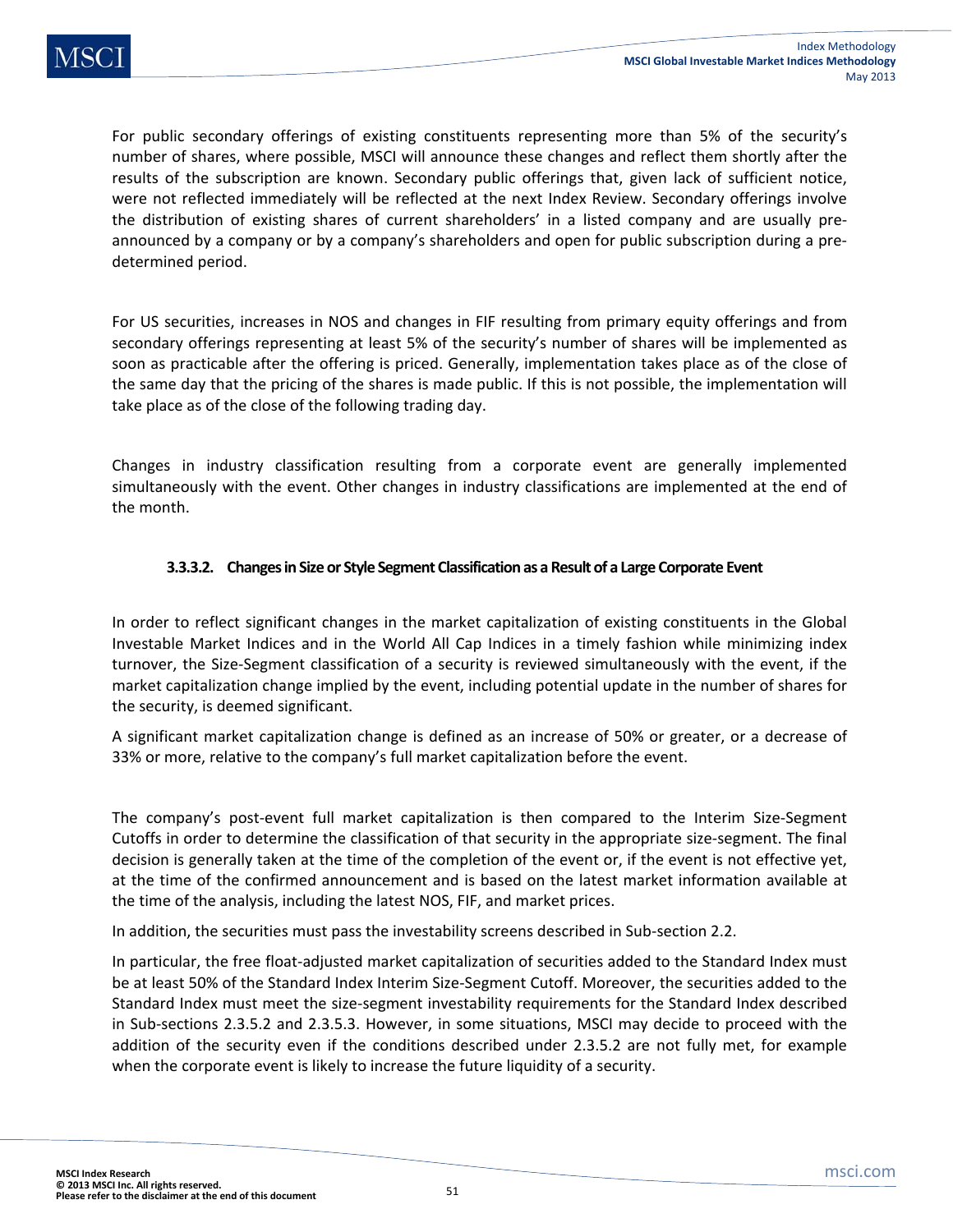For a security to be added to the Small Cap Index, the free float-adjusted market capitalization must be at least 50% of the Small Cap Interim Size-Segment Cutoff.

However, a World Micro Cap Index constituent will not be considered for a size-segment migration to the Small Cap Index or Standard Index due to a significant market capitalization increase at time of the event but at Index Reviews, unless there is a merger or acquisition of a Small Cap Index constituent or a Standard Index constituent with or by a World Micro Cap Index constituent.

If the company is added to, or removed from a size-segment, then it results in an increase or a decrease in the Segment Number of Companies for the size-segment.

For these significant events, if the post-event entity moves from being a non-constituent to a constituent of the Global Investable Market Indices, the style characteristics of the affected securities are reviewed. The same applies for the post-event entity that migrates from the World Micro Cap Index or the Small Cap Index to an upper Size-Segment Index. If the post-event entity moves from the Standard Index to the Small Cap Index or remains in the same Size-Segment Index (with the Large and Mid Cap Indices being considered as one size index), the style characteristics of the affected securities are not reviewed. If the post-event entity moves from the Standard Index or Small Cap Index to the World Micro Cap Index, the style characteristics of the affected securities are removed as there are no style characteristics for the World Micro Cap constituents.

The guidelines regarding significant market capitalization changes described above apply in most corporate events cases. For certain corporate events where the outcome is uncertain such as acquisitions for shares or non-renounceable rights issues, or combinations of different types of corporate events, or other exceptional cases, MSCI will determine the most appropriate implementation method and announce it prior to the changes becoming effective in the indices.

# **3.3.3.3. Early Inclusions of Non-Index Constituents**

When there is a corporate event affecting index constituents, non-index constituents that are involved in the event are generally considered for immediate inclusion in the MSCI Global Investable Market Indices, as long as they meet all the index constituent eligibility rules and guidelines described in Sub-sections 2.2 and 2.4 with the exception of the length of trading and liquidity screens.

For example, if a non-constituent company acquires a constituent company, the constituent company's securities may be replaced by the securities of the acquiring company. Similarly, if a constituent company merges with a non-constituent company, the merged company may replace the constituent company. In addition, if a constituent's share class is converted into another share class that is new or currently not in the index, this new share class can be included in the index to replace the current share class.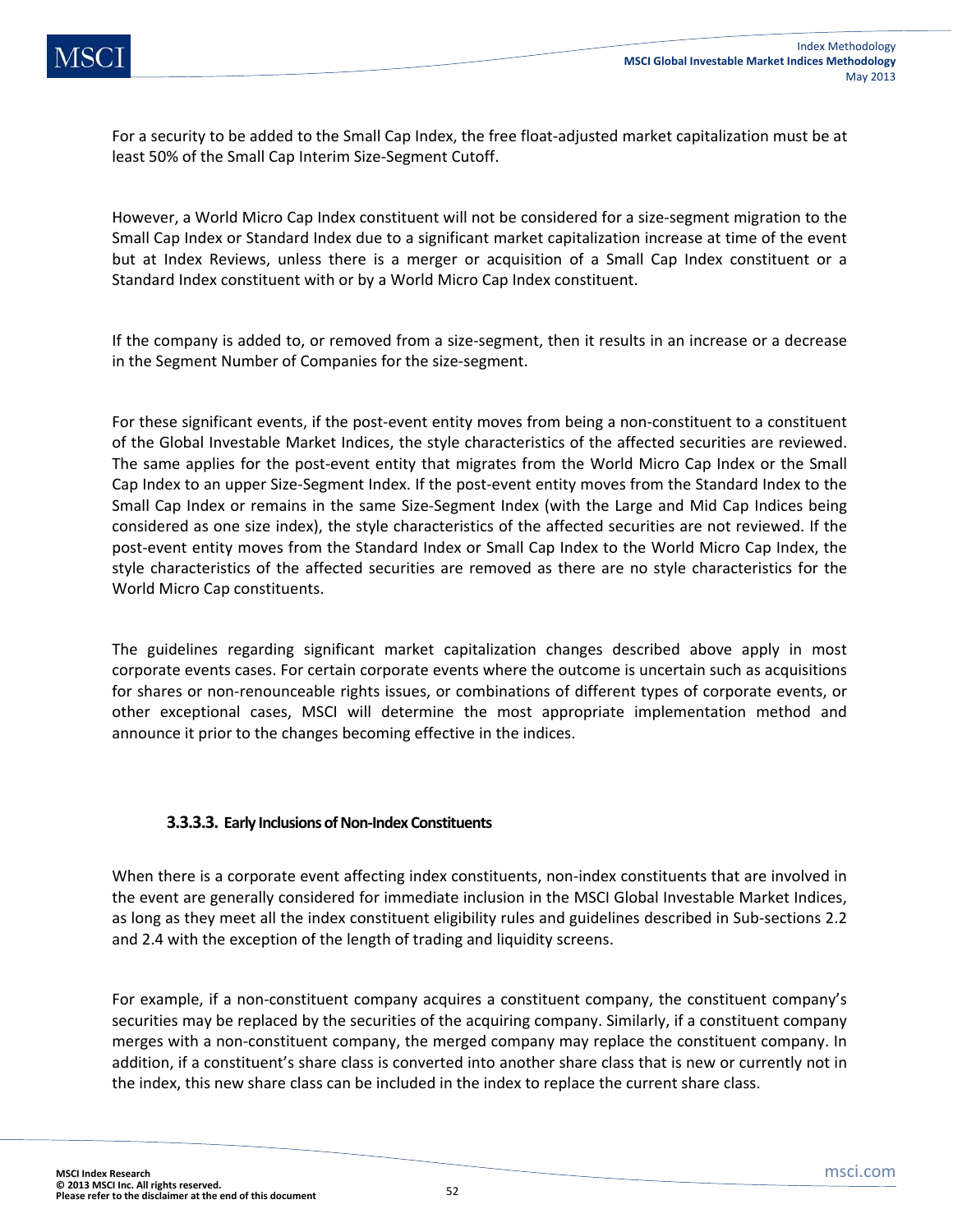Such non-index constituents are generally included in the same size-segment and Value and Growth Indices as the affected index constituents, since they are considered to be a continuation of the index constituents. However, if the difference between the post-event market capitalization of the non-index constituents and the respective index constituents is deemed significant, as discussed in Sub-section: 3.3.3.2, a size-segment review is conducted for the non-index constituents. A style review is conducted if the non-index constituents are included to different Size-Segment Indices from the affected index constituents. Thereafter, the non-index constituents are included in the appropriate Size-Segment Indices by comparing the company's post-event full market capitalization with the Interim Market Size-Segment Cutoff, and in the appropriate style indices based on their style attribution within the relevant Size-Segment Indices. In particular, the company post-event full market capitalization must be above at least 1 time the Interim Market Size-Segment Cutoff and the security free float-adjusted market capitalization must be above at least 50% of the Interim Market Size-Segment Cutoff.

Securities spun-off from existing constituents are also considered for inclusion at the time of the event. A systematic size-segment classification review is conducted for all spun-off securities from existing Global Investable Market Index constituents provided that they pass all the investability screens described in Sub-section 2.2 with the exception of the length of trading and liquidity screens. In addition, the free float-adjusted market capitalization of securities added to the Standard Index must be at least 50% of the Standard Index Interim Size-Segment Cutoff. For a security to be added to the Small Cap Index, the free float-adjusted market capitalization must be at least 50% of the Small Cap Interim Size-Segment Cutoff. Securities spun-off from the World Micro Cap Index are also considered for inclusion at time of the event, but only for the World Micro Cap Index size-segment. For a security to be added to the World Micro Cap Index, the free float-adjusted market capitalization must be at least 50% of the Micro Cap Minimum Size Requirement for Existing Constituents as described in Sub-section 4.1.2 A style review is performed for spun-off securities if they are included in different Size-Segment Indices from the spinning-off securities and/or the spinning-off securities move to other Size-Segment Indices at the time of the event. No style reviews are performed for spun-off securities that are considered to be included in the World Micro Cap Index, as there are no style characteristics for the World Micro Cap constituents. Thereafter, the spun-off securities are included in the appropriate Size-Segment Indices by comparing the company's post-event full market capitalization with the Interim Market Size-Segment Cutoff, and in the appropriate style indices based on their style attribution within the relevant Size-Segment Indices.

# **3.3.3.4. Early Deletions of Existing Constituents**

Securities of companies that file for bankruptcy, companies that file for protection from their creditors and/or are suspended and for which a return to normal business activity and trading is unlikely in the near future will be removed from the MSCI Global Investable Market Indices as soon as practicable. Companies that fail stock exchanges listing requirements with announcements of delisting from the stock exchanges will be treated in the same way. When the primary exchange price is not available, the securities will be deleted at an over-the-counter or equivalent market price when such a price is available and deemed relevant. If no over-the-counter or equivalent price is available, the company will be deleted at the smallest price (unit or fraction of the currency) at which a security can trade on a given exchange.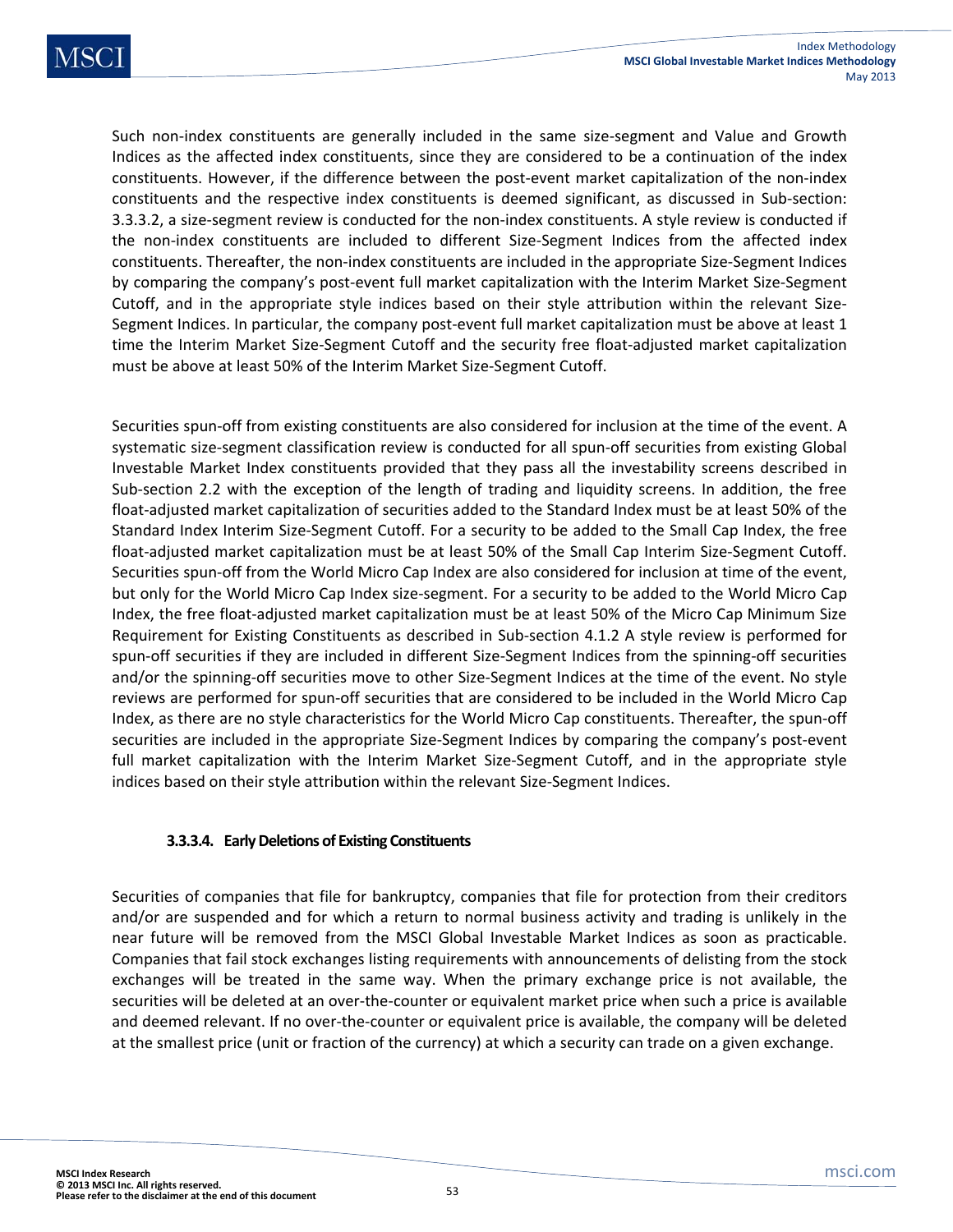Securities may also be considered for early deletion in other significant cases, such as decreases in free float and FOLs, or when a constituent company acquires or merges with a non-constituent company or spins-off another company.

In practice, when a constituent company is involved in a corporate event which decreases by more than 33% the company's full market capitalization, the securities of the constituent company are considered for early deletion from the indices simultaneously with the event. Securities are also considered for early deletion in cases of corporate events where the Foreign Inclusion Factor (FIF) of the security decreases or is expected to decrease below 0.15.

Moreover, existing constituents of the Standard Index with a FIF already lower than 0.15 may be considered for early deletion simultaneously with an event if the FIF further decreases due to the event.

In cases of securities that are considered for early deletion, a security is removed from the indices if due to the event the security falls under one of the following scenarios:

- The security no longer passes the investability screens described in Sub-sections 2.2 and 4.1 (the security will be allocated to the World Micro Cap Index if it no longer passes the screens described in Sub-section 2.2 but still passes the screens described in Sub-section 4.1).
- The security is a constituent of the Standard Index and would be maintained in the Standard Index based on its company's full market capitalization after the event, however its float-adjusted market capitalization does not meet 2/3<sup>rd</sup> of one half of the Standard Index Interim Size-Segment Cutoff.<sup>12</sup>
- The security is a constituent of the Standard Index and would be migrated to the Small Cap Index based on its company's full market capitalization after the event, however its float-adjusted market capitalization does not meet one half of the Small Cap Index Interim Size-Segment Cutoff.
- The security is a constituent of the Small Cap Index and its float-adjusted market capitalization does not meet 2/3rd of one half of the Small Cap Index Interim Size-Segment Cutoff following the event.

Conversions of a constituent's share class into another share class may also result in the deletion of one or more share classes from the indices.

For securities that are suspended, the market price immediately prior to the suspension will be carried forward during the suspension period.

# **3.3.4.Corporate Events Affecting Non-Index Constituents**

### **3.3.4.1. IPOs and Other Early Inclusions**

In general, newly listed equity securities available to foreign investors are considered for inclusion in the MSCI Global Investable Market Indices, according to MSCI's Global Investable Market Indices methodology rules and guidelines, at the time of the Index Reviews. However, for IPOs, which are

l

 $12$  If the Standard Index constituent has a FIF lower than 0.15 after the event, the minimum float-adjusted market capitalization requirement is 2/3rd of the 1.8 times one half of the Standard Index Interim Size-Segment Cutoff.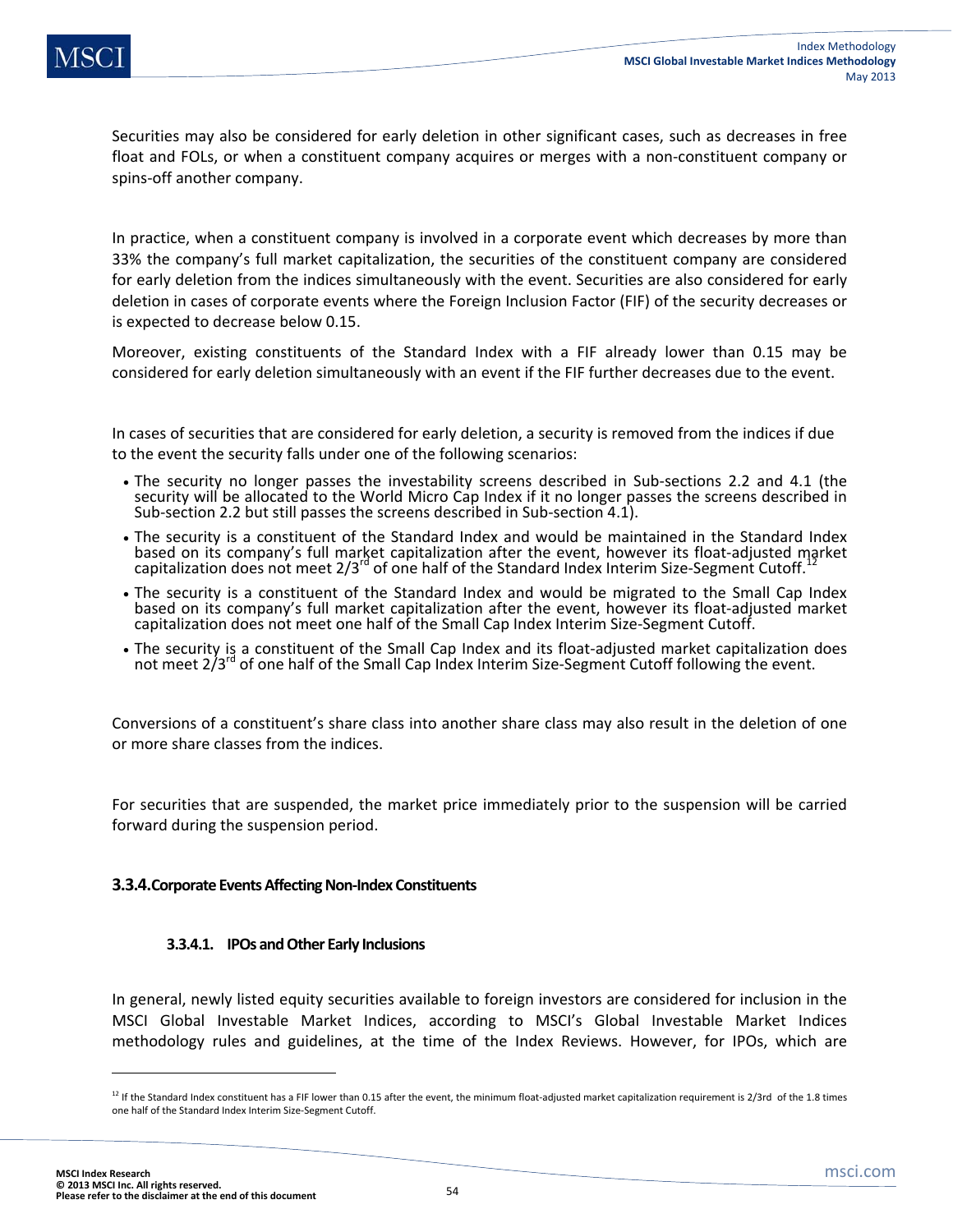significant in size and meet all the MSCI inclusion criteria, an early inclusion, outside of the Index Reviews, may be considered for inclusion in the Standard Index. If the decision is made to include an IPO early, the inclusion will generally become effective after the close of the security's tenth day of trading. However, in certain cases, another date may be chosen for the inclusion to reduce turnover, for example, where the normal inclusion date is close to the effective date of the next Index Review, as described in Sub-sections 3.1.6.1 (for the Semi-Annual Index Reviews) and 3.2.2 (for the Quarterly Index Reviews).

For companies trading on a conditional basis (when-issued trading) prior to their unconditional trading, MSCI intends to assess the inclusion of the company in the MSCI Indices on its first day of conditional trading.

In order for an IPO and other newly eligible securities to qualify for an early inclusion to the Standard Index, a security must meet the index constituent eligibility rules and guidelines described in Sub-section 2.2 with the exception of the length of trading and liquidity screens, meet the size-segment investability requirements described in Sub-section 2.3.5.1 and have a company full market capitalization of at least 1.8 times the Interim Market Size-Segment Cutoff and free float-adjusted market capitalization of at least 1.8 times one-half of the Interim Market Size-Segment Cutoff as of the close of its first or second trading day. $^{13}$ 

Securities may also be considered for early inclusion in other significant cases, including but not limited to those resulting from restructuring in the industry giving rise to a large new company or a large primary or secondary public offering of an already listed security if the size of the offering exceeds the IPO threshold of 1.8 times one-half of the Interim Market Size-Segment Cutoff. Such cases will be treated in the same way as IPOs of significant size.

# **3.3.5. Corporate Events Affecting the Index Review**

Some corporate events, such as, but not limited to, additions to or deletions from the Indices or corporate events that trigger a significant market capitalization change relative to the company's full market capitalization before the event (increase of 50% or greater, or decrease of 33% or more), may have an impact on the index changes announced at the time of the Index Reviews. In such situation and if the completion date of the corporate event is effective between the Index Review price-cutoff date and one month after the Index Review effective date, MSCI may amend the Index Review result and announcement to consider the impact of the corporate event, in order to avoid potential reverse turnover. MSCI may amend the Index Review changes until five business days before the Index Review effective date.

**.** 

 $<sup>13</sup>$  IPOs with a FIF of less than 0.15 would have to meet the same criteria for early inclusion as IPOs with a FIF of 0.15 or higher.</sup>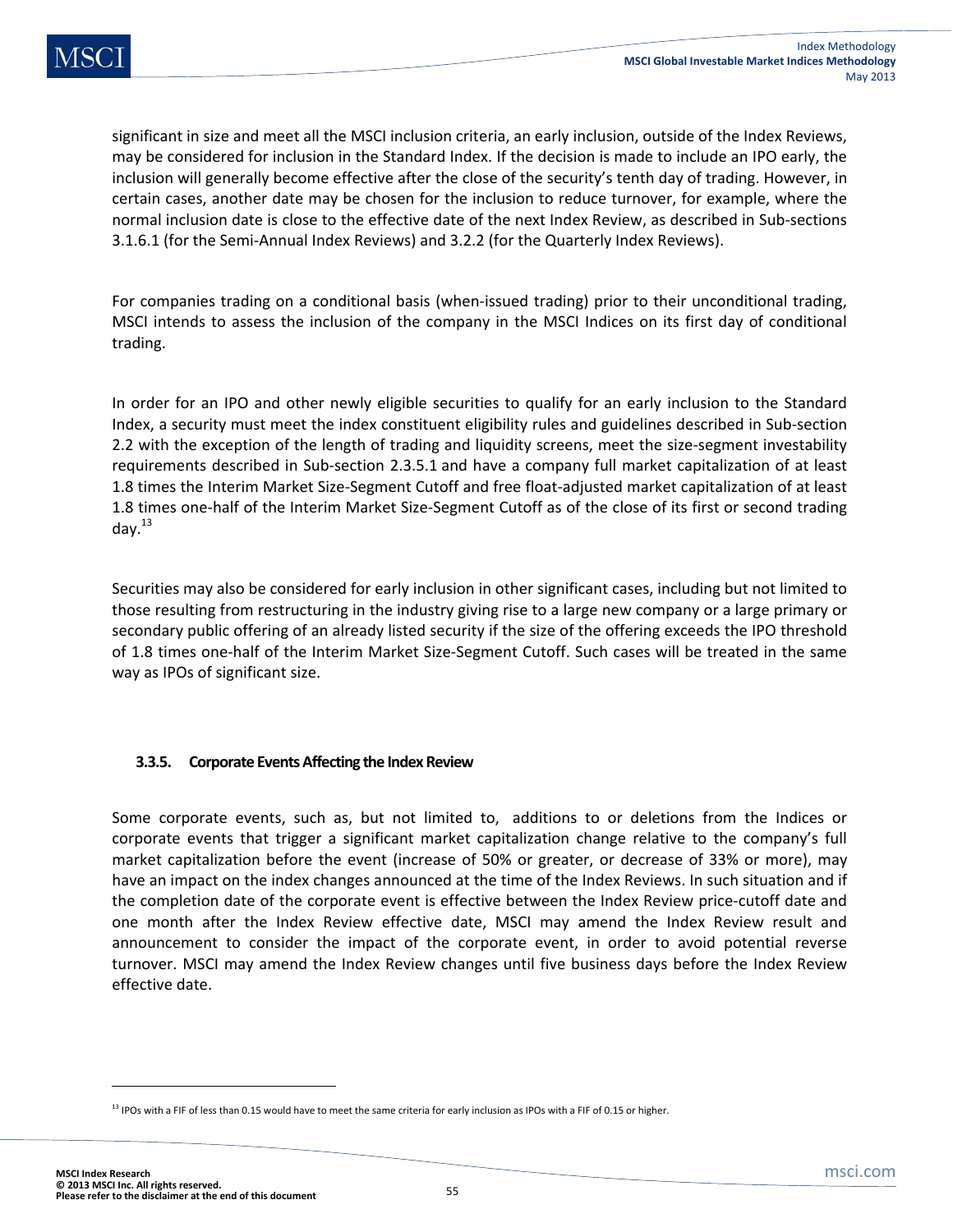To communicate these amendments, a separate announcement will be sent to the clients either with the Index Review announcement or with the corporate event announcement depending on the announcement date of the event.

MSCI reserves the right to handle specific cases differently if more appropriate.

# 3.4. Announcement Policy

### **3.4.1. Semi-Annual Index Review**

The results of the SAIRs are announced at least two weeks in advance of their effective implementation dates as of the close of the last business day of May and November.

### **3.4.2. Quarterly Index Review**

The results of the QIRs are announced at least two weeks in advance of their effective implementation dates as of the close of the last business day of February and August.

# **3.4.3. Ongoing Event-Related Changes**

# **3.4.3.1. Client Announcements**

All changes resulting from corporate events are announced to clients prior to their implementation in the MSCI Global Investable Market Indices.

The changes are typically announced at least ten business days prior to these changes becoming effective in the indices as "expected" announcements, or as "undetermined" announcements, when the effective dates are not known yet or when aspects of the event are uncertain. MSCI sends "confirmed" announcements at least two business days prior to events becoming effective in the indices provided that all necessary public information concerning the event is available. In case a "confirmed" announcement needs to be amended, MSCI sends a "correction" announcement with a descriptive text announcement to provide details about the changes made.

For certain events, MSCI only sends "confirmed" announcements, especially due to insufficient or lack of publicly available information or late company disclosure. For the MSCI World Micro Cap Index and the MSCI Frontier Markets Small Cap Index, MSCI will generally only send "confirmed" announcements at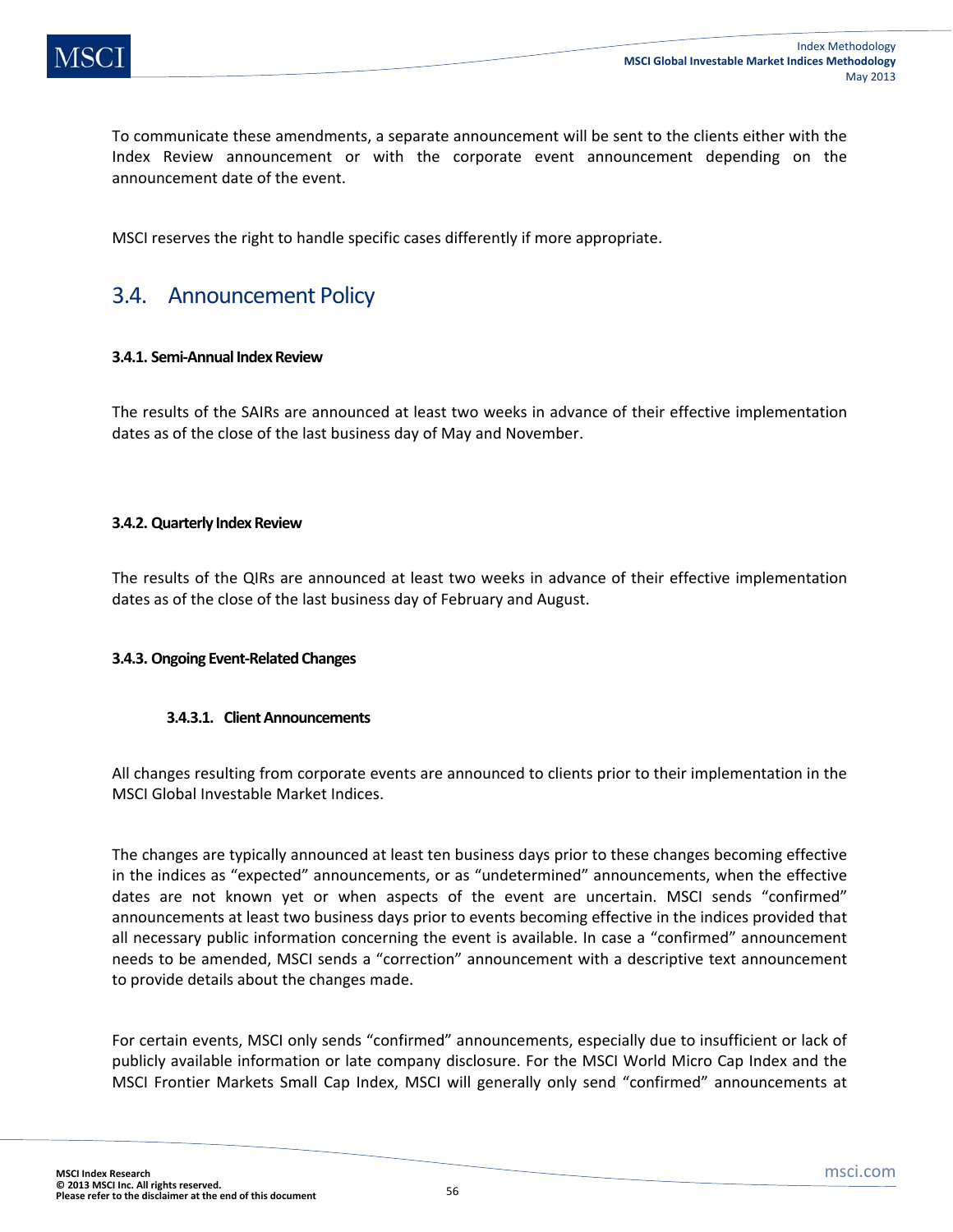least two business days prior to events becoming effective in the index, provided that all necessary public information concerning the event is available.

The full list of all new and pending changes is delivered to clients on a daily basis, between 5:30 PM and 6:00 PM US Eastern Time (EST) through the Advance Corporate Events (ACE) File.

In exceptional cases, events are announced during market hours for same or next day implementation. Announcements made by MSCI during market hours are usually linked to late company disclosure of corporate events or unexpected changes to previously announced corporate events. A descriptive text announcement is sent for all corporate events effective on the same day or on the next day.

In general, MSCI also sends text announcement for corporate events effective within the next 48 hours, except for US Equities' equity offerings and market neutral events such as split, reverse split or stock dividend.

In the case of secondary offerings representing at least 5% of a security's number of shares for existing constituents, these changes will be announced prior to the end of the subscription period when possible and a subsequent announcement confirming the details of the event (including the date of implementation) will be made as soon as the results are available.

Both primary equity offerings and secondary offerings for US securities, representing at least 5% of the security's number of shares, will be confirmed through an announcement during market hours for next day or shortly after implementation, as the completion of the events cannot be confirmed prior to the notification of the pricing.

Early deletions of constituents due to bankruptcy or other significant cases are announced as soon as practicable prior to their implementation in the MSCI indices.

For MSCI Global Standard Index constituents, a more descriptive text announcement is sent to clients for significant events that meet any of the following criteria:

- Additions and deletions of constituents.
- Changes in free float-adjusted market capitalization equal to or larger than USD 5 billion, or with an impact of at least 1% of the constituent's underlying country index.

In general, no descriptive text announcement will be sent for the MSCI World Micro Cap Index constituents and Frontier Markets Small Cap Index constituents.

However, if warranted, MSCI may make descriptive text announcements for events that are complex in nature and for which additional clarification could be beneficial for any Standard, Small Cap and Micro Cap Indices.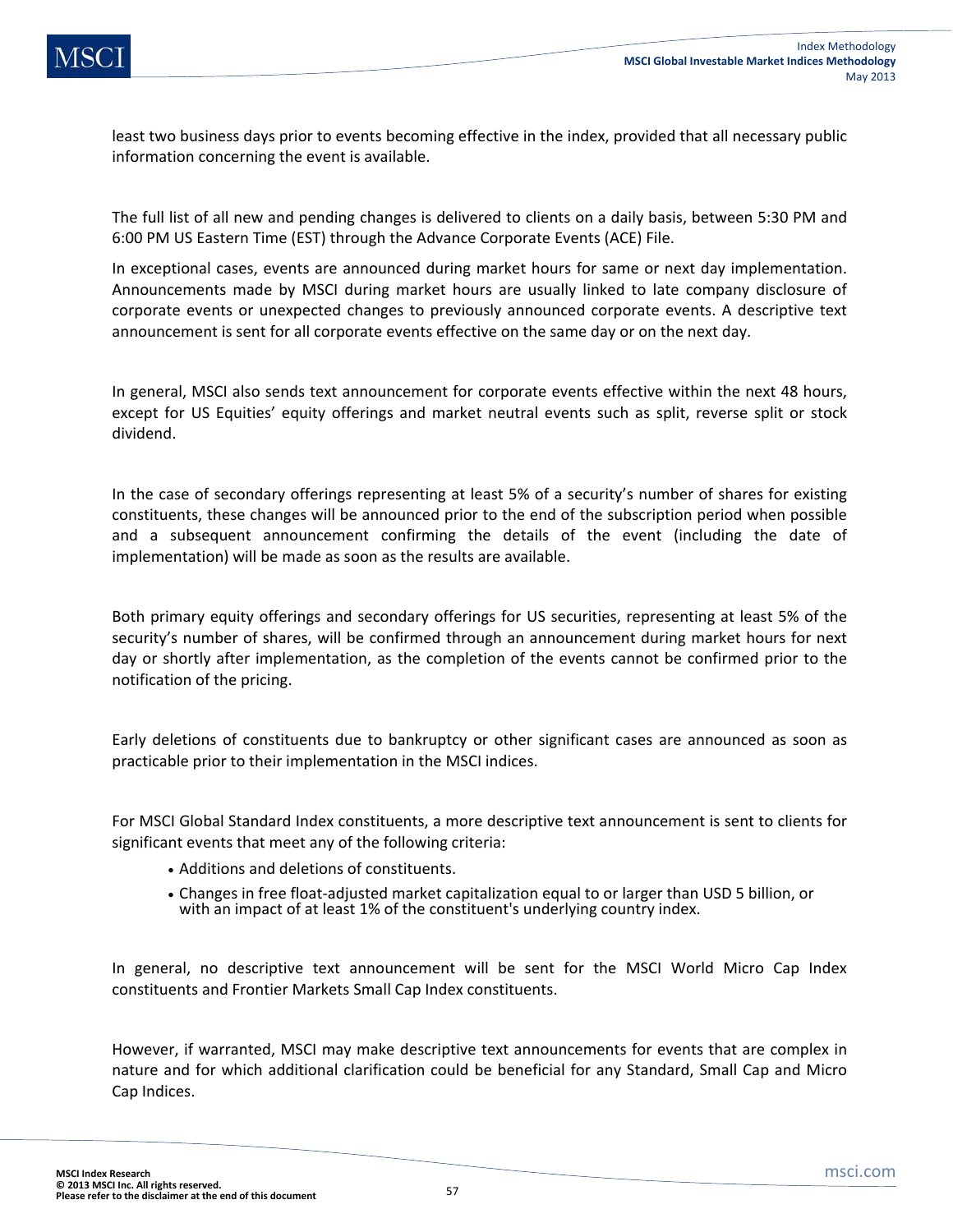### **3.4.3.2. Public Announcements**

All additions and deletions of constituents of the MSCI Global Investable Market Indices resulting from corporate events are publicly announced prior to their implementation.

In general, other changes resulting from corporate events that affect constituents of the MSCI Global Investable Market Indices, such as changes in the Foreign Inclusion Factor (FIF) and/or in the number of shares of a constituent, are not publicly announced but are announced only to clients.

If warranted, MSCI reserves the right to make public announcements related to corporate events for special cases, such as the ineligibility of a security in the MSCI Global Investable Market Indices.

The changes are typically announced at least two business days prior to events becoming effective in the indices. Public announcements are a summary of the "confirmed" announcements that are made to clients. Public announcements are typically made shortly before a "confirmed" client announcement is made.

MSCI posts the announcements on its web site, www.msci.com, and on Bloomberg page MSCN. In addition, announcements are posted on Reuters public pages MSCIA for MSCI Global Standard Index constituents and MSCI Domestic Standard Index constituents.

### **3.4.4. IPOs and Other Early Inclusions**

Early inclusions of large IPOs in the MSCI Standard Index Series are announced no earlier than the first day of trading and no later than before the opening of the third day of trading in the market where the company has its primary listing.

Early inclusions of already listed securities following large secondary offerings of new and/or existing shares are announced no earlier than shortly after the end of the offer period.

It is MSCI policy not to comment on the potential inclusion of equity securities to be listed in the future, including their industry classification under the Global Industry Classification Standard (GICS), their country classification and their potential inclusion in an MSCI index. The same applies to non-index constituents that are already listed which have pending large events.

# **3.4.5. Global Industry Classification Standard (GICS)**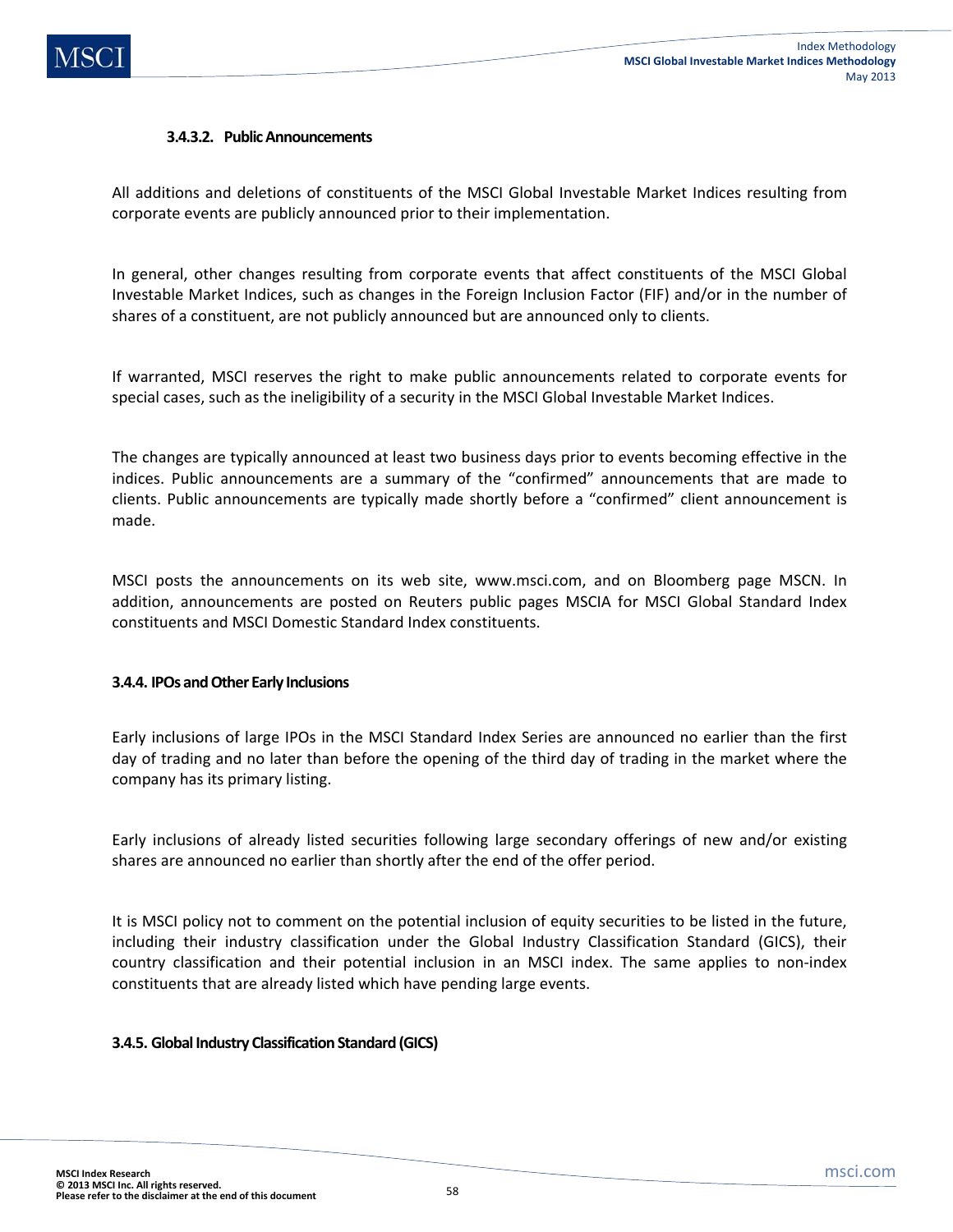Non-event related changes in industry classification at the sub-industry level are announced at least two weeks prior to their implementation as of the close of the last US business day of each month. MSCI announces GICS changes twice a month, the first announcement being made on the first US business day of the month and the second one being made at least ten US business days prior to the last US business day of the month. All GICS changes announced in a given month will be implemented as of the close of the last US business day of the month.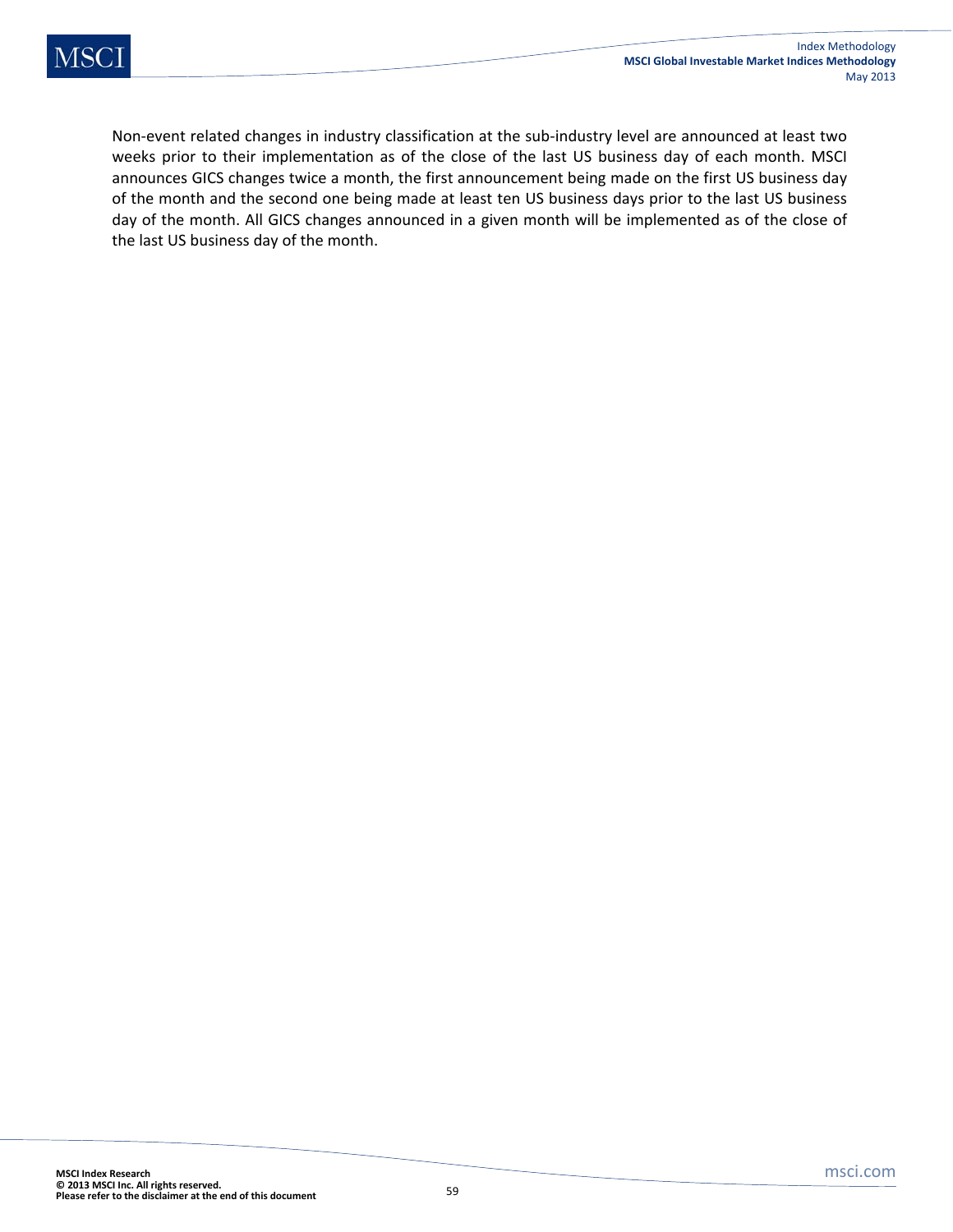# Section 4: MSCI All Cap Indices

This section should be read in conjunction with the earlier Section 2 'Constructing the MSCI Global Investable Market Indices' and Section 3 'Maintaining the MSCI Global Investable Market Indices'.

The calculation of the MSCI All Cap Indices is currently limited to Developed Markets.

# 4.1. Constructing the MSCI All Cap Indices

The MSCI All Cap Indices encompass all constituents of the MSCI Global Investable Market Indices as well as securities allocated to the MSCI Micro Cap Indices. The construction of the MSCI Global Investable Market Indices is described in detail in previous sections.

Constructing the MSCI All Cap Indices involves the following steps:

- Constructing Global Investable Market Indices as described in earlier sections.
- Constructing a Micro Cap Index for each market as described below.
- Aggregating the Global Investable Market Indices with the Micro Cap Indices.

The Micro Cap Size-Segment is constructed by including all securities which are not part of the Global Investable Market Indices and meet the following requirements:

- Micro Cap Maximum Size Requirement.
- Micro Cap Minimum Size Requirement.
- Micro Cap Minimum Liquidity Requirement.
- Global Minimum Foreign Inclusion Factor Requirement.
- Minimum Length of Trading Requirement.

Each of these screens is described in detail below.

# **4.1.1. Micro Cap Maximum Size Requirement**

This screen is applied at the company level.

A company with a full company market capitalization exceeding the Small Cap Entry Buffer (as defined in Sub-section 3.1.5.1) may not be allocated to the Micro Cap Size-Segment.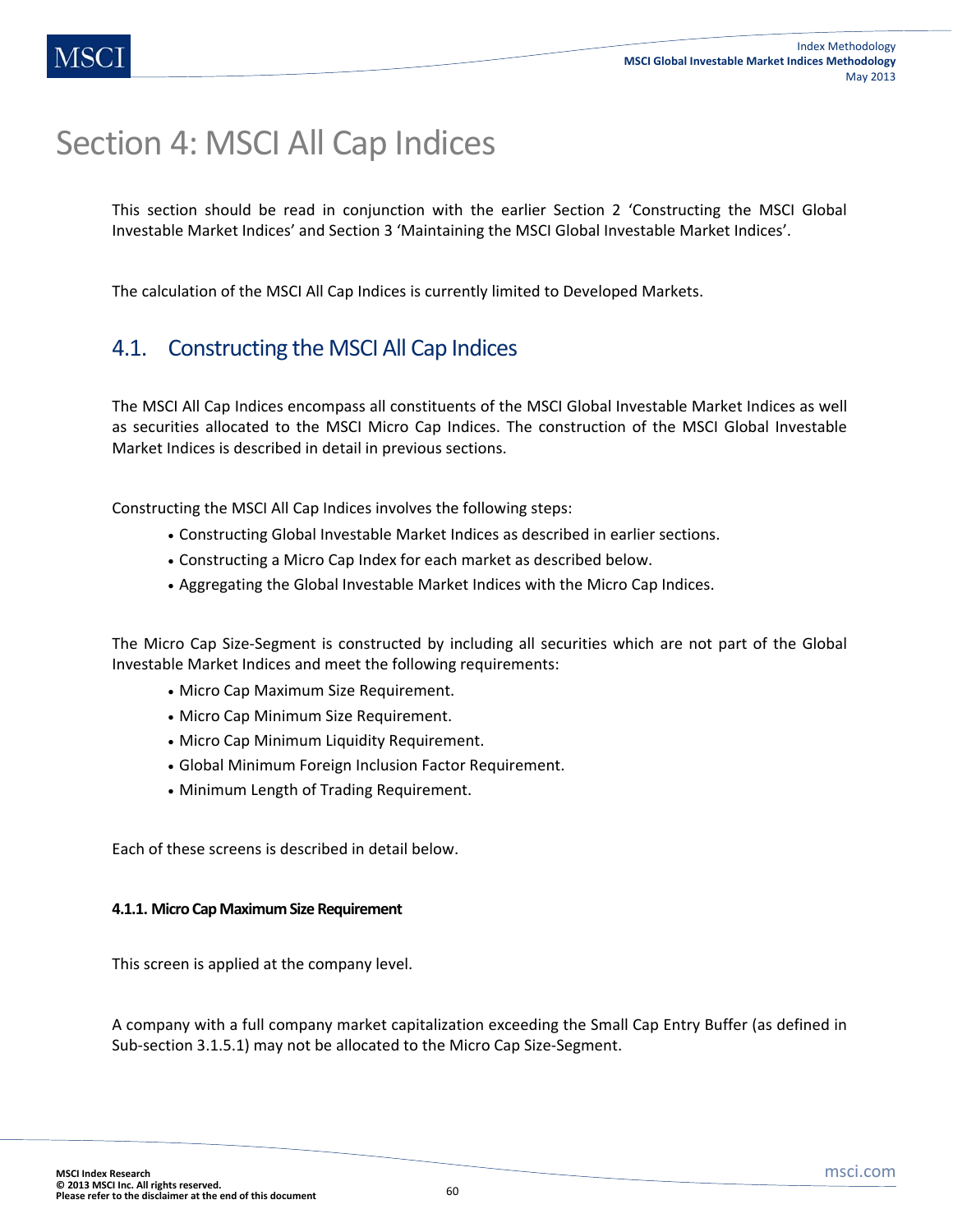# **4.1.2. Micro Cap Minimum Size Requirement**

This screen is applied at the company level.

In order to be allocated to the Micro Cap Size-Segment, a company must have the required minimum full market capitalization and full security market capitalization. This minimum full market capitalization is referred to as the Micro Cap Minimum Size Requirement and is applied to both full company market capitalization (issuer level) and full security market capitalization. This requirement applies to companies in all Developed Markets.

The Micro Cap Minimum Size Requirement is derived using the same process as described in the Subsection 2.2.1 targeting cumulative free float-adjusted market capitalization coverage of 99.8% of the Developed Markets Equity Universe (as defined in Sub-section 2.1).

### **4.1.3. Micro Cap Minimum Liquidity Requirement**

In order to be eligible for inclusion in the Micro Cap Size-Segment a security must have a 12-month ATVR of at least 5% and a 12-month frequency of trading of at least 50%.

# **4.1.4. Global Minimum Foreign Inclusion Factor Requirement**

This screen is applied at the individual security level.

A security must have Foreign Inclusion Factors (FIFs) equal to or larger than 0.15 to be eligible for inclusion in the Micro Cap Size-Segment.

Securities with a FIF equal to 0.15 or above will also be excluded if their free float-adjusted market capitalization is less than Micro Cap Minimum Size Requirement for Existing Constituents threshold defined in the sub-section 4.2.1.2

### **4.1.5. Minimum Length of Trading Requirement**

This screen is applied at the individual security level.

For an IPO to be eligible for inclusion in the Micro Cap Size-Segment, the new issue must have started trading at least three months before the implementation date of a Semi-Annual Index Review.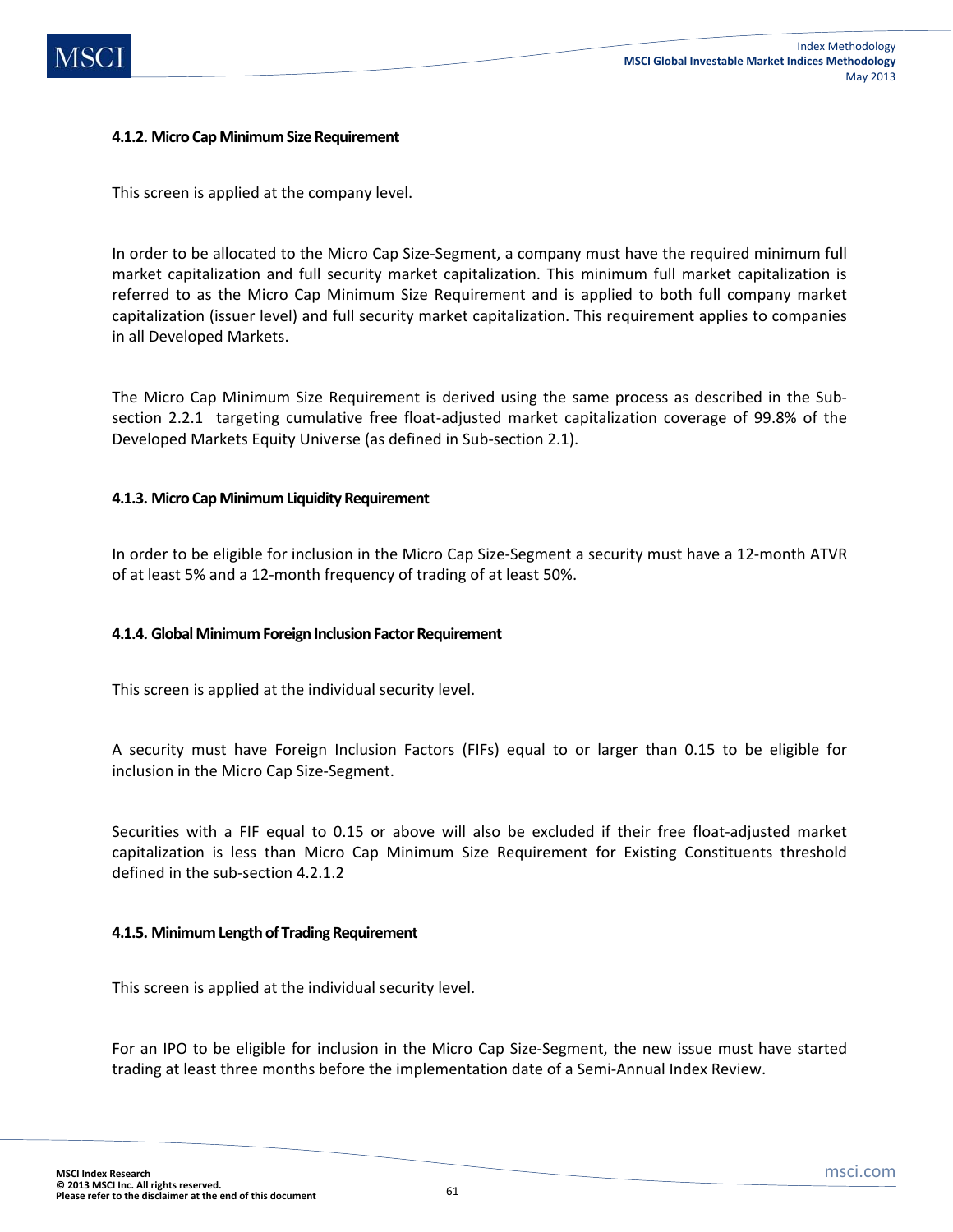# 4.2. Maintaining the MSCI All Cap Indices

Similarly to the Large, Mid and Small Cap Size-Segments, Micro Cap Size-Segment index maintenance involves:

- Semi-Annual Index Reviews (SAIRs) in May and November which include:
	- oUpdating the indices on the basis of a fully refreshed Equity Universe.
	- oTaking buffer rules (as defined in Sub-section 3.1.5.1) into consideration for migration of securities across size segments.
	- oUpdating (FIFs) and Number of Shares (NOS).
- Quarterly Index Reviews (QIRs) in February and August are aimed at:
	- oReflecting the impact of significant market events on FIFs and updating NOS.
- Ongoing event-related changes. Changes of this type are generally implemented in the indices as they occur. More information on the event-related changes can be found in the Corporate Events Methodology book

# **4.2.1. Semi-Annual Index Reviews in May and November**

As described in Section 3, during each SAIR the Equity Universe is updated and all size-segments of the Global Investable Market Indices are reviewed. The following index maintenance activities are undertaken as part of the SAIR for the Micro Cap Size-Segment:

- Updating the Micro Cap Minimum Size Requirement.
- Assigning companies to the Micro Cap Size-Segment taking into account size and liquidity buffer zones.

# **4.2.1.1. Updating the Micro Cap Minimum Size Requirement**

The Micro Cap Minimum Size Requirement is updated at each SAIR in the following manner:

The cumulative free float-adjusted market capitalization coverage at the rank of the company that was used to define the Micro Cap Minimum Size Requirement at the previous rebalance is calculated.

If the coverage of the updated Developed Market Equity Universe at that rank falls:

- between 99.7% and 99.8%, the Micro Cap Minimum Size Requirement is set to the current full market capitalization of the company at that rank.
- below 99.7%, the Micro Cap Minimum Size Requirement is reset to the full market capitalization of the company at 99.7% coverage and the rank of that company is noted for the next rebalance.
- above 99.8%, the Micro Cap Minimum Size Requirement and rank are reset based on the full market capitalization of the company at 99.8% coverage and the rank of that company is noted for the next rebalance.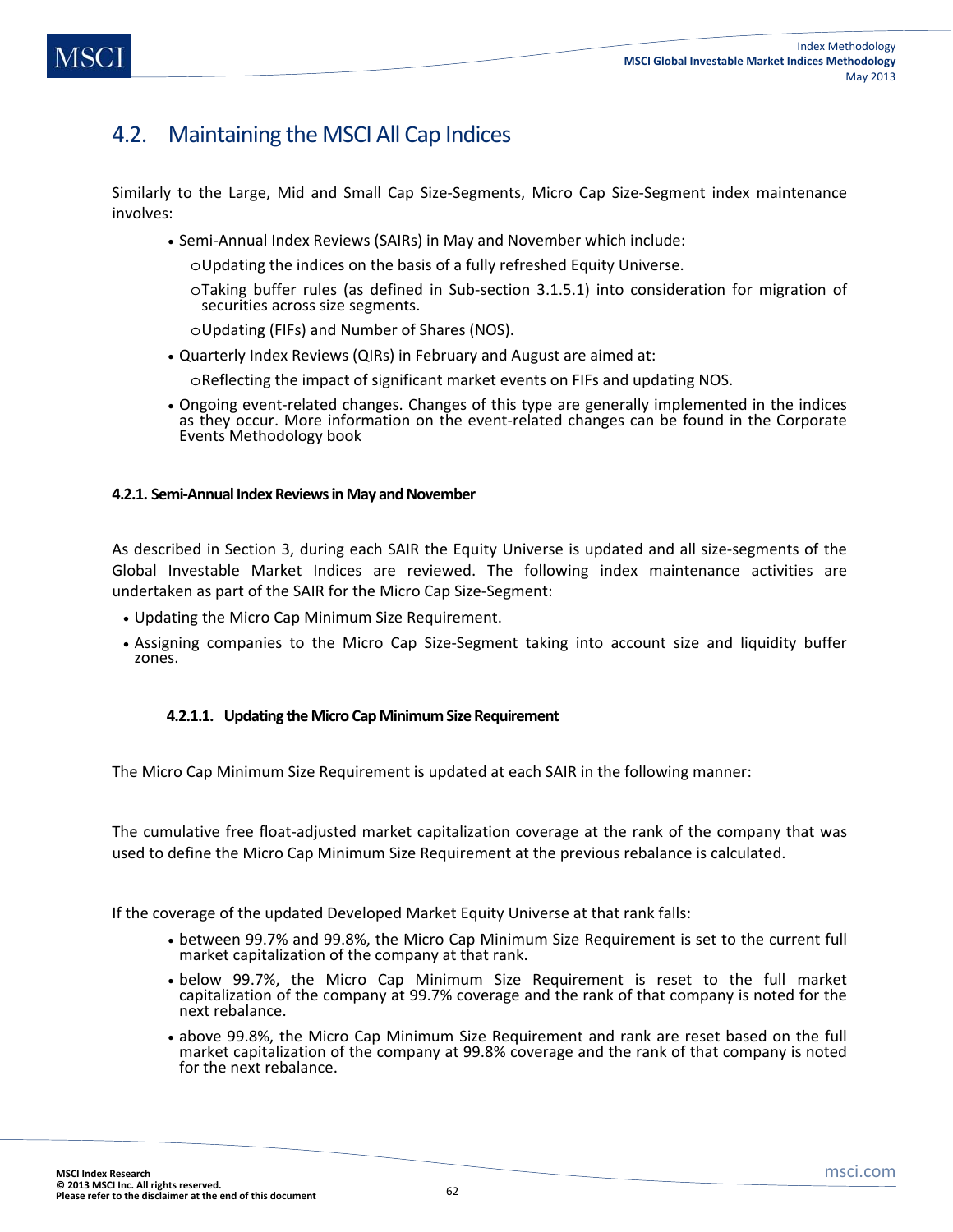# **4.2.1.2. Assigning Companies to the Micro Cap Size-Segment**

All companies meeting the requirements outlined in Sub-sections 4.1.1 through 4.1.5 which are not part of the Investable Market Size-Segments are assigned to the Micro Cap Size-Segment.

Existing constituents of the Micro Cap Size-Segment may remain in the segment under the following conditions:

- company full market capitalization is not above the Small Cap Entry Buffer.
- company full market capitalization and security full market capitalization are greater than or equal to the lower of USD 10 million or the full market capitalization of the company at 99.95% coverage (Micro Cap Minimum Size Requirement for Existing Constituents).
- FIF remains above or equal to 0.15.
- 12-month frequency of trading is above or equal 10%.

### **4.2.2. Quarterly Index Reviews of February and August**

QIRs are only aimed at reflecting the impact of significant market events on FIFs and updating NOS. Typically no change in the constituents of the Micro Cap Size-Segment may take place at the time of QIRs. At the time of QIRs a company may enter the Micro Cap Size-Segment only if it is deleted from the Small Cap Size-Segment due to a low liquidity and it satisfies the conditions specified in Sub-section 4.2.1.2.

### **4.2.3. Ongoing Event-Related Changes**

Ongoing event-related changes to the indices are the result of mergers, acquisitions, spin-offs, bankruptcies, reorganizations and other similar corporate events. They can also result from capital reorganizations in the form of rights issues, bonus issues, public placements and other similar corporate actions that take place on a continuing basis. These changes generally are reflected in the indices at the time of the event.

The ongoing maintenance of the Micro Cap Size-Segment generally follows the process outlined in Subsection 3.3.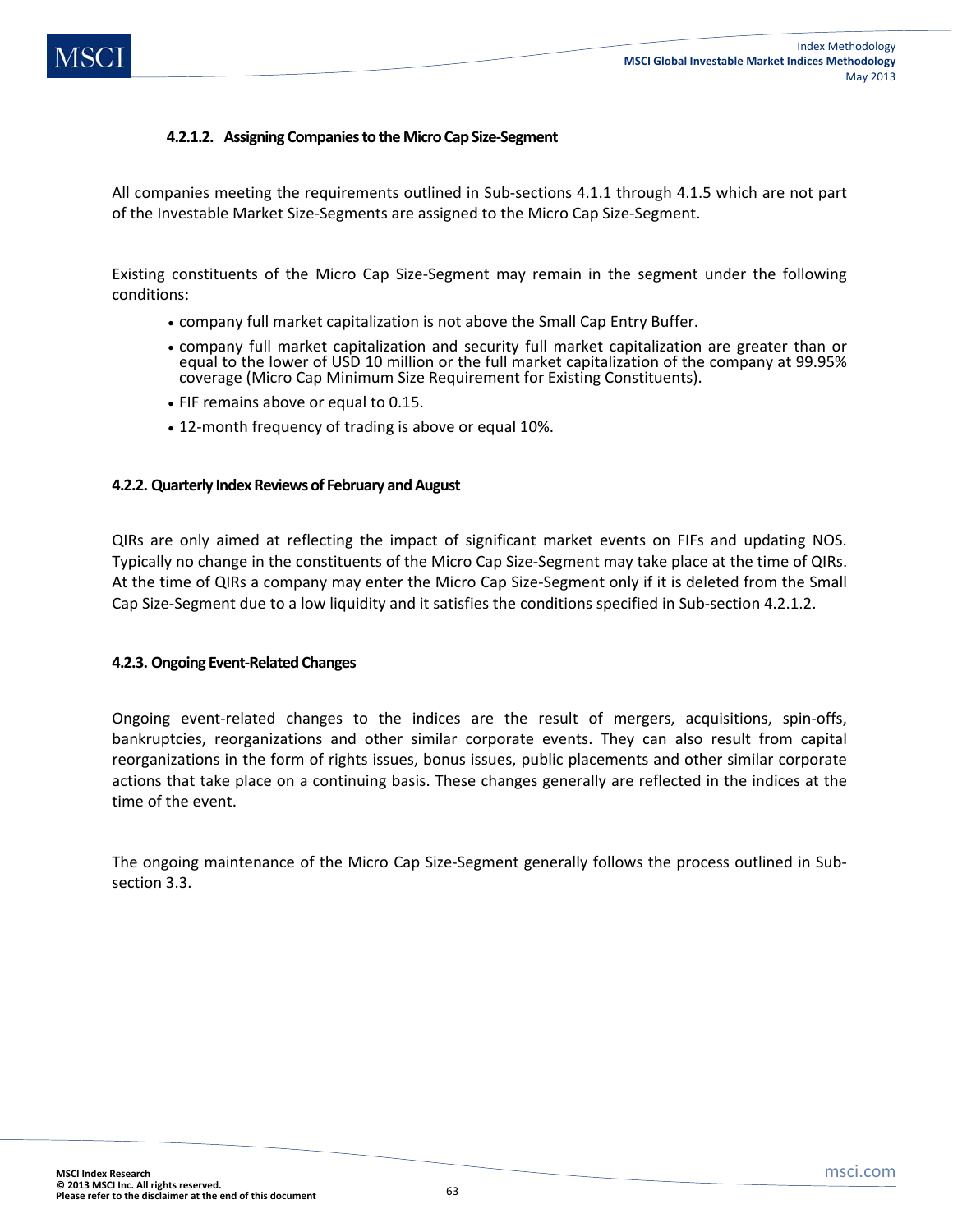# Section 5: MSCI Frontier Markets Indices

# 5.1. Frontier Markets Definition

MSCI starts by considering all equity markets not included in the MSCI Emerging Markets Index, that:

- demonstrate a relative openness to and accessibility for foreign investors
- are generally not considered as part of the developed markets universe<sup>14</sup>
- do not belong to countries undergoing a period of extreme economic (e.g., hyperinflation) or political instability (e.g., civil war)

MSCI then applies the following materiality requirement:

• A minimum of two companies with securities eligible for the Standard Index.

# **5.1.1. Updating MSCI Frontier Markets Index Coverage**

MSCI will on a regular basis monitor potential new markets that may qualify or current markets that may not qualify anymore for the MSCI Frontier Markets Index. Potential additions and deletions will be considered semi-annually during the May and November Semi-Annual Index Reviews.

A Standalone Country Standard Index may be added to the MSCI Frontier Markets Index at the earliest as part of the Semi-Annual Index Review that follows the creation of the Standalone Country Standard Index for that market.

Please refer to Appendix II for more information on the Market Classification Framework.

# **5.1.2. Standalone Country Indices**

MSCI will consider the creation of Standalone Country Indices for countries not currently covered by MSCI during the May and November Semi-Annual Index Reviews.

A Standalone Country Standard Index may be created for countries having a minimum of two companies with securities meeting the requirements for the Frontier Markets Standard Index.

 $\overline{a}$ 

<sup>&</sup>lt;sup>14</sup> E.g. Luxembourg, Iceland or Cyprus. These countries are part of the developed markets universe. Given their modest size these markets are not included in the MSCI World Index.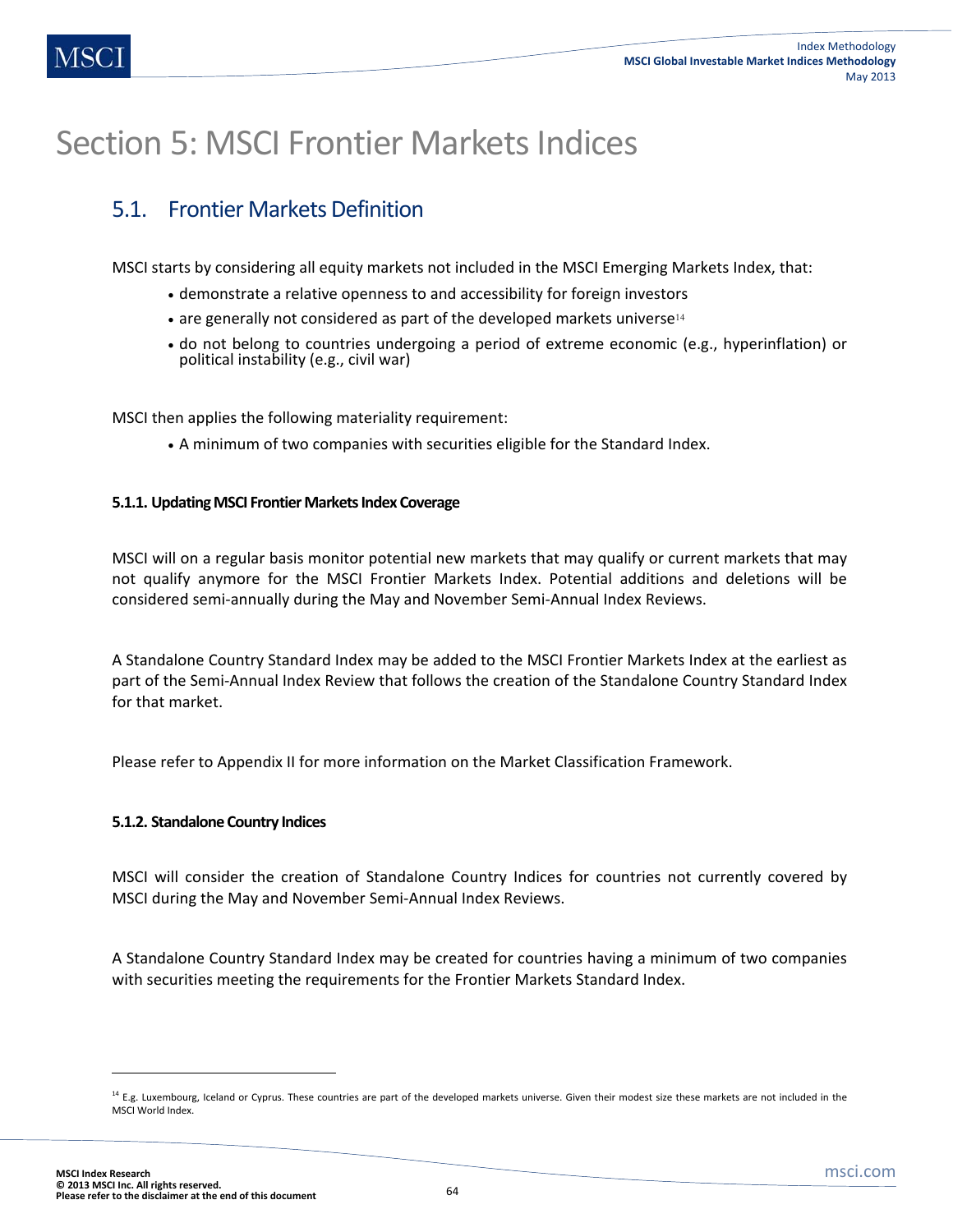A Standalone Country IMI may be created for countries having a minimum of one company with securities meeting the requirements for the Frontier Markets Standard Index, and a minimum of two companies with securities meeting the requirements for the Frontier Markets Small Cap Index.

MSCI also considers the availability and accuracy of market data when deciding on the potential creation of Standalone Country Indices for countries not currently covered by MSCI.

# 5.2. Methodology used to construct and maintain the MSCI Frontier Markets Indices

This appendix should be read in conjunction with the earlier Section 2 'Constructing the MSCI Global Investable Market Indices' and Section 3 'Maintaining the MSCI Global Investable Market Indices'.

The methodology used to construct the MSCI Frontier Markets Indices is similar, but not identical, to the construction of the indices for Developed and Emerging Markets. One of the prime differences is that the Frontier Markets are divided into Larger Frontier Markets and Smaller Frontier Markets with different minimum size requirements. Larger Frontier Markets are defined as markets for which the application of the Emerging Markets Global Minimum Size reference results in adequate Standard Size-Segment coverage. Smaller Frontier Markets require the use of a relaxed Global Minimum Size Reference (0.5 times Global Minimum Size Reference for Larger Frontier Markets) to reach sufficient Standard Size-Segment coverage. Further, there are three levels of minimum liquidity requirements – very low, low, and average – to accommodate the divergent liquidity levels in Frontier Markets. See Appendix X for the countries that fall under each classification.

In addition, to account for generally lower investability characteristics of Frontier Markets, no additional investability requirements are applied for securities to be included in the Investable Market and the Standard Indices with the exception of foreign room requirements which are identical to those applied in Developed and Emerging Markets.

More specifically, the methodological differences between the index construction for Frontier Markets countries and for countries constituting the MSCI ACWI Index are found in the following:

- Full and free float-adjusted market capitalization requirements resulting from categorization of Frontier Markets into Larger and Smaller Markets
- Liquidity requirements resulting from categorization of Frontier Markets into very low, low or average liquidity markets
- Final Size-Segment Investability Requirements
- Index Continuity Rules
- Implementation of Corporate Events
- IPOs and other early inclusions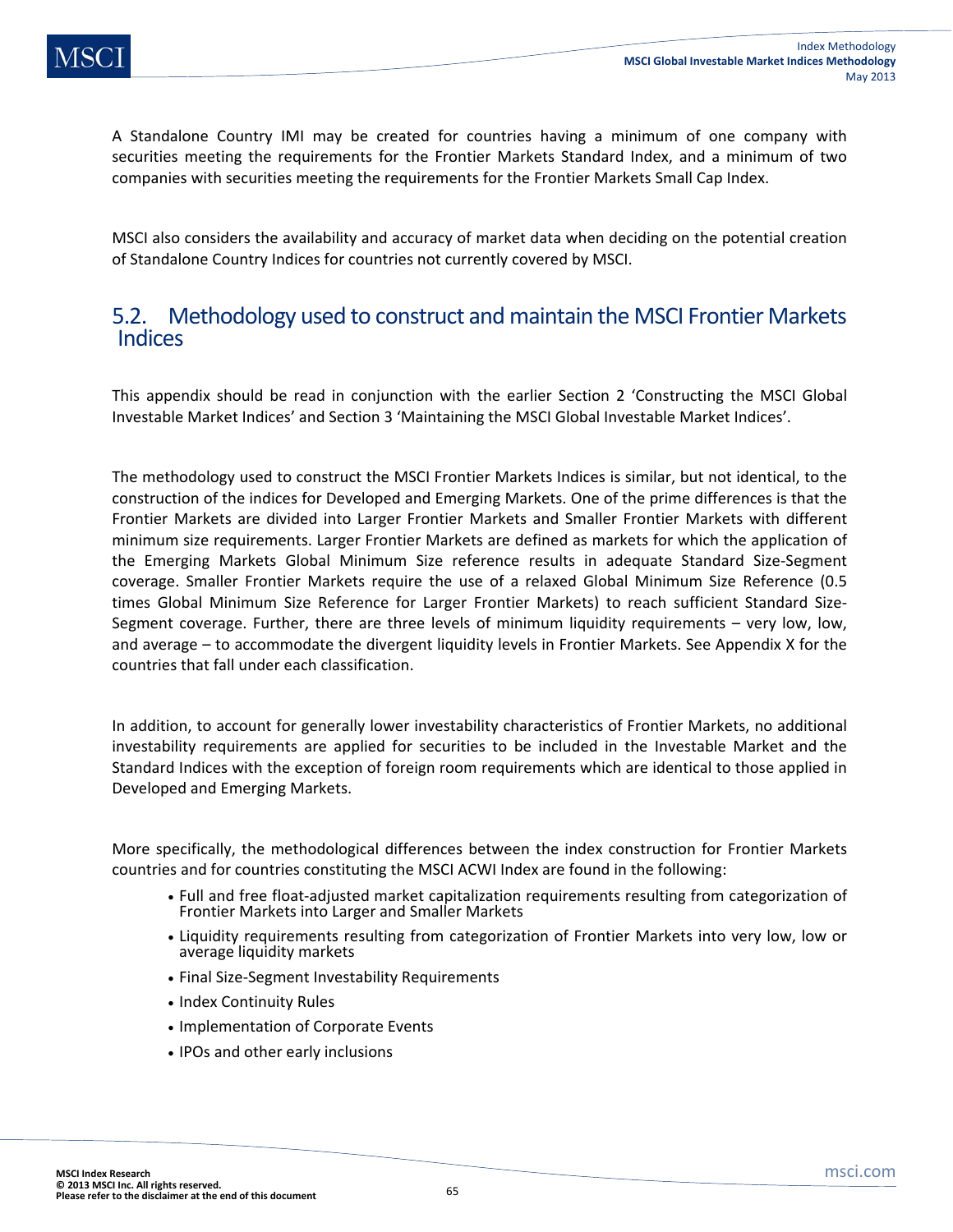In addition, the size segmentation into Large Cap and Mid Cap of the Standard Index is not offered for Frontier Markets with the exception of the MSCI Gulf Cooperation Council (GCC) Countries Indices.

More details on the methodological differences are described below.

### **5.2.1. Categorization of Frontier Markets into Larger and Smaller Markets**

As mentioned above, in order to account for differences in market size and structure across Frontier Markets, each Frontier Market is categorized as a Larger or Smaller market. The categorization is reviewed semi-annually during the May and November Semi-Annual Index Reviews.

Each country is analyzed independently to determine the most suitable size categorization. MSCI considers several factors for the minimum size categorization of each Frontier Market:

- The number of Standard Index constituents subject to categorization.
- The differences in the Standard Index free float-adjusted market capitalization coverage when applying different Global Minimum Size References.
- Recent development of the stock market structure i.e., full market capitalization and size distribution of companies. Expected evolution of the stock market structure (e.g., future IPOs).

The categorization between the Larger and Smaller Frontier Markets results in two different sets of Equity Universe Minimum Float-Adjusted Market Capitalization Requirements as well as Global Minimum Size References.

### **5.2.1.1. Equity Universe Minimum Float-Adjusted Market Capitalization Requirement**

To be eligible for inclusion in a Market Investable Equity Universe, a security must have a free floatadjusted market capitalization equal to or higher than:

- Larger Frontier Markets: 50% of the Equity Universe Minimum Size Requirement
- Smaller Frontier Markets: 25% of the Equity Universe Minimum Size Requirement

During the May and November Semi-Annual Index Reviews, existing constituents must meet  $2/3^{rd}$  of the threshold in order to be maintained in the size-segment indices.

### Example:

If, using the definition in section 2.2.1, the Equity Universe Minimum Size Requirement is set at USD 150 million, then a security in a larger market must have a free float-adjusted market capitalization equal to or higher than USD 75 million to be eligible for inclusion in a Market Investable Equity Universe, and USD 37.5 million in a smaller market.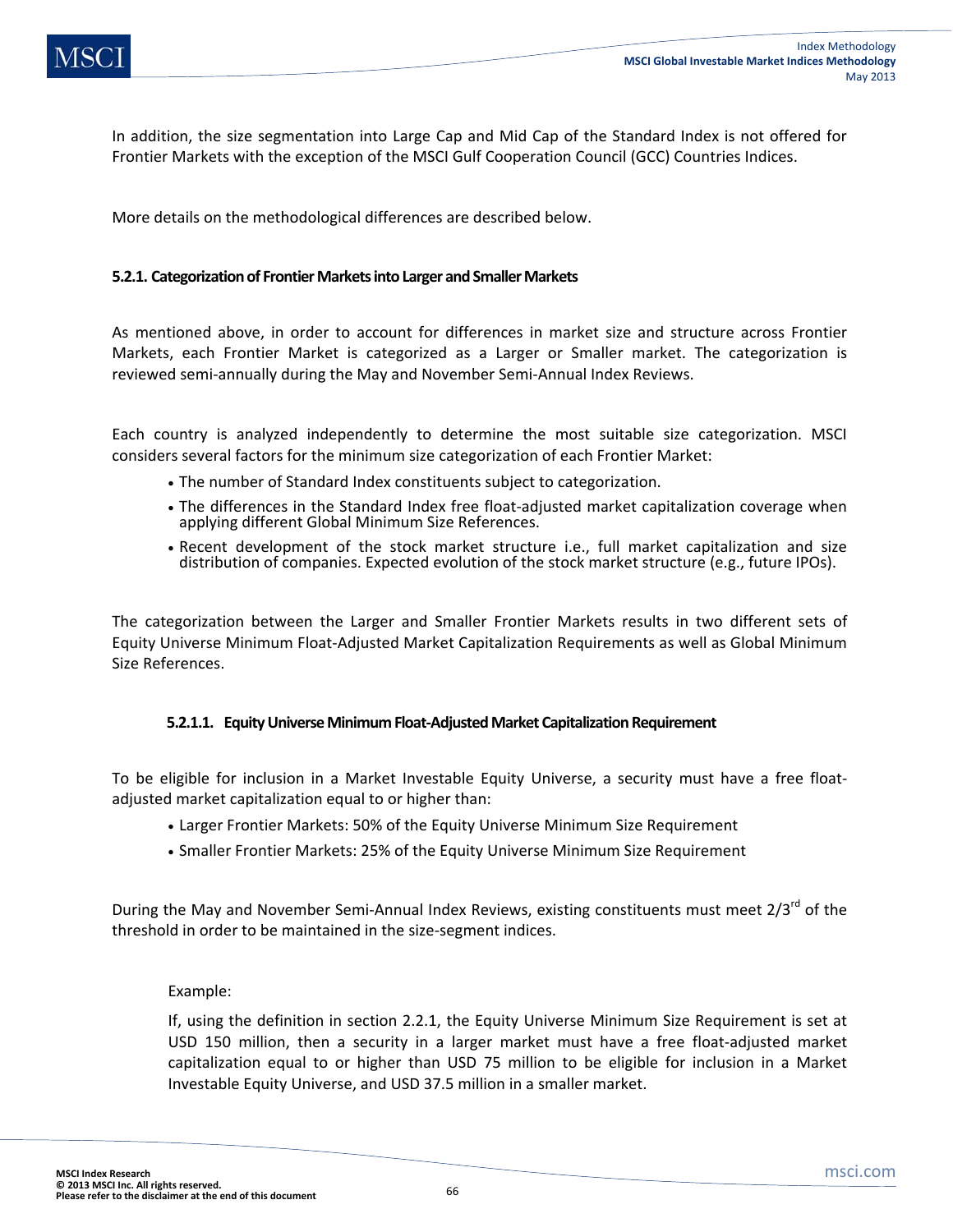During a Semi-Annual Index Review, and assuming an Equity Universe Minimum Size Requirement set at USD 150 million, an existing constituent in a larger market must have a free float-adjusted market capitalization equal to or higher than USD 50 million to be maintained in the size-segment indices, and USD 25 million in a smaller market.Global Minimum Foreign Inclusion Factor Requirement.

# **5.2.1.2. Global Minimum Foreign Inclusion Factor Requirement**

Similarly to Developed and Emerging Markets, securities with a FIF of less than 0.15 are generally not eligible for inclusion in the MSCI Frontier Markets Indices unless these securities are sufficiently large. In Frontier Markets, securities are considered as large if their full company market capitalization is above 1.8 times of the Interim Size-Segment Cutoff for the relevant Standard Country Index and their free floatadjusted market capitalization is at least 1.8 times of the relevant free float-adjusted market capitalization thresholds defined above.

Existing constituents with a FIF of less than 0.15 may remain in the Standard Index if the companies meet the full company market capitalization and liquidity criteria applied for the securities with FIF of 0.15 or higher and their free float-adjusted market is not below 2/3 of the 1.8 times of the relevant Equity Universe Minimum Size Requirement mentioned earlier.

Securities with a FIF below 0.15 may not be added to or maintained in the Small Cap Size-Segment.

# **5.2.1.3. Global Minimum Size Reference**

The Global Minimum Size References for the Standard and Investable Market Size-Segments of the MSCI Frontier Markets Indices are linked to the corresponding Global Minimum Size References of the Emerging Markets under the MSCI Global Investable Market Indices Methodology.

The Global Minimum Size References for Larger Frontier Markets are set equal to the corresponding Emerging Markets Global Minimum Size References (refer to Sub-section 2.3.2.1), while the Global Minimum Size References for Smaller Frontier Markets are set at 0.5 times the corresponding Emerging Markets Global Minimum Size References.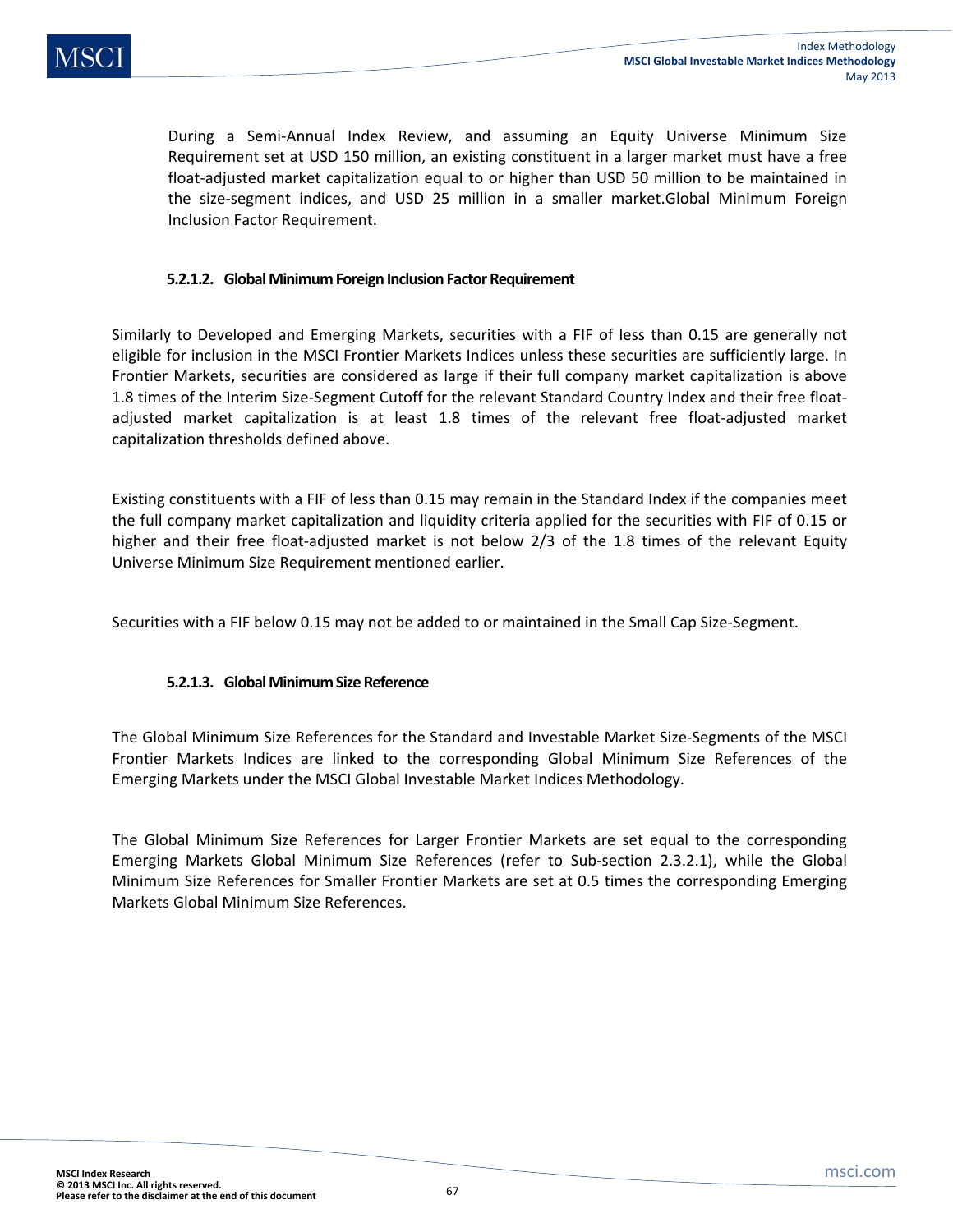### **5.2.2. Categorization of Frontier Markets into very low, low or average liquidity markets**

In order to account for the differences in liquidity patterns across Frontier Markets, each Frontier Market is categorized as a very low, low or average liquidity market. The corresponding minimum liquidity requirement levels are set at 2.5%, 5% or 15% 12-month ATVR. This rule is referred to as the Frontier Markets Liquidity Requirement.

The categorization of each country is reviewed semi-annually during the May and November Semi-Annual Index Reviews.

For each Frontier Market MSCI considers the following factors:

- The proportion of the country's IMI (in terms of number of constituents and weight) deleted from the index due to failing the liquidity requirements
- The proportion of the country's Equity Universe (in terms of number of constituents and weight) not included in the IMI due to failing the liquidity requirements, and how it compares to other Frontier Markets
- The average liquidity level for the country's Equity Universe, and how it compares to other Frontier Markets
- The country's historical liquidity level trends and how they compare to other Frontier Markets
- The size and number of constituents in the country IMI Index relative to other Frontier Markets

During Semi-Annual Index Reviews, existing constituents of the IMI in average and low liquidity markets may remain in a Market Investable Universe if their 12-month ATVR stays above 2/3rd of the minimum level requirement of 15% for average liquidity markets and 5% for low liquidity markets. Existing constituents of the IMI in very low liquidity markets may remain in a Market Investable Universe if their 12-month ATVR stays above 1%.

If an existing constituent of a Standard Index in Frontier Markets fails to meet the liquidity requirements, but has a weight of more than 10% in the respective country index and its float adjusted market capitalization is above 0.5 times the Global Minimum Size Reference for Emerging Markets, then such constituent will remain in the index. However, MSCI would apply a Liquidity Adjustment Factor of 0.5 to the weight of the security, and in the subsequent index review, MSCI:

- Would delete the security from the index if the security does not meet at least half of the liquidity requirements for existing constituents calculated after applying the Liquidity Adjustment Factor or
- Would maintain the security in the GIMI and remove the Liquidity Adjustment Factor if the security meets all the liquidity requirements for new constituents, calculated before applying the Liquidity Adjustment Factor for two consecutive Semi-Annual Index Reviews or
- Would continue maintaining the security in the GIMI with the Liquidity Adjustment Factor of 0.5 if none of the above conditions are met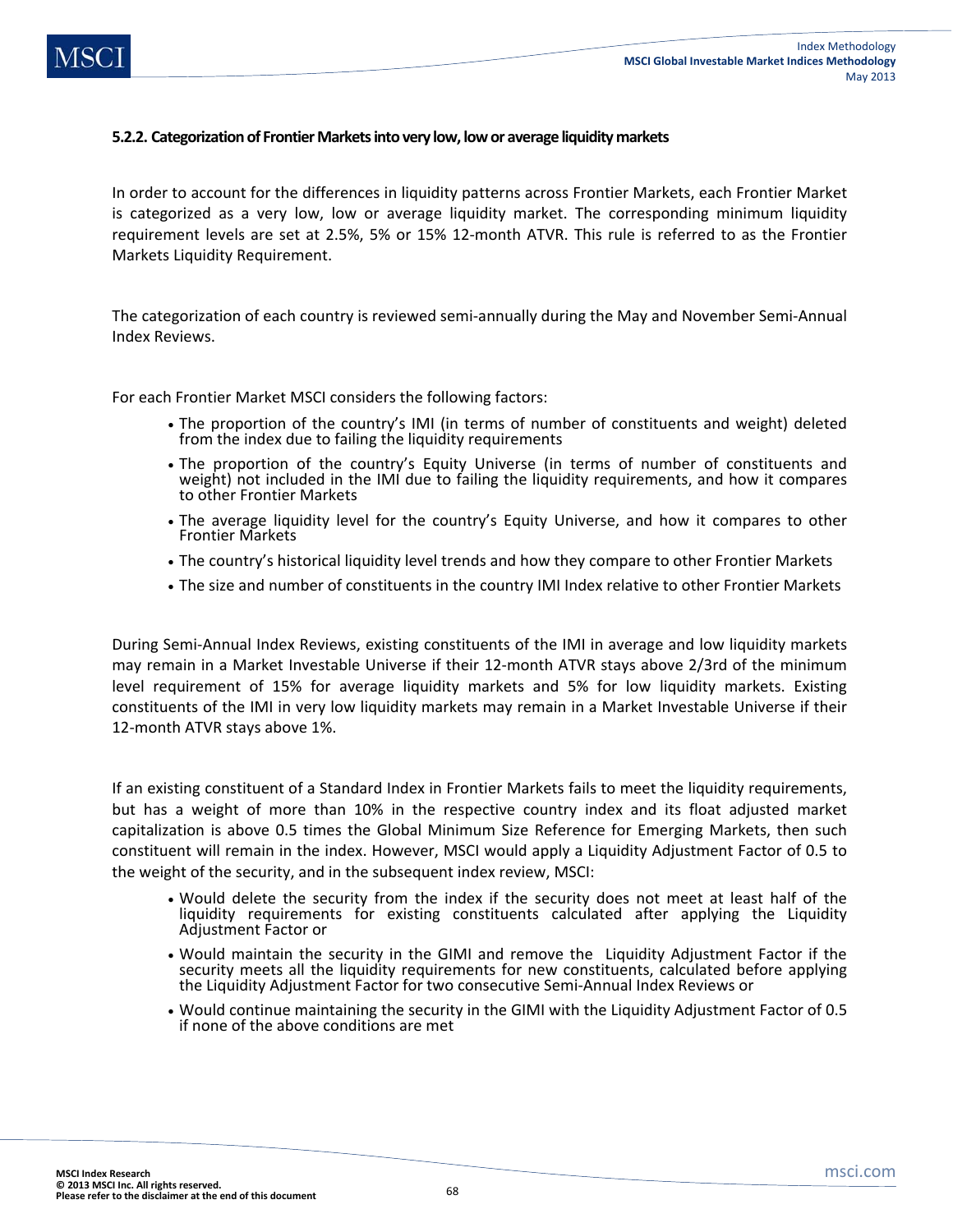### **5.2.3. Final Size-Segment Investability Requirements**

The MSCI Frontier Markets Indices Methodology does not apply Final Size-Segment Investability Requirements for float-adjusted market capitalization and liquidity described in Sub-sections 2.3.5.1, 2.3.5.2, 3.1.6. and 3.2.1.4

### **5.2.4. Index Continuity Rules**

If after the application of the index construction methodology, a Standard Index contains fewer than two securities, then the largest securities by free float-adjusted market capitalization are added to the Standard Index in order to reach two constituents.

At subsequent Index Reviews, if the free float-adjusted market capitalization of a non-index constituent is at least 1.50 times the free float-adjusted market capitalization of the smallest existing constituent after rebalancing, the larger free float-adjusted market capitalization security replaces the smaller one.

### **5.2.5. Implementation of Corporate Events**

Generally, the ongoing maintenance of the Frontier Markets Indices follows the same process as Developed and Emerging Markets, outlined in Sub-section 3.3.

As a general policy, changes resulting from corporate events are implemented in the MSCI Equity Indices as they occur simultaneously with the event, provided that all necessary public information concerning the event is available. However, changes resulting from corporate events in the Frontiers Market countries that could not be implemented on or near the effective dates – especially due to insufficient or lack of publicly available information – and where no price adjustment factor (PAF) is necessary, are implemented at the following regularly scheduled Index Reviews. Examples of such corporate events may include amongst others share placements and offerings.

### **5.2.6. IPOs and Other Early Inclusions**

Similarly to Developed and Emerging Markets, IPOs which are significant in size and meet all the MSCI inclusion criteria may be considered for inclusion in the Standard Index outside Index Reviews. In order for an IPO and other newly eligible securities to qualify for early inclusion to the Standard Index, the security has to meet the same requirements as outlined in Sub-section 3.3.4.1 with the exception of the free float-adjusted market capitalization requirement. Early inclusion to the MSCI Frontier Markets Indices would have to have a free float-adjusted market capitalization of at least 1.8 times the Equity Universe Minimum Float-Adjusted Market Capitalization Requirement described in Sub-section 5.2.1.1 as of the close of its first trading day.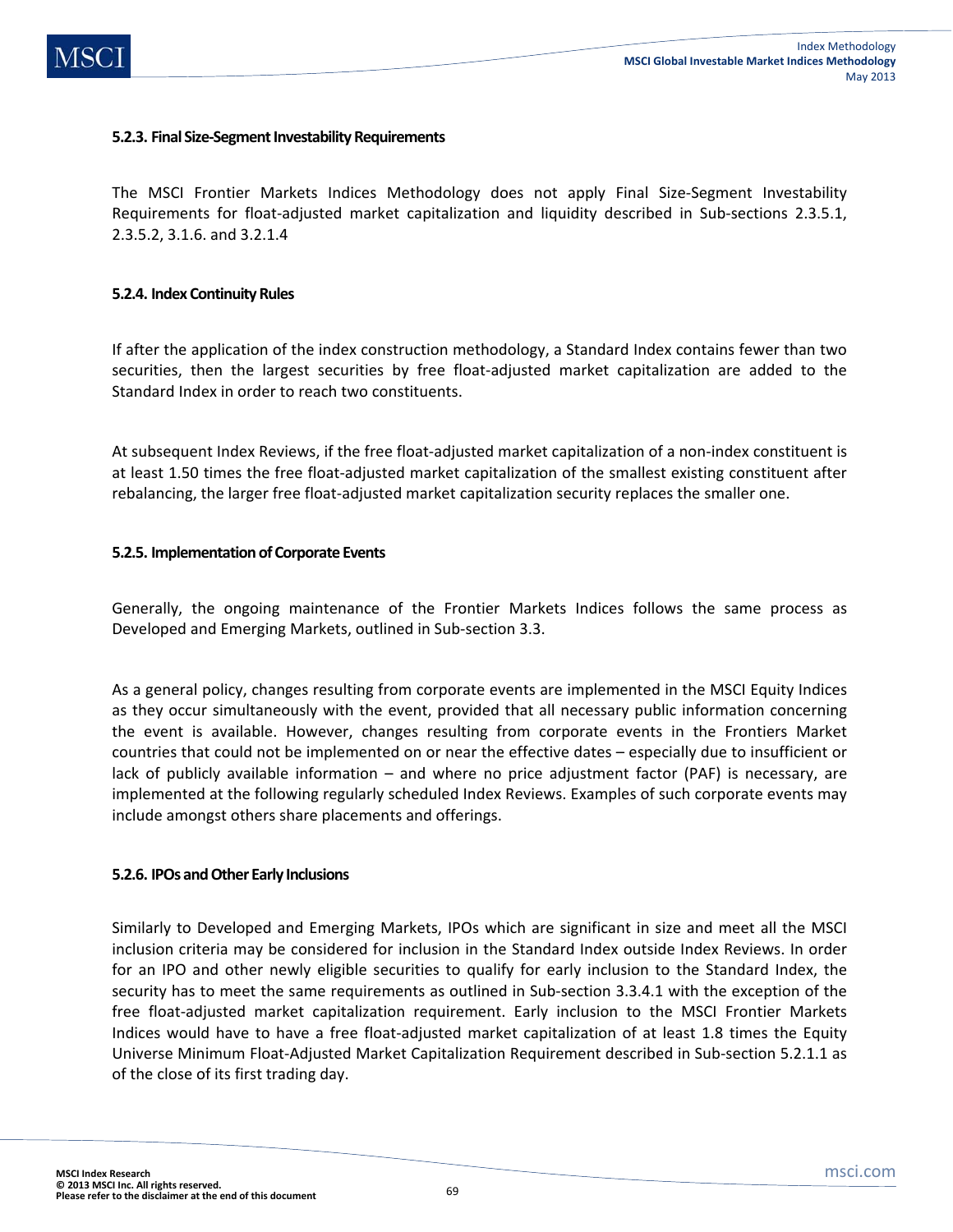# Appendices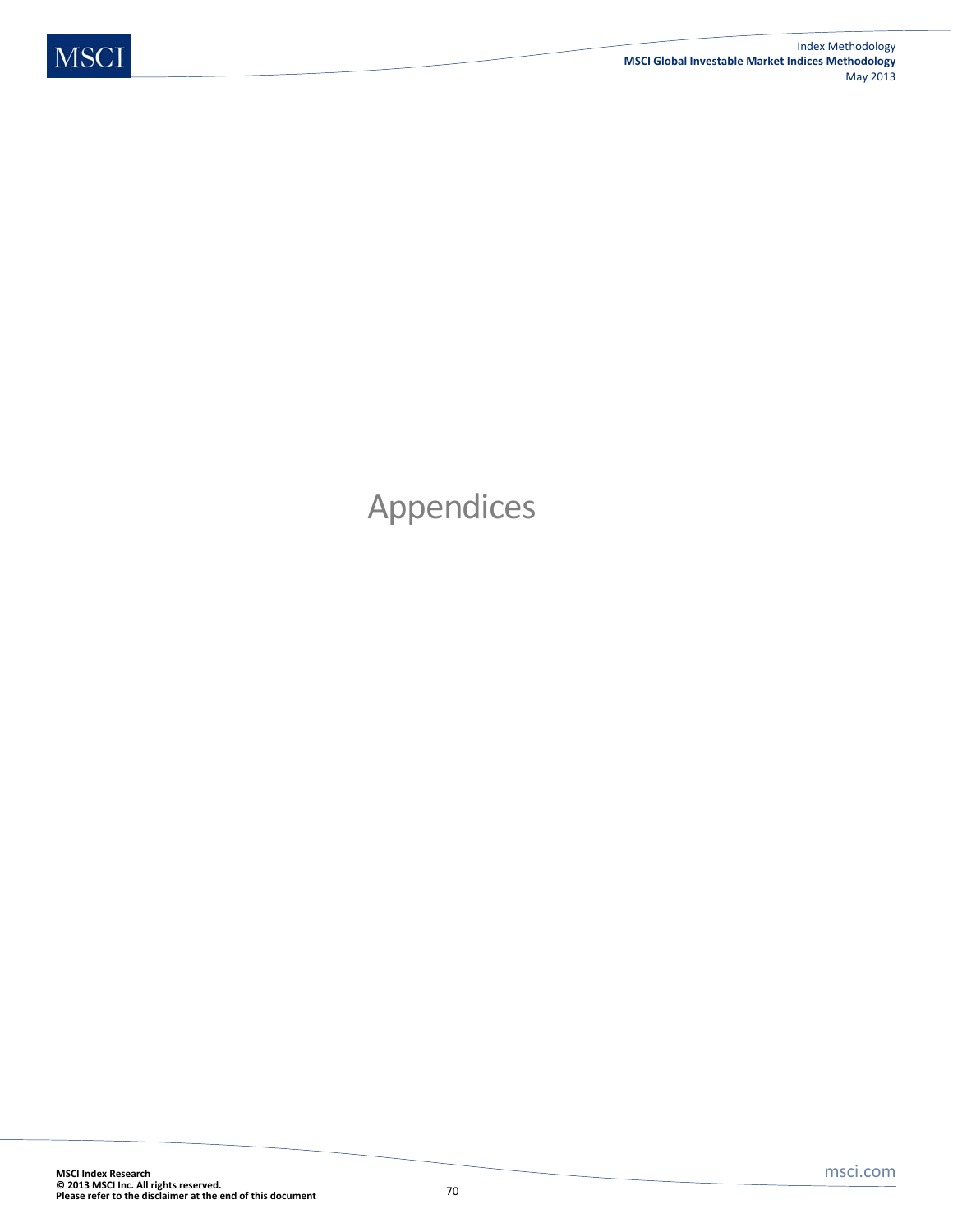# Appendix I: Equity Markets and Universe

The tables below provide a list of Stock Exchanges, Market Segments and Eligible Security Classes that MSCI uses as the basis of the construction of the MSCI Global Investable Market Indices and MSCI Frontier Markets Indices.

# Eligible Markets (Developed Markets)

| <b>Country Name</b> | <b>Stock Exchange</b>                 | <b>Market Segment</b>             |
|---------------------|---------------------------------------|-----------------------------------|
| <b>AUSTRALIA</b>    | <b>Australian Securities Exchange</b> |                                   |
| <b>AUSTRIA</b>      | Vienna Stock Exchange                 | <b>Prime Market</b>               |
|                     |                                       | <b>Standard Market</b>            |
| <b>BELGIUM</b>      | Euronext                              | Eurolist                          |
| CANADA              | <b>Toronto Stock Exchange</b>         |                                   |
| <b>DENMARK</b>      | Copenhagen Stock Exchange             |                                   |
| <b>FINLAND</b>      | <b>Helsinki Stock Exchange</b>        | <b>Main List</b>                  |
|                     |                                       | I List                            |
|                     |                                       | NM List                           |
| <b>FRANCE</b>       | Euronext                              | Eurolist                          |
|                     |                                       | Alternext                         |
| <b>GERMANY</b>      | Deutsche Börse Xetra                  | <b>Official Market</b>            |
|                     |                                       | <b>Regulated Market</b>           |
| <b>GREECE</b>       | Athens Exchange                       | <b>Big Capitalization</b>         |
|                     |                                       | Medium and Small Capitalization   |
| <b>HONG KONG</b>    | Stock Exchange of Hong Kong           | <b>Main Board</b>                 |
|                     |                                       | <b>Growth Enterprise Market</b>   |
| <b>IRELAND</b>      | Irish Stock Exchange                  | <b>Official Market</b>            |
|                     |                                       | Irish Enterprise Exchange (IEX)   |
| <b>ISRAEL</b>       | Tel Aviv Stock Exchange               |                                   |
| <b>ITALY</b>        | Borsa Italiana                        | <b>Blue Chip</b>                  |
|                     |                                       | <b>STAR</b>                       |
|                     |                                       | Standard                          |
|                     |                                       | Mercato Expandi                   |
| <b>JAPAN</b>        | <b>Tokyo Stock Exchange</b>           | <b>First Section</b>              |
|                     |                                       | Second Section                    |
|                     |                                       | <b>Mothers</b>                    |
|                     | Osaka Stock Exchange                  | <b>First Section</b>              |
|                     |                                       | Second Section                    |
|                     |                                       | <b>Hercules</b>                   |
|                     | <b>JASDAQ</b>                         |                                   |
|                     | Nagoya Stock Exchange                 | <b>First Section</b>              |
|                     |                                       | <b>Second Section</b>             |
|                     |                                       | Centrex                           |
| <b>NETHERLANDS</b>  | Euronext                              | Eurolist                          |
| <b>NEW ZEALAND</b>  | New Zealand Stock Exchange            |                                   |
|                     | New Zealand Alternative Exchange      |                                   |
| <b>NORWAY</b>       | Oslo Stock Exchange                   | Main List                         |
|                     |                                       | <b>SMB List</b>                   |
|                     |                                       | Primary Capital Certificates List |
| <b>PORTUGAL</b>     | Euronext                              | Eurolist                          |
| <b>SINGAPORE</b>    | Singapore Exchange                    | Main Board                        |
|                     |                                       | SESDAQ                            |
| <b>SPAIN</b>        | Madrid Stock Exchange                 | <b>Primer Mercado</b>             |
| <b>SWEDEN</b>       | Stockholm Stock Exchange              | A-list<br>O-list                  |
|                     | Nordic Growth Market                  |                                   |
|                     | Nya Marknaden                         |                                   |
|                     | AktieTorget                           |                                   |
| SWITZERLAND         | SIX Swiss Exchange                    | <b>VIRT-X</b>                     |
|                     |                                       | <b>SWX</b>                        |
|                     |                                       | <b>SWX Local Caps</b>             |
| UNITED KINGDOM      | London Stock Exchange                 | <b>Main Market</b>                |
|                     |                                       | AIM                               |
| <b>USA</b>          | New York Stock Exchange               |                                   |
|                     | NASDAQ                                |                                   |
|                     | American Stock Exchange               |                                   |
|                     |                                       |                                   |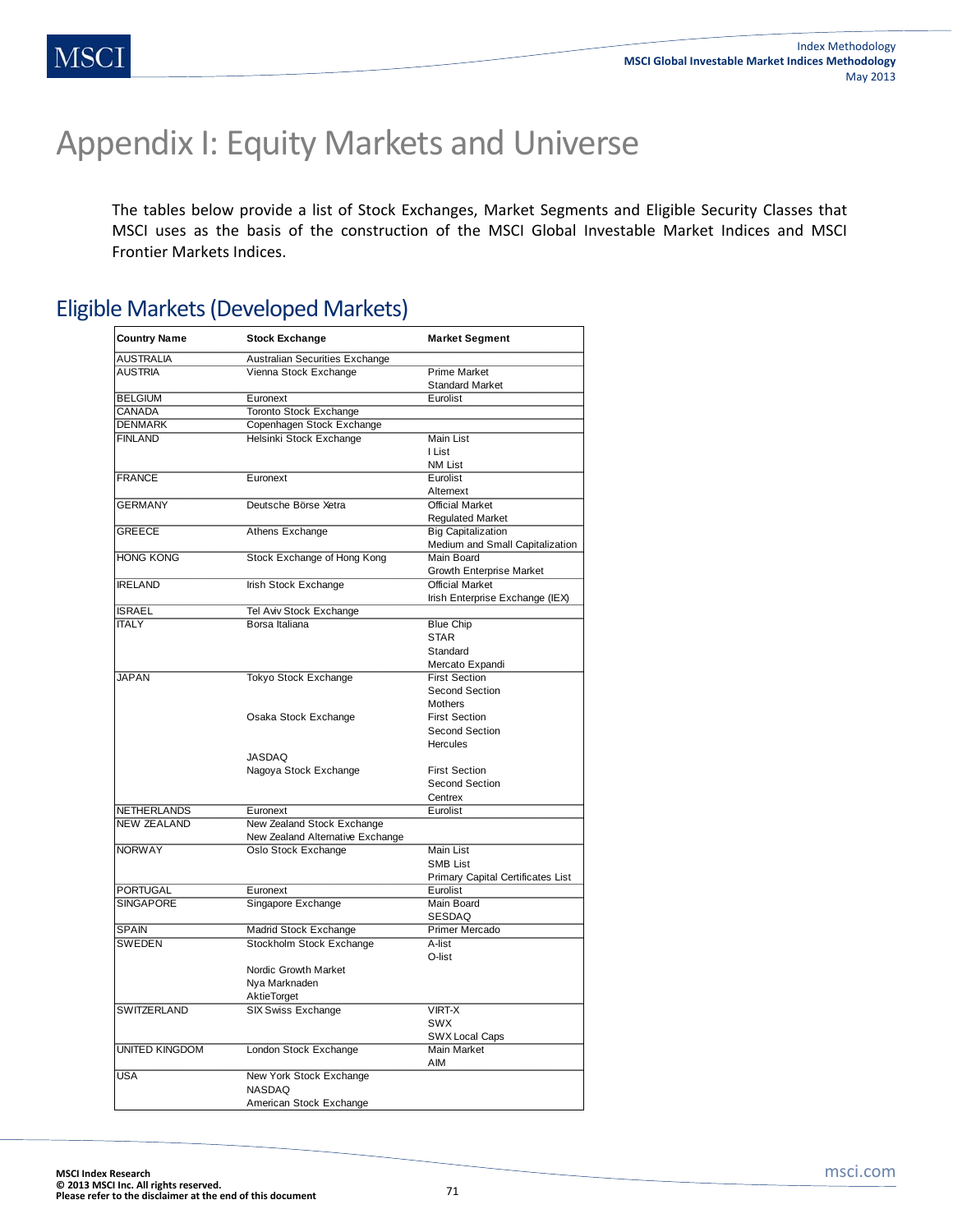# Eligible Markets (Emerging Markets)

| <b>Country Name</b>   | <b>Stock Exchange</b>              | <b>Market Segment</b>           |
|-----------------------|------------------------------------|---------------------------------|
| <b>BRAZIL</b>         | Bolsa de Valores de Sao Paulo      | Traditional                     |
|                       |                                    | Level 1                         |
|                       |                                    | Level 2                         |
|                       |                                    | Novo Mercado                    |
| <b>CHILE</b>          | Santiago Stock Exchange            |                                 |
| CHINA (1)             | Shenzen Stock Exchange             |                                 |
|                       | Shanghai Stock Exchange            |                                 |
|                       | Stock Exchange of Hong Kong        | Main Board                      |
|                       |                                    | <b>Growth Enterprise Market</b> |
| <b>COLOMBIA</b>       | Colombian Stock Exchange           |                                 |
| <b>CZECH REPUBLIC</b> | Prague Stock Exchange              | Main Market                     |
|                       |                                    | Secondary Market                |
|                       |                                    | <b>Free Market</b>              |
| <b>EGYPT</b>          | Cairo & Alexandria Stock Exchanges |                                 |
| <b>HUNGARY</b>        | <b>Budapest Stock Exchange</b>     | <b>Equities Category A</b>      |
|                       |                                    | <b>Equities Category B</b>      |
| <b>INDIA</b>          | National Stock Exchange            |                                 |
|                       | Mumbai Stock Exchange              |                                 |
| <b>INDONESIA</b>      | Jakarta Stock Exchange             | Main Board                      |
|                       |                                    | Development Board               |
| <b>KOREA</b>          | Korea Exchange                     | <b>KSE</b>                      |
|                       |                                    | KOSDAQ                          |
| <b>MALAYSIA</b>       | Malaysia Stock Exchange            | Main Board                      |
|                       |                                    | Second Board                    |
|                       |                                    | <b>MESDAQ</b>                   |
| <b>MEXICO</b>         | Mexican Stock Exchange             |                                 |
| <b>MOROCCO</b>        | Casablanca Stock Exchange          |                                 |
| PERU                  | Lima Stock Exchange                |                                 |
| <b>PHILIPPINES</b>    | Philippine Stock Exchange          | Main Board                      |
| POI AND               | Warsaw Stock Exchange              | <b>Main Market</b>              |
|                       |                                    | <b>Parallel Market</b>          |
| RUSSIA (1)            | Moscow Exchange                    |                                 |
| <b>SOUTH AFRICA</b>   | Johannesburg Stock Exchange        | Main Board                      |
|                       |                                    | AltX                            |
| TAIWAN (2)            | Taiwan Stock Exchange              |                                 |
|                       | GreTai Securities Market           | Main Board                      |
| THAILAND              | Stock Exchange of Thailand         |                                 |
|                       | Market for Alternative Investment  |                                 |
| <b>TURKEY</b>         | Istanbul Stock Exchange            | National Market                 |
|                       |                                    | Second National Market          |
|                       |                                    | <b>New Economy Market</b>       |

(1) *For a more detailed description of the MSCI universe, please refer to Appendix II*

(2) *Securities that have been placed under the Altered Trading Method are not eligible for the MSCI Taiwan Equity Universe*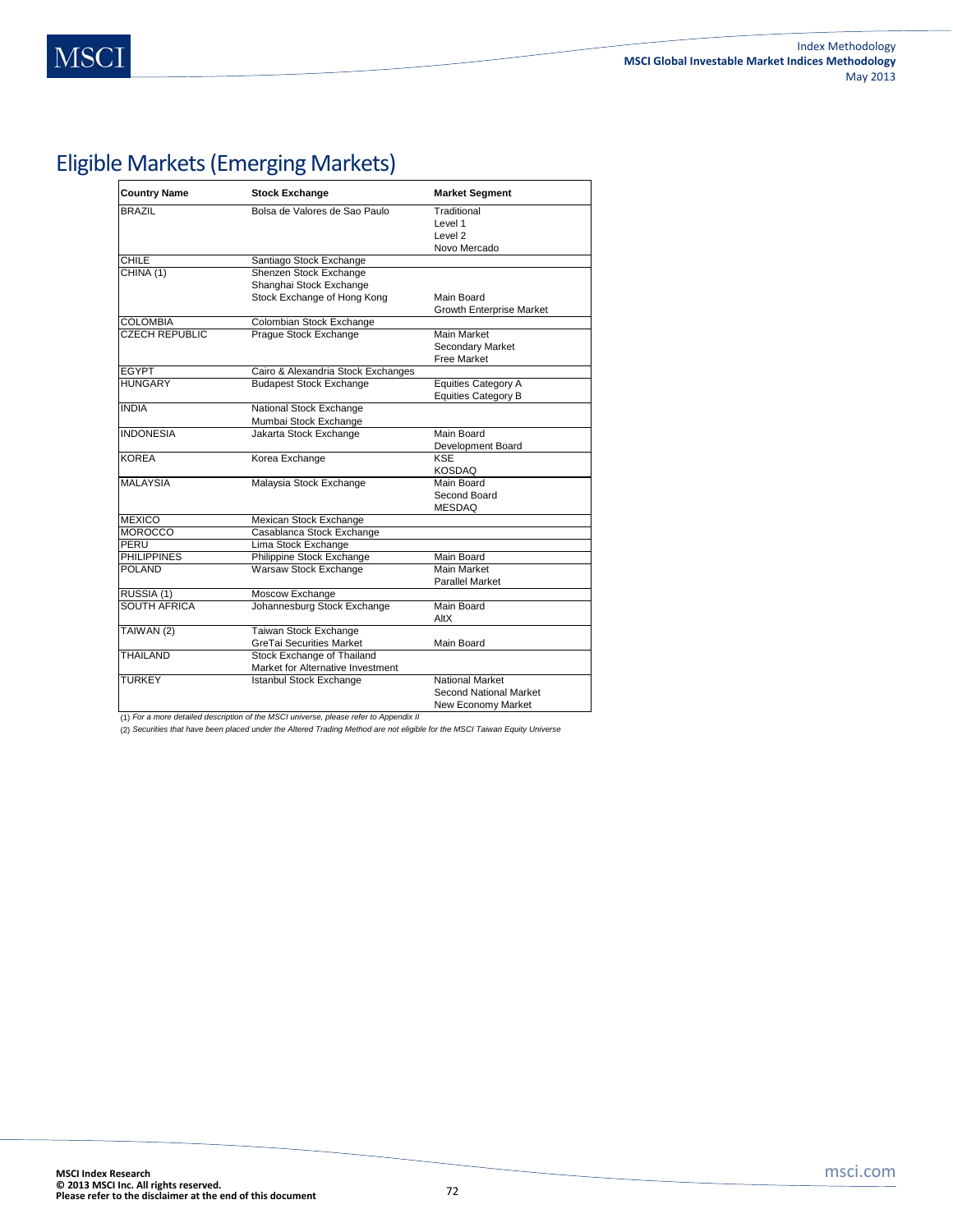# Eligible Markets (Frontier Markets)

| <b>Country Name</b>           | <b>Stock Exchange</b>                                | <b>Market Segment</b>                                       |
|-------------------------------|------------------------------------------------------|-------------------------------------------------------------|
| ARGENTINA                     | Buenos Aires Stock Exchange                          |                                                             |
| <b>BAHRAIN</b>                | Bahrain Stock Exchange                               |                                                             |
| <b>BANGLADESH</b>             | Dhaka Stock Exchange                                 |                                                             |
| <b>BOSNIA HERZEGOVINA (1)</b> | Bania Luka Stock Exchange<br>Sarajevo Stock Exchange |                                                             |
| BOTSWANA (2)                  | Botswana Stock Exchange                              | <b>BSE Domestic Equity Market</b><br>Venture Capital Market |
| <b>BULGARIA</b>               | <b>Bulgarian Stock Exchange</b>                      | <b>Official Market</b>                                      |
| <b>CROATIA</b>                | Varazdin Stock Exchange                              | <b>First Quotation</b>                                      |
|                               |                                                      | Second Quotation                                            |
|                               |                                                      | <b>JDD Quotation</b>                                        |
|                               | Zagreb Stock Echange                                 | <b>Official Market</b>                                      |
|                               |                                                      | <b>Regular Market</b>                                       |
|                               |                                                      | <b>Public Companies Market</b>                              |
| <b>ESTONIA</b>                | <b>Tallinn Stock Exchange</b>                        | <b>Main List</b>                                            |
|                               |                                                      | Secondary List                                              |
| GHANA (2)                     | Ghana Stock Exchange                                 | <b>First Offical List</b>                                   |
|                               |                                                      | Second Offical List                                         |
|                               |                                                      | <b>Third Offical List</b>                                   |
| JAMAICA (2)                   | Jamaica Stock Exchange                               |                                                             |
| <b>JORDAN</b>                 | Amman Stock Exchange                                 |                                                             |
| <b>KAZAKHSTAN</b>             | Kazakhstan Stock Exchange                            |                                                             |
| <b>KENYA</b>                  | Nairobi Stock Exchange                               | <b>MIMS</b><br><b>AIMS</b>                                  |
| <b>KUWAIT</b>                 | Kuwait Stock Exchange                                |                                                             |
| <b>LEBANON</b>                | <b>Beirut Stock Exchange</b>                         | <b>Official Market</b>                                      |
| LITHUANIA                     | Vilnius Stock Exchange                               | <b>Main List</b>                                            |
|                               |                                                      | Secondary List                                              |
| <b>MAURITIUS</b>              | <b>Stock Exchange of Mauritius</b>                   | <b>Official Market</b>                                      |
| <b>NIGERIA</b>                | Nigeria Stock Exchange                               |                                                             |
| <b>OMAN</b>                   | <b>Muscat Securities Market</b>                      |                                                             |
| <b>PAKISTAN</b>               | Karachi Stock Exchange                               |                                                             |
| PALESTINE (3)                 | Palestine Exchange                                   |                                                             |
| QATAR<br><b>ROMANIA</b>       | Doha Securities Market                               |                                                             |
|                               | <b>Bucharest Stock Exchange</b>                      | Tier 1<br>Tier <sub>2</sub>                                 |
|                               |                                                      | Tier 3                                                      |
| <b>SERBIA</b>                 | Belgrade Stock Exchange                              | Listing A                                                   |
|                               |                                                      | Listing B                                                   |
|                               |                                                      | <b>Unregulated Market</b>                                   |
| <b>SLOVENIA</b>               | Ljubljana Stock Exchange                             | <b>Official Market</b>                                      |
| <b>SRI LANKA</b>              | Colombo Stock Exchange                               | Main Board                                                  |
|                               |                                                      | Second Board                                                |
| TRINIDAD AND TOBAGO (4)       | Trinidad and Tobago Stock Exchange                   | <b>First Tier</b>                                           |
|                               |                                                      | Second Tier                                                 |
| <b>TUNISIA</b>                | Bourse de Tunis                                      | <b>Primary Market</b>                                       |
| <b>UKRAINE</b>                | PFTS Stock Exchange                                  |                                                             |
|                               | Ukrainian Exchange                                   |                                                             |
| <b>UNITED ARAB EMIRATES</b>   | Abu Dhabi Securities Exchange                        |                                                             |
|                               | Dubai Financial Market                               |                                                             |
|                               | NASDAQ Dubai                                         |                                                             |
| <b>VIETNAM</b>                | Hanoi Stock Exchange                                 |                                                             |
|                               | Ho Chi Minh Stock Exchange                           |                                                             |
| ZIMBABWE (5)                  | Zimbabwe Stock Exchange (Harare)<br>and Anniellador  |                                                             |

(1) *Added as stand-alone country at the May 2010 Semi-Annual Index Review* (2) *Added as stand-alone countries at the November 2008 Semi-Annual Index Review*

(3) *Added as stand-alone country at the May 2013 Semi-Annual Index Review*

(4) *Reclassified from Frontier Markets to stand-alone country at the May 2011 Semi-Annual Index Review*

(5) *Added as stand-alone countries at the November 2010 Semi-Annual Index Review*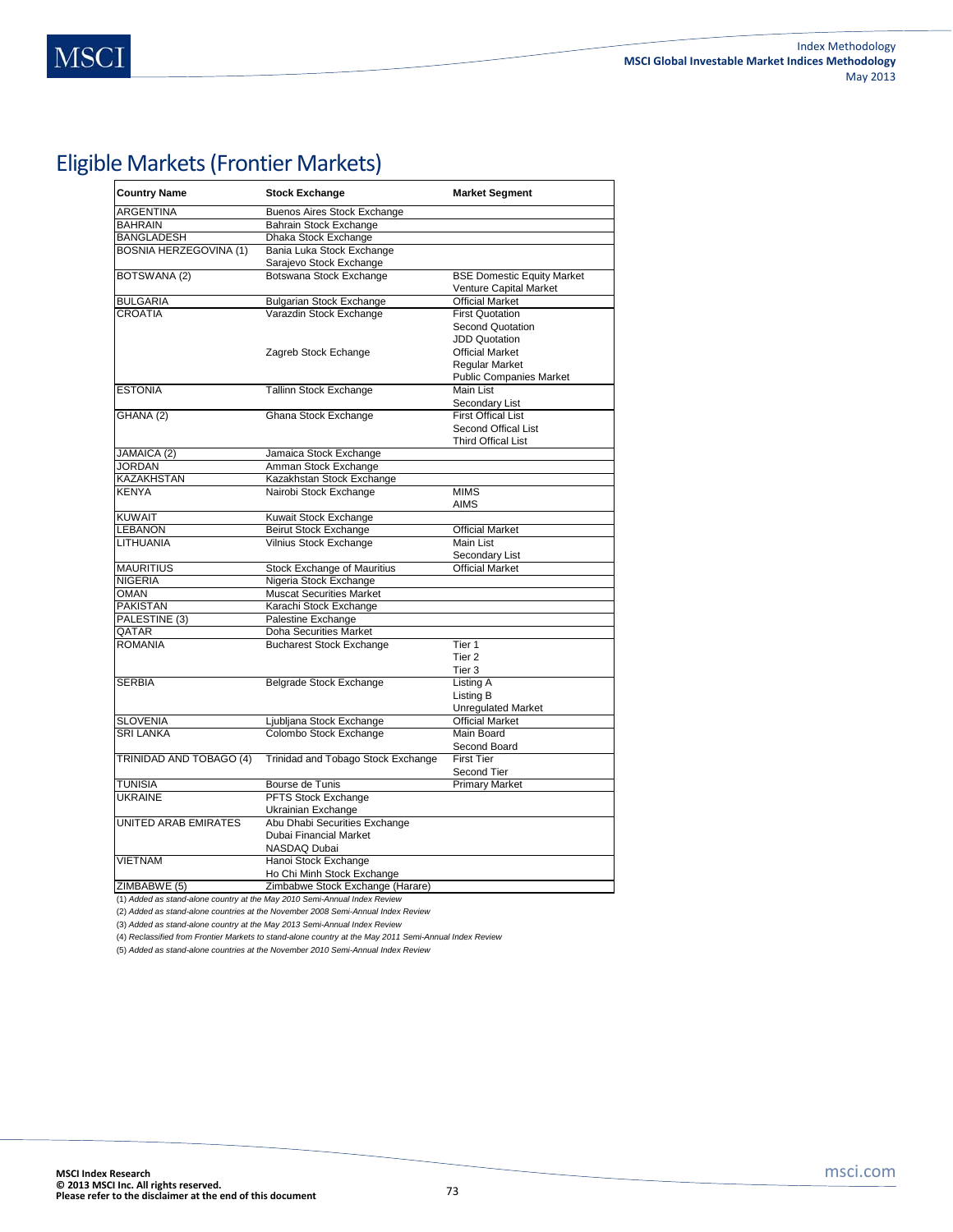# Eligible Classes of Securities (Developed Markets)

| <b>Country Name</b>   | <b>Classes of Securities*</b>           |
|-----------------------|-----------------------------------------|
| <b>AUSTRALIA</b>      | Ordinary shares                         |
|                       | Preferred shares (1)                    |
|                       | <b>Stapled securities</b>               |
|                       | <b>CDIs</b>                             |
| <b>AUSTRIA</b>        | Ordinary shares                         |
|                       | Preferred shares (1)                    |
|                       | Participation certificates              |
| <b>BELGIUM</b>        | Ordinary shares                         |
|                       | Preferred shares (1)                    |
| CANADA                | Ordinary shares                         |
|                       | Units of Income Trusts                  |
|                       | Stapled securities                      |
| <b>DENMARK</b>        | Ordinary shares                         |
| <b>FINLAND</b>        | Ordinary shares                         |
| <b>FRANCE</b>         | Ordinary shares                         |
|                       | Preferred shares (1)                    |
|                       | Certificats d'Investissement            |
|                       | Certificats Coopératif d'Investissement |
| <b>GERMANY</b>        | Ordinary shares                         |
|                       | Preferred shares (1)                    |
| GREECE                | Ordinary shares                         |
|                       | Preferred shares (1)                    |
| <b>HONG KONG</b>      | Ordinary shares                         |
|                       | <b>Business trusts</b>                  |
|                       | <b>Stapled securities</b>               |
| <b>IRELAND</b>        | Ordinary shares                         |
|                       | <b>Units</b>                            |
| <b>ISRAEL</b>         | Common shares                           |
|                       | Preferred shares (1)                    |
| <b>ITALY</b>          | Ordinary shares                         |
|                       | Preferred shares (1)                    |
|                       | Savings shares                          |
| <b>JAPAN</b>          | Ordinary shares                         |
| <b>NETHERLANDS</b>    | Ordinary shares                         |
|                       | Preferred shares (1)                    |
|                       | Certificates                            |
| <b>NEW ZEALAND</b>    | Ordinary shares                         |
|                       | Preferred shares (1)                    |
| <b>NORWAY</b>         | Ordinary shares                         |
|                       | <b>Primary Capital Certificates</b>     |
| PORTUGAL              | Ordinary shares                         |
| <b>SINGAPORE</b>      | Ordinary shares                         |
|                       | <b>Business trusts</b>                  |
| <b>SPAIN</b>          | Ordinary shares                         |
|                       | Preferred shares (1)                    |
| SWEDEN                | Ordinary shares                         |
|                       | Swedish Depositary Receipts             |
| <b>SWITZERLAND</b>    | Registered shares                       |
|                       | Bearer shares                           |
|                       | Participation certificates              |
|                       | Dividend-right certificates             |
| <b>UNITED KINGDOM</b> | Ordinary shares                         |
|                       | <b>Units</b>                            |
|                       |                                         |
|                       | <b>CDIs</b>                             |
| USA                   | Common shares                           |
|                       | <b>Tracking Stock</b>                   |

(1) *Preferred shares that exhibit characteristics of equity securities are generally eligible*

*\* Depository Receipts trading in the same time-zone can be eligible in all markets in case* 

*of low liquidity of a respective local listing*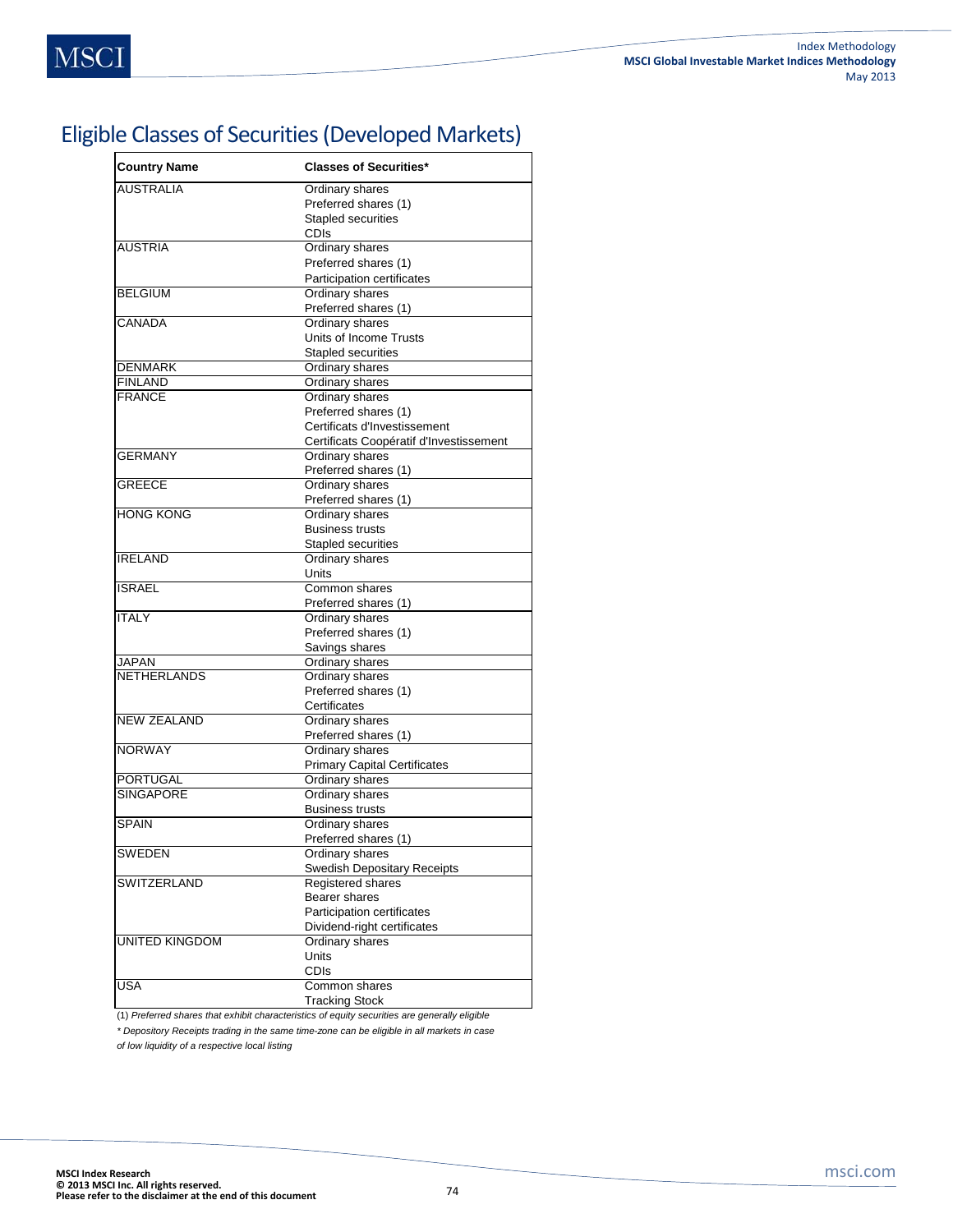## Eligible Classes of Securities (Emerging Markets)

| <b>Country Name</b>   | <b>Classes of Securities</b>          |
|-----------------------|---------------------------------------|
| <b>BRAZIL</b>         | Ordinary shares                       |
|                       | Preferred shares (2)                  |
|                       | Units                                 |
| CHILE                 | Common shares                         |
|                       | Preferred shares (2)                  |
| CHINA (1)             | "B" shares                            |
|                       | "H" shares                            |
| <b>COLOMBIA</b>       | Ordinary shares                       |
|                       | Preferred shares (2)                  |
| <b>CZECH REPUBLIC</b> | Common shares                         |
| <b>EGYPT</b>          | Ordinary shares                       |
| <b>HUNGARY</b>        | Common shares                         |
| <b>INDIA</b>          | Ordinary shares                       |
| <b>INDONESIA</b>      | Ordinary shares                       |
| <b>KOREA</b>          | Common shares                         |
|                       | Preferred shares (2)                  |
| <b>MALAYSIA</b>       | Common shares                         |
| <b>MEXICO</b>         | Ordinary shares                       |
|                       | Certificates of Participation         |
|                       | Units                                 |
| <b>MOROCCO</b>        | Ordinary shares                       |
| PERU                  | Common shares                         |
|                       | Preferred shares (2)                  |
|                       | Investment shares                     |
| <b>PHILIPPINES</b>    | Common shares                         |
|                       | <b>Philippine Depositary Receipts</b> |
| <b>POLAND</b>         | Common shares                         |
| RUSSIA (1)            | Common shares                         |
|                       | Preferred shares (2)                  |
|                       | ADRs (3)                              |
| <b>SOUTH AFRICA</b>   | Common shares                         |
|                       | Preferred shares (2)                  |
|                       | Units                                 |
| <b>TAIWAN</b>         | Ordinary shares                       |
|                       | Preferred shares (2)                  |
| <b>THAILAND</b>       | Common shares                         |
|                       | Preferred shares (2)                  |
| <b>TURKEY</b>         | Common shares                         |

(1) *For a more detailed description of the MSCI universe, please refer to Appendix III*

(2) *Preferred shares that exhibit characteristics of equity securities are generally eligible*

(3) *Depository Receipts trading in the same time-zone can be eligible in all markets in case of low liquidity of a respective local listing. Exceptionally U.S. listings are eligible for Russia despite being in a different time-zone.*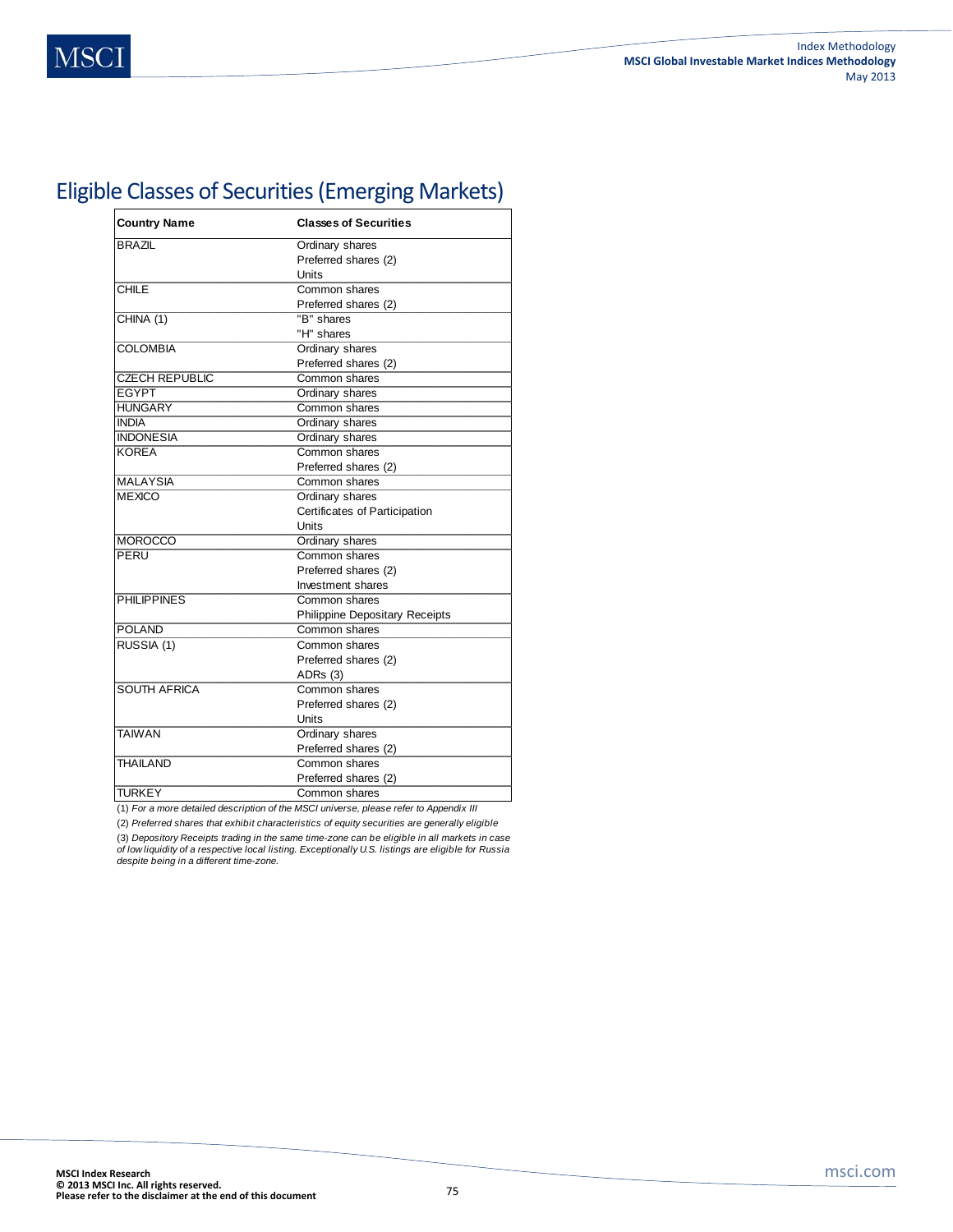# Eligible Classes of Securities (Frontier Markets)

| <b>Country Name</b>     | <b>Classes of Securities</b> |
|-------------------------|------------------------------|
| ARGENTINA               | <b>ADRs</b>                  |
| <b>BAHRAIN</b>          | Ordinary shares              |
| <b>BANGLADESH</b>       | Ordinary shares              |
| BOSNIA-HERZEGOVINA (1)  | Ordinary shares              |
| BOTSWANA (2)            | Common shares                |
| <b>BULGARIA</b>         | Common shares                |
|                         | <b>ADRs</b>                  |
|                         | GDRs                         |
| <b>CROATIA</b>          | Common shares                |
|                         | Preferred shares (3)         |
|                         | <b>ADRs</b>                  |
|                         | <b>GDRs</b>                  |
| <b>ESTONIA</b>          | Common shares                |
|                         | <b>ADRs</b>                  |
|                         | GDRs                         |
| GHANA (2)               | Common shares                |
|                         | Preferred shares (3)         |
|                         | Common shares                |
| JAMAICA (2)             |                              |
|                         | Preferred shares (3)         |
| <b>JORDAN</b>           | Common shares                |
| <b>KAZAKHSTAN</b>       | <b>ADRs</b>                  |
|                         | GDRs                         |
| <b>KENYA</b>            | Common shares                |
|                         | Preferred shares (3)         |
|                         | <b>ADRs</b>                  |
|                         | GDRs                         |
| <b>KUWAIT</b>           | Ordinary shares              |
| <b>LEBANON</b>          | Common shares                |
|                         | Preferred shares (3)         |
|                         | <b>ADRs</b>                  |
|                         | <b>GDRs</b>                  |
| <b>LITHUANIA</b>        | Common shares                |
|                         | <b>ADRs</b>                  |
|                         | <b>GDRs</b>                  |
| <b>MAURITIUS</b>        | Common shares                |
|                         | Preferred shares (3)         |
|                         | ADRs                         |
|                         | GDRs                         |
| <b>NIGERIA</b>          | Common shares                |
|                         | <b>ADRs</b>                  |
|                         | GDRs                         |
| <b>OMAN</b>             | Ordinary shares              |
| PAKISTAN                | Ordinary shares              |
| PALESTINE (4)           | Common shares                |
| QATAR                   | Ordinary shares              |
| <b>ROMANIA</b>          | Common shares                |
|                         | <b>ADRs</b>                  |
|                         | <b>GDRs</b>                  |
| <b>SERBIA</b>           | Common shares                |
|                         | <b>ADRs</b>                  |
|                         | GDRs                         |
| <b>SLOVENIA</b>         | Common shares                |
|                         |                              |
|                         | Preferred shares (3)         |
|                         | ADRs                         |
|                         | GDRs                         |
| SRI LANKA               | Ordinary shares              |
|                         | <b>ADRs</b>                  |
|                         | <b>GDRs</b>                  |
| <b>TUNISIA</b>          | Common shares                |
|                         | <b>ADRs</b>                  |
|                         | <b>GDRs</b>                  |
| TRINIDAD AND TOBAGO (5) | Common shares                |
| <b>UKRAINE</b>          | Common shares                |
|                         | Preferred shares (3)         |
|                         | ADRs                         |
|                         | GDRs                         |
| UNITED ARAB EMIRATES    | Ordinary shares              |
| <b>VIETNAM</b>          | Common shares                |
|                         | <b>ADRs</b>                  |
|                         | GDRs                         |
| ZIMBABWE (6)            | Common shares                |
|                         |                              |

(1) *Added as stand-alone country at the May 2010 Semi-Annual Index Review*

(2) *Added as stand-alone countries at the November 2008 Semi-Annual Index Review*

(3) *Preferred shares that exhibit characteristics of equity securities are generally eligible*

(4) *Added as stand-alone country at the May 2013 Semi-Annual Index Review*

(5) *Reclassified from Frontier Markets to stand-alone country at the May 2011 Semi-Annual Index Review* (6) *Added as stand-alone countries at the November 2010 Semi-Annual Index Review*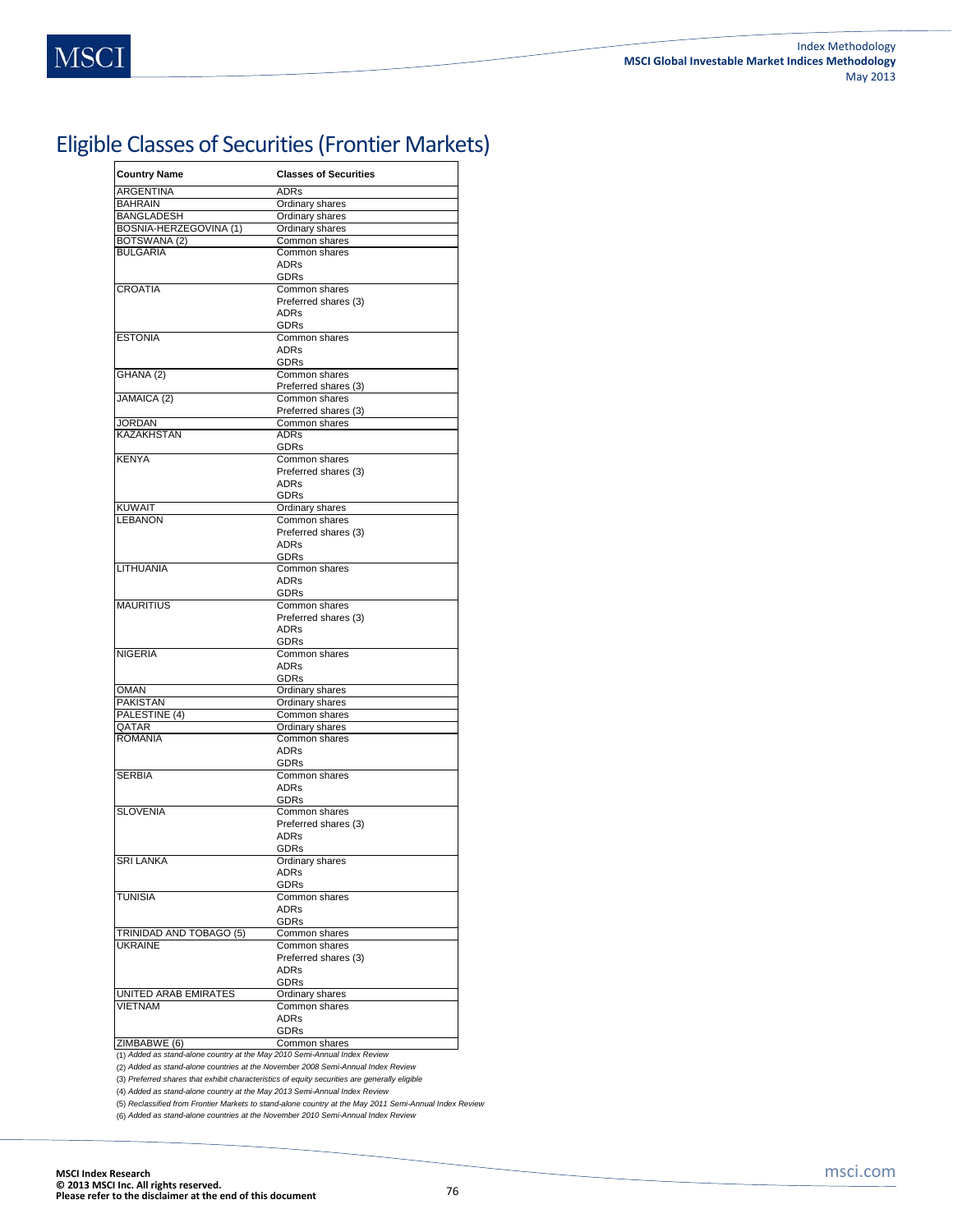## **REIT<sub>S</sub>**

Companies that have adopted the following REITs or REIT equivalent structures in the countries mentioned below will qualify to be classified in the GICS Industry - Real Estate Investment Trusts (REITs):

- Australia: LPT (Australian Listed Property Trust), A-REIT
- Belgium: SICAFI (Société d'Investissement à Capital Fixe Immobilière)
- Bulgaria, Canada, Germany, Hong Kong, China, Korea, Taiwan, the UK and the U.S.: REIT (Real Estate Investment Trust)
- France: SIIC (Sociétés d'Investissements Immobiliers Cotées)
- Greece: REIC (Real Estate Investment Company)
- Italy: SIIQ (Societa di investimento immobiliare quotata)
- Japan: J-REIT (Japanese Real Estate Investment Trust)
- Malaysia, Thailand: REIT (Real Estate Investment Trust/Property Trust Funds)
- Mexico: FIBRAS (Fideicomiso de Infraestructura y Bienes Raíces)
- Netherlands: FBI (Fiscal investment institution/Fiscale Beleggingsinstelling)
- New Zealand: Property Trusts
- Singapore: S-REIT (Singapore Real Estate Investment Trust)
- South Africa: Property Trusts
- Turkey: Gayrimenkul Yatirim Ortakligi

MSCI closely monitors the potential emergence of REIT equivalent structures in other countries and announces when appropriate their consideration as REITs in the Global Industry Classification Standard (GICS).

## Canadian Income Trusts

Income trusts in Canada formed under the laws of provinces which have passed limited liability legislation and are not designed to invest in a diversified portfolio of income trusts, securities, and/or funds, will be included in the MSCI Canada Equity Universe and will be subject to the same index eligibility rules applicable to other equity (and equity-like) securities.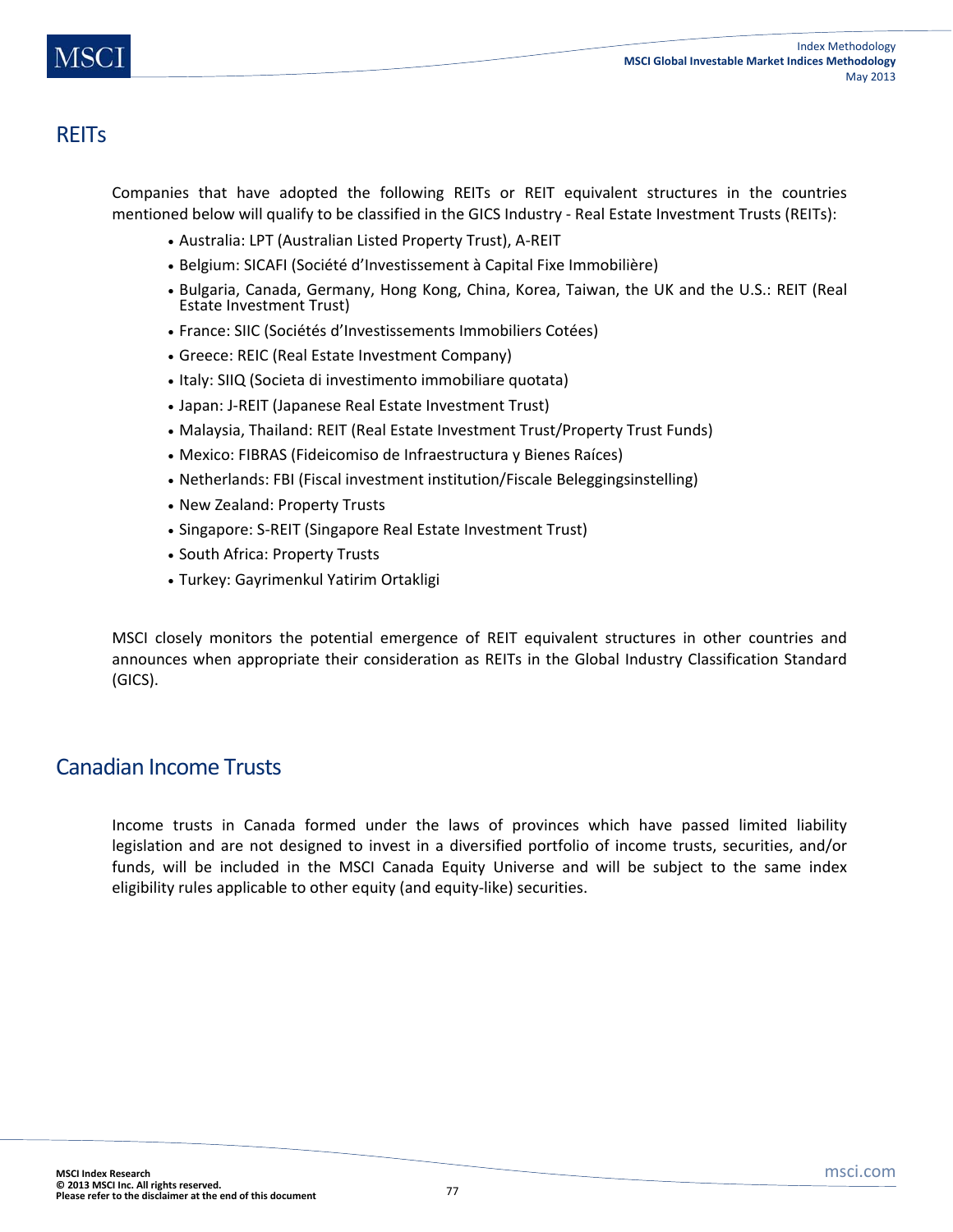# Appendix II: Market Classification Framework

The classification of markets is a key input in the process of index construction as it drives the composition of the investment opportunity sets to be represented. The approach used by MSCI aims to reflect the views and practices of the international investment community by striking a balance between a country's economic development and the accessibility of its market while preserving index stability.

The MSCI Market Classification Framework consists of following three criteria: economic development, size and liquidity as well as market accessibility.

In order to be classified in a given investment universe, a country must meet the requirements of all three criteria as described in the table below.

| Criteria                                                                                                                                                                                                                  | <b>Frontier</b>                                       | Emerging                                                | Developed                                                                                                  |
|---------------------------------------------------------------------------------------------------------------------------------------------------------------------------------------------------------------------------|-------------------------------------------------------|---------------------------------------------------------|------------------------------------------------------------------------------------------------------------|
| <b>Economic Development</b><br>IA.<br>Sustainability of economic development<br>A.1                                                                                                                                       | No requirement                                        | No requirement                                          | Country GNI per<br>capita 25% above the<br>World Bank high<br>income threshold* for<br>3 consecutive years |
| Size and Liquidity Requirements<br>ΙB<br>B.1<br>Number of companies meeting the following Standard Index criteria<br>Company size (full market cap) **<br>Security size (float market cap) **<br>Security liquidity       | っ<br><b>USD 516 mm</b><br>USD 37 mm<br>2.5% ATVR      | USD 1033 mm<br><b>USD 516 mm</b><br><b>15% ATVR</b>     | 5<br>USD 2065 mm<br>USD 1033 mm<br><b>20% ATVR</b>                                                         |
| C Market Accessibility Criteria<br>C.1<br>Openness to foreign ownership<br>C.2<br>Ease of capital inflows / outflows<br>Efficiency of the operational framework<br>C.3<br>C.4<br>Stability of the institutional framework | At least some<br>At least partial<br>Modest<br>Modest | Significant<br>Significant<br>Good and tested<br>Modest | Very high<br>Very high<br>Very high<br>Very high                                                           |

\* High income threshold for 2011: GNI per capita of USD 12,476 (World Bank, Atlas method)

\*\* Minimum in use for the May 2013 Semi-Annual Index Review, updated on a semi-annual basis

The economic development criterion is only used in determining the classification of Developed Markets while that distinction is not relevant between Emerging and Frontier Markets given the very wide variety of development levels within each of these two universes.

The size and liquidity requirements are based on the minimum investability requirements for the MSCI Global Standard Indices.

Market accessibility aims to reflect international investors' experience in investing in a given market and as a result, this criterion includes several sub-criteria. These criteria are generally based on qualitative measures that are reviewed for all markets at least once a year during the MSCI Global Market Accessibility Review.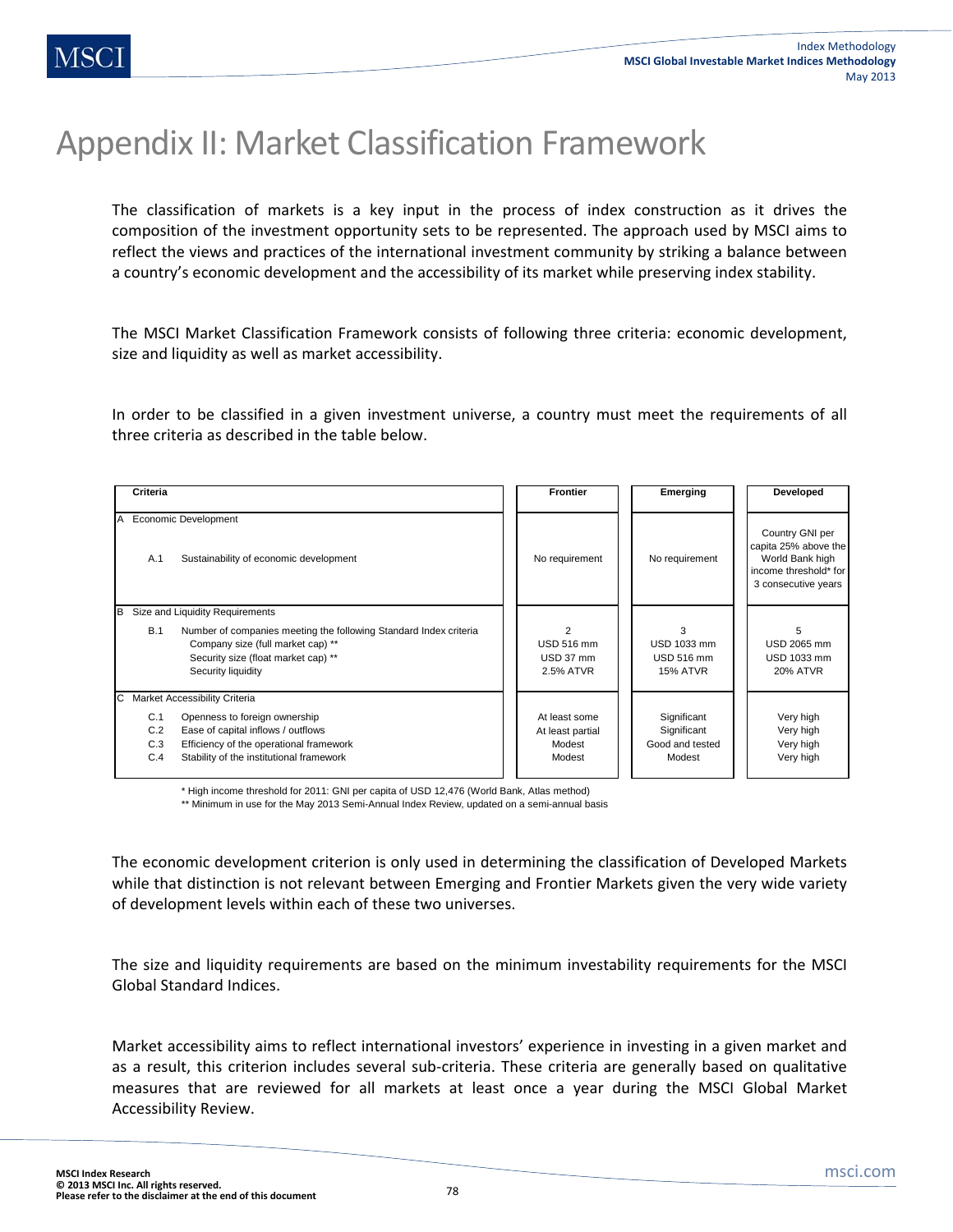MSCI regularly reviews the market classification of all countries included in the MSCI Indices to ensure that they remain reflective of the evolution of the different markets. In particular, changes in the assessments under the classification framework serve as the basis for determining the markets that will be reviewed for potential market reclassification as part of the Annual Market Classification Review. MSCI will only consider these markets for reclassification for which a change in classification status can be viewed as irreversible. Every June, MSCI will communicate its conclusions from the discussions with the investment community on the list of countries under review and announce the new list of countries, if any, under review for potential market reclassification in the upcoming cycle.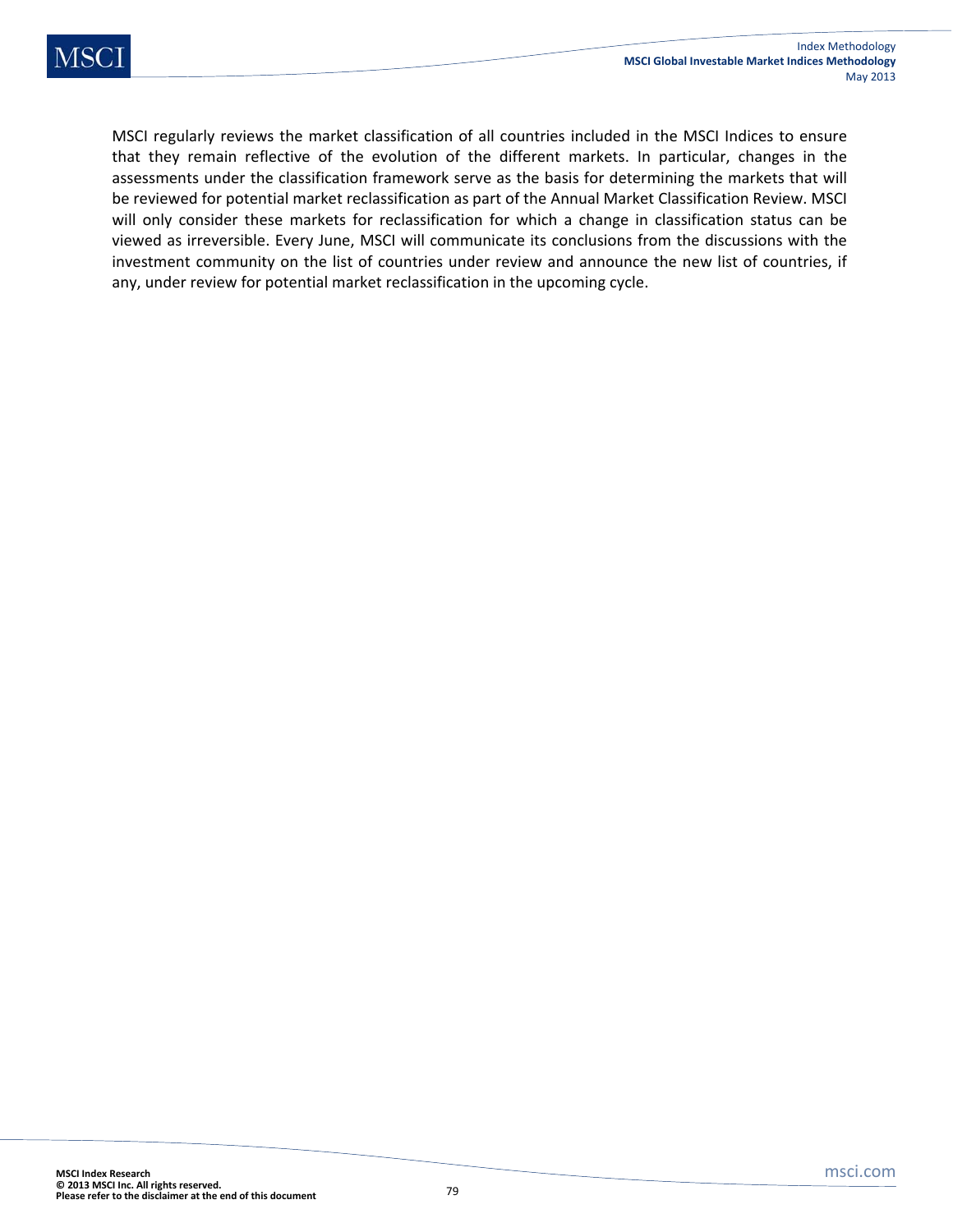|                                              | Definition                                                                                                                                                                                                                                                                                                                                                           |
|----------------------------------------------|----------------------------------------------------------------------------------------------------------------------------------------------------------------------------------------------------------------------------------------------------------------------------------------------------------------------------------------------------------------------|
| Openness to foreign ownership                |                                                                                                                                                                                                                                                                                                                                                                      |
| Investor qualification requirement           |                                                                                                                                                                                                                                                                                                                                                                      |
|                                              | Existence of qualifying conditions for international investors. Existence of a level playing field for all international investors.                                                                                                                                                                                                                                  |
| Foreign ownership limit (FOL) level          | Proportion of the market being accessible to non-domestic investors.                                                                                                                                                                                                                                                                                                 |
| Foreign room level                           | Proportion of shares still available for non-domestic investors. Existence of a foreign board where non-domestic investors could trade with<br>each other.                                                                                                                                                                                                           |
| Equal rights to foreign investors            | Equal economic and voting rights as well as availability of information in English. Equal rights for minority shareholders.                                                                                                                                                                                                                                          |
| Ease of capital inflows / outflows           |                                                                                                                                                                                                                                                                                                                                                                      |
| Capital flow restriction level               | Existence of restriction on inflows and outflows of foreign capital to/from the local stock market (excluding foreign currency exchange<br>restrictions).                                                                                                                                                                                                            |
| Foreign exchange market liberalization level | Existence of a developed onshore and offshore foreign exchange market.                                                                                                                                                                                                                                                                                               |
| Efficiency of the operational framework      |                                                                                                                                                                                                                                                                                                                                                                      |
| Market entry                                 |                                                                                                                                                                                                                                                                                                                                                                      |
| Investor registration & account set up       | Existence/level of complexity of registration requirements for international investors such as Tax IDs as well as ease/complexity for setting up<br>local accounts (e.g., documents to be provided, approvals required). The tim to complete the process includes the preparation of the<br>documents.                                                               |
| Market organization                          |                                                                                                                                                                                                                                                                                                                                                                      |
| Market regulations                           | Level of advancement of the legal and regulatory framework governing the financial market, the stock exchange and the various other<br>entities involved in the financial markets, an important weight is assigned to: ease of access (including in English), lack of ambiguity and<br>prompt enforcement of laws and regulations, as well as consistency over time. |
| Competitive landscape                        | Existence of anti-competitive clauses restricting investors' access to derived stock exchange information, data and investment products,<br>including, for example the provision of independently calculated indices or the creation of baskets of securities used in the creation of<br>financial products.                                                         |
| Information flow                             | Timely disclosure of complete stock market information items (e.g., stock exchange alerts, corporate news, float information, dividend<br>information) in English and under reasonable commercial terms, as well as the robustness and enforcement of accounting standards.                                                                                          |
| Market infrastructure                        |                                                                                                                                                                                                                                                                                                                                                                      |
| Clearing and Settlement                      | Well functioning clearing and settlement system based on international standards including delivery versus payment (DVP), the absence of<br>pre-funding requirements/practices and the possibility to use overdrafts. Availability of real omnibus structures.                                                                                                       |
| Custody                                      | Level of competition amongst local custodian banks as well as the presence of global custodian banks. Existence of an efficient<br>mechanism that prevents brokers to have unlimited access to the investor's accounts and guarantees the safekeeping of its assets.                                                                                                 |
| Registry / Depository                        | A well functioning central registry or independent registrars and a central depository.                                                                                                                                                                                                                                                                              |
| Trading                                      | Level of competition amongst brokers ensuring high quality services (e.g., cost efficient trading, ability to execute grouped trades at the<br>same price for the various accounts of a fund manager).                                                                                                                                                               |
| Transferability                              | Possibility of off-exchange transactions and "in-kind" transfers.                                                                                                                                                                                                                                                                                                    |
| Stock lending                                | Existence of a regulatory framework as well as an efficient mechanism allowing extensive use of stock lending.                                                                                                                                                                                                                                                       |
| Short selling                                | Existence of a regulatory and practical framework allowing short selling.                                                                                                                                                                                                                                                                                            |
| Stability of institutional framework         | Basic institutional principles such as the rule of law and its enforcement as well as the stability of the "free-market" economic system. Track<br>record of government intervention with regards to foreign investors.                                                                                                                                              |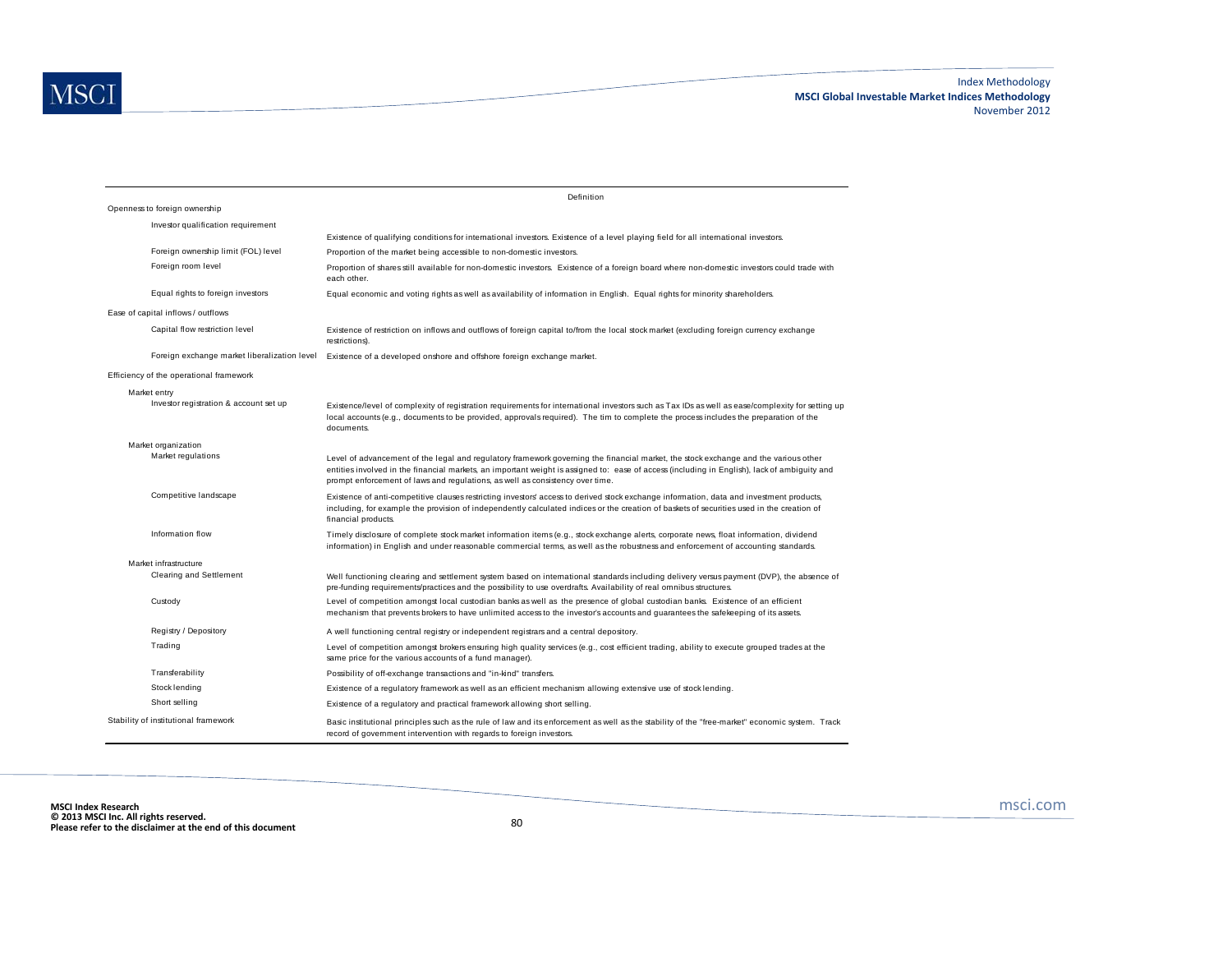# Appendix III: Country Classification of Securities

This appendix outlines the guidelines MSCI uses to determine the country classification of equity securities.

## General framework

Each of the securities followed in the MSCI index universe is classified in one and only one country.

The country classification of a security is generally determined by the country of incorporation of the issuing company and the primary listing of the security. This approach determines the country classification of the vast majority of securities.

In the few cases where a company is incorporated in one country while its securities have a primary listing in a different country, additional factors need to be considered to determine the country classification.

Companies may choose to incorporate in a different country than the country of primary listing to benefit from tax, legal, and/or regulatory advantages. These companies often incorporate in countries with limited, if any, public domestic equity markets, such as the Bahamas, Bermuda, British Virgin Islands, Cayman Islands, Channel Islands, Luxembourg, Marshall Islands, Netherlands Antilles, and Panama. In some other cases, companies may seek to benefit from tax, legal and/or regulatory advantages by incorporating in a different country than their country of primary listing where such country of incorporation is one of the countries in the MSCI All Country World Index (ACWI). In both of these cases of special benefit incorporations, MSCI will generally classify the company in the country of the primary listing of its securities.

Companies incorporated outside of the US which have their securities' primary listing in the US may be included in the USA index universe, provided that they file a Form 10-K/10-Q and that in four of the following five variables they do not point to another single country: operations, revenues, headquarters, management and shareholder base.

Companies incorporated in a European DM country (including Luxembourg) which have their securities' primary listing in a different European DM country are generally classified in the country of primary listing.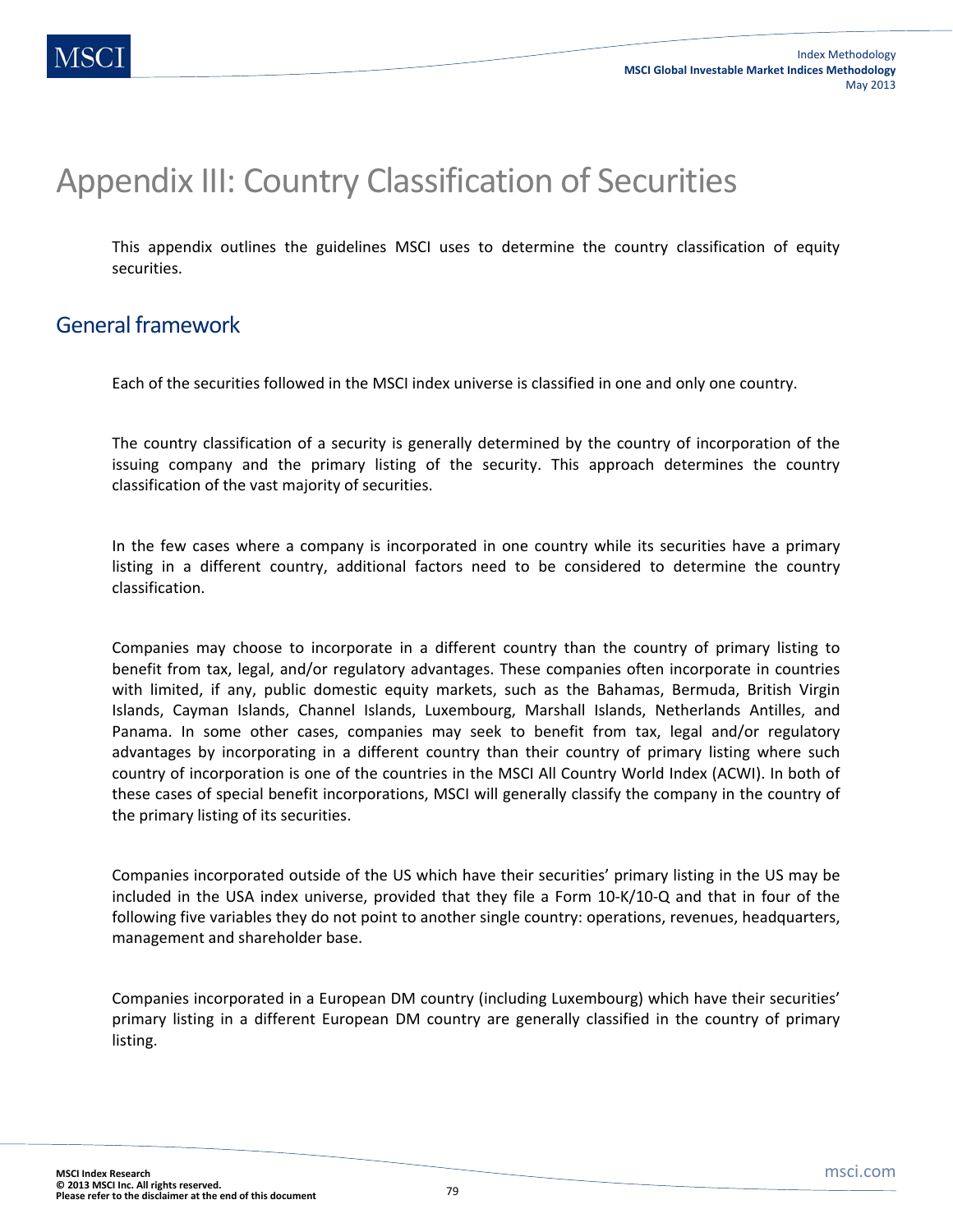## Other cases

In the few remaining cases where the general framework proves to be insufficient, an additional analysis may be performed to determine the company's country classification. In such circumstances, MSCI uses a set of rules, the most important of which are:

- The company's primary listing, secondary listings, if any, and the geographic distribution of its shareholder base;
- The geographic distribution of its operations (in terms of assets and production);
- The location of its headquarters; and
- The country in which investors consider the company to be most appropriately classified.

The outcome of that analysis may lead to some companies not being eligible for any MSCI country index if the country of classification resulting from the analysis remains different from the country of listing. This may happen in particular, but not exclusively, for companies incorporated in an EM country and having their only listing in a DM country.

## Country specific cases

China and Russia have a number of large companies incorporated within them but with securities listed only outside of them. MSCI considers such companies for inclusion in the index universe of the country of incorporation subject to the following:

**Russia:** The MSCI Russia universe includes companies incorporated in Russia with a listing in either Russia, London or New York. Companies with incorporation in a special benefit country, as described above, may also be included in the Russia universe if they have an eligible listing in Russia. Russian Depositary Receipts are currently not considered as eligible listings.

**China15:** The MSCI China universe includes companies incorporated in the People's Republic of China (PRC) and listed in the form of B shares on the Shanghai Stock Exchange (in US\$) or Shenzhen Stock Exchange (in HK\$), or H shares on the Hong Kong Stock Exchange (in HK\$). B shares with a "ST" or "\*ST" status are excluded from the MSCI China Universe. In general, MSCI will delete such securities from the MSCI China Index as of the close of the last business day of each month with at least two full business days notice.

**.** 

 $15$ The amended guidelines for the classification of securities in the MSCI China universe will be effective as follows:

<sup>-</sup> for existing constituents, as of the close of May 30, 2008 to coincide with the May 2008 Semi-Annual Index Review.

<sup>-</sup> for potential index additions following a corporate event, with immediate effect.

On an ongoing basis, country classification reviews for securities in Hong Kong and China are conducted annually and changes, if any, are implemented at November SAIRs.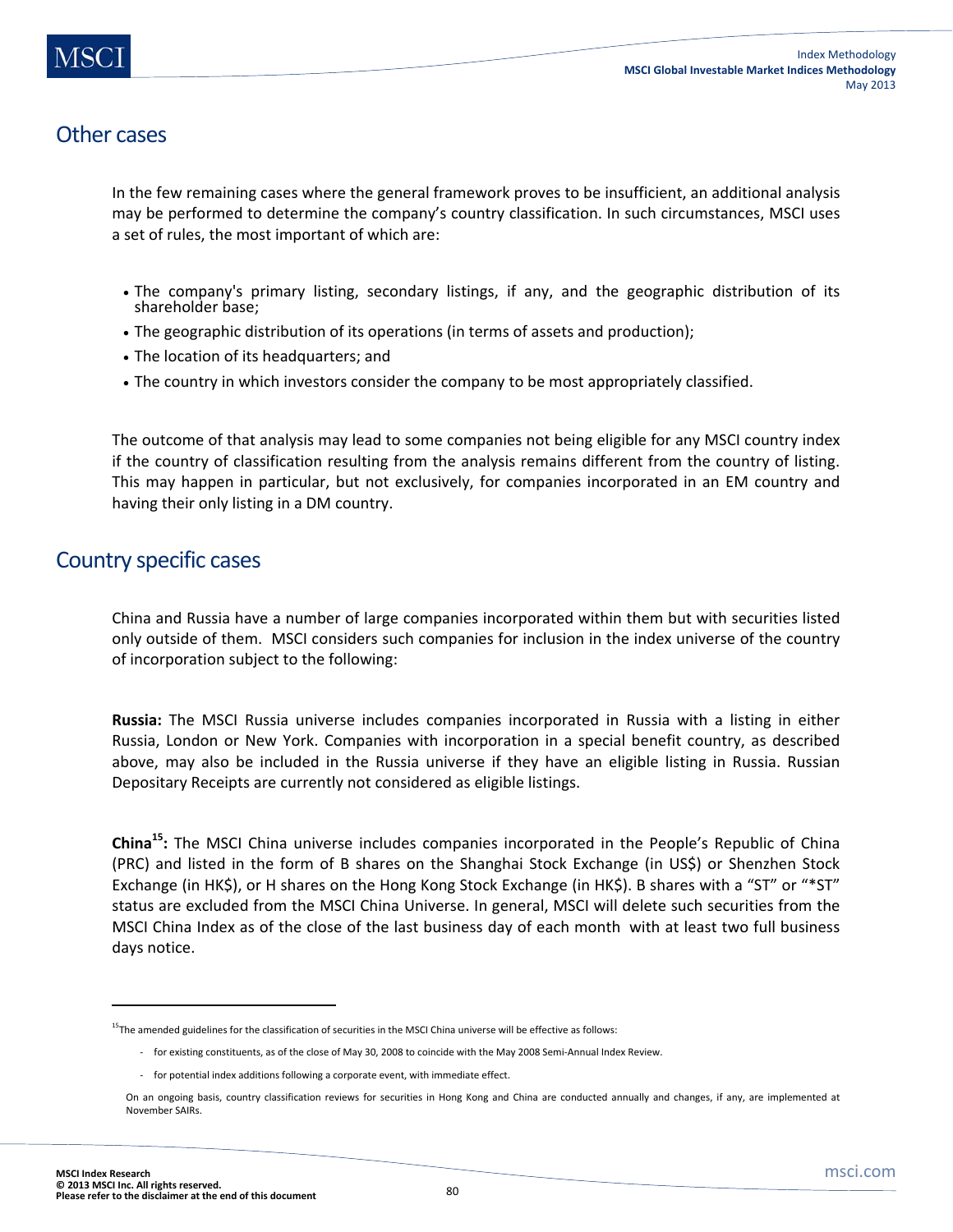In addition, the MSCI China universe also includes companies not incorporated in the PRC but listed on the Hong Kong Stock Exchange provided that they meet the following definitions

Red-Chip: the company is (directly or indirectly) controlled by organizations or enterprises that are owned by the state, provinces, or municipalities of the PRC.

P-Chip: the company satisfies the majority of the following conditions:

- The company is controlled by PRC individuals
- The company derives more than 80% of its revenue from PRC China
- The company allocates more than 60% of its assets in PRC China

The MSCI China universe excludes companies which satisfy the above conditions but derive more than 80% of their revenues and profits from the Hong Kong Special Administrative Region. Those companies will be included in the MSCI Hong Kong universe.

**Frontier Markets:** The MSCI Frontier Markets ex GCC universe includes companies incorporated in a Frontier Market with a listing in either the local market, London or New York. Companies with incorporation in a special benefit country, as described above, may also be included in the Frontier Markets ex GCC universe if they have a listing in a Frontier Market.

### Change of Incorporation

In the event that a company that is already classified in one of the countries in the MSCI All Country World Index (ACWI) changes its incorporation to another country, it generally will remain in the initial country of classification. However, it may be re-classified if the company's geographical profile fundamentally differs following the reincorporation.

A change in the country classification of a company generally is implemented at a SAIR, except if the change is the result of a corporate event. In that case the company may be reclassified simultaneously with the change in country of incorporation or at a QIR following the corporate event.

If a decision is made to re-classify the company after the change in country of classification an announcement will be sent out as per the MSCI announcement policy. No announcement will be sent if the company will not be re-classified.

When MSCI changes a company's country classification, the company's equity securities are not automatically included in the index of the new country-classification even if the company was a constituent of its original country's index. The company and its securities would have to be eligible in all respects in the index of the new country.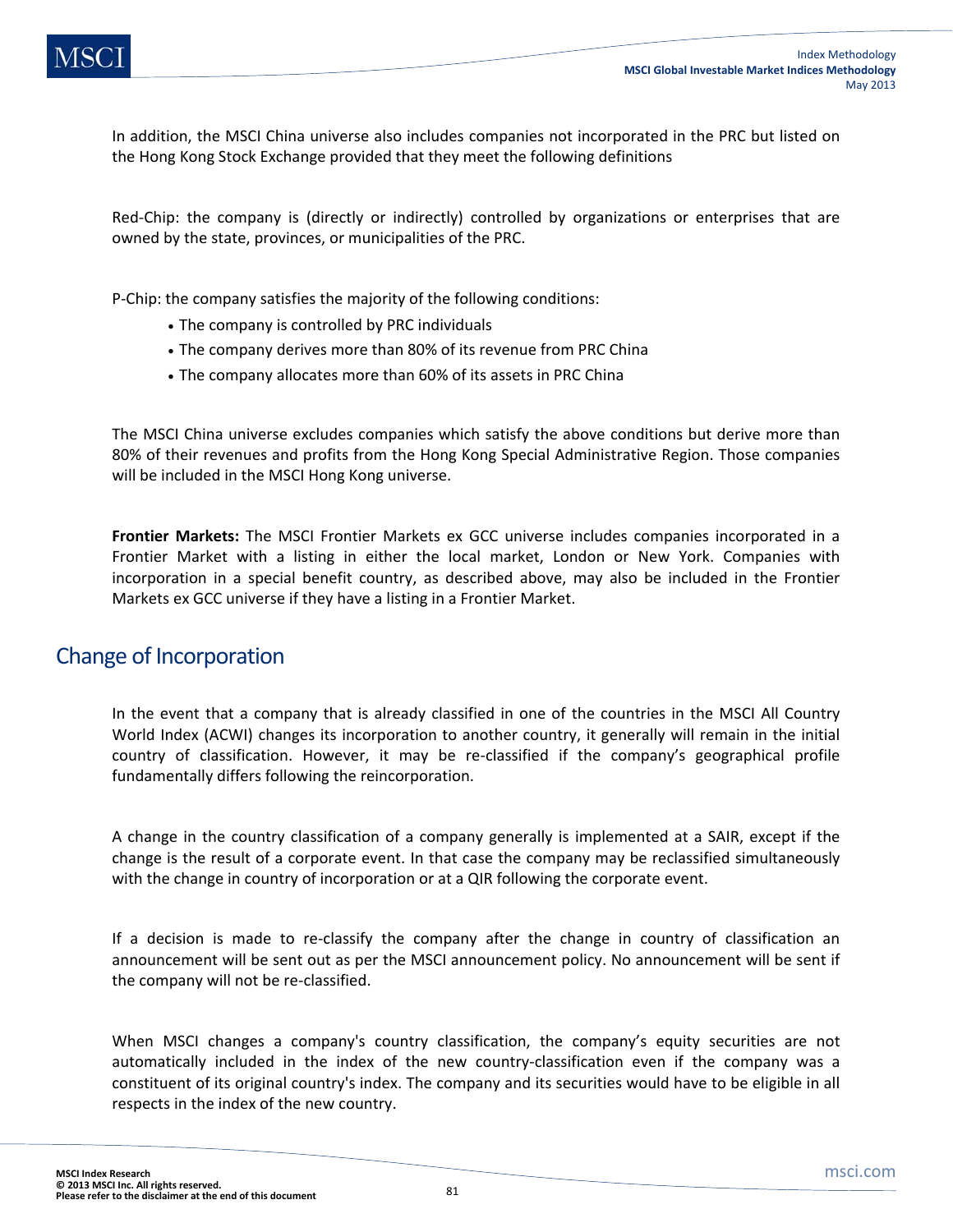### Review and Maintenance

MSCI periodically reviews the country classification of companies not classified into their country of incorporation.

### Country of Coverage of Companies not Eligible for Inclusion in the MSCI Global Investable Market Indices

MSCI defines the country of coverage of companies not eligible for the MSCI Global Investable Market Indices (GIMI), as per the general framework of the country classification of securities (Appendix III of the GIMI Methodology book), by applying four rules:

**Rule 1:** Country of incorporation is driven by tax, legal and/or regulatory advantages; the company has strong linkage to its country of primary listing.

### Country of coverage = Country of primary listing

**Rule 2:** Country of incorporation is driven by tax, legal and/or regulatory advantages; the company has no strong linkage to its country of primary listing; The company's history, operations and investor perception lead to a country covered by MSCI.

Country of coverage = Country covered by MSCI

**Rule 3:** Country of incorporation is a country not covered by MSCI and is not driven by tax, legal and/or regulatory advantages.

Country of coverage = Country of primary listing

**Rule 4:** Country of incorporation is a country covered by MSCI; the company has no strong linkage to its country of primary listing.

Country of coverage = Country covered by MSCI

The following table provides the list of the securities not eligible for the MSCI GIMI with their respective country of coverage.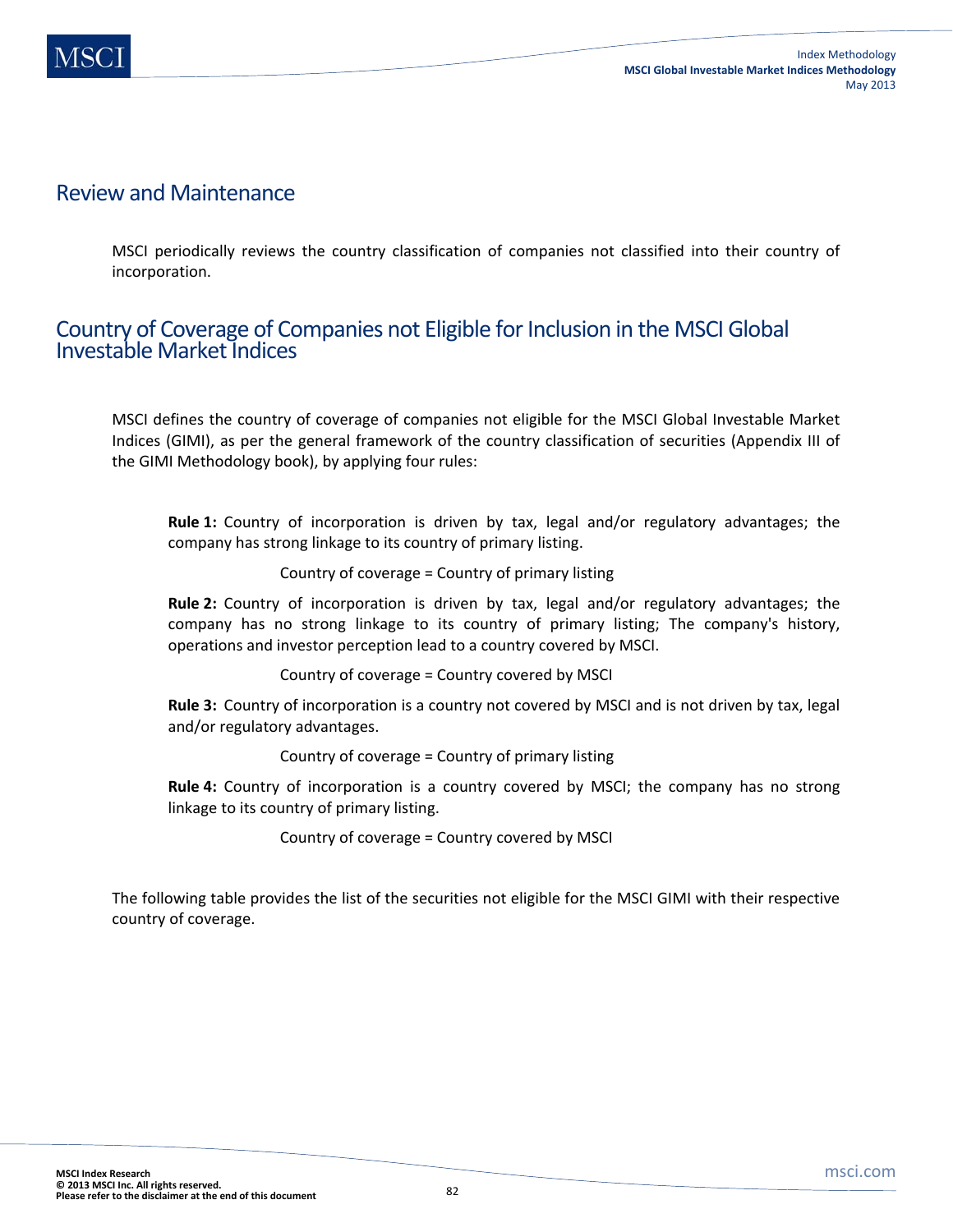# MSCI Ineligible Securities

| <b>Security Name</b>        | <b>Bloomberg Ticker</b>        | Sedol          | <b>Country of Primary Listing</b> | <b>MSCI Country of Coverage</b> | Rule           |
|-----------------------------|--------------------------------|----------------|-----------------------------------|---------------------------------|----------------|
| AMDOCS                      | DOX<br>UN Equity               | 2256908        | US                                | <b>United States</b>            | 3              |
| <b>CHECK POINT SOFTWARE</b> | CHKP UW Equity                 | 2181334        | US                                | Israel                          | 4              |
| CHINA YUCHAI INT'L N(USD    | <b>CYD</b><br>UN Equity        | 2186191        | US                                | China                           | 4              |
| DAIRY FARM INT'L (USD)      | DFI<br><b>SP Equity</b>        | 6180274        | SG                                | Hong Kong                       | $\overline{2}$ |
| <b>EURASIA DRILLING</b>     | EDCL LI Equity                 | B289L09        | GB                                | Russia                          | $\overline{2}$ |
| <b>GLOBAL SOURCES</b>       | GSOL UW Equity                 | 2576521        | US                                | China                           | $\overline{2}$ |
| <b>HONGKONG LAND (USD)</b>  | <b>HKL</b><br><b>SP Equity</b> | 6434915        | SG                                | Hong Kong                       | $\overline{2}$ |
| JARDINE MATHESON (USD)      | SP Equity<br>JM                | 6472119        | SG                                | Hong Kong                       | 2              |
| JARDINE STRATEGIC (USD)     | JS<br>SP Equity                | 6472960        | SG                                | Hong Kong                       | $\overline{2}$ |
| L'OCCITANE INTERNATIONAL    | 973<br><b>HK Equity</b>        | B3PG229        | HК                                | France                          | $\overline{2}$ |
| MAIL.RU GDR                 | MAIL LI Equity                 | B53NQB3        | GB                                | Russia                          | $\overline{2}$ |
| MANDARIN ORIENTAL (USD)     | MAND SP Equity                 | 6560713        | SG                                | Hong Kong                       | $\overline{2}$ |
| NATUZZI ADR                 | NTZ UN Equity                  | 2459075        | US                                | Italy                           | 4              |
| OIL SEARCH                  | OSH<br>AU Equity               | 6657604        | AU                                | Australia                       | 3              |
| POLYMETAL INTERNATIONAL     | POLY LN Equity                 | B6T5S47        | GB                                | Russia                          | 2              |
| POLYUS GOLD                 | POLG LI Equity                 | <b>B6S4JG4</b> | GB                                | Russia                          | $\overline{2}$ |
| PRADA SPA                   | 1913 HK Equity                 | B4PFFW4        | HК                                | Italy                           | 4              |
| SAMSONITE INTL SA           | 1910 HK Equity                 | B4Q1532        | HК                                | <b>United States</b>            | 2              |
| SEASPAN CORP N              | SSW<br><b>UN Equity</b>        | BOGNP30        | US                                | China                           | 4              |
| <b>TOTAL GABON</b>          | EC<br>FP Equity                | 4309781        | FR                                | France                          | 3              |
| UNITED COMPANY RUSAL        | <b>HK Equity</b><br>486        | B5BCW81        | HК                                | Russia                          | $\overline{2}$ |
| VIMPELCOM ADR               | VIP US Equity                  | B62HR76        | US                                | Russia                          | $\overline{2}$ |
| X5 RETAIL GROUP GDR(USD)    | FIVE LI Equity                 | B07T3T9        | GB                                | Russia                          | $\overline{2}$ |
| CNH GLOBAL N.V.             | US Equity<br><b>CNH</b>        | 2534778        | US                                | <b>United States</b>            | $\mathbf{1}$   |
| <b>SINA CORP</b>            | SINA US Equity                 | 2579230        | US                                | China                           | $\overline{2}$ |
| MONGOLIAN MINING CORP       | 975 HK Equity                  | B4N0VG7        | НK                                | Hong Kong                       | 3              |
| YANDEX N.V.                 | YNDX US Equity                 | B5BSZB3        | US.                               | Russia                          | $\overline{2}$ |
| THAI BEVERAGE PCL           | THBEV SP Equity                | B15F664        | SG                                | Thailand                        | 4              |
| <b>GENPACT LIMITED</b>      | G US Equity                    | B23DBK6        | US                                | India                           | $\overline{2}$ |

Data as of May 2012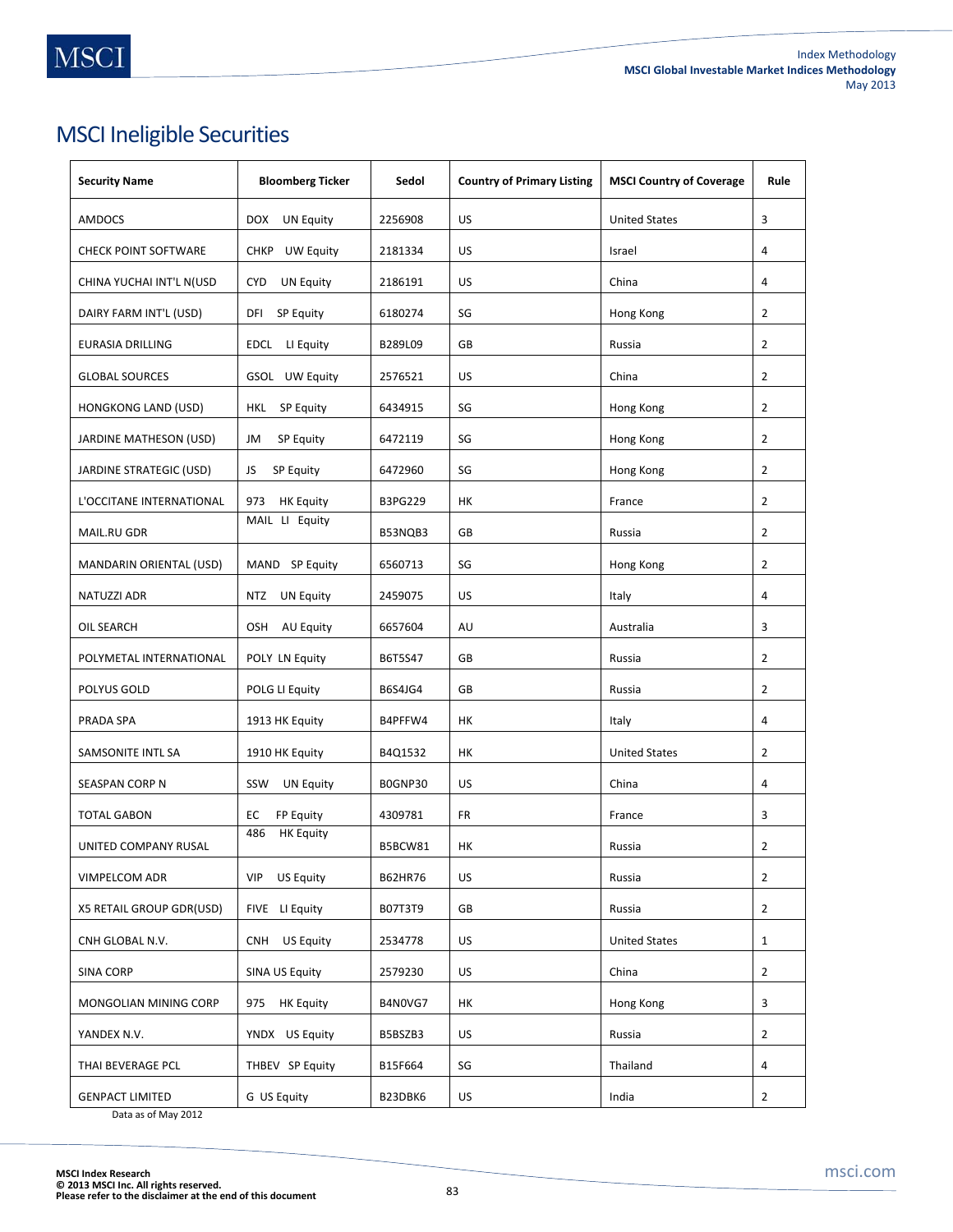# Appendix IV: Free Float Definition and Estimation **Guidelines**

MSCI calculates the free float-adjusted market capitalization of each security in the equity index universe. The process of free float-adjusting market capitalization involves:

- Defining and estimating the free float available to foreign investors for each security, using MSCI's definition of free float.
- Assigning a free float-adjustment factor to each security (Foreign Inclusion Factor or FIF).
- Calculating the free float-adjusted market capitalization of each security.

The free float-adjusted market capitalization is used to calculate the weights of the securities in the indices.

### Defining and Estimating Free Float

MSCI's estimation of free float is based solely on publicly available shareholder information. For each security, all available shareholdings are considered where public data is available, regardless of the size of the shareholding. MSCI may consult with analysts, other industry experts and official company contacts, particularly where disclosure standards or data quality make the estimation of free float difficult.

MSCI defines the free float of a security as the proportion of shares outstanding that is deemed to be available for purchase in the public equity markets by international investors. In practice, limitations on the investment opportunities available to international institutional investors include:

- **Strategic and other non-free float shareholdings**: Stakes held by private or public shareholders whose investment objectives or other characteristics suggest that those holdings are not likely to be available in the market. In practice, disclosure requirements generally do not permit a clear determination of these investment objectives. Therefore, MSCI primarily classifies shareholdings as free float or non-free float based on a categorization of investor types into non-strategic and strategic respectively.
- **Limits on share ownership for foreign investors**: Limits on the proportion of a security's share capital that is authorized for purchase by non-domestic investors. Where they exist, these foreign share-ownership limits are set by law, government regulations, company by-laws and other authoritative statements.
- **Other foreign investment restrictions**: Investment restrictions, other than those described above, which materially limit the ability of international investors to freely invest in a particular equity market, sector or security. There is typically no simple way to account for these limitations in a benchmark, as these restrictions tend to be more subtle and complex, and may affect different market participants in different ways.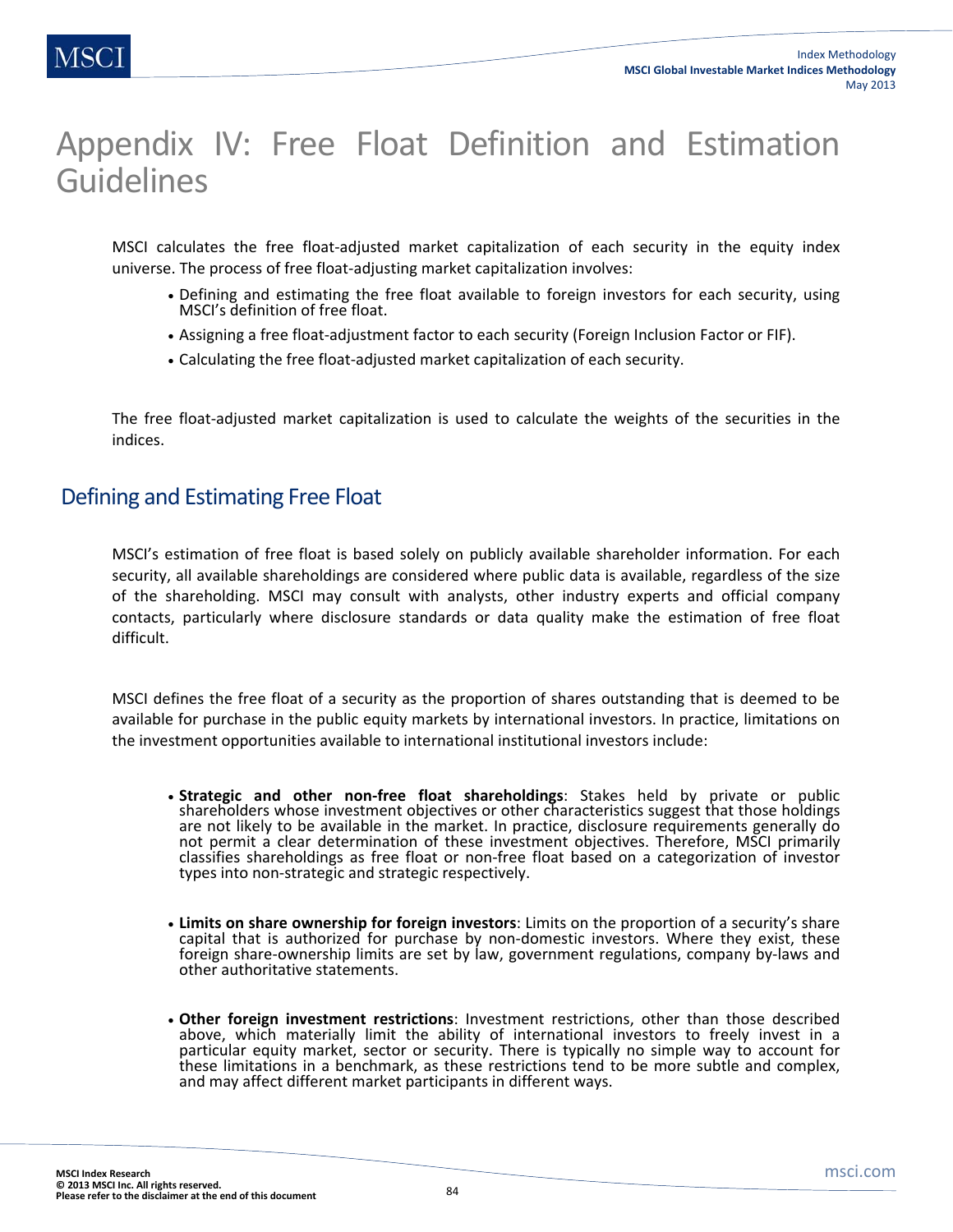## Classification of Shareholder Types

| <b>STRATEGIC SHAREHOLDER TYPES (NON-FREE FLOAT)</b> |                                                                                                                                                                                                                                                                                                                                            |
|-----------------------------------------------------|--------------------------------------------------------------------------------------------------------------------------------------------------------------------------------------------------------------------------------------------------------------------------------------------------------------------------------------------|
| Governments                                         | Shareholdings owned by governments and affiliated entities are<br>generally classified as non-free float.                                                                                                                                                                                                                                  |
| Companies                                           | Shares owned by companies. This includes treasury shares<br>owned by the company itself. <sup>16</sup>                                                                                                                                                                                                                                     |
| <b>Banks</b>                                        | Shareholdings by banks are considered as strategic, excluding<br>shareholdings held in trust on behalf of third parties that are<br>deemed to be non-strategic. (Shareholding by trust banks in<br>Japan are considered non-strategic).                                                                                                    |
| Principal officers and board<br>members             | Shares owned by the company's principal officers or members of<br>the company's board of directors, including shares owned by<br>individuals or families that are related to or closely affiliated<br>with the company's principal officers, members of the<br>company's board of directors, or founding members deemed to<br>be insiders. |
| Employees                                           | Shares of the employing companies, held by both officers and<br>non-officers, which are held in a variety of ways including plans<br>sponsored by the employer for the purpose of retirement and<br>savings plans, incentive compensation programs and other<br>deferred and employee pension funds.                                       |

 $\overline{\phantom{a}}$ 

<sup>&</sup>lt;sup>12</sup> For most countries, treasury shares are included in the determination of the total shares outstanding which is used in the calculation of the indices, and therefore MSCI takes them into account in its calculation of free float. In other countries where treasury shares are excluded from the determination of the total shares outstanding, they are accordingly not taken into consideration for the free float calculation.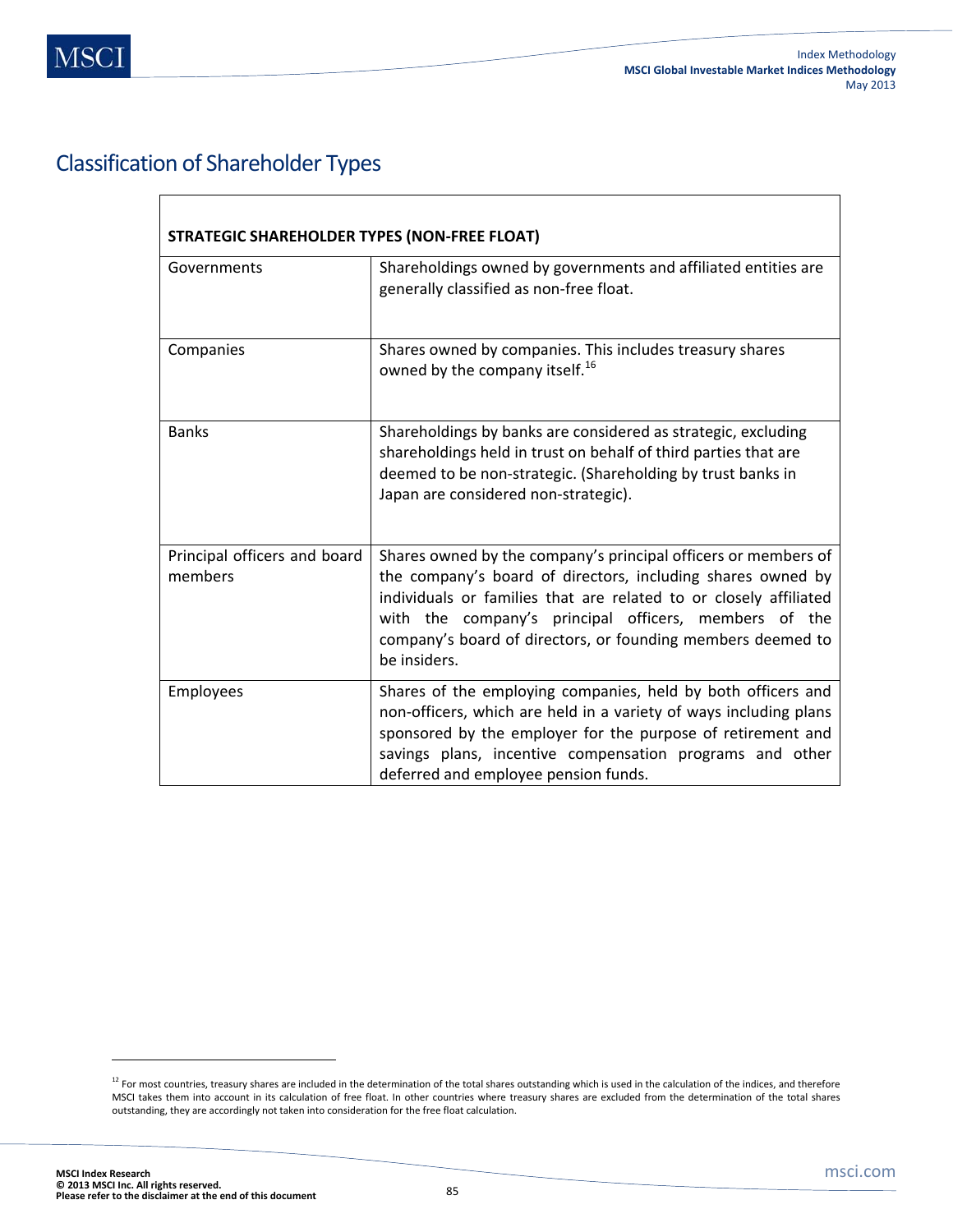| <b>NON-STRATEGIC SHAREHOLDER TYPES (FREE FLOAT)</b> |                                                                                                                                                                                                                                                                                                                                                                                                                   |
|-----------------------------------------------------|-------------------------------------------------------------------------------------------------------------------------------------------------------------------------------------------------------------------------------------------------------------------------------------------------------------------------------------------------------------------------------------------------------------------|
| <b>Individuals</b>                                  | Shares owned by individuals, excluding shares owned by<br>individuals or families that are related to or closely affiliated<br>with the company's principal officers or members of the<br>company's board of directors or founding members deemed to<br>be insiders, and, also excluding those shareholdings held by<br>individuals, the significant size of which suggests that they are<br>strategic in nature. |
| Investment funds, mutual<br>funds and unit trusts   | Shares owned in investment funds, mutual funds and unit trusts,<br>including shares owned in passively-managed funds.                                                                                                                                                                                                                                                                                             |
| Security brokers                                    | Non-strategic interests held by broker-dealers (e.g., trades in the<br>process of settlement, holdings in the process of being<br>transferred, as part of underwriting activity, etc.), unless held<br>within the same group or the nature of holding is deemed<br>strategic.                                                                                                                                     |
| <b>Pension funds</b>                                | Shares owned in employee pension funds, excluding shares of<br>the employing company, its subsidiaries or affiliates.                                                                                                                                                                                                                                                                                             |
| Insurance companies                                 | In principle, all stakes held by insurance companies are part of<br>free float. For exceptions to this general principle, please refer to<br>the additional discussion on insurance companies presented<br>helow.                                                                                                                                                                                                 |
| Social security funds                               | Shares owned in social security funds, unless the fund's<br>management is deemed to exert influence<br>the<br>over<br>management of the company.                                                                                                                                                                                                                                                                  |

In the event that the above categories do not appropriately capture the nature of a specific shareholding, its classification as free float or non-free float will be determined based on a more extensive analysis.

## Special Cases

The following guidelines will be applied in analyzing the special cases set forth below:

• **Nominees or trustees:** Shareholdings registered in the name of a nominee or trustee are classified as strategic or non-strategic based on an analysis of who the ultimate beneficial owner of the shares is, according to the shareholder types described above.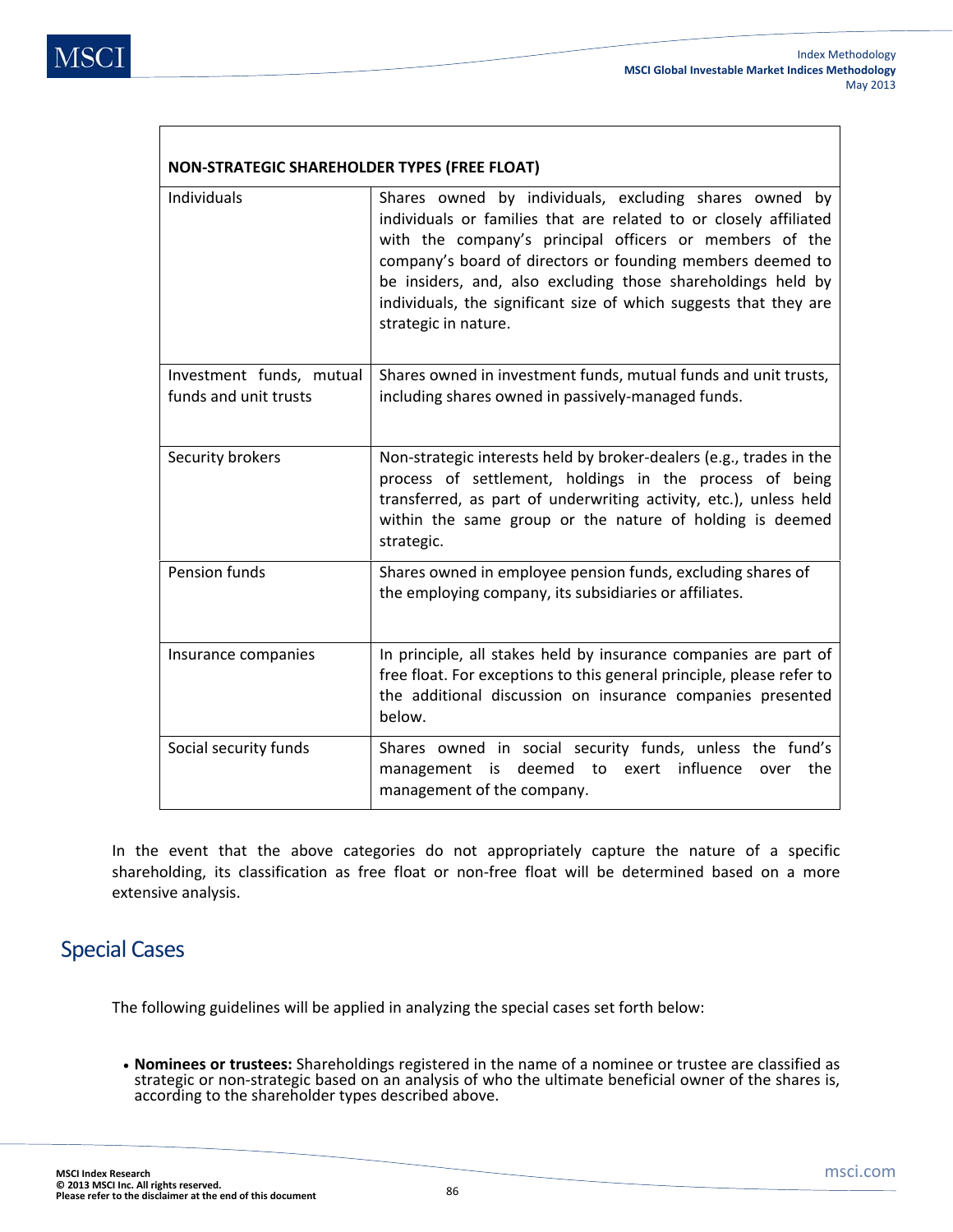- **Government agencies and government-related investment funds:** Shareholdings of government agencies and government-related investment funds are classified based on an analysis of the objective of the investment and the extent of government involvement in managing the companies.
- **Insurance companies:** Shareholdings by insurance companies are considered as non-free float, when analysis shows that these holdings are unlikely to be made available as free float in the market. This analysis typically looks at the nature of the insurance business in each country, a company's business practices with its group-related or other companies, and the regulatory environment in the country, including fiscal incentives. These factors, individually or combined, could restrict the insurance company's shareholdings from being made freely available in the stock market. Therefore, the treatment of stakes held by insurance companies may differ from country to country. Because of the structure of equity ownership and the importance of financial alliances for the control of companies in some countries, insurance companies' stakes in other companies may be treated as strategic. This is the case in France, Germany, Italy and Japan, where stakes above 2% (France, Germany, and Italy) and above 5% (Japan) are treated as strategic.
- **Depositary Receipts:** Shares that are deposited to back the issuance of Depositary receipts such as ADRs and GDRs are classified as non-strategic, unless it is established that a specific stake held in Depositary receipts is strategic in nature.
- **Shares with "loyalty" incentives:** In a public offering, special incentives are sometimes provided to retail investors and are subject to a minimum holding period. These shares will not be considered as part of the free float during the minimum holding period if the incentives are deemed to be material. In general, a conditional share bonus in a ratio of 1 to 5 (or an equivalent price discount of 1/6th), or more, will be considered as material.
- **Lock-up periods:** Any shares that are subject to lock-up periods will be considered as non-free float during the lock-up period. At the end of the lock-up period, these shares will be classified as strategic or non-strategic based on the nature of the shareholder.

## Foreign Ownership Limits (FOLs)

For the determination of the FOLs, the following guidelines are used:

- For companies that impose ownership restrictions for non-European Union investors, such restrictions are fully taken into account in the calculation of the FOL.
- Regulatory requirements governing the ownership of shares by foreign investors in the country where the security is included.
- In countries where companies are allowed to issue Depositary Receipts (DRs) such as ADRs or GDRs as an exception to the outstanding foreign ownership restrictions, the FOL calculation includes the percentage represented by the depositary receipts. MSCI defines the percentage represented by DRs as the number of shares represented by DRs issued at the time of initial offering of the DRs adjusted for subsequent corporate events divided by the total number of shares outstanding.
- Similarly, if a company exceptionally permits certain foreign shareholders to own shares in excess of the maximum stated in the company's by-laws and the exception is publicly disclosed, this is taken into account in the calculation of the FOL.
- When a company's foreign ownership restriction is defined as a proportion of the company's total share capital and the company has multiple-listed share classes with no specific limit set for any one class, MSCI applies the company's FOL equally to each of the company's listed share classes.
- When a company's foreign ownership restriction is defined as a proportion of the company's total share capital and the company has multiple share classes but only one is listed, MSCI calculates the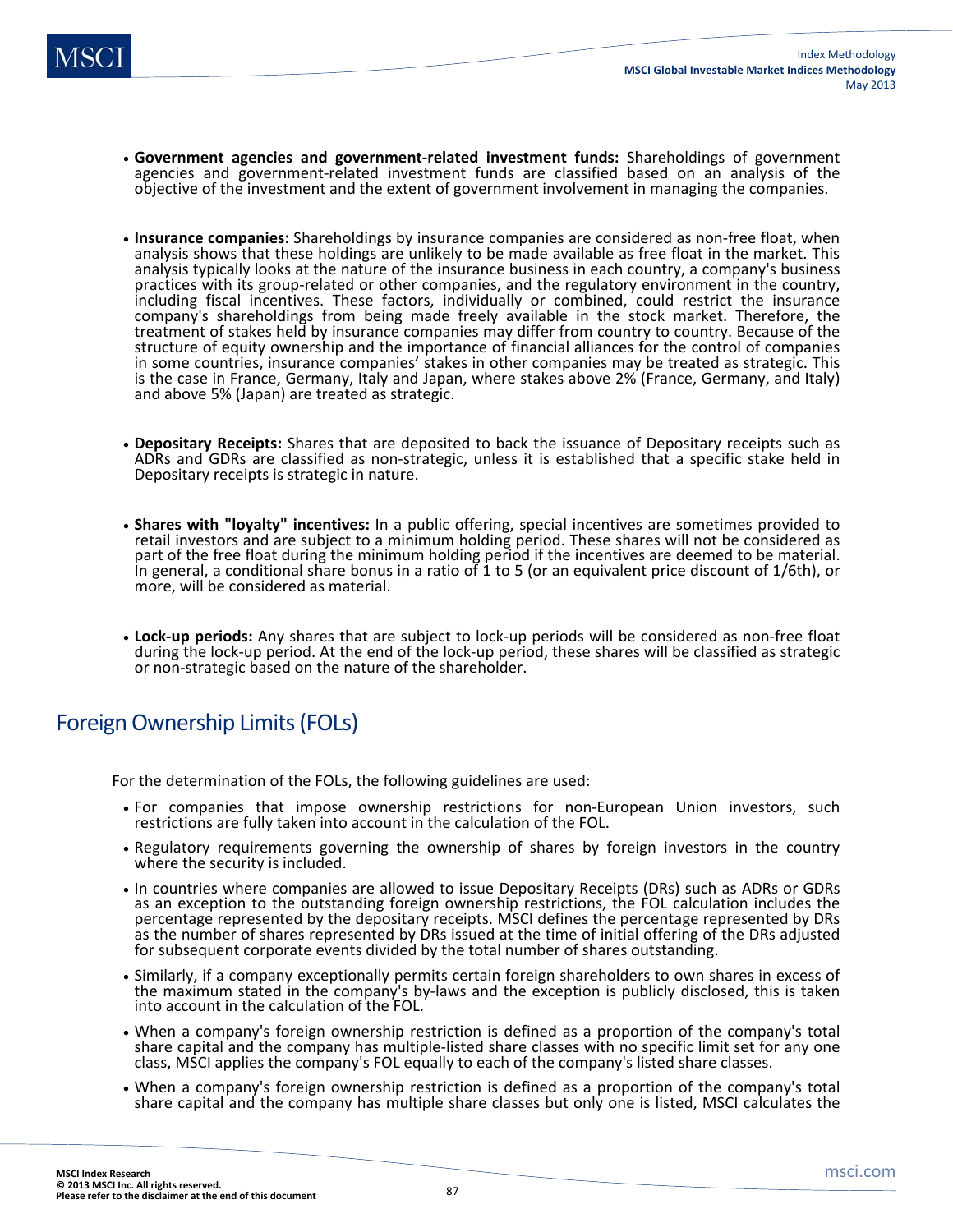FOL by applying the total shares available to foreign investors (after taking into consideration foreign non-free float shareholdings of non-listed shares, if any) on the listed shares only.

| Example:                                               |        |                                |       |  |
|--------------------------------------------------------|--------|--------------------------------|-------|--|
| <b>Calculating Foreign Ownership Limit (FOLs)</b>      |        |                                |       |  |
|                                                        |        |                                |       |  |
|                                                        | Listed | Non-Listed                     | Total |  |
| Number of shares outstanding                           | 500    | 500                            | 1,000 |  |
| Foreign non-free float shareholdings                   |        | 100                            | 100   |  |
| Foreign ownership limit applied to the company         |        | $= 40%$                        |       |  |
| Foreign Ownership Limit (FOL) applied to listed shares |        | $= ((0.40 * 1,000) - 100)/500$ |       |  |
|                                                        |        | $= 0.60$                       |       |  |

## Calculation of Free Float

### **Securities Not Subject to Foreign Ownership Limits (FOLs)**

For securities not subject to FOLs, the free float of a security is estimated as its total number of shares outstanding less shareholdings classified as non-free float.

| Non-Free Float Shareholdings $(\%) =$ |  | Number of Shares Classified as Non-Free Float divided by the<br><b>Total Number of Shares</b> |  |  |
|---------------------------------------|--|-----------------------------------------------------------------------------------------------|--|--|
|                                       |  |                                                                                               |  |  |
| Free Float $(\%)$                     |  | 100% minus Non-Free Float Shareholdings (%)                                                   |  |  |

### **Securities Subject to FOLs**

For securities subject to FOLs, the estimated free float available to foreign investors is equal to the lesser of:

- Estimate of free float, as defined above.
- FOL adjusted for non-free float stakes held by foreign investors.

Free Float for Foreign Investors (%) = Lower of:

• 100% minus Non-Free Float Shareholdings, including Domestic and Foreign Shareholdings

• FOL minus Foreign Non-Free Float Shareholdings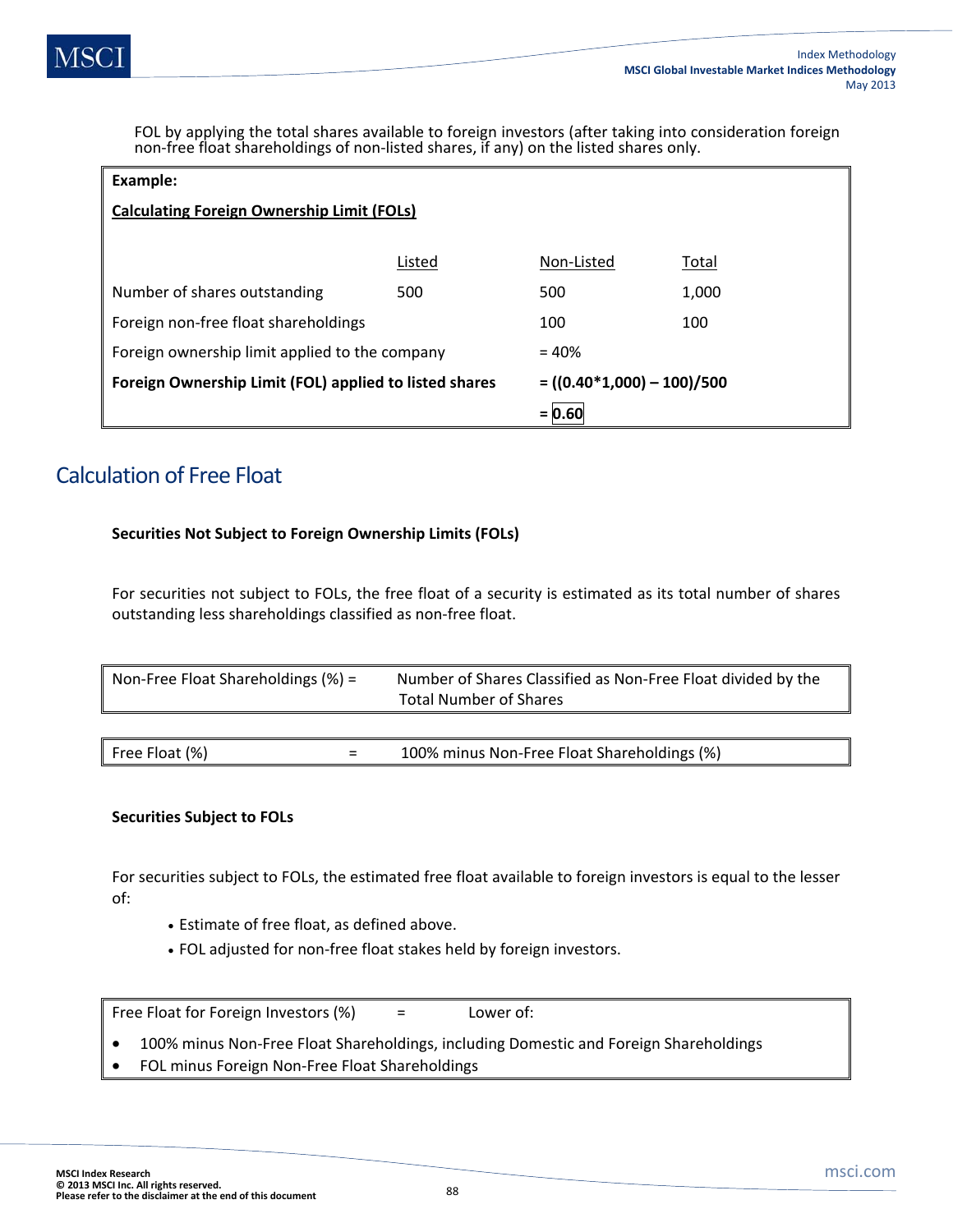## Assigning a Free Float-Adjustment Factor

MSCI free float-adjusts the market capitalization of each security using an adjustment factor referred to as the Foreign Inclusion Factor (FIF).

### **Securities with Free Float Greater Than 15% and Not Subject to FOLs**

For securities with free float greater than 15%, the FIF is equal to the estimated free float, rounded up to the closest 5%.

### **Securities with Free Float Less than 15% and Not Subject to FOLs**

For securities with free float less than 15%, the FIF is equal to the estimated free float, rounded to the closest 1%.

### **Securities Subject to FOLs**

For securities subject to FOLs, the FIF is equal to the lesser of:

- Estimated free float available to foreign investors,
	- Rounded up to the closest 5%, if the free float is greater than 15%.
	- Rounded to the closest 1%, if the free float is less than 15%.
- FOL rounded to the closest 1%.

### **Securities Affected by Other Foreign Investment Restrictions**

In the case where other foreign investment restrictions exist, which materially limit the ability of international investors to freely invest in a particular equity market, sector or security, a Limited Investability Factor (LIF) may be applied to insure that the investability objectives of the MSCI Indices can be achieved.

There is typically no simple way to account for these types of investability limitations in a benchmark, as they tend to be subtle and complex, and may affect different market participants in different ways.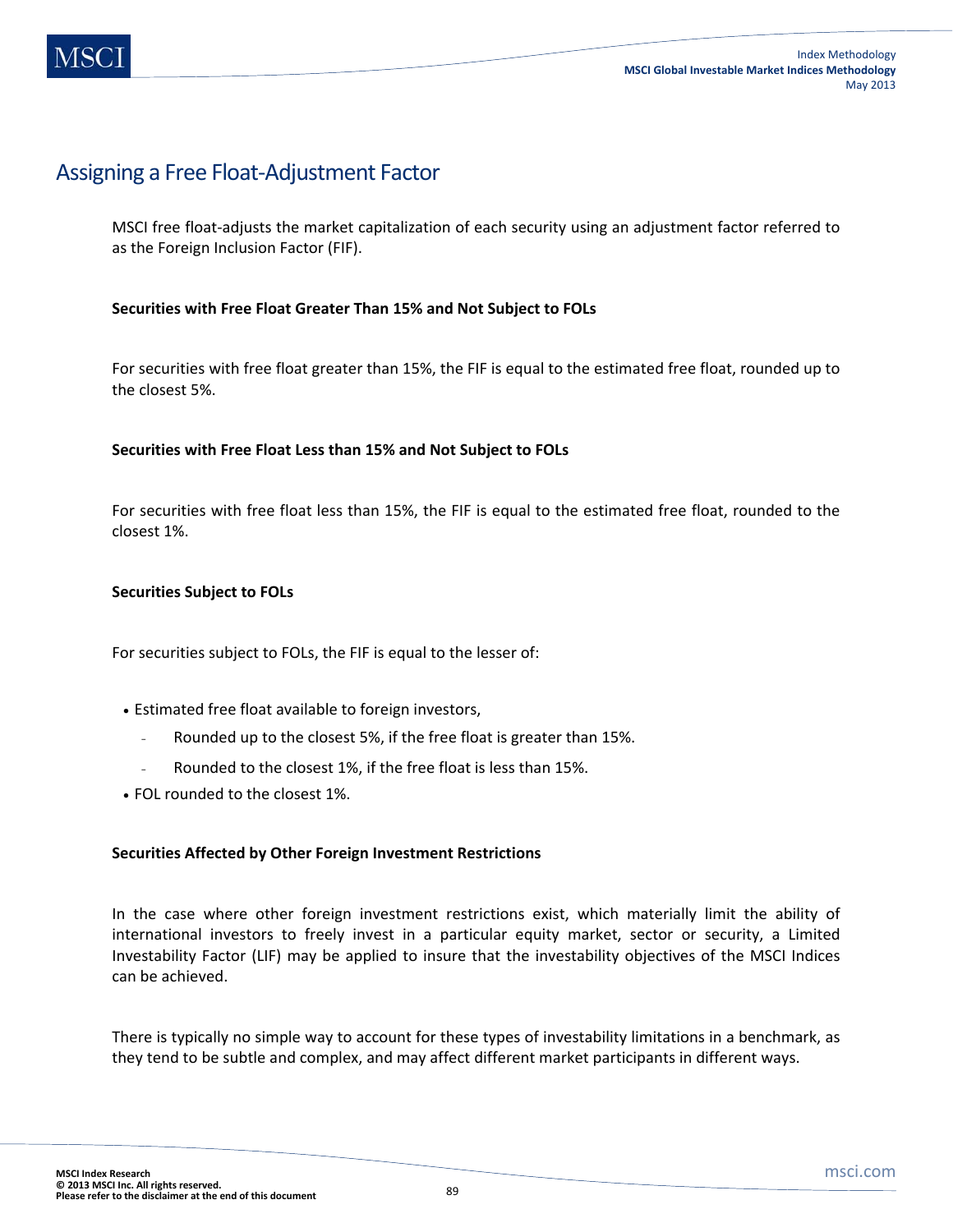For example, such restrictions may involve a complex process of investor validation and qualification, restrictions on funds transfer, individual investment quota limits and various complex administrative requirements. While instituted at a country level these restrictions may have different consequences depending on the characteristics of the investor, including legal status, size of assets under management or date of application.

In the case of individual companies with Foreign Ownership Limits, it may happen that the maximum ownership by non-national investors is reached while depositary receipts may continue to be available to foreign investors. In such cases, the depositary receipts typically trade at a persistent premium relative to the domestic shares, highlighting the difficulties for international investors to replicate the security's weight in the index.

Therefore, where deemed necessary, a LIF will be determined and applied based on an extensive, caseby-case analysis. The application of this LIF permits a more accurate comparison of constituent markets and securities that have more complex and subtle restrictions on the investment process to markets and securities where investment limitations can be appropriately reflected in their standard FIFs.

In cases where MSCI applies a LIF, the free float adjusted for limited investability is defined as the product of the available free float for foreign investors and the LIF.

| Free Float-Adjusted for Limited Investability |  | Free Float for Foreign Investors times the LIF |
|-----------------------------------------------|--|------------------------------------------------|
|-----------------------------------------------|--|------------------------------------------------|

Therefore, for securities subject to other foreign investment restrictions, the Foreign Inclusion Factor is equal to the lesser of:

- Estimated free float-adjusted for limited investability,
	- Rounded up to the closest 5%, if the free float-adjusted for limited investability is greater than 15%.
	- Rounded to the closest 1%, if the free float-adjusted for limited investability is less than 15%.
- FOL rounded to the closest 1%.

### **Foreign Room**

For a security that is subject to a Foreign Ownership Limit (FOL), in determining eligibility for index inclusion and in determining an affected constituent's weight in an index, MSCI will additionally take into consideration the proportion of shares still available to foreign investors relative to the maximum allowed (referred to as "foreign room"). In general, securities with low foreign room may be in some instances not eligible for index inclusion or subject to a weight reduction through the application of an adjustment factor. For more details, please refer to Sub-sections 2.3.5.1, 2.3.5.2, 3.1.6. and 3.2.1.4.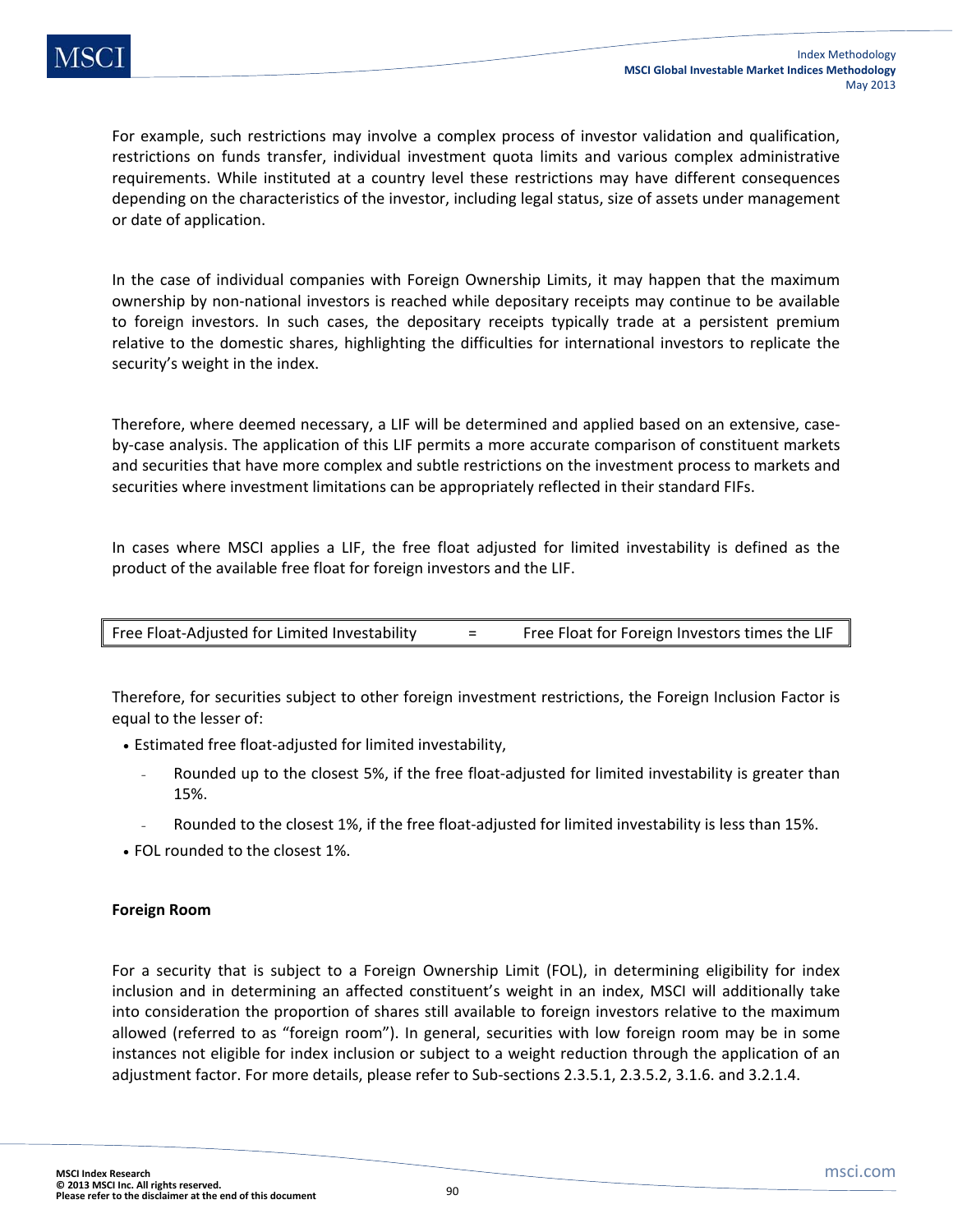The table below provides a list of countries for which MSCI monitors foreign room on a quarterly basis.

| <b>Eligible Markets</b>       | <b>Country Name</b>  |  |  |
|-------------------------------|----------------------|--|--|
|                               | <b>AUSTRALIA</b>     |  |  |
| <b>Developed Markets (DM)</b> | <b>JAPAN</b>         |  |  |
|                               | <b>INDIA</b>         |  |  |
|                               | <b>INDONESIA</b>     |  |  |
| <b>Emerging Markets (EM)</b>  | <b>KOREA</b>         |  |  |
|                               | <b>PHILIPPINES</b>   |  |  |
|                               | <b>TAIWAN</b>        |  |  |
|                               | <b>KFNYA</b>         |  |  |
|                               | OMAN                 |  |  |
|                               | QATAR                |  |  |
| <b>Frontier Markets (FM)</b>  | <b>TUNISIA</b>       |  |  |
|                               | UNITED ARAB EMIRATES |  |  |
|                               | <b>VIETNAM</b>       |  |  |
|                               | ZIMBARWF             |  |  |

Other than countries mentioned above, MSCI also monitors foreign room for telecommunication companies in Canada, airlines companies in Europe and USA for which the foreign room information is available on public sources.

## Calculating the Free Float-Adjusted Market Capitalization

The free float-adjusted market capitalization of a security is calculated as the product of the FIF and the security's full market capitalization.

| Free Float-Adjusted Market Capitalization |  | FIF times the Security's Full Market Capitalization |
|-------------------------------------------|--|-----------------------------------------------------|
|-------------------------------------------|--|-----------------------------------------------------|

The following examples illustrate the calculation of the free float-adjusted market capitalization of securities with and without FOLs.

**Example:** 

| <b>Calculating Free Float-Adjusted Market Capitalization:</b> |            |            |  |  |
|---------------------------------------------------------------|------------|------------|--|--|
| <b>Securities Not Subject to FOLS</b>                         |            |            |  |  |
|                                                               | Company A  | Company B  |  |  |
|                                                               |            |            |  |  |
| Total number of shares outstanding                            | 10,000,000 | 10,000,000 |  |  |
|                                                               |            |            |  |  |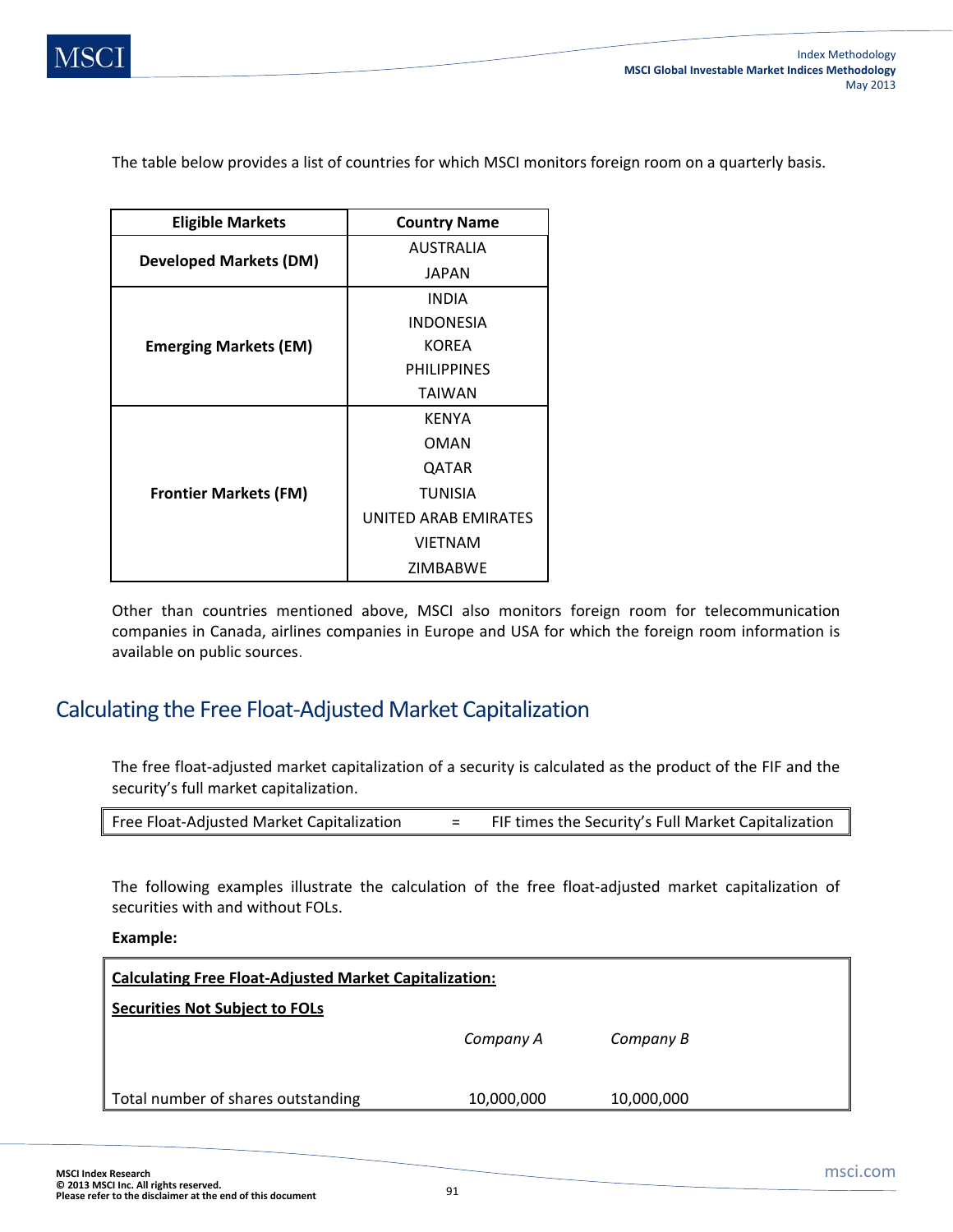|  | MS<br>$\mathbf C$ |  |
|--|-------------------|--|
|--|-------------------|--|

| Number of shares classified as non-free float     | 4,300,000 | 8,760,000 |
|---------------------------------------------------|-----------|-----------|
| Non-free float shareholding (%)                   | 43.0%     | 87.6%     |
| Free float (%)                                    | 57.0%     | 12.4%     |
| <b>Foreign Inclusion Factor (FIF)</b>             | 0.60      | 0.12      |
| Market price (\$)                                 | 500       | 500       |
| Full market capitalization (\$ mm)                | 5,000     | 5,000     |
| Free float-adjusted market capitalization (\$ mm) | 3.000     | 600       |

| Example:                                                                   |                |            |                              |  |  |  |  |
|----------------------------------------------------------------------------|----------------|------------|------------------------------|--|--|--|--|
| <b>Calculating Free Float-Adjusted Market Capitalization:</b>              |                |            |                              |  |  |  |  |
| <b>Securities Subject to FOLs</b>                                          |                |            |                              |  |  |  |  |
|                                                                            | Company C      | Company D  | Company E                    |  |  |  |  |
| Total number of shares outstanding                                         | 10,000,000     | 10,000,000 | 10,000,000                   |  |  |  |  |
| All shares classified as non-free float                                    | 8,760,000      | 4,000,000  | 4,000,000                    |  |  |  |  |
| - those held by foreign investors as strategic                             | 1,000,000      | 1,000,000  | $\qquad \qquad \blacksquare$ |  |  |  |  |
| Total non-free float shareholdings (%)                                     | 87.6           | 40.0       | 40.0                         |  |  |  |  |
| Free float (%)                                                             | 12.4           | 60.0       | 60.0                         |  |  |  |  |
| Foreign ownership limit (%)                                                | 33.3           | 33.3       | 33.3                         |  |  |  |  |
| Foreign strategic shareholding (%)                                         | 10.0           | 10.0       | 0.0                          |  |  |  |  |
| Foreign ownership limit less the foreign                                   |                |            |                              |  |  |  |  |
| strategic shareholding (%)                                                 | 23.3           | 23.3       | 33.3                         |  |  |  |  |
| <b>Foreign Inclusion Factor (FIF)</b>                                      | 0.12<br> 0.25  |            | 0.33                         |  |  |  |  |
| Market price (\$)                                                          | 500            | 500        | 500                          |  |  |  |  |
| Full market capitalization (\$ mm)                                         | 5,000<br>5,000 |            | 5,000                        |  |  |  |  |
| Free float-adjusted market capitalization (\$ mm)<br>600<br>1,250<br>1,650 |                |            |                              |  |  |  |  |

## Treatment of Non-Voting Depositary Receipts in Thailand

As part of the Capital Market Development Plan, the Securities and Exchange Commission of Thailand set up Non-Voting Depositary Receipts (NVDRs) to improve the investability of the Thai capital market. NVDRs are depositary receipts issued by the Thai NVDR Company Limited, a subsidiary of the Stock Exchange of Thailand (SET) and backed by shares listed on the SET. NVDRs entitle their holders to all financial benefits of the underlying shares, except voting rights.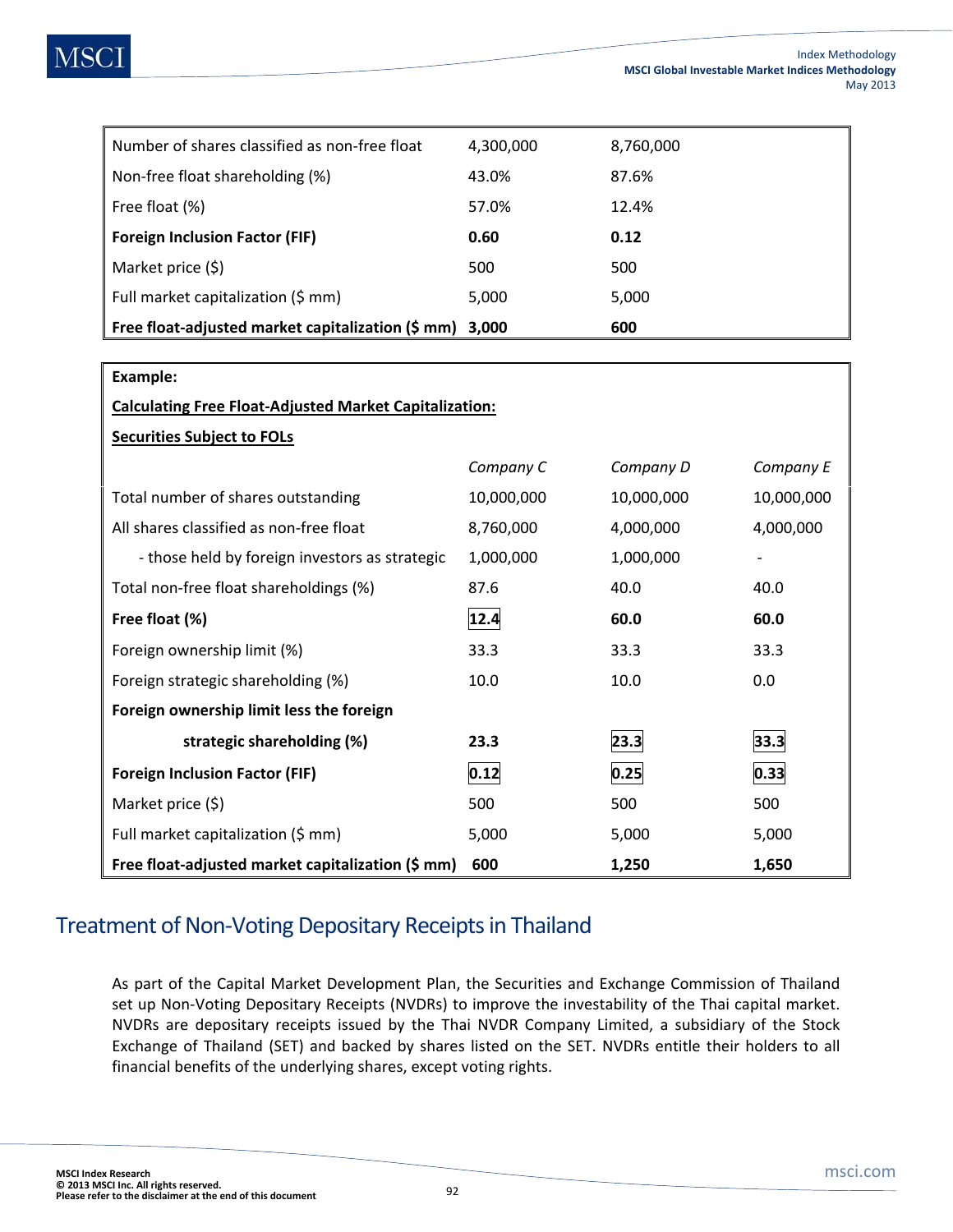Foreign ownership limits that apply to common shares do not apply to NVDRs, and therefore the NVDR scheme may allow foreign investors to own a greater percentage of shares than the foreign ownership limit of certain companies. NVDRs are traded as local shares and as such, investors can buy and sell them through the local price counter.

MSCI will consider increasing the weight of companies that are existing constituents of the MSCI Thailand Index, that also have sizeable NVDRs. Sizeable NVDRs are defined as those representing at least 5 percent of the existing constituent's total outstanding company number of shares and must represent at least the minimum size for addition in Thailand. Specifically, the float-adjusted market capitalization of the NVDR proportion must meet one-time the minimum free float-adjusted market capitalization required for the MSCI Thailand Index.

In the event that NVDRs of existing constituents of the MSCI Thailand Index decrease below 5 percent of the total outstanding company number of shares or the float-adjusted market capitalization of the NVDR proportion does not meet the 2/3 times the minimum free float-adjusted market capitalization required for the MSCI Thailand Index, MSCI will consider removing the proportion of NDVRs represented in the index.

MSCI will recognize NVDRs as securities based on the local price. The calculation of Foreign Ownership Limit (FOL) and Foreign Inclusion Factor (FIF) will differ in the following scenarios:

### **Existing Constituent Included with the Local Price**

When an existing constituent of the MSCI Standard Thailand Index is included with the local price, MSCI includes the portion of NVDRs issued at the time of the review in the calculation of the Foreign Ownership Limit (FOL), for the existing constituents.

The Foreign Inclusion Factor (FIF) is equal to the lesser of:

- Estimated free float available to foreign investors, where the FOL used in the calculation follows the same definition described above:
- Rounded up to the closest 5%, if the free float is greater than 15%,
- Rounded to the closest 1%, if the free float is less than 15%.
- FOL rounded to the closest 1%, where the FOL is calculated as the sum of the foreign ownership limits as defined in the company's bylaws or regulations rounded to the closest 1% and NVDRs in issue as a proportion of total outstanding company number of shares rounded to the closest 1%.

### **Existing Constituent Included with the Foreign Price**

When an existing constituent of the MSCI Standard Thailand Index is included with the foreign price, MSCI will account for the NVDRs in the Index separately as securities based on the local price while maintaining the existing constituent with the foreign price. The Foreign Inclusion Factor (FIF) of the local price security is equal to the portion of NVDRs issued at the time of the review rounded to the closest 1%.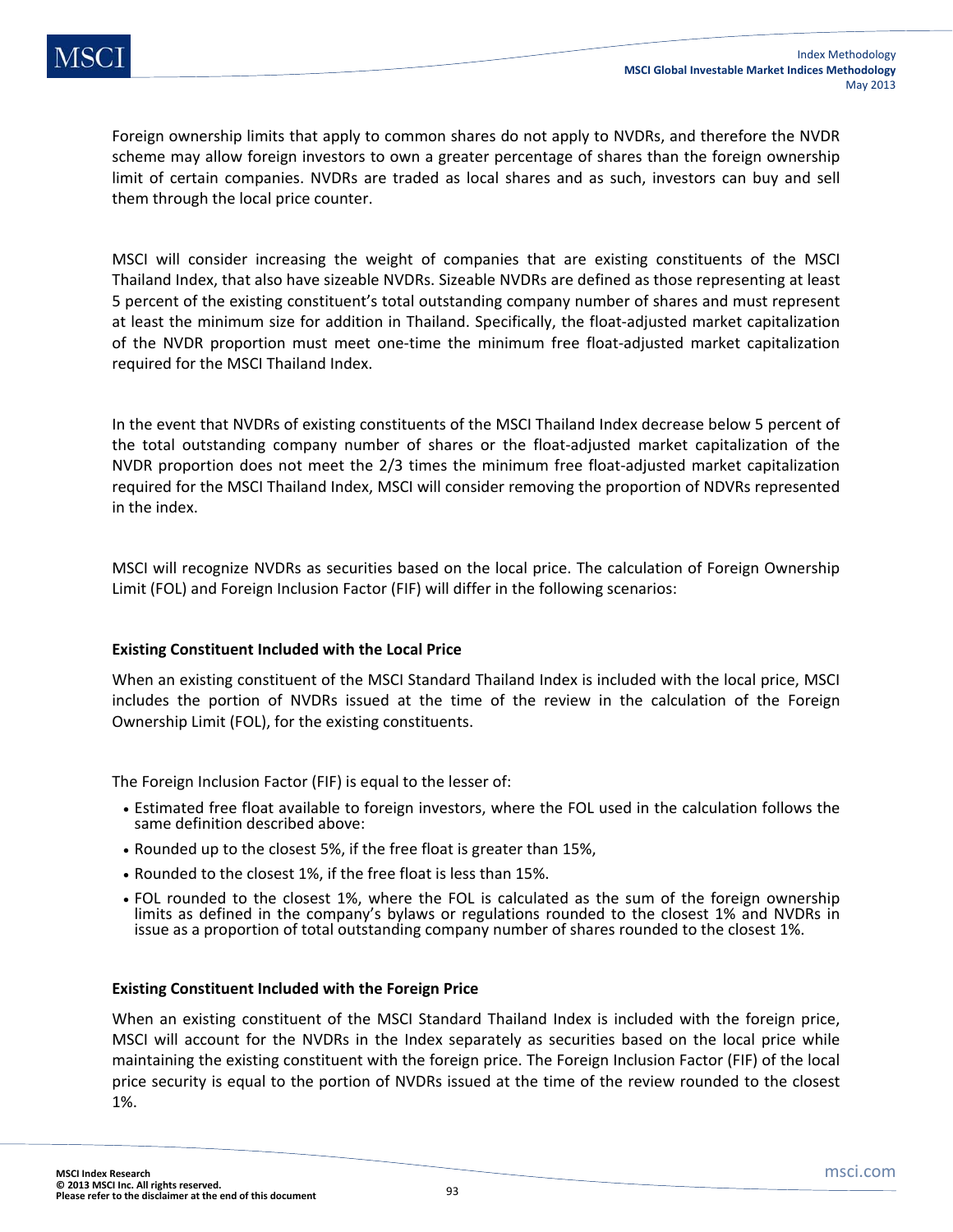As FIF changes related to NVDR reviews are applied in the indices on a semi-annual basis, the review of inclusions or removals of NVDRs occurs on a semi-annual basis to coincide with the May and November SAIRs.

### Example:

| Calculating Foreign Inclusion Factor (FIF) and Foreign Ownership Limit (FOL) for an Existing Constituent |              |            |            |  |  |  |
|----------------------------------------------------------------------------------------------------------|--------------|------------|------------|--|--|--|
| included with the Local Price in the MSCI Thailand Index Series with Sizeable NVDRs:                     |              |            |            |  |  |  |
|                                                                                                          | Company A    | Company B  | Company C  |  |  |  |
| Total number of shares outstanding                                                                       | 10,000,000   | 10,000,000 | 10,000,000 |  |  |  |
| All shares classified as non-free float                                                                  | 4,000,000    | 4,000,000  | 4,000,000  |  |  |  |
| - those held by foreign investors as strategic                                                           | 1,000,000    |            | 100,000    |  |  |  |
| Total non-free float shareholdings (%)                                                                   | 40.0         | 40.0       | 40.0       |  |  |  |
| Free float (%)                                                                                           | 60.0         | 60.0       | 60.0       |  |  |  |
| Foreign ownership limit as defined                                                                       |              |            |            |  |  |  |
| by the company (%)                                                                                       | 33.3<br>33.3 |            | 33.3       |  |  |  |
| Percentage of NVDRs issued                                                                               | 20.0         | 20.0       | 20.0       |  |  |  |
| <b>Foreign Ownership Limit (%)</b>                                                                       | 53.3         | 53.3       | 53.3       |  |  |  |
| Foreign strategic shareholding (%)                                                                       | 10.0         |            | 1.0        |  |  |  |
| Foreign Ownership Limit less the foreign                                                                 |              |            |            |  |  |  |
| strategic shareholding (%)                                                                               | 43.3         | 53.3       | 52.3       |  |  |  |
|                                                                                                          |              |            |            |  |  |  |
| <b>Foreign Inclusion Factor (FIF)</b>                                                                    | 0.45         | 0.53       | 0.52       |  |  |  |
| Market price (\$)                                                                                        | 500          | 500        | 500        |  |  |  |
| Full market capitalization (\$mm)                                                                        | 5,000        | 5,000      | 5,000      |  |  |  |
| Free-float adjusted market capitalization (\$mm)                                                         | 2,250        | 2,650      | 2,650      |  |  |  |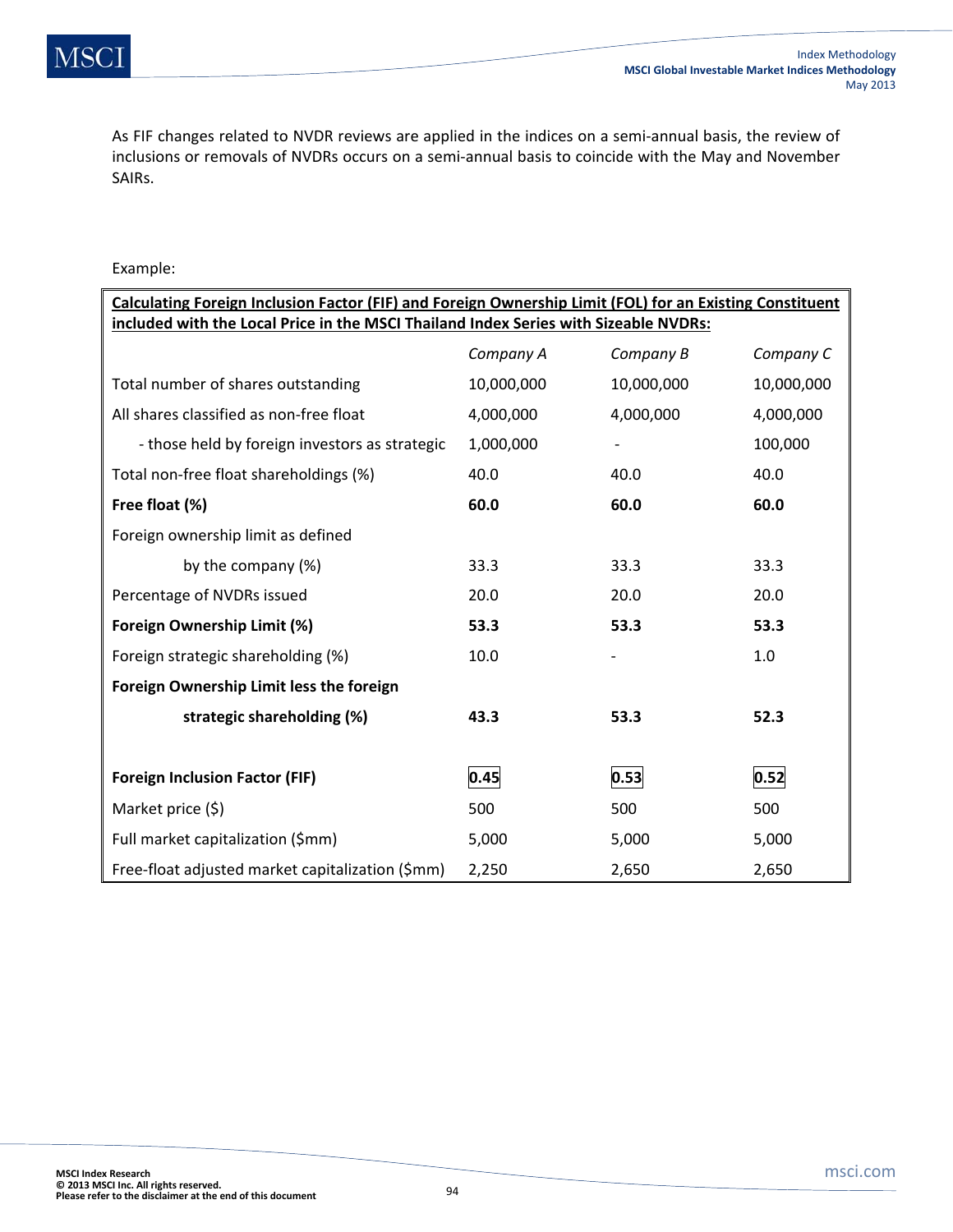# Appendix V: Global Industry Classification Standard (GICS)

## **Introduction**

The Global Industry Classification Standard (GICS) was developed by MSCI in collaboration with Standard & Poor's (S&P) to provide an efficient, detailed and flexible tool for use in the investment process. It is designed to respond to the global financial community's need for a global, accurate, complete and widely accepted approach to defining industries and classifying securities by industry. Its universal approach to industry classification aims to improve transparency and efficiency in the investment process.

### **Key Features of the GICS**

The key features of the GICS are that it is:

- Universal: the classification applies to companies globally.
- Accurate: the structure precisely reflects the state of industries in the equity investment universe.
- Flexible: the classification consists of four levels of analysis, ranging from the most general to the most specialized sub-industry.
- Evolutionary: annual reviews are conducted to ensure that the classification remains fully representative of the universe.

To provide the level of precision critical in the investment process, the GICS is designed with four levels of classifications:



### **The Global Industry Classification Standard (GICS)**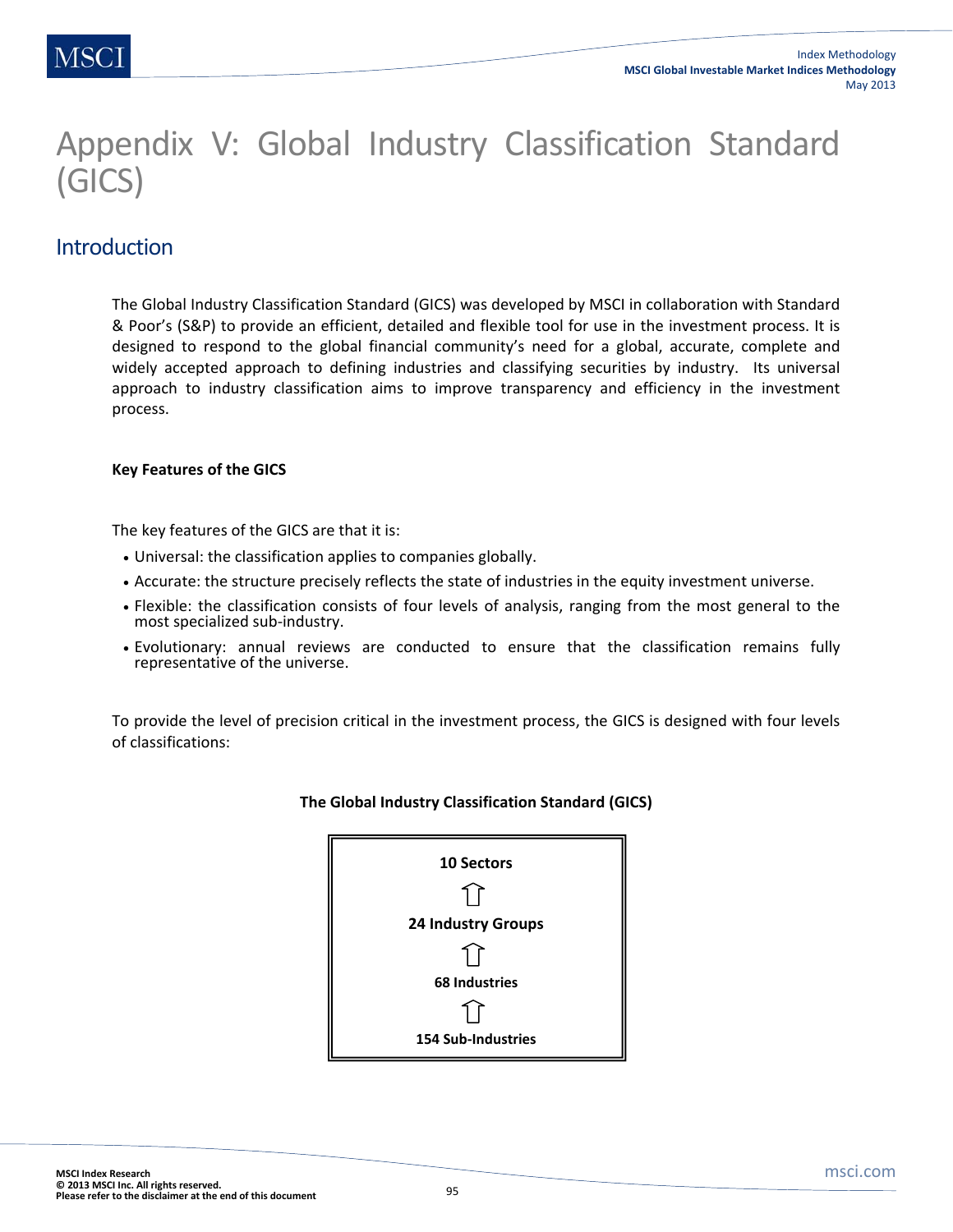

The GICS has 10 sector classifications:

- Energy
- Materials
- Industrials
- Consumer Discretionary
- Consumer Staples
- Health Care
- Financials
- Information Technology
- Telecommunication Services
- Utilities.

### **Philosophy and Objectives of the GICS**

The way in which securities are classified into asset classes forms the basis of many important investment decisions. The relative merits of each security are judged primarily within these asset classes, and investment decisions are taken within this framework.

### **Approaches to Industry Classification Schemes**

While grouping securities by country and regions is relatively straightforward, classifications by industries are more difficult. There are many approaches to developing industry classification schemes, some of which are discussed below.

At one extreme is the purely statistical approach, which is solely financial market-based and backward looking, using past returns. Aggregations are formed around correlation, often yielding non-intuitive groupings that are dissimilar across countries and regions. Another approach attempts to define a priori financial market-oriented groups or themes, such as cyclical, interest rate sensitive, etc. The difficulty, however, lies in finding widely accepted and relatively stable definitions for these themes.

Two other approaches begin with an economic perspective on companies. The first focuses on a production orientation while the other adopts a market or demand orientation in company analysis. The production-oriented approach was effective in the past in its analysis of the microstructure of industries from the producers' standpoint. For instance, it segregated goods and services on the premise that it was a different set of companies that provided each to consumers. As the structure of the global economy evolved, limitations of this approach became increasingly obvious. The ever-increasing share of discretionary income brought about by economic development, emergence of the service era, and the availability and accessibility of information with the advent of new communication technology has moved the emphasis from producers to consumers.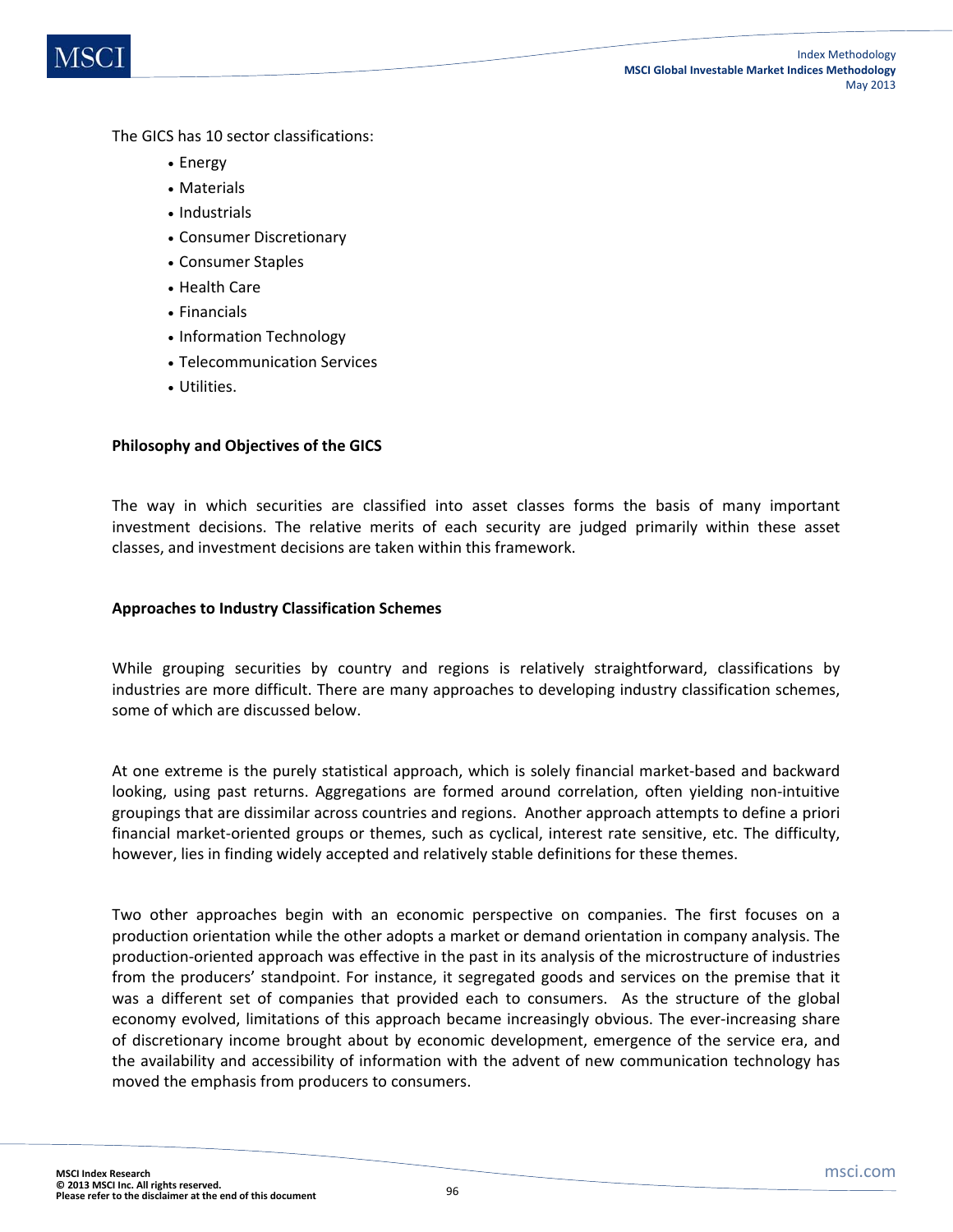

### **The GICS: Market Demand-Oriented**

The Global Industry Classification Standard is designed to be market demand-oriented in its analysis and classification of companies. For example, drawing the line between goods and services is becoming increasingly arbitrary as they are now commonly sold together. This distinction between goods and services is replaced by adopting the more market-oriented sectors of "Consumer Discretionary" and "Consumer Staples", which group goods and services sub-industries. In addition, the creation of large stand-alone sectors such as Health Care, Information Technology and Telecommunication Services accurately represents industries that provide significant value to the consumer in today's global and integrated economy. This further contributes to a more uniform distribution of weights among the 10 sectors.

### GICS Company Classification

The GICS is used to assign each company to a sub-industry according to its principal business activity. Since the GICS is strictly hierarchical, a company can only belong to one grouping at each of the four levels.

### **An Illustration of the GICS – Telecommunication Services Sector:**



#### **Classification by Revenue**

In order to provide an accurate, complete and long-term view of the global investment universe, a company's revenues often provide a more stable and precise reflection of its activities than earnings. Furthermore, industrial and geographical breakdowns of revenues are more commonly available than earnings broken down the same way for most companies. Nevertheless, company valuations are more closely related to earnings than revenues. Therefore, earnings remain an important secondary consideration in a company's industry classification.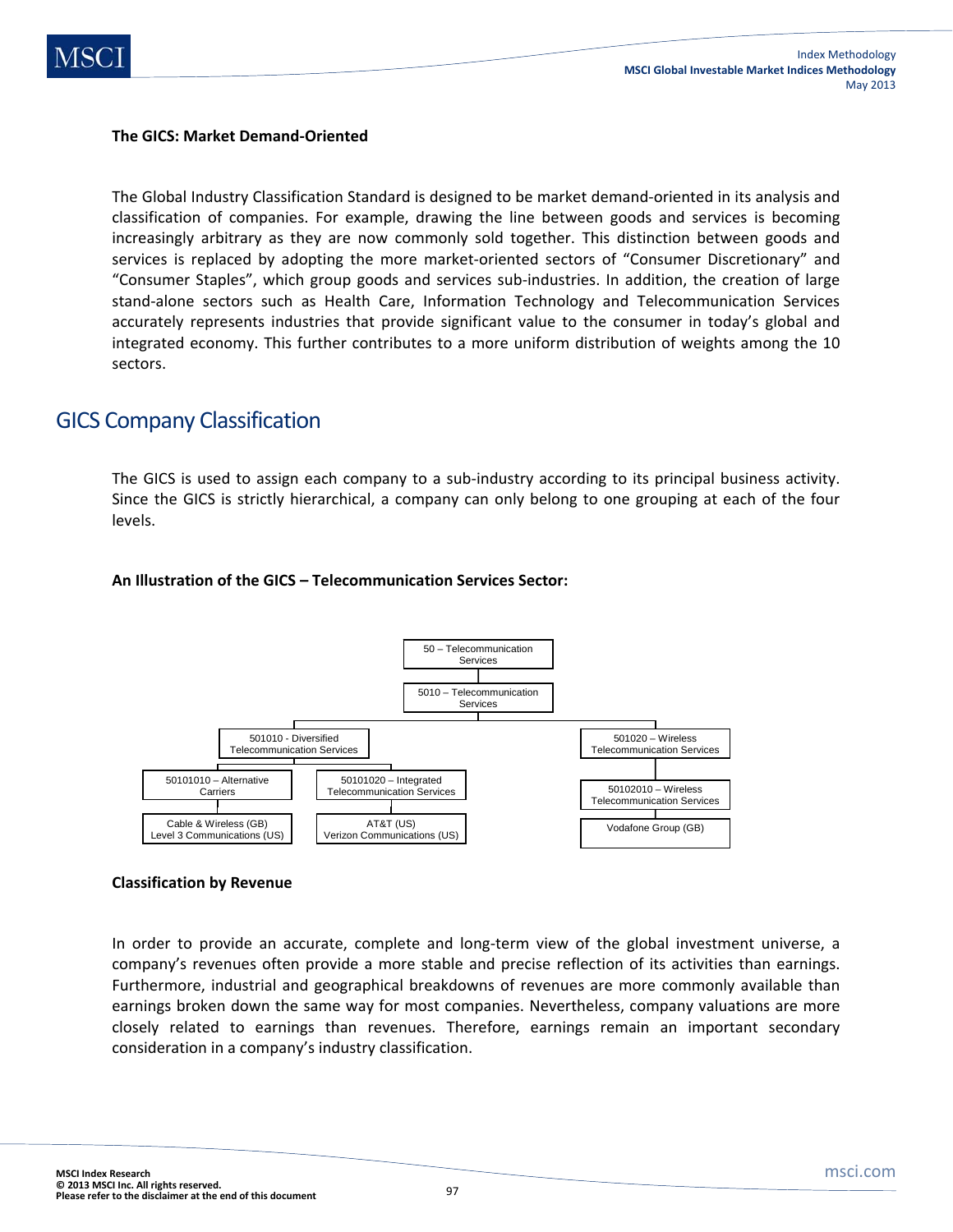

#### **General Guidelines for Classification**

The primary source of information used to classify securities is a company's annual reports and accounts. Other sources include brokers' reports and other published research literature. As a general rule, a company is classified in the sub-industry whose definition most closely describes the business activities that generate at least 60% of the company's revenues.

#### **Example: Nokia (FI)**

| 2006 Results    | <b>Mobile Phones</b> | Multimedia | <b>Enterprise Solutions</b> | <b>Networks</b> |
|-----------------|----------------------|------------|-----------------------------|-----------------|
| Revenues        | 60%                  | $19\%$     | $3\%$                       | $18\%$          |
| <b>Earnings</b> | $75\%$               | $24\%$     | $\gamma_{0/2}$              | $15\%$          |

#### Classified as:

| <b>GICS</b> Level     | <b>GICS</b> Code | <b>Code Description</b>         |  |
|-----------------------|------------------|---------------------------------|--|
| <b>Sector</b>         | 45               | Information Technology          |  |
| <b>Industry Group</b> | 4520             | Technology Hardware & Equipment |  |
| Industry              | 452010           | Communications Equipment        |  |
| Sub-Industry          | 45201020         | Communications Equipment        |  |

However, a company engaged in two or more substantially different business activities, none of which contribute 60% or more of revenues, is classified in the sub-industry that provides the majority of both the company's revenues and earnings. When no sub-industry provides the majority of both the company's revenues and earnings, the classification will be determined based on further research and analysis. In addition, a company significantly diversified across three or more sectors, none of which contributes the majority of revenues or earnings, is classified either in the Industrial Conglomerates subindustry (Industrial Sector) or in the Multi-Sector Holdings sub-industry (Financials Sector).

### **Example: General Electric (US)**

| 2006 Results | Intrastructure | Industrial | Healthcare | <b>NBC</b> Universal | <b>Commercial Finance</b> | <b>Consumer Finance</b> |
|--------------|----------------|------------|------------|----------------------|---------------------------|-------------------------|
| Revenues     | 30%            | $21\%$     | 10%        | $10\%$               | 15%                       | $4\%$                   |
| Earnings     | $34\%$         | $10\%$     | $12\%$     | $1\%$                | 19%                       | 13%                     |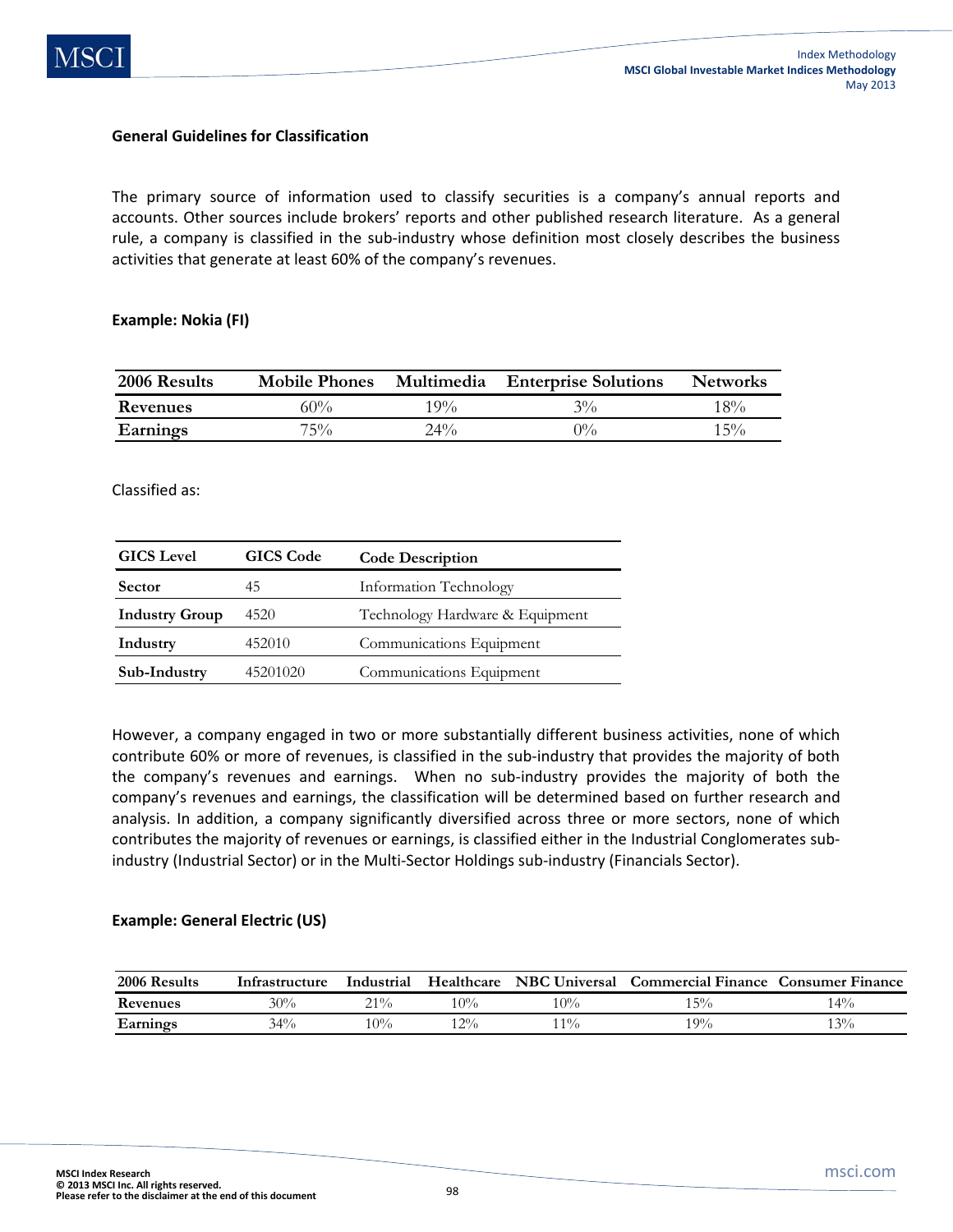Classified as:

| <b>GICS</b> Level     | <b>GICS</b> Code | <b>Code Description</b>         |
|-----------------------|------------------|---------------------------------|
| <b>Sector</b>         | 20               | Industrials                     |
| <b>Industry Group</b> | 2010             | Capital Goods                   |
| Industry              | 201050           | <b>Industrial Conglomerates</b> |
| Sub-Industry          | 20105010         | <b>Industrial Conglomerates</b> |

In the case of a new issue, the classification will be determined based primarily on the description of the company's activities and pro forma results as given in the prospectus.

### **Review of Sub-Industry Classification**

A company's sub-industry classification will be reviewed either when a significant corporate restructuring occurs or when a new annual report is available. In order to provide a stable sub-industry classification, when reviewing a company's classification, changes will be minimized in the sub-industry classification to the extent possible by disregarding temporary fluctuations in the results of a company's different activities.

In the event that the above guidelines should not appropriately capture a particular company's business activity, its classification will be determined based on more extensive analysis.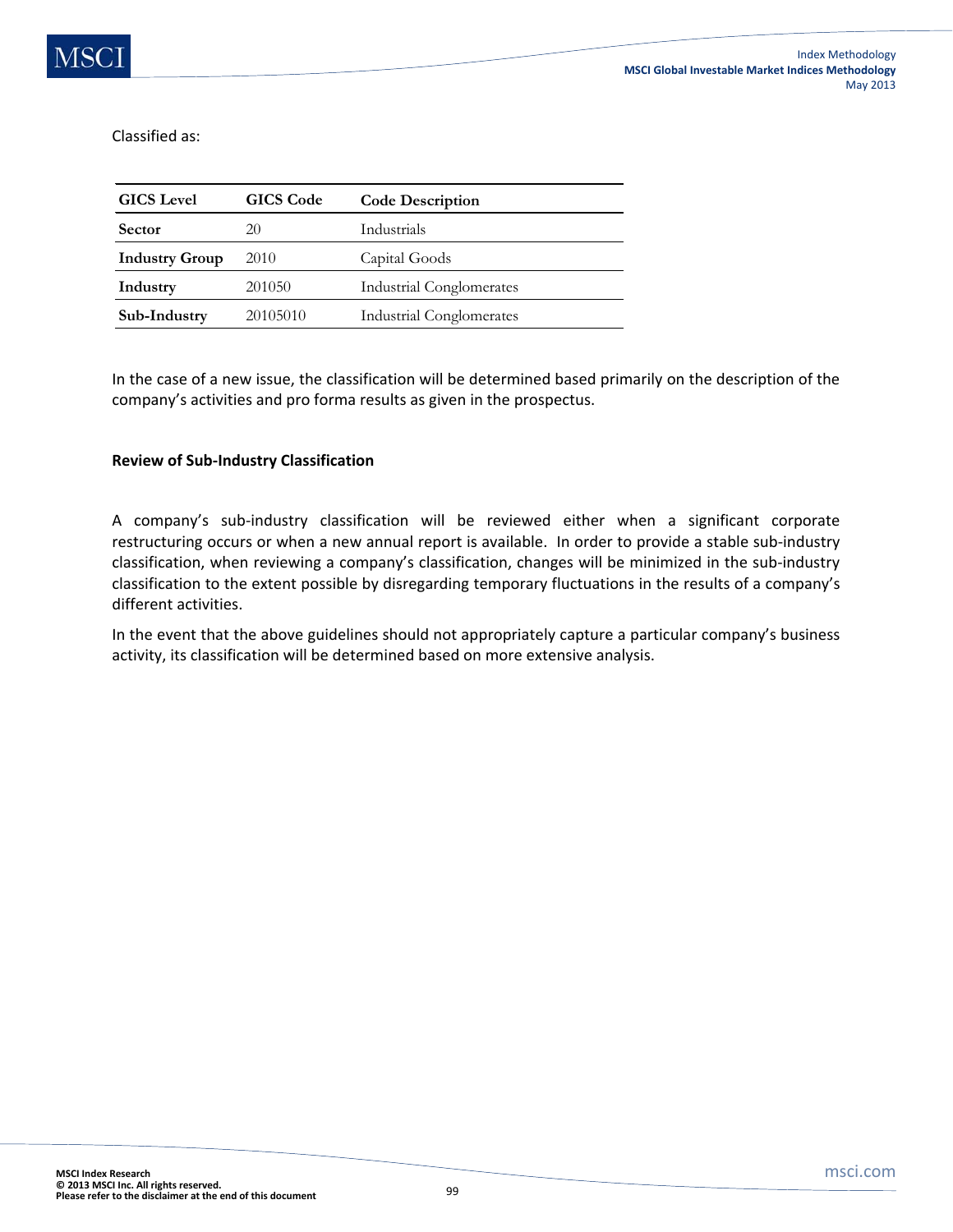### **GICS (Global Industry Classification Standard)**

**Effective after close of business (US, EST) Friday August 29, 2008**

| Sector         |      | Ind ustry G roup                                        | In dustry    |                                             | Sub-Industry         |                                                  |
|----------------|------|---------------------------------------------------------|--------------|---------------------------------------------|----------------------|--------------------------------------------------|
| 10 Energy      |      | 1010 Energy                                             | 101010       | <b>Energy Equipment &amp; Services</b>      | 10101010             | Oil & Gas Drilling                               |
|                |      |                                                         |              |                                             |                      |                                                  |
|                |      |                                                         |              |                                             | 10101020             | Oil & Gas Equipment & Services                   |
|                |      |                                                         |              | 101020 Oil, Gas & Consumable Fuels          | 10102010             | Integrated Oil & Gas                             |
|                |      |                                                         |              |                                             | 10102020             | <b>QI &amp; Gas Exploration &amp; Production</b> |
|                |      |                                                         |              |                                             | 10102030             | Oil & Gas Refining & Marketing                   |
|                |      |                                                         |              |                                             | 10102040             | Oil & Gas Storage & Transportation               |
|                |      |                                                         |              |                                             | 10102050             | Coal & Consumable Fuels                          |
| 15 Materials   | 1510 | <b>Materials</b>                                        |              | 151010 Chemicals                            | 15101010             | Commodity Chemicals                              |
|                |      |                                                         |              |                                             | 15101020             | Diversified Chemicals                            |
|                |      |                                                         |              |                                             | 15101030             | Fertilizers & Agricultural Chemicals             |
|                |      |                                                         |              |                                             | 15101040             | <b>Industrial Gases</b>                          |
|                |      |                                                         |              |                                             | 15101050             | SpecialtyChemicals                               |
|                |      |                                                         | 151020       | <b>Construction Materials</b>               |                      | <b>Construction Materials</b>                    |
|                |      |                                                         |              |                                             | 15102010             |                                                  |
|                |      |                                                         | 151030       | Containers & Packaging                      | 15103010             | <b>Metal &amp; Glass Containers</b>              |
|                |      |                                                         |              |                                             | 15103020             | Paper Packaging                                  |
|                |      |                                                         | 151040       | Metals& Mining                              | 15104010             | Al uminum                                        |
|                |      |                                                         |              |                                             | 15104020             | Diversified Metals & Mining                      |
|                |      |                                                         |              |                                             | 15104030             | Gold                                             |
|                |      |                                                         |              |                                             | 15104040             | Precious Metals & Minerals                       |
|                |      |                                                         |              |                                             | 15104050             | Steel                                            |
|                |      |                                                         | 151050       | Paper & Forest Products                     | 15105010             | <b>Forest Products</b>                           |
|                |      |                                                         |              |                                             | 15105020             | Paper Products                                   |
|                |      |                                                         |              |                                             |                      |                                                  |
| 20 Industrials | 2010 | <b>Capital Goods</b>                                    | 201010       | Aerospace & Defense                         | 20101010             | Aerospace & Defense                              |
|                |      |                                                         | 201020       | <b>Building Products</b>                    | 20102010             | <b>Building Products</b>                         |
|                |      |                                                         | 201030       | <b>Construction &amp; Engineering</b>       | 20103010             | <b>Construction &amp; Engineering</b>            |
|                |      |                                                         | 201040       | Electrical Equipment                        | 20104010             | Electrical Components & Equipment                |
|                |      |                                                         |              |                                             | 20104020             | Heavy Electrical Equipment                       |
|                |      |                                                         | 201050       | <b>Industrial Conglomerates</b>             | 20105010             | Industrial Conglomerates                         |
|                |      |                                                         | 201060       | <b>Machinery</b>                            | 20106010             | Construction & Farm Machinery& Heavy Trucks      |
|                |      |                                                         |              |                                             | 20106020             | <b>Industrial Machinery</b>                      |
|                |      |                                                         | 201070       | <b>Trading Companies &amp; Distributors</b> | 20107010             | <b>Trading Companies &amp; Distributors</b>      |
|                | 2020 | Commercial & Professional Services 202010               |              | <b>Commercial Services &amp; Supplies</b>   | 20201010             | Commercial Printing                              |
|                |      |                                                         |              |                                             |                      |                                                  |
|                |      |                                                         |              |                                             | 20201050             | <b>Environmental &amp; Facilities Services</b>   |
|                |      |                                                         |              |                                             | 20201060             | Office Services & Supplies                       |
|                |      |                                                         |              |                                             | 20201070             | <b>Diversified Support Services</b>              |
|                |      |                                                         |              |                                             | 20201080             | <b>Security &amp; Alarm Services</b>             |
|                |      |                                                         |              | <b>Profession al Services</b>               | 20202010             |                                                  |
|                |      |                                                         | 202020       |                                             |                      | Human Resource & Employment Services             |
|                |      |                                                         |              |                                             | 20202020             | <b>Research &amp; Consulting Services</b>        |
|                |      | 2030 Transportation                                     | 203010       | Air Freight & Logistics                     | 20301010             | Air Freight & Logistics                          |
|                |      |                                                         | 203020       | Airlines                                    | 20302010             | Airlines                                         |
|                |      |                                                         | 203030       | <b>Marine</b>                               | 20303010             | Marine                                           |
|                |      |                                                         | 203040       | Road & Rail                                 | 20304010             | <b>Rail roads</b>                                |
|                |      |                                                         |              |                                             | 20304020             | <b>Trucking</b>                                  |
|                |      |                                                         | 203050       | <b>Transportation Infrastructure</b>        | 20305010             | <b>Airport Services</b>                          |
|                |      |                                                         |              |                                             | 20305020             | Highways & Railtracks                            |
|                |      |                                                         |              |                                             | 20305030             | Marine Ports & Services                          |
|                |      |                                                         |              |                                             |                      |                                                  |
|                |      | 25 Consumer Discretionary 2510 Automobiles & Components | 251010       | <b>Auto Components</b>                      | 25101010             | Auto Parts & Equipment                           |
|                |      |                                                         |              |                                             | 25101020             | <b>Tires &amp; Rubber</b>                        |
|                |      |                                                         | 251020       | <b>Automobiles</b>                          | 25102010             | Automobile Manufacturers                         |
|                |      |                                                         |              |                                             | 25102020             | Motorcyde Manufacturers                          |
|                |      | 2520 Consumer Durables & Apparel                        |              | 252010 Household Durables                   | 25201010             | <b>Consumer Electronics</b>                      |
|                |      |                                                         |              |                                             | 25201020             | <b>Home Furnishings</b>                          |
|                |      |                                                         |              |                                             | 25201030             | Hom ebuilding                                    |
|                |      |                                                         |              |                                             | 25201040             | <b>Household Appli ances</b>                     |
|                |      |                                                         |              |                                             | 25201050             | <b>Housewares &amp; Specialties</b>              |
|                |      |                                                         | 252020       | Leisure Equipment & Products                | 25202010             | Leisure Products                                 |
|                |      |                                                         |              |                                             | 25202020             | Photographic Products                            |
|                |      |                                                         |              | 252030 Textiles, Apparel & Luxury Goods     | 25203010             | Apparel, Accessories & LuxuryGoods               |
|                |      |                                                         |              |                                             | 25203020             | Footwear                                         |
|                |      |                                                         |              |                                             | 25203030             | <b>Textiles</b>                                  |
|                |      | <b>Consumer Services</b>                                |              | 253010 Hotels, Restaurants & Leisure        | 25301010             | Casinos & Gaming                                 |
|                |      |                                                         |              |                                             | 25301020             | <b>Hotels, Resorts &amp; Cruise Lines</b>        |
|                |      |                                                         |              |                                             | 25301030             | Leisure Facilities                               |
|                |      |                                                         |              |                                             |                      |                                                  |
|                |      |                                                         | 253020       |                                             | 25301040             | <b>Restaurants</b>                               |
|                |      |                                                         |              | <b>Diversified Consumer Services</b>        | 25302010             | <b>Education Services</b>                        |
|                |      |                                                         |              |                                             | 25302020             | Specialized Consumer Services                    |
|                |      | 2540 Media                                              | 254010 Media |                                             | 25401010             | Advertising                                      |
|                |      |                                                         |              |                                             | 25401020             | Broadcasting                                     |
|                |      |                                                         |              |                                             | 25401025             | Cable & Satellite                                |
|                |      |                                                         |              |                                             | 25401030             | <b>Movies &amp; Entertainment</b>                |
|                |      |                                                         |              |                                             | 25401040             | Publi shi ng                                     |
|                | 2550 | Retailing                                               | 255010       | <b>Distributors</b>                         | 25501010             | Distributors                                     |
|                |      |                                                         | 255020       | Internet & Catalog Retail                   | 25502010             | Catalog Retail                                   |
|                |      |                                                         |              |                                             | 25502020             | <b>Internet Retail</b>                           |
|                |      |                                                         | 255030       | Multiline Retail                            | 25503010             | Department Stores                                |
|                |      |                                                         |              |                                             | 25503020             | General Merchandise Stores                       |
|                |      |                                                         | 255040       | Specialty Retail                            | 25504010             | Apparel Retail                                   |
|                |      |                                                         |              |                                             |                      |                                                  |
|                |      |                                                         |              |                                             | 25504020<br>25504030 | <b>Computer &amp; Electronics Retail</b>         |
|                |      |                                                         |              |                                             |                      | Home Improvement Retail                          |
|                |      |                                                         |              |                                             | 25504040             | <b>SpecialtyStores</b>                           |
|                |      |                                                         |              |                                             | 25504050             | <b>Automotive Retail</b>                         |
|                |      |                                                         |              |                                             | 25504060             | Homefurnishing Retail                            |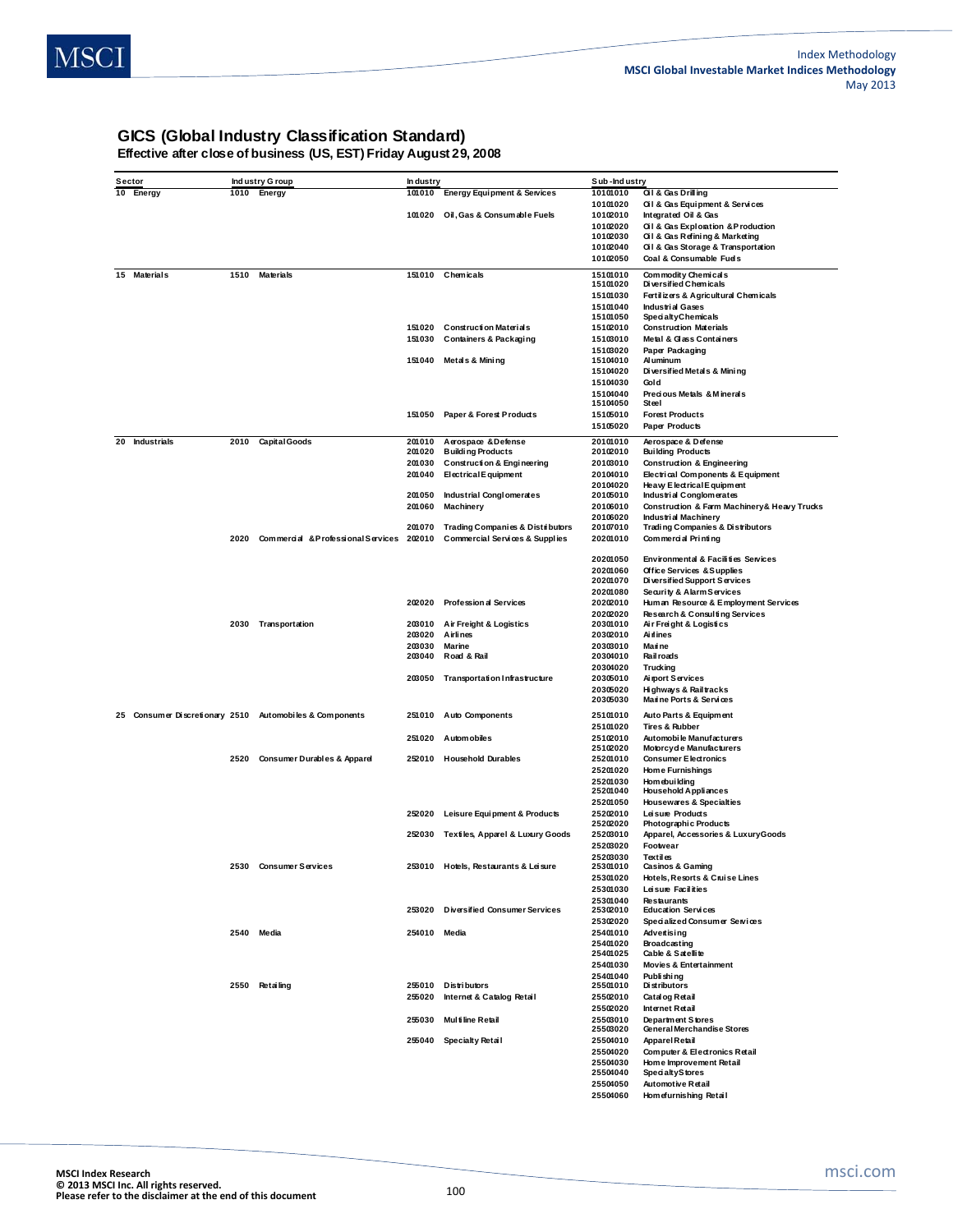

| 30<br>Consumer Staples            |      | 3010 Food & Staples Retailing                | 301010 | Food & Staples Retailing                       | 30101010 | Drug Retail                                  |
|-----------------------------------|------|----------------------------------------------|--------|------------------------------------------------|----------|----------------------------------------------|
|                                   |      |                                              |        |                                                | 30101020 | <b>Food Distributors</b>                     |
|                                   |      |                                              |        |                                                | 30101030 | <b>Food Retail</b>                           |
|                                   |      |                                              |        |                                                | 30101040 | Hypermarkets & Super Centers                 |
|                                   | 3020 | Food, Beverage & Tobacco                     | 302010 | <b>Beverages</b>                               | 30201010 | <b>Brewers</b>                               |
|                                   |      |                                              |        |                                                | 30201020 | Distillers & Vintners                        |
|                                   |      |                                              |        |                                                | 30201030 | <b>Soft Drinks</b>                           |
|                                   |      |                                              | 302020 | <b>Food Products</b>                           | 30202010 | <b>Agricultural Products</b>                 |
|                                   |      |                                              |        |                                                | 30202030 |                                              |
|                                   |      |                                              |        |                                                |          | Packaged Foods & Meats<br>Tobacco            |
|                                   |      |                                              | 302030 | Tobacco                                        | 30203010 |                                              |
|                                   | 3030 | Household & Personal Products                | 303010 | <b>Household Products</b>                      | 30301010 | <b>Household Products</b>                    |
|                                   |      |                                              | 303020 | <b>Personal Products</b>                       | 30302010 | <b>Personal Products</b>                     |
| 35 Health Care                    | 3510 | <b>Health Care Equipment &amp; Services</b>  | 351010 | <b>Health Care Equipment &amp; Supplies</b>    | 35101010 | <b>Health Care Equipment</b>                 |
|                                   |      |                                              |        |                                                | 35101020 | <b>Health Care Supplies</b>                  |
|                                   |      |                                              | 351020 | <b>Health Care Providers &amp; Services</b>    | 35102010 | <b>Health Care Distributors</b>              |
|                                   |      |                                              |        |                                                |          | <b>Health Care Services</b>                  |
|                                   |      |                                              |        |                                                | 35102015 |                                              |
|                                   |      |                                              |        |                                                | 35102020 | <b>Health Care Facilities</b>                |
|                                   |      |                                              |        |                                                | 35102030 | <b>Managed Health Care</b>                   |
|                                   |      |                                              | 351030 | <b>Health Care Technology</b>                  | 35103010 | <b>Health Care Technology</b>                |
|                                   | 3520 | Pharmaceuticals, Biotechnology & Life 352010 |        | <b>Biotechnology</b>                           | 35201010 | <b>Biotechnology</b>                         |
|                                   |      | <b>Sciences</b>                              |        |                                                |          |                                              |
|                                   |      |                                              | 352020 | Pharmaceuticals                                | 35202010 | <b>Pharmaceuticals</b>                       |
|                                   |      |                                              | 352030 | Life Sciences Tools & Services                 | 35203010 | Life Sciences Tools & Services               |
|                                   |      |                                              |        |                                                |          |                                              |
| <b>Financials</b><br>40           | 4010 | Banks                                        | 401010 | <b>Commercial Banks</b>                        | 40101010 | <b>Diversified Banks</b>                     |
|                                   |      |                                              |        |                                                | 40101015 | <b>Regional Banks</b>                        |
|                                   |      |                                              | 401020 | Thrifts & Mortgage Finance                     | 40102010 | <b>Thrifts &amp; Mortgage Finance</b>        |
|                                   | 4020 | Diversified Financials                       | 402010 | <b>Diversified Financial Services</b>          | 40201020 | <b>Other Diversified Financial Services</b>  |
|                                   |      |                                              |        |                                                | 40201030 | Multi-Sector Holdings                        |
|                                   |      |                                              |        |                                                | 40201040 | Specialized Finance                          |
|                                   |      |                                              | 402020 | <b>Consumer Finance</b>                        | 40202010 | <b>Consumer Finance</b>                      |
|                                   |      |                                              | 402030 | <b>Capital Markets</b>                         | 40203010 | Asset Management & Custody Banks             |
|                                   |      |                                              |        |                                                | 40203020 | Investment Banking & Brokerage               |
|                                   |      |                                              |        |                                                | 40203030 | Diversified Capital Markets                  |
|                                   |      | 4030 Insurance                               | 403010 | <b>Insurance</b>                               | 40301010 | <b>Insurance Brokers</b>                     |
|                                   |      |                                              |        |                                                | 40301020 | Life & Health Insurance                      |
|                                   |      |                                              |        |                                                |          |                                              |
|                                   |      |                                              |        |                                                | 40301030 | Multi-line Insurance                         |
|                                   |      |                                              |        |                                                | 40301040 | <b>Property &amp; Casualty Insurance</b>     |
|                                   |      |                                              |        |                                                | 40301050 | Reinsurance                                  |
|                                   |      | 4040 RealEstate                              | 404020 | Real Estate Investment Trusts (REITs) 40402010 |          | Diversified REIT's                           |
|                                   |      |                                              |        |                                                |          |                                              |
|                                   |      |                                              |        |                                                | 40402020 | Industrial REIT's                            |
|                                   |      |                                              |        |                                                | 40402030 | Mortgage REIT's                              |
|                                   |      |                                              |        |                                                | 40402040 | Office REIT's                                |
|                                   |      |                                              |        |                                                | 40402050 | Residential REIT's                           |
|                                   |      |                                              |        |                                                | 40402060 | RetailREIT's                                 |
|                                   |      |                                              |        |                                                | 40402070 | Specialized REIT's                           |
|                                   |      |                                              | 404030 | Real Estate Management &                       | 40403010 | Diversified Real Estate Activities           |
|                                   |      |                                              |        | Development                                    |          |                                              |
|                                   |      |                                              |        |                                                | 40403020 | Real Estate Operating Companies              |
|                                   |      |                                              |        |                                                |          |                                              |
|                                   |      |                                              |        |                                                | 40403030 | Real Estate Development                      |
|                                   |      |                                              |        |                                                | 40403040 | <b>RealEstate Services</b>                   |
| 45<br>Information Technology 4510 |      | Software & Services                          | 451010 | Internet Software & Services                   | 45101010 | Internet Software & Services                 |
|                                   |      |                                              | 451020 | <b>IT Services</b>                             | 45102010 | <b>IT Consulting &amp; Other Services</b>    |
|                                   |      |                                              |        |                                                | 45102020 | Data Processing & Outsourced Services        |
|                                   |      |                                              | 451030 | Software                                       | 45103010 | <b>Application Software</b>                  |
|                                   |      |                                              |        |                                                | 45103020 | <b>Systems Software</b>                      |
|                                   |      |                                              |        |                                                |          | Home Entertainment Software                  |
|                                   |      |                                              |        |                                                | 45103030 |                                              |
|                                   |      | 4520 Technology Hardware & Equipment         | 452010 | <b>Communications Equipment</b>                | 45201020 | Communications Equipment                     |
|                                   |      |                                              | 452020 | <b>Computers &amp; Peripherals</b>             | 45202010 | <b>Computer Hardware</b>                     |
|                                   |      |                                              |        |                                                | 45202020 | Computer Storage & Peripherals               |
|                                   |      |                                              | 452030 | Electronic Equipment, Instruments &            | 45203010 | Electronic Equipment & Instruments           |
|                                   |      |                                              |        | Components                                     |          |                                              |
|                                   |      |                                              |        |                                                | 45203015 | Electronic Components                        |
|                                   |      |                                              |        |                                                | 45203020 | <b>Electronic Manufacturing Services</b>     |
|                                   |      |                                              |        |                                                | 45203030 | <b>TechnologyDistributors</b>                |
|                                   |      |                                              | 452040 | Office Electronics                             | 45204010 | Office Electronics                           |
|                                   | 4530 | Semiconductors & Sem iconductor              | 453010 | Semi conductors & Semi conductor               | 45301010 | Semiconductor Equipment                      |
|                                   |      | <b>Equipment</b>                             |        | <b>Equipment</b>                               |          |                                              |
|                                   |      |                                              |        |                                                | 45301020 |                                              |
|                                   |      |                                              |        |                                                |          | Semiconductors                               |
| 50 Telecommunication<br>Services  | 5010 | <b>Telecommunication Services</b>            | 501010 | Diversified Telecommunication                  | 50101010 | <b>Alternative Carriers</b>                  |
|                                   |      |                                              |        | <b>Services</b>                                |          |                                              |
|                                   |      |                                              |        |                                                | 50101020 | Integrated Telecom munication Services       |
|                                   |      |                                              | 501020 | Wireless Telecom munication Services 50102010  |          | Wireless Telecommunication Services          |
|                                   |      |                                              |        |                                                |          |                                              |
|                                   |      |                                              |        |                                                |          |                                              |
| 55<br>Utilities                   |      | 5510 Utilities                               | 551010 | Electric Utilities                             | 55101010 | <b>Electric Utilities</b>                    |
|                                   |      |                                              | 551020 | <b>Gas Utilities</b>                           | 55102010 | Gas Utilities                                |
|                                   |      |                                              | 551030 | Multi-Utilities                                | 55103010 | Multi-Utilities                              |
|                                   |      |                                              | 551040 | <b>Water Utilities</b>                         | 55104010 | <b>Water Utilities</b>                       |
|                                   |      |                                              |        |                                                |          |                                              |
|                                   |      |                                              | 551050 | <b>Independent Power Producers &amp;</b>       | 55105010 | Independent Power Producers & Energy Traders |
|                                   |      |                                              |        | <b>Energy Traders</b>                          |          |                                              |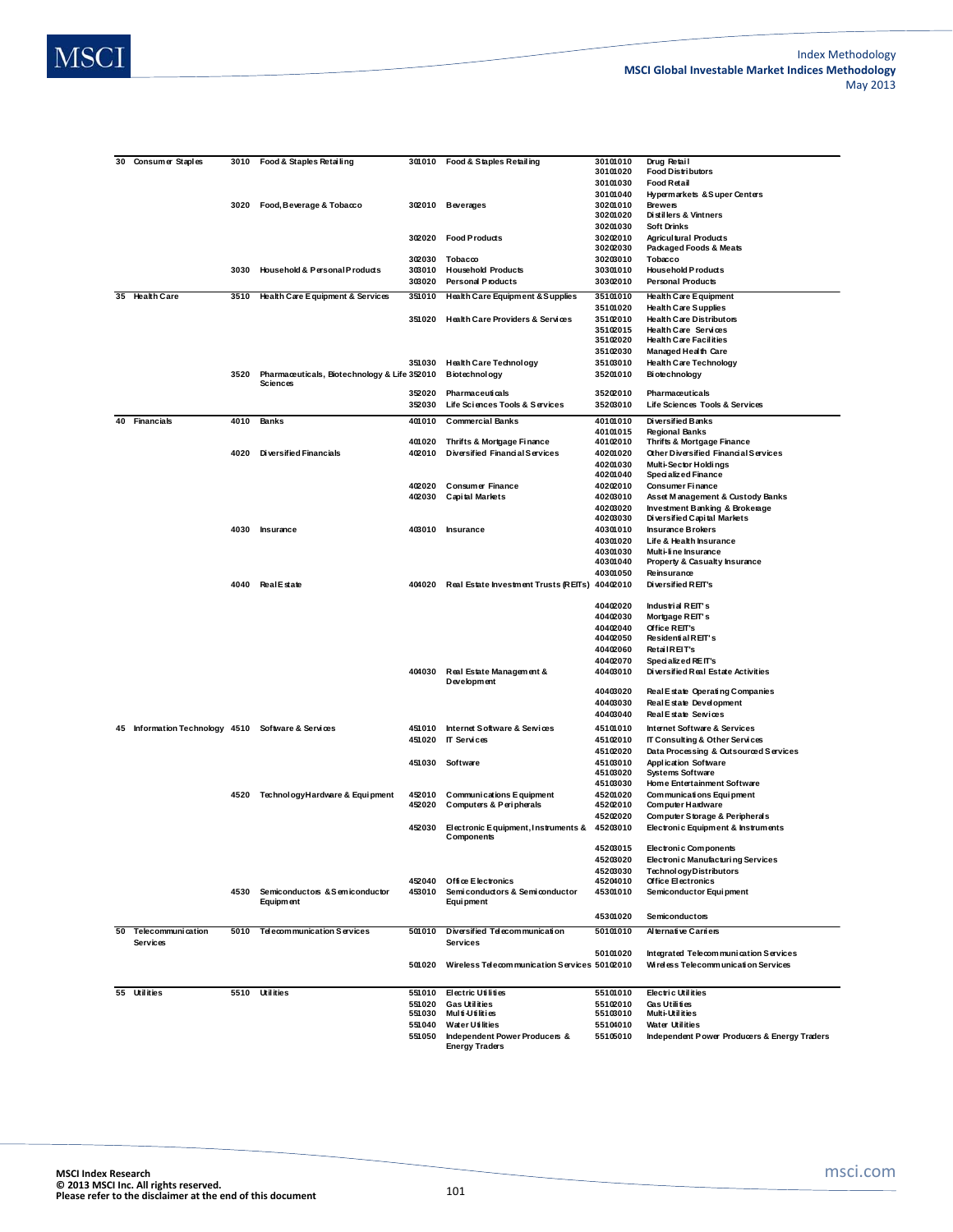

#### **GICS Structure Review Frequency**

MSCI and Standard & Poor's are committed to ensuring that the GICS structure remains relevant and upto-date. This is accomplished through an annual review of the structure. This review includes a detailed internal analysis to develop a proposal for potential structural changes and public request for comments and in-depth client consultations with various market participants as a means of obtaining feedback on proposed structural changes.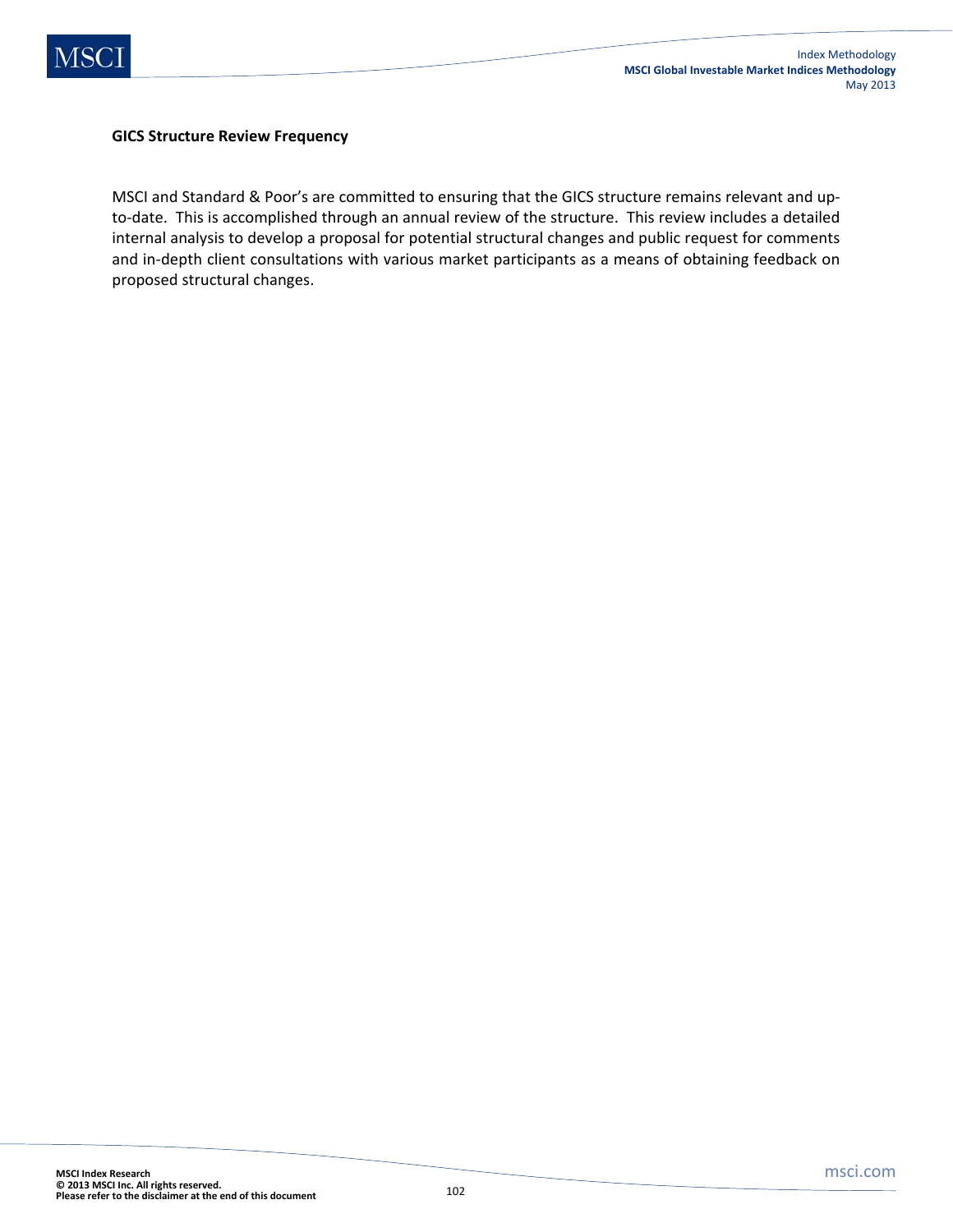# Appendix VI: Price Source for Securities

For a full updated list of prices used in MSCI's end of day index calculations by country, please refer to the MSCI Index Calculation Methodology that can be found at:

http://www.msci.com/eqb/methodology/meth\_docs/MSCI\_May13\_IndexCalcMethodology.pdf

In certain countries significant foreign ownership limits exist for certain companies and/or industries. When the FOL is reached in these countries, foreign investors may trade with each other in an organized local market, frequently at a price higher than that available to domestic investors. As a result, there may be separate domestic and foreign board quotations.

MSCI regularly monitors the relative liquidity and foreign ownership availability of constituents with separate domestic and foreign board quotations to determine whether prices for these constituents should reflect the domestic or foreign board quotations. This review occurs on a quarterly basis to coincide with the Quarterly Index Review.

### Russia

Similarly to other markets, in order to determine the most appropriate price source for the MSCI Russia index constituents the frequency of trading, 12 month and 3 month ATVRs are considered as described in Sections 2.2.3 and 3.1.2.3. However, the eligible universes for Russia include alternative listings, trading in the US despite being in the different time-zone. For more details on the country classification of securities please refer to Appendix III.

### Markets open on Saturday and/or Sunday

In the event that a security is not traded on a Monday but was traded on the previous Saturday and/or Sunday, the security will have the latter price carried forward to the Monday.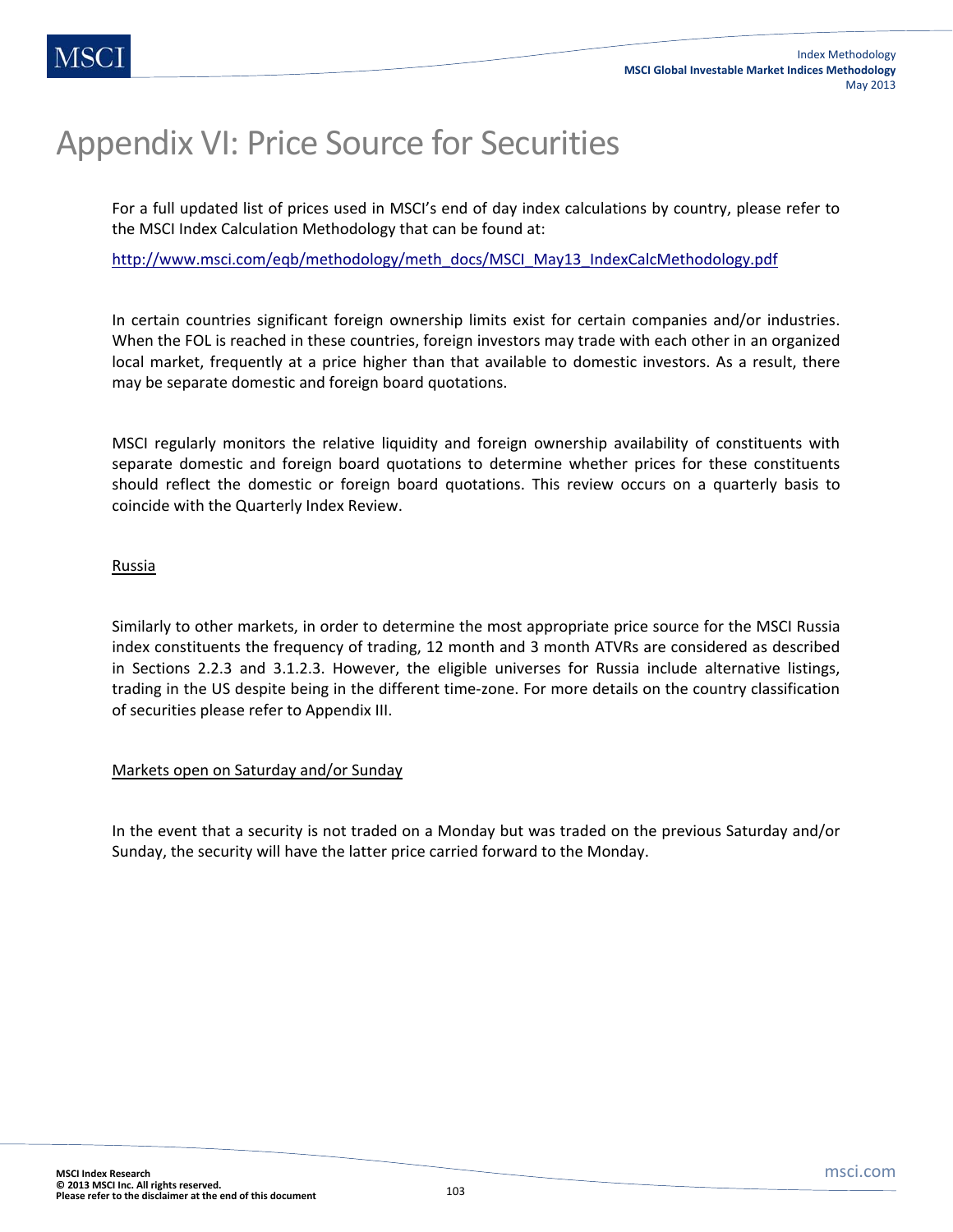# Appendix VII: Policy Regarding Trading Suspensions and Market Closures During Index Reviews

### **Policy Regarding Trading Suspensions for Individual Securities During Index Reviews**

MSCI will postpone the implementation of index review changes for the IMI constituents when the affected securities are suspended on the day prior to the effective implementation date of the Index Review. The postponed index review changes will be implemented two days after the securities resume trading.

### **Policy Regarding Market Closures During Index Reviews**

For both Quarterly Index Reviews and SAIRs, the following principles apply in case of market closures on the day of implementation. As a reminder, the effective implementation date for QIR is as of the close of the last business day of February and August. The effective implementation date for the SAIR is as of the close of the last business day of May and November.

#### Market Closures Due to Scheduled Stock Market Holidays

When a given stock market is closed on the scheduled implementation date due to stock market holiday, the change will be effective on the next business day, using the price of the previous business day's close.

MSCI will change the implementation date for Index Reviews if markets cumulatively constituting more than 20% of the MSCI All Country World Index market capitalization are expected to be either closed or experience low liquidity on that day.

#### Unexpected Full Trading Day Market Closures

In the event that the primary stock market in a country fails to open for trading and remains closed for the entire trading day on the implementation date of the review due to an unexpected market closure, MSCI will postpone the implementation of the additions to and deletions from the MSCI All Countries World Index (ACWI), as well as the changes in FIF and NOS with a combined impact on the country index of at least 50bp, resulting from the Semi-Annual or Quarterly Index Review of the MSCI Global Investable Market Indices for that specific country index. MSCI will implement the above changes as a result of the Semi-Annual or Quarterly Index Review for that country as of the close of the first business day (Monday to Friday) that the specific market reopens for trading and closing prices are available. In the event of unexpected closures of stock markets in more than one country, MSCI will evaluate the situation and may apply a different policy.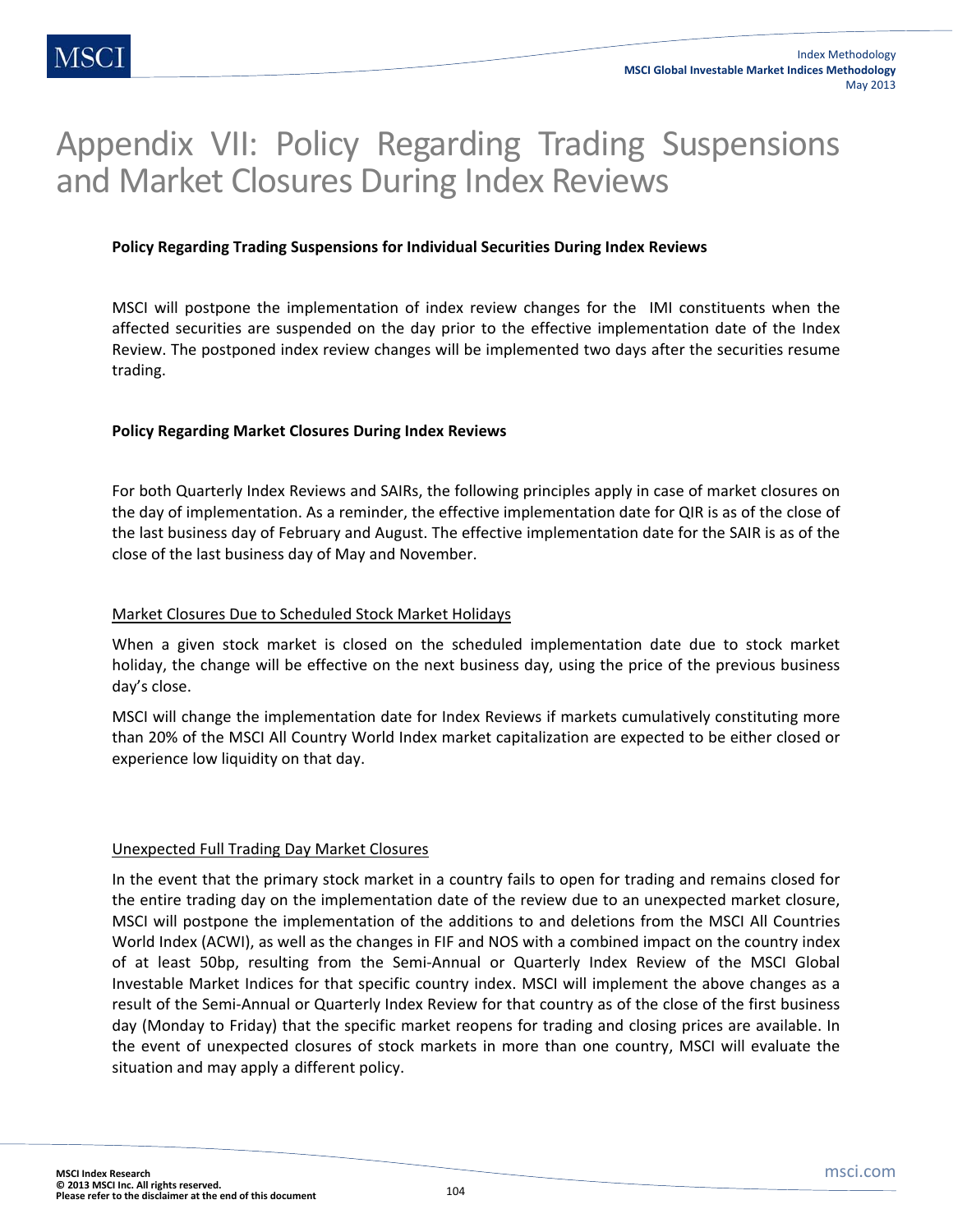For smaller countries, however, in the event of unexpected market closures, MSCI reserves the right to implement the Semi-Annual or Quarterly Index Review using the closing price of the last day the market was open.

### Unexpected Market Closures of Less Than Full Trading Day

The trading suspensions of less than one full trading day will not trigger any postponement of the implementation of the Semi-Annual or Quarterly Index Review of the MSCI Global Investable Market Indices.

### Market Outage during the Trading Day

In the event that a market is affected by an outage during the trading day on the effective implementation date, MSCI will determine its pricing policy for the relevant country on a case-by-case basis. In making its decision, MSCI will take into consideration a number of factors, including the time and duration of the outage, information on the outage provided by the specific stock exchange, and other relevant market information.

MSCI will communicate all decisions taken with respect to market outages during the day through the regular client communication channels as well as via Reuters (Pages MSCIA and following) and Bloomberg (MSCN).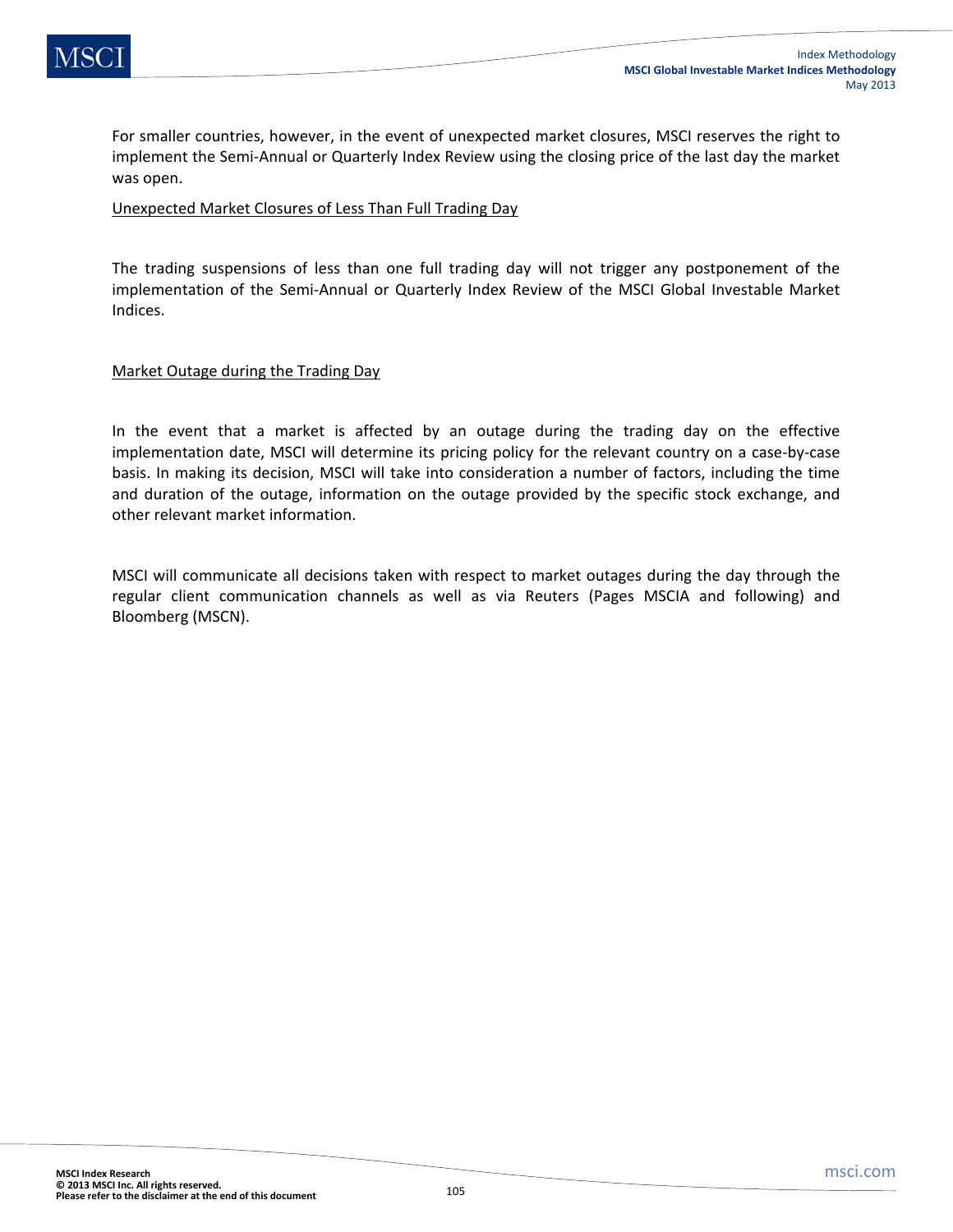# Appendix VIII: Updating the Global Minimum Size References and Ranges

As markets evolve due to events and price performance, the Global Minimum Size Reference and ranges are calculated on a daily basis using the following general principles.

## General Principles for Updating the Global Minimum Size References and Ranges

- **The Investable Market Index Global Minimum Size Reference** for Developed Markets is the full company market capitalization of the company at the same rank that determined the Investable Market Index Global Minimum Size Reference at the previous SAIR as long as the cumulative free float-adjusted market capitalization coverage of the existing DM Investable Equity Universe at that rank is between 99% and 99.25%. If the coverage at that rank is not between 99% and 99.25%, the rank is reset to the first company that reaches a cumulative free float-adjusted representation of not less than 99% (if below) or not more than 99.25% (if above) and the Global Minimum Size Reference is recalculated.
- **The Standard Index Global Minimum Size Reference** for Developed Markets is the full company market capitalization of the company ranked at the same rank that determined the Standard Index Global Minimum Size Reference at the previous SAIR as long as the cumulative free float-adjusted market capitalization coverage of the existing DM Investable Equity Universe at that rank is between 85 and 87%. If the coverage at that rank is not between 85% and 87%, the rank is reset to that company that reaches a cumulative free float-adjusted representation of not less than 85% (if below) or not more than 87% (if above) and the Global Minimum Size Reference is calculated.
- **The Large Cap Index Global Minimum Size Reference** for Developed Markets is the full company market cap of the company ranked at the same rank that determined the Large Cap Index Global Minimum Size Reference at the previous SAIR as long as the cumulative free float-adjusted market capitalization coverage of the existing DM Investable Equity Universe at that rank is between 70 and 72%. If the coverage at that rank is not between 70% and 72%, the rank is reset to that company that reaches a cumulative free float-adjusted representation of not less than 70% (if below) or not more than 72% (if above) and the Global Minimum Size Reference is recalculated.
- **For Emerging Markets** the Global Minimum Size Reference for each size-segment is set at half of the USD Global Minimum Size Reference for Developed Markets.

Using the rank of the company that determined the Global Minimum Size Reference at the previous SAIR - within acceptable representation ranges - is aimed at providing more stable Global Minimum Size References, compared to an approach that focuses on a targeted percentile coverage.

The existing DM Equity Investable Universe is used to keep the Global Minimum Size Reference up to date on a daily basis and at Quarterly Index Reviews. For SAIRs, the fully updated DM Equity Investable Universe is used.

> **Example:** At the previous SAIR of the Standard Indices, the Global Minimum Size Reference was determined to be USD 3.95 billion and reflected the market capitalization of the  $1700<sup>th</sup>$  company in the DM Equity Investable Universe with a cumulative free float-adjusted market coverage of 85% at that rank. In the current SAIR, the market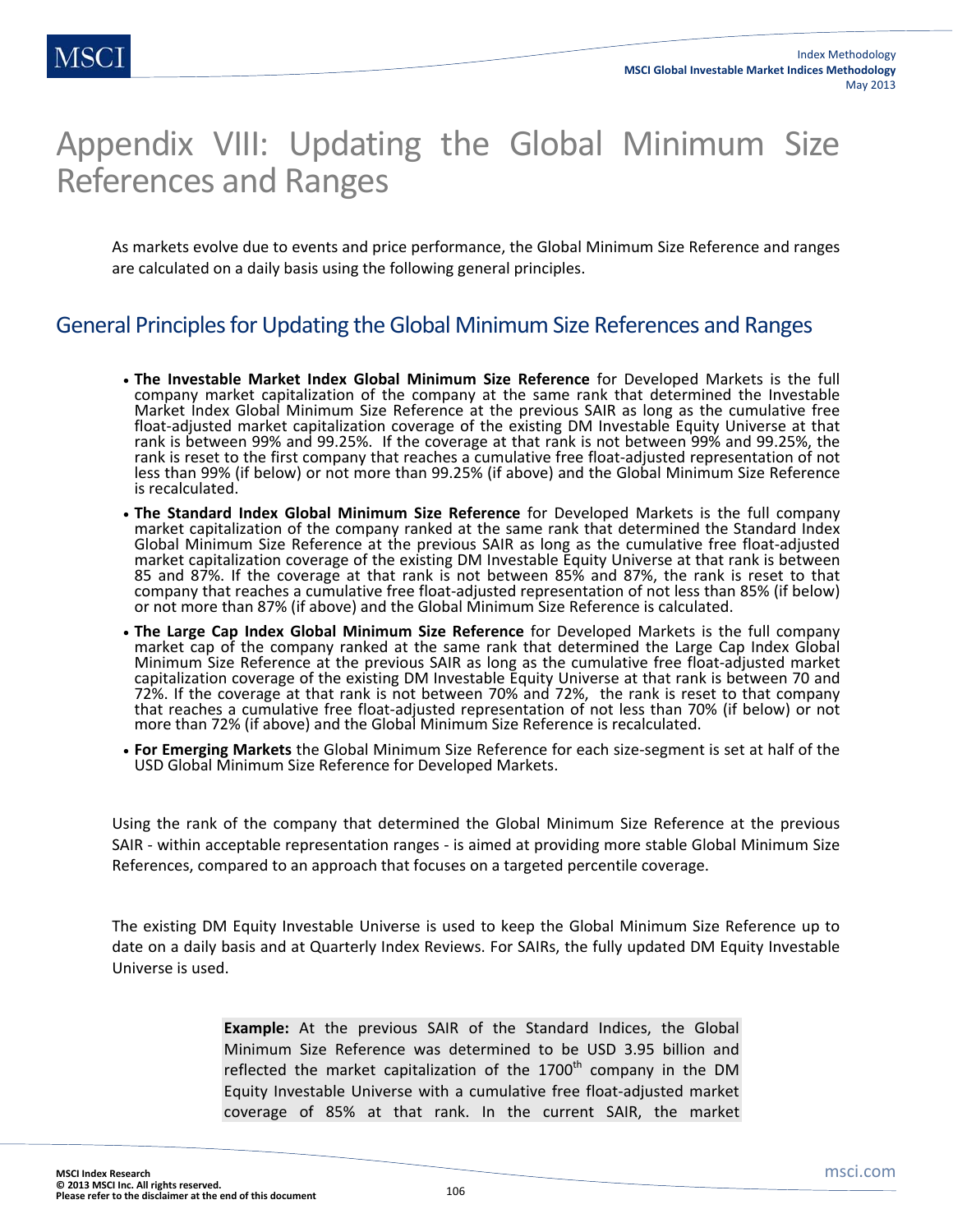capitalization of the  $1700<sup>th</sup>$  company is chosen as the pro forma Global Minimum Size Reference. If the cumulative free float-adjusted market capitalization coverage of the 1700 companies is between 85 – 87% of the DM Equity Investable Universe, the full market capitalization of the 1700<sup>th</sup> company will be used as the new Global Minimum Size Reference. If, however, the cumulative free float-adjusted market capitalization of the DM Equity Investable Universe is 88%, then the rank of the company determining the Global Minimum Size Reference is reset. In this case, suppose the top 1600 companies cumulatively cover 87% of the free float-adjusted market capitalization, then the market capitalization of the 1600<sup>th</sup> company is the new Global Minimum Size Reference for the DM Standard Indices. At the next SAIR, the full market capitalization of the  $1600<sup>th</sup>$  company will be the pro forma Global Minimum Size Reference.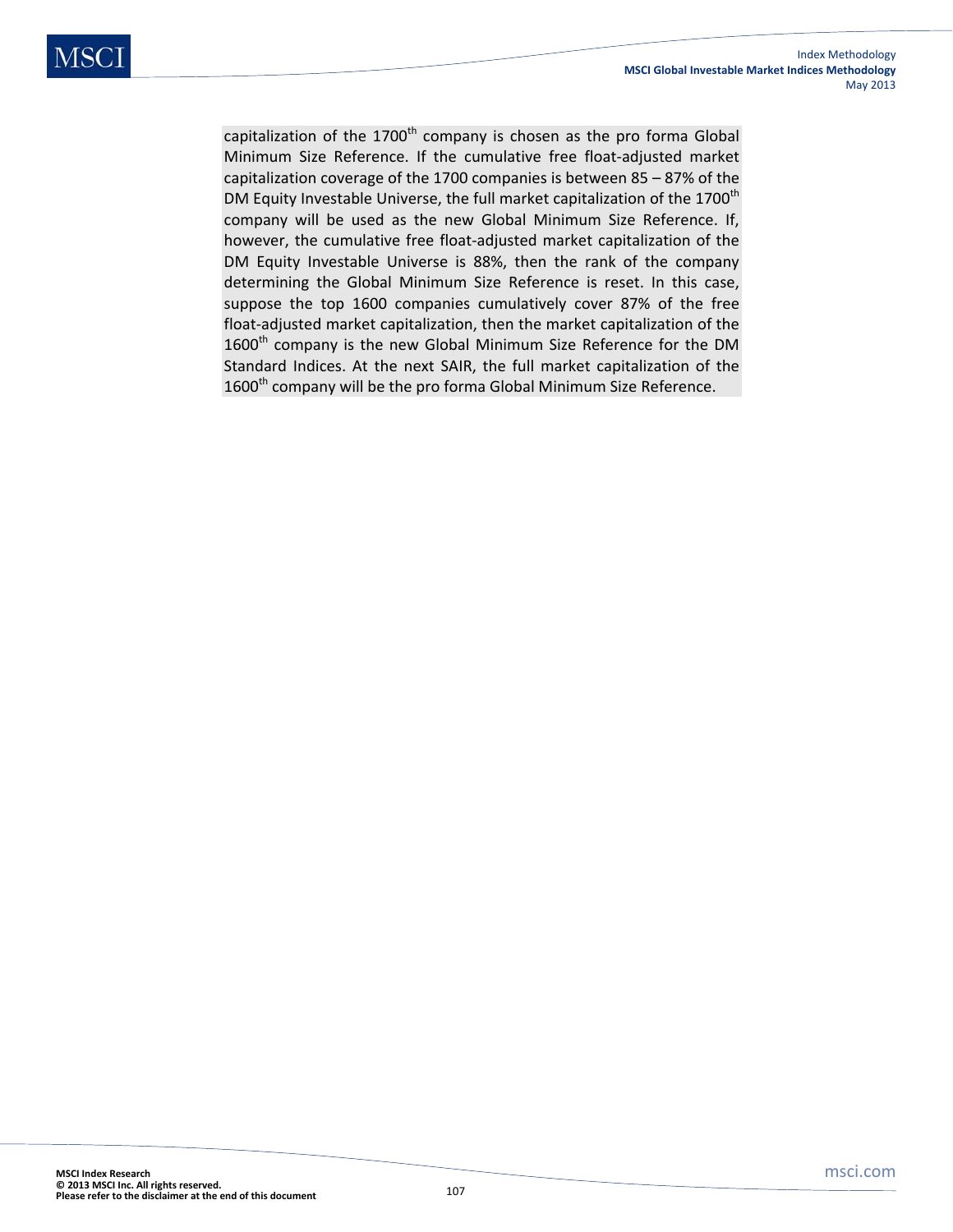# Appendix IX: Minimum Market-Relative Liquidity Requirements for the Standard Index

The Market-Relative Liquidity Requirement for inclusion in the Standard Index is derived as follows:

- Companies are first sorted in descending order by full market capitalization and the cumulative free float-adjusted market capitalization coverage is calculated.
- The universe of large and mid cap companies is defined when 85% of the free float-adjusted market capitalization coverage of the Market Investable Equity Universe is achieved.
- The securities within this universe are then sorted by descending order of 12-month ATVR.
- The 12-month ATVR at the 98th percentile of this sorted universe is noted.
- The Market-Relative Liquidity Requirement is then defined as 90% of that 12-month ATVR level, subject to:
	- oA minimum of 20% 12-month ATVR in Developed Markets and 15% 12-month ATVR in Emerging Markets

oA maximum of 50% 12-month ATVR in both Developed and Emerging Markets

This Market-Relative Liquidity Requirement is periodically updated and published at the time of the SAIR.

The 12-month ATVR thresholds for the May 2013 Semi-Annual Index Review are shown below.<sup>17</sup>

|                    | Minimum     |
|--------------------|-------------|
| Country            | <b>ATVR</b> |
| <b>AUSTRALIA</b>   | 43%         |
| <b>CANADA</b>      | 31%         |
| <b>EUROPE</b>      | 23%         |
| <b>HONG KONG</b>   | 26%         |
| <b>ISRAEL</b>      | 22%         |
| <b>JAPAN</b>       | 44%         |
| <b>NEW ZEALAND</b> | 20%         |
| <b>SINGAPORE</b>   | 24%         |
| <b>USA</b>         | 20%         |

#### **Developed Markets Emerging Markets**

|         | Minimum I   |
|---------|-------------|
| Country | <b>ATVR</b> |
| China A | 50%         |
|         |             |

#### Country Minimum ATVR AUSTRALIA 43% BRAZIL 35% CANADA 31% CHILE 18% EUROPE 23% CHINA 42% COLOMBIA 15% CZECH REPUBLIC 50% JAPAN 44% EGYPT 15% HUNGARY 37% SINGAPORE 24% INDIA 36% INDONESIA 19% KOREA 28% MALAYSIA 21% MEXICO 15% MOROCCO 16% PERU 23%<br>PHILIPPINES 15% **Stand-Alone Markets** The Stand-Alone Markets **15%** POLAND 15%<br>RUSSIA 50% RUSSIA SOUTH AFRICA **SOUTH AFRICA** TAIWAN 25% THAILAND 44% TURKEY 21%

<sup>17</sup> The ATVR values used in the regular Index Reviews are not rounded.

**.**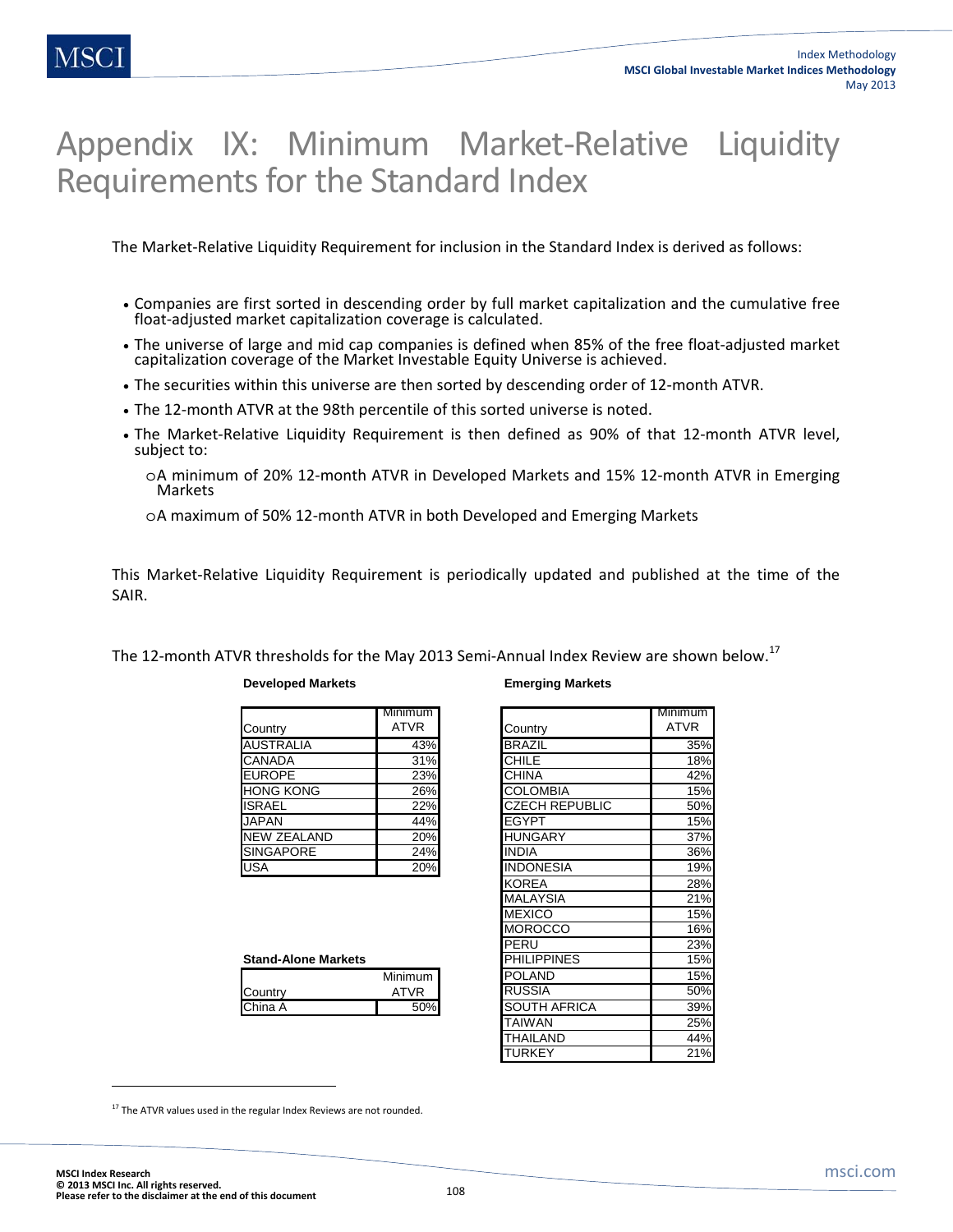# Appendix X: MSCI Frontier Markets Indices Country Classification

The table below provides the country classification in terms of minimum size and liquidity that MSCI uses as basis for the construction and maintenance of the MSCI Frontier Markets Indices.

|                                | <b>Very Low Liquidity</b> | Low Liquidity    | <b>Average Liquidity</b>    |
|--------------------------------|---------------------------|------------------|-----------------------------|
|                                | (2.5% ATVR)               | (5% ATVR)        | (15% ATVR)                  |
|                                |                           |                  | Kuwait                      |
| <b>Larger Frontier Market</b>  |                           |                  | Qatar                       |
|                                |                           |                  | Saudi Arabia*               |
|                                |                           |                  | <b>United Arab Emirates</b> |
|                                | Bahrain                   | Argentina        | Bangladesh                  |
|                                | Bosnia-Herzegovina        | Estonia          | Pakistan                    |
|                                | Botswana                  | Jordan           | Vietnam                     |
|                                | <b>Bulgaria</b>           | Kazakhstan       |                             |
|                                | Croatia                   | Kenya            |                             |
|                                | Ghana                     | <b>Mauritius</b> |                             |
|                                | Jamaica                   | Nigeria          |                             |
| <b>Smaller Frontier Market</b> | Lebanon                   | Oman             |                             |
|                                | Lithuania                 | Romania          |                             |
|                                | Palestine                 | Slovenia         |                             |
|                                | Serbia                    | Tunisia          |                             |
|                                | Sri Lanka                 |                  |                             |
|                                | Trinidad & Tobago         |                  |                             |
|                                | Ukraine                   |                  |                             |
|                                | Zimbabwe                  |                  |                             |

*\* Saudi Arabia is not included in the MSCI Frontier Markets Indices but in the MSCI GCC Countries Domestic Indices*

The categorization is reviewed semi-annually during the May and November Semi-Annual Index Reviews. At the May 2013 Semi-Annual Index Review, Argentina and Oman were reclassified from the Average Liquidity to the Low Liquidity category, and Croatia was reclassified from the Low Liquidity to the Very Low Liquidity category.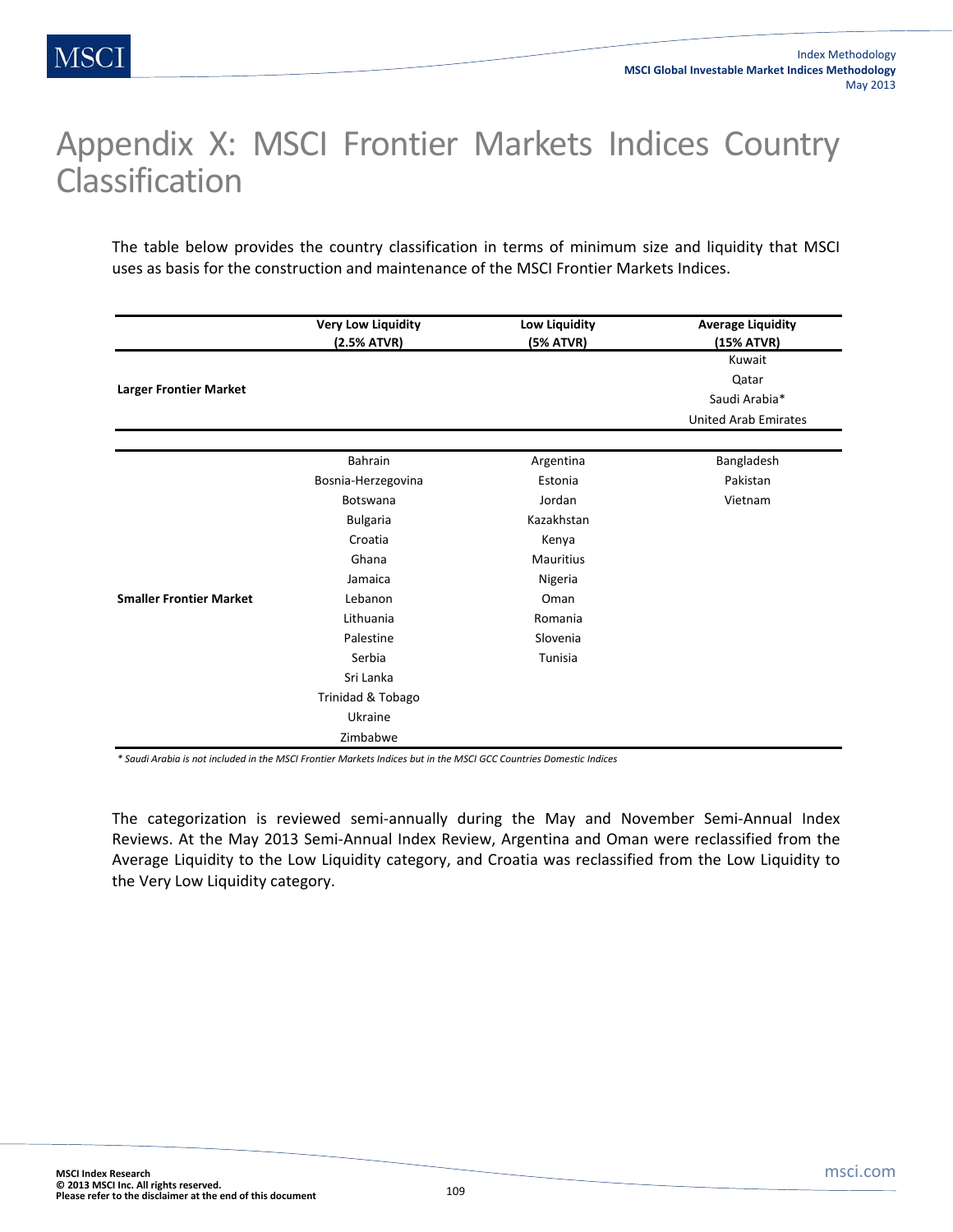# Appendix XI: Transition

MSCI transitioned the current Standard Index, the Small Cap Index and all indices derived from the Standard Index to the Global Investable Market Indices methodology described in this book at the end of May 2008.

All indices that are constructed with the Standard Indices as their basis, such as the GDP-weighted indices, 10/40 Indices and other custom indices, High Dividend Yield Indices, the MSCI Global Value and Growth Indices, etc., continued to be derived from the Standard Indices throughout the transition.

The transition of the MSCI Standard and the MSCI Small Cap Indices to the MSCI Global Investable Market Indices methodology occurred in two phases. The first phase occurred as of the close of November 30, 2007 and the second phase occurred as of the close of May 30, 2008.

All indices derived from the MSCI Standard Indices followed the two phase transition except the MSCI Euro and Pan Euro Indices which were transitioned in one phase in November 2007.

The transition was synchronized for all markets and composites.



During the transition period, MSCI was producing the MSCI Provisional Standard and Provisional Small Cap Indices to assist investors in understanding the changes that would have occurred if the Global Investable Market Indices methodology had been immediately implemented in the current MSCI Standard and Small Cap Indices. The Provisional Indices also provided increased flexibility to current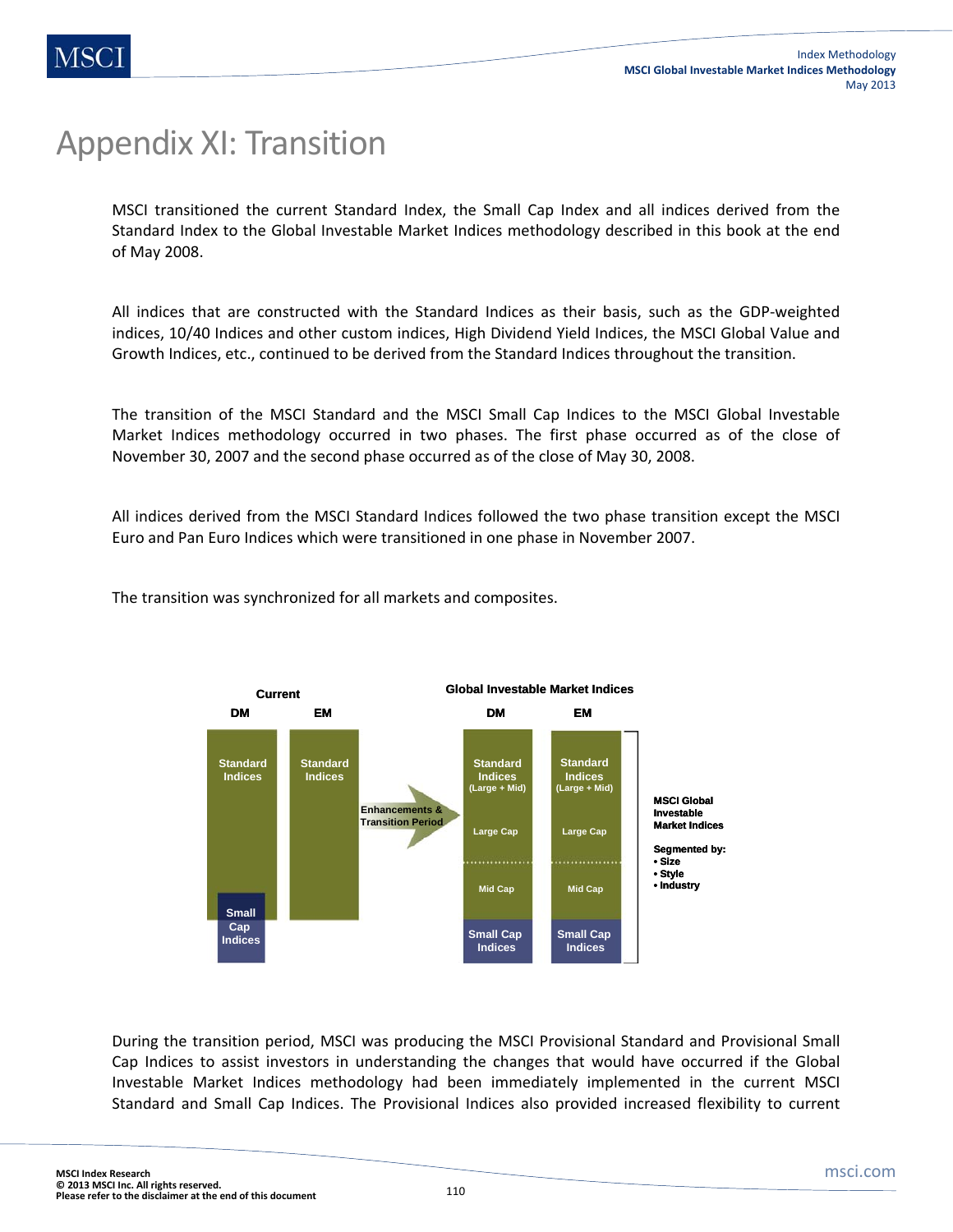investors who wished to transition to the Global Investable Market Indices methodology on their own schedule.

The Provisional Standard and Provisional Small Cap Indices and the new Size-Segment and Style Indices that were created based on this methodology were official MSCI indices and, as such, could be used for a variety of purposes, including as the basis for new investment mandates and for investment vehicles such as passive mutual funds, exchange traded funds and listed and over-the-counter derivative contracts.

### Provisional Indices

Provisional Indices, together with the constituents, could be used by clients who wished to measure their performance against such indices, ahead of MSCI's official implementation schedule. The Provisional Indices and the new Size-Segment and Style Indices were maintained according to the index maintenance principles of the Global Investable Market Indices methodology.

#### **Deriving the Size-Segment Indices at Initial Construction of the Provisional Indices**

In the initial construction of the Provisional Size-Segment Indices, the Segment Number of Companies in each size-segment and the Market Size-Segment Cutoffs was determined as described in section 2 of this methodology book. However, with a view to reducing transition turnover and ongoing turnover, the following additional rules were used at initial construction:

- The Standard Indices targeted market coverage and size integrity as described in Sub-section 2.3.3: Determining the Market Size-Segment Cutoffs and Associated Segment Number of Companies using the 85% ± 5% Market Segment Coverage Range, and specifically aiming at reaching 85%, when possible. However, a Global Minimum Size Range of 0.5 times to 1.05 times the Global Minimum Size Reference, rather than 0.5 times to 1.15, was used for initial construction to limit turnover during the transition, as long as market coverage did not exceed 90%.
- The buffer zones used in maintaining the MSCI Global Investable Market Indices at Semi-Annual Index Reviews were fully populated at initial construction with companies from the current Standard and Small Cap Indices, in order to minimize turnover during the transition. If a company was represented in both the Standard and the Small Cap Index, it was evaluated using the eligibility requirements of the Standard Index only. For details on the application of buffer zones in the assignment of companies to size-segments, please see Sub-section 3.1.5.1: Using Buffer Zones to Manage the Migration of Companies between Size-Segment Indices.
- At initial construction the Market Size-Segment Cutoffs and associated Segment Number of Companies of the Investable Market Segment were derived by including all companies equal to or larger than the Global Minimum Size Reference for this segment.

#### **Publication of Provisional Indices**

In preparation for the transition, as of the close of May 3, 2007, the list of pro forma index constituents under the Global Investable Market Indices methodology for the Provisional MSCI Standard and Small Cap Indices in each market and for all Provisional Indices derived from the Standard indices were made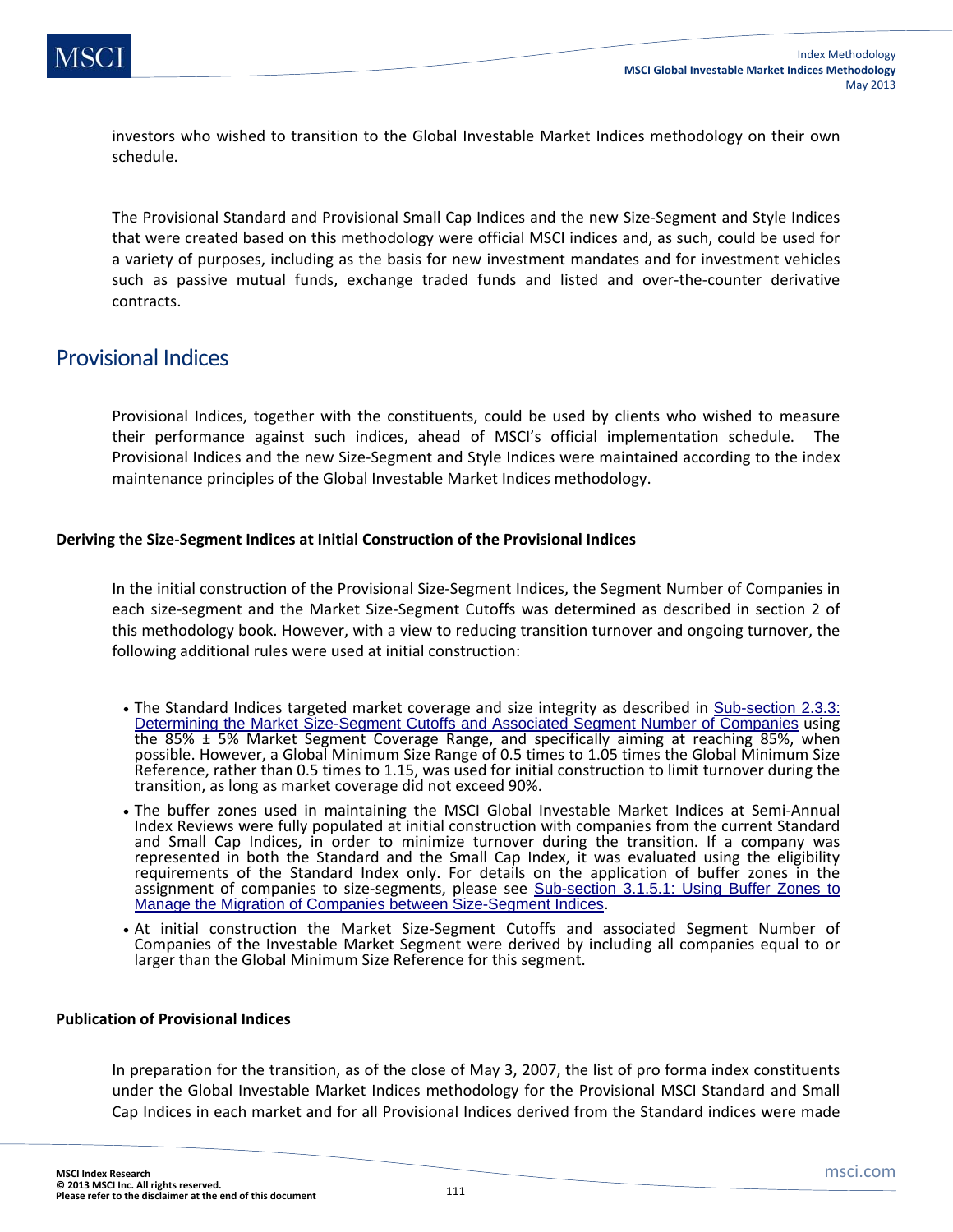available to clients. The Provisional Indices started with a base level of 1000 as of the close of May 31, 2007. All Global Investable Market Indices, including the Provisional Standard and Provisional Small Cap Indices, were calculated as of June 1, 2007 and published daily as of the close of June 5, 2007.

After the May 2008 SAIR, the Provisional Standard and Provisional Small Cap Indices were discontinued.

### Reflecting Constituent Changes in the Standard Indices at the Transition Points

In the first phase of the transition in November 2007:

- After the Provisional Standard Indices were rebalanced as per the SAIR, they were compared to the relevant Standard Indices.
- All companies that were in the Provisional Standard Index but not in the corresponding Standard Index were added to the Standard Index at half of their free float-adjusted market capitalization, and all companies that were not in the Provisional Standard Index but in the corresponding Standard Index were retained in the Standard Index but at only half of their free float-adjusted market capitalization.

In the second and final phase in May 2008:

- The Provisional Standard Indices were rebalanced.
- Any and all differences between the rebalanced Provisional Standard Index and the Standard Index were fully implemented in the Standard Indices.

The transition of the Small Cap Indices was synchronized with the transition of the Standard Indices, following the same timeline and approach.

Index Inclusion Factors were used to manage the indices throughout the transition.

The table below provides some examples of Index Inclusion Factors for companies through the phases of the transition. The index market capitalization of securities was determined as Index Inclusion Factor\*FIF\*Security Full Market Capitalization.

|                              |  |                                               | <b>Phase I</b>                                                                                 |                                                                            |  | <b>Phase II</b>                                                       |                                                               |  |
|------------------------------|--|-----------------------------------------------|------------------------------------------------------------------------------------------------|----------------------------------------------------------------------------|--|-----------------------------------------------------------------------|---------------------------------------------------------------|--|
|                              |  | <b>Current Index</b><br><b>Inclusion Flag</b> | <b>Provisional</b><br><b>Proforma Index</b><br><b>Inclusion Flag</b><br>(November 30,<br>2007) | <b>Standard Proforma</b><br><b>Inclusion Factor</b><br>(November 30, 2007) |  | <b>Provisiona Proformal</b><br>Index Inclusion Flag<br>(May 30, 2008) | Standard (final)<br><b>Inclusion Factor</b><br>(May 30, 2008) |  |
| <b>Existing Constituents</b> |  |                                               |                                                                                                |                                                                            |  |                                                                       |                                                               |  |
| Company A                    |  |                                               |                                                                                                |                                                                            |  |                                                                       |                                                               |  |
| Company B                    |  |                                               |                                                                                                | 0.5                                                                        |  |                                                                       |                                                               |  |
| Company C                    |  |                                               |                                                                                                | 0.5                                                                        |  |                                                                       |                                                               |  |
| Company D                    |  |                                               |                                                                                                |                                                                            |  |                                                                       |                                                               |  |
| <b>New Constituents</b>      |  |                                               |                                                                                                |                                                                            |  |                                                                       |                                                               |  |
| Company E                    |  |                                               |                                                                                                | 0.5                                                                        |  |                                                                       |                                                               |  |
| Company F                    |  |                                               |                                                                                                | 0.5                                                                        |  |                                                                       |                                                               |  |
| Company G                    |  |                                               |                                                                                                |                                                                            |  |                                                                       |                                                               |  |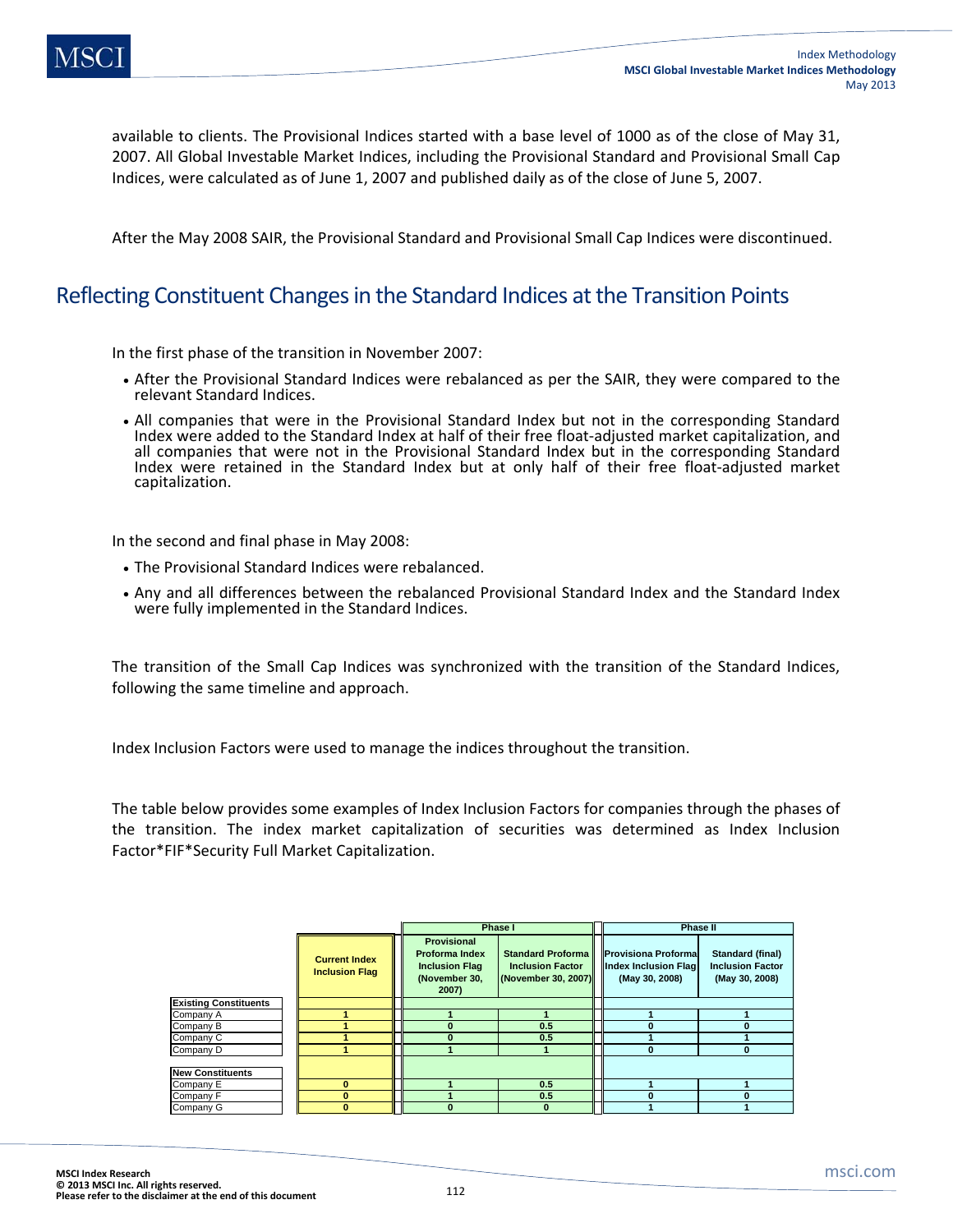For example, say companies A, B, C and D were current constituents of the Standard Index. Company A continued as a constituent of the Standard Index under the Global Investable Market Indices methodology. It had an Index Inclusion Factor of 1 throughout the transition. Company B was not eligible for inclusion in the Standard Index under the Global Investable Market Indices methodology. So, in the first phase, it was marked for removal from the Standard Index and an Index Inclusion Factor of 0.5 was applied to it. In the second phase the Index Inclusion Factor went to 0 indicating removal of the company from the Standard Index. Company C was also identified for removal from the Standard Index and had an Index Inclusion factor of 0.5 in the first phase. But when evaluated at phase 2, it became eligible for inclusion and the Index Inclusion Factor was changed to 1 for the second phase. Company D was retained in the Standard Index when evaluated in the first phase and carried an Index Inclusion Factor of 1 for that phase. But in phase 2, it was no longer eligible for inclusion in the Standard Index and, hence its Index Inclusion Factor was changed to 0.0.

Companies E, F, and G were new constituents that were eligible for inclusion under the Global Investable Market Indices methodology. Company E remained eligible for inclusion to the Standard Index throughout the transition and had an Index Inclusion Factor of 0.5 in the first phase and 1 in the second phase. Company F, was identified as an addition in the first phase, but at the second phase it was no longer eligible for inclusion. Its Index Inclusion Factor of 0.5 in the first phase was therefore changed to 0 in the second phase. Company G was not eligible for inclusion in the first phase and carried an Index Inclusion Factor of 0. But in the second phase, it became eligible for inclusion and its Index Inclusion Factor was reset to 1, indicating full inclusion in the Standard Index.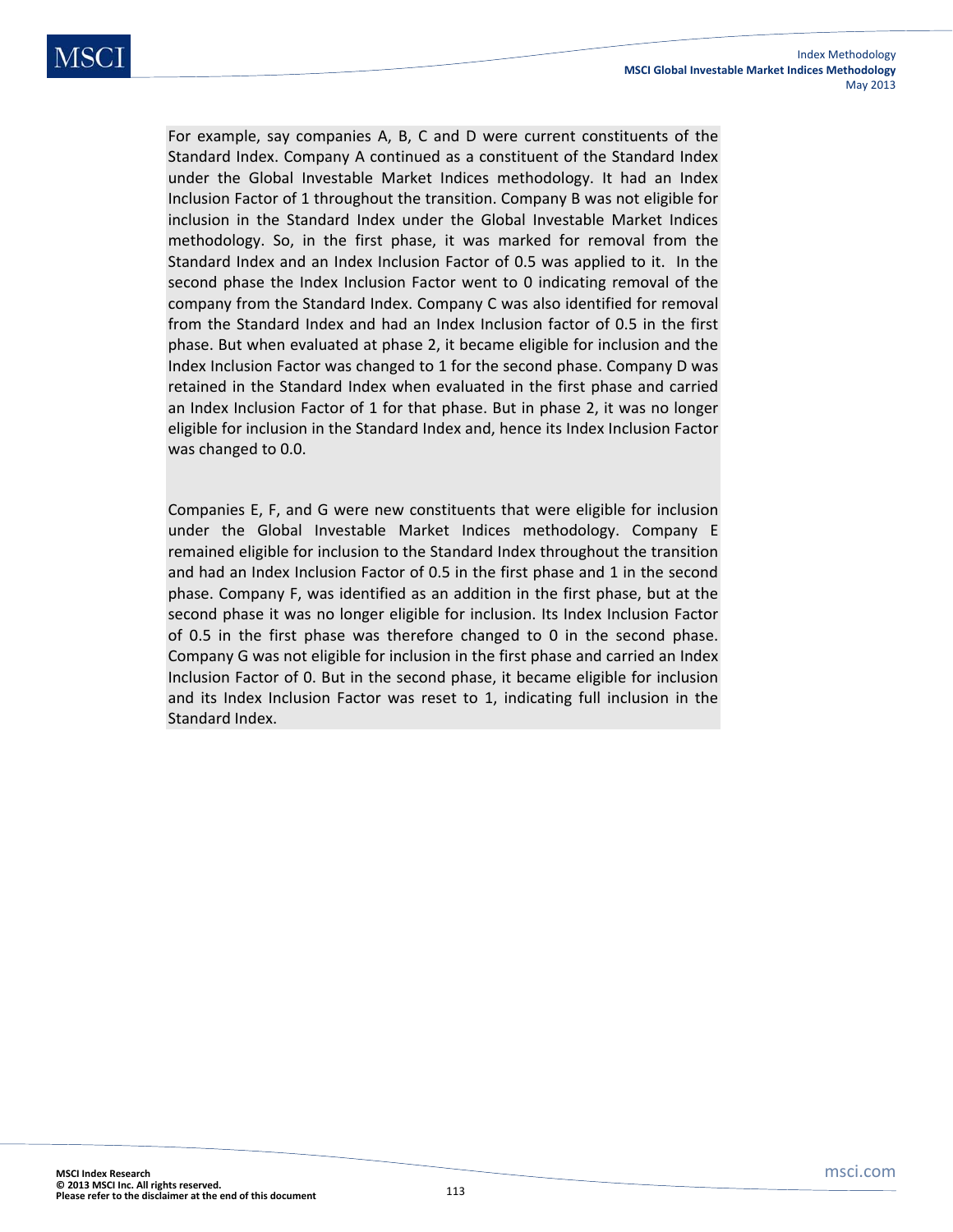### Index Reviews and Treatment of On-Going Market Events During the Transition Period

During the transition period, from May 4, 2007 through May 30, 2008, MSCI was maintaining its schedule of regular index reviews for its Standard and Small Cap Index series. The Provisional Indices and Size-Segment Indices were maintained according to the index maintenance principles of the Global Investable Market Indices methodology.

To minimize changes not related to the transition, all changes in the Standard Indices were coordinated with the Provisional Indices. Only very significant changes in the equity markets and constituents were reflected during the Quarterly Index Reviews for the existing Standard and Small Cap Indices. All new additions of companies to the Provisional Standard Indices resulting from IPOs and the August 2007 and February 2008 QIRs were also included in the Standard Indices at their full free float-adjusted market capitalization.

#### **Ongoing Event Related Changes**

Effective from March 29, 2007 and throughout the transition, the ongoing maintenance of the Standard and Small Cap Indices was made with a view to minimize potential reverse turnover in the indices.

Effective May 4, 2007 all and only securities newly added to the Provisional Standard and Small Cap Indices as a result of ongoing maintenance of corporate events could be added to the Standard and to the Small Cap Indices, respectively. Before May 31, 2007 these were additions to the list of pro-forma constituents of the Provisional Standard and Provisional Small Cap Indices.

#### **May 2007 Annual Full Country Index Review of the Standard Indices and Semi-Annual Index Review of the Small Cap Index**

The changes resulting from the May 2007 Annual Full Country Index Review of the existing Standard Indices were announced on May 3, 2007, earlier than its normal announcement schedule, to coincide with the availability of the pro-forma list of constituents of the MSCI Global Investable Market Indices. Further, in order to minimize reverse turnover, the May 2007 Annual Full Country Index Review for the Standard Indices used the same Global Minimum Size Requirement and other investability requirements that were applied in the construction and maintenance of the Provisional Standard Indices. Only securities that were constituents of the Provisional Standard Indices were added to the Standard Indices to bring the Industry Group representation closer to 85%, if necessary. If an Industry Group was over represented, only companies not included in the Provisional Standard Indices were deleted.

The current Small Cap Indices continued to target securities of companies in the full market capitalization range of USD 200–1,500 million that defines the small cap universe under the current Small Cap Index methodology. The changes resulting from the May 2007 SAIR of the current Small Cap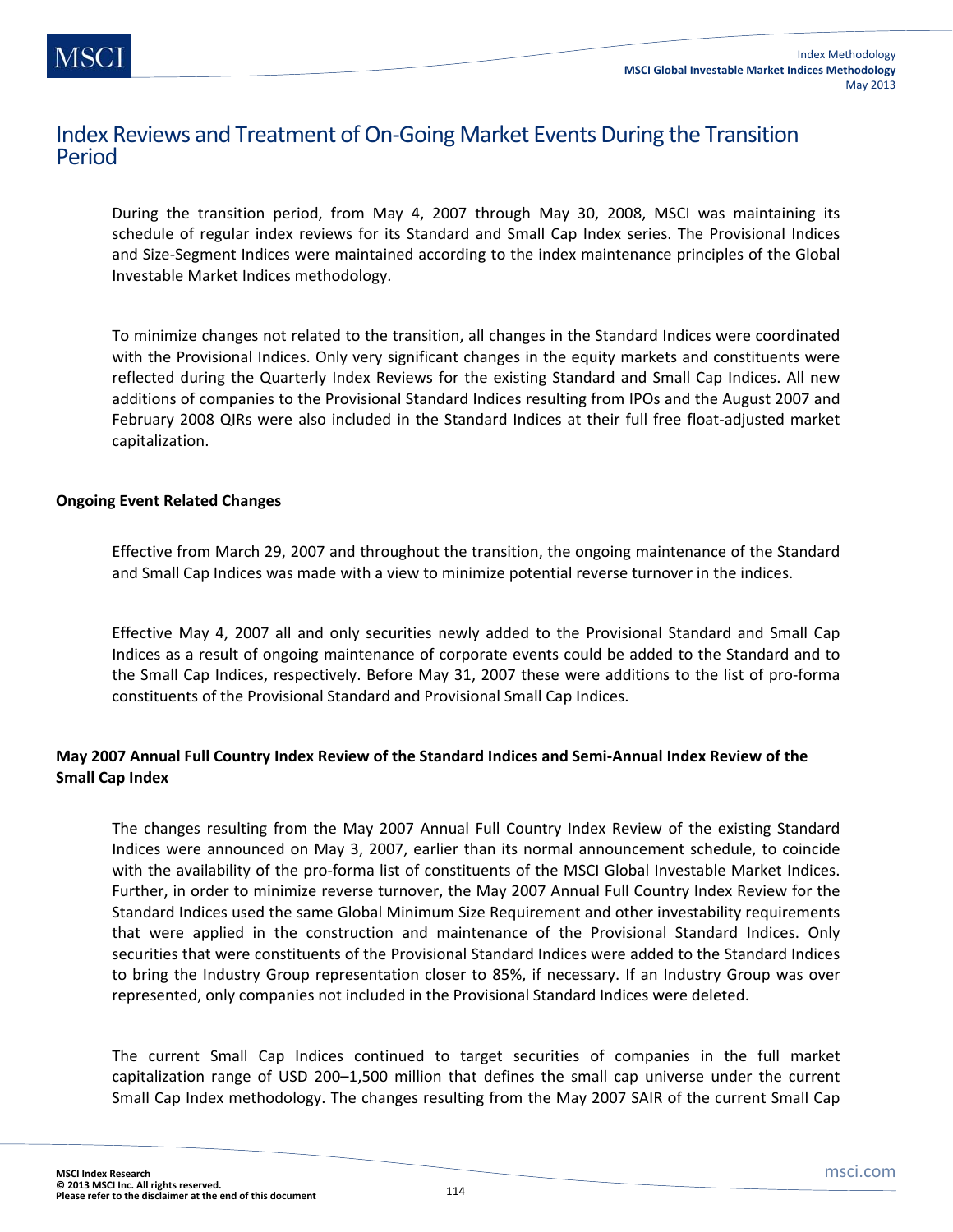Indices were made available on May 3, 2007, along with the final pro forma list of constituents of the MSCI Global Investable Market Indices. In order to minimize reverse turnover, the May 2007 SAIR for the Small Cap Indices used the same Global Minimum Size Requirement and other investability screens that were applied in the construction and maintenance of the Provisional Small Cap Indices. Only securities that were constituents of the Provisional Small Cap Indices were added to the Small Cap Indices to bring the Industry Group representation closer to 40%, if necessary. Potential deletion of a security from the Small Cap Indices due to excessive industry group representation was considered only if it was not a constituent of the Provisional Small Cap Indices.

#### **August 2007 Quarterly Index Review**

In August 2007, the first QIR for the Provisional Standard and Provisional Small Cap Indices was conducted under the principles of the Global Investable Market Indices methodology. Newly eligible companies that were included in the Provisional Standard Indices as a result of the August 2007 QIR were also added to the existing Standard Indices as of the close of August 31, 2007. The migration of companies between the Provisional Standard and Provisional Small Cap Indices was also reflected in the Standard and Small Cap Indices.

#### **November 2007 Semi-Annual Index Review**

The changes in the Standard and Small Cap Indices during the November 2007 Index Review were determined in two steps:

- Identification of the changes resulting from the regular Semi-Annual Index Review and;
- Identification of the additional changes resulting from the first phase of the transition to the Global Investable Market Indices Methodology.

In the first step, MSCI performed the regular Semi-Annual Index Review of the Standard and Small Cap Indices under the principles of the Global Investable Market Indices Methodology, meaning that all changes in the Standard and Small Cap Indices were coordinated with the Semi-Annual Index Review of the Provisional Standard and Provisional Small Cap Indices. Similar to the August 2007 Quarterly Index Review, the additions to and deletions from the Provisional Standard and Provisional Small Cap Indices resulting from the review were fully added to or deleted from the current Standard and Small Cap Indices.

In the second step, MSCI determined the difference in each constituent's free float-adjusted market capitalization between the indices resulting from the first step above and the corresponding Post Semi-Annual Index Review Provisional Standard and Provisional Small Cap Indices. Then, one-half of this difference was added to or deleted from the Standard and Small Cap Indices. This was implemented by applying the Index Inclusion Factor (IIF) of 0.5 to all additions and deletions resulting from the transition.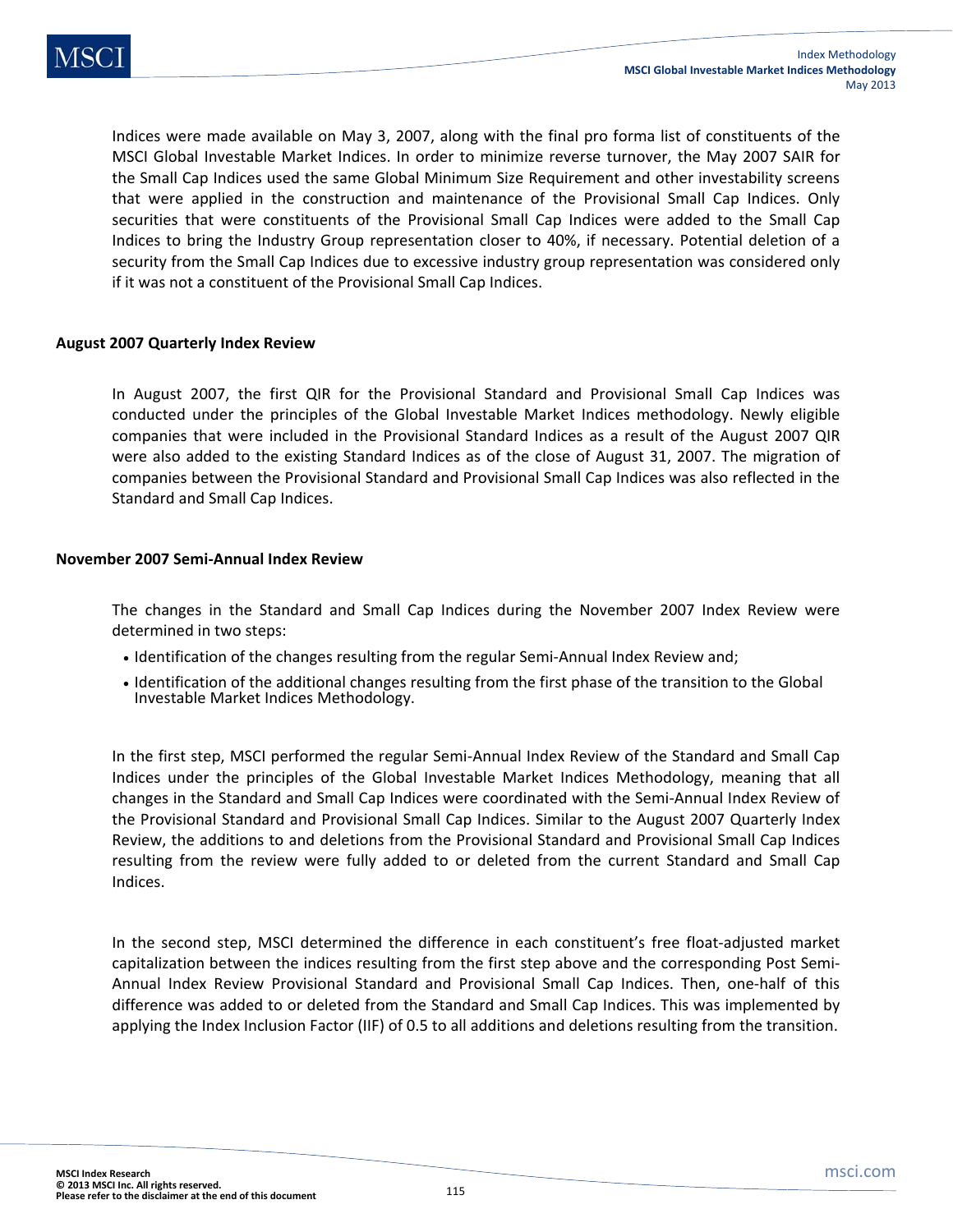

#### **February 2008 Quarterly Index Review**

In February 2008, the second QIR for the Provisional Standard and Provisional Small Cap Indices was conducted under the principles of the Global Investable Market Indices methodology. Newly eligible companies that were included in the Provisional Standard Index as a result of the February 2008 QIR were also added to the Standard Index as of the close of February 29, 2008. The migrations of companies between the Provisional Standard and Provisional Small Cap Indices were also reflected in the Standard and Small Cap Indices.

#### **May 2008 Semi-Annual Index Review**

In May 2008, the second SAIR for the Provisional Standard and Provisional Small Cap Indices was conducted under the principles of the Global Investable Market Indices methodology. The addition or deletion of the remaining difference of the free float-adjusted market capitalization for each constituent was implemented in the Standard and Small Cap Indices as of the close of May 30, 2008. After this, the Provisional Indices were discontinued as of the close of June 30, 2008.

### Transitioning Other Indices

#### **Global Value and Growth Indices**

The Global Value and Growth Indices followed the timeline and implementation of the Standard Indices.

Starting with the first phase of the transition, the style classification of the Provisional MSCI Global Value and Growth Indices prevailed over that of the current Global Value and Growth Indices. Therefore, at the first phase of the transition, the constituents of the existing MSCI Global Value and Growth Indices acquired style inclusion factors derived from the Global Investable Market Indices. In those rare cases where an existing constituent of the current Global Value and Growth Indices were not included in the Global Investable Market Indices, those constituents retained their current style inclusion factors.

#### **Euro and Pan-Euro Indices**

The MSCI Euro and MSCI Pan-Euro Indices are subsets of the Standard MSCI EMU and MSCI Europe Indices, respectively, and aimed to capture 90% of the market capitalization of the broader benchmarks.

The MSCI Euro Pan-Euro methodology evolved to the methodology for the Large Cap Index under the Global Investable Market Indices methodology. Consequently,

• The enhanced MSCI Pan Euro Index became identical to the MSCI Large Cap Europe Index under the MSCI Global Investable Market Indices methodology.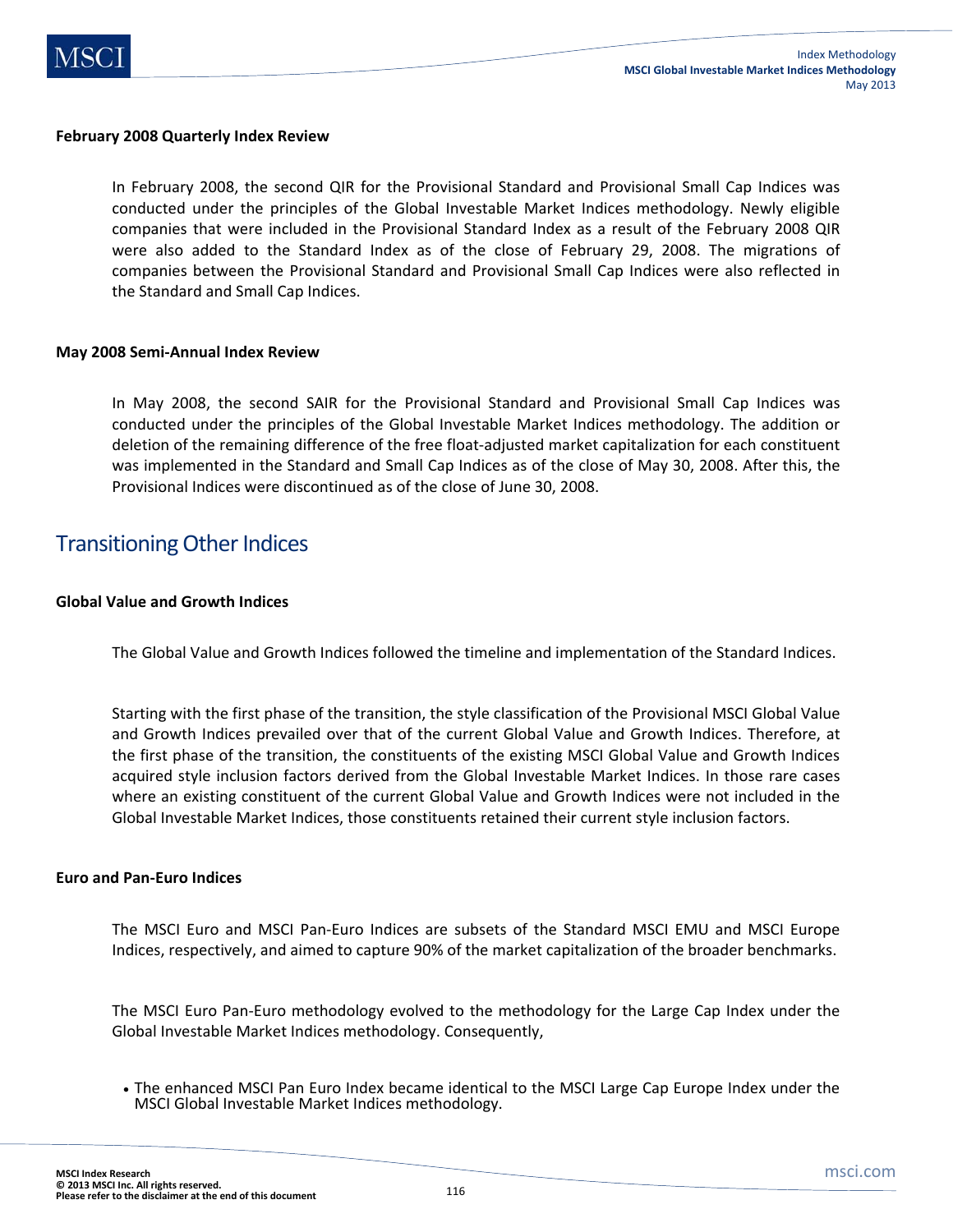• The enhanced MSCI Euro Index became identical to the MSCI Large Cap EMU Index under the MSCI Global Investable Market Indices methodology.

The transition of the MSCI Euro and MSCI Pan-Euro Indices to the Global Investable Market Indices methodology took place in a single phase, as of the close of business on November 30, 2007.

#### **Indices Based on the Standard Indices**

Indices constructed with the Standard Indices as their basis, such as the High Dividend Yield Indices, GDP-weighted indices, 10/40 Indices and other custom indices, continued to be derived from the Standard Indices throughout the transition.

#### **GCC Countries Indices**

MSCI transitioned the current MSCI GCC Countries Indices to the enhanced MSCI GCC Countries Indices Methodology.

The transition of the MSCI GCC Countries Indices to the enhanced MSCI GCC Countries Indices Methodology occurred in one single phase. The transition was implemented as of the close of May 30, 2008.

In order to add transparency to the transition process and to assist clients in planning and implementing their individual transition strategies, MSCI provided Provisional Indices for the MSCI GCC Countries Indices constructed and maintained according to the enhanced MSCI GCC Countries Indices Methodology.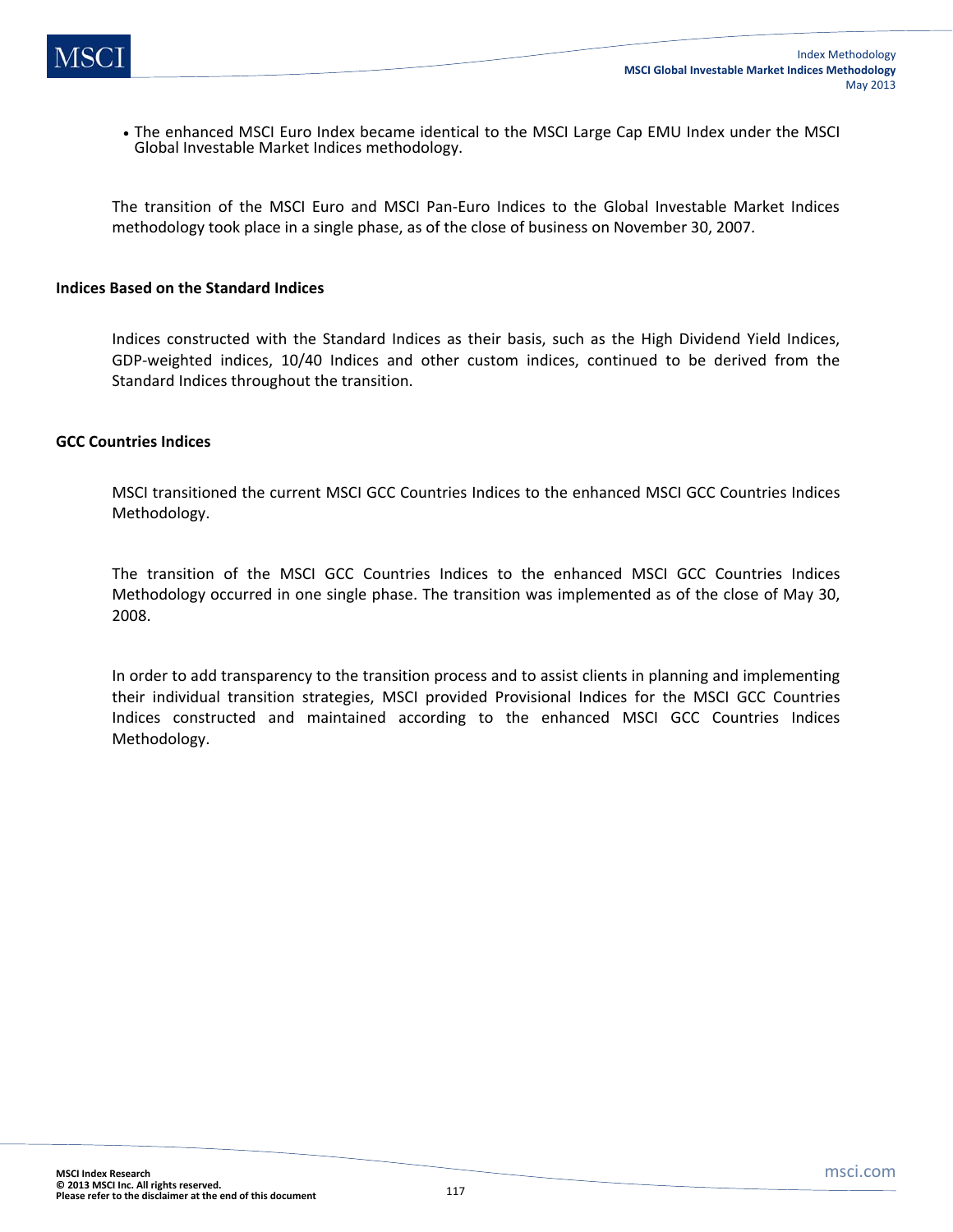# Summary Transition Timeline

The transition time line for the Standard Index (and Small Cap Index) is as shown below.

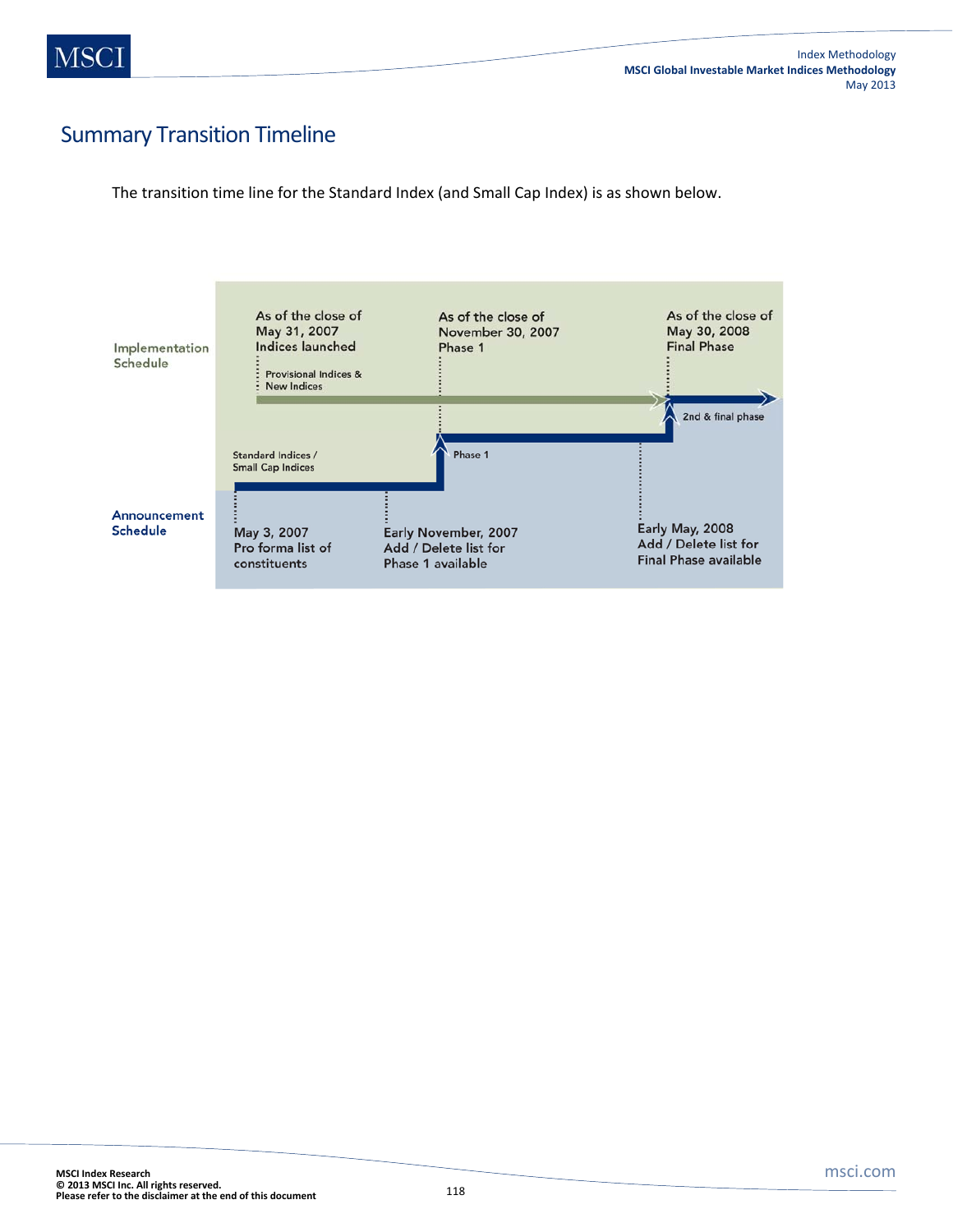#### Summary Transition Time Line

| Date                                      | <b>Provisional/New</b>                                                                                                                                                                                                                                     | <b>Standard &amp; Small Cap</b>                                                                                                                         |
|-------------------------------------------|------------------------------------------------------------------------------------------------------------------------------------------------------------------------------------------------------------------------------------------------------------|---------------------------------------------------------------------------------------------------------------------------------------------------------|
| March 28, 2007                            | Final MSCI Global Investable Market Indices methodology<br>was announced.                                                                                                                                                                                  | No impact.                                                                                                                                              |
| May Annual Index Review                   | Initial construction based on data used in Standard and<br>Small Cap Index Review, including population of the<br>buffers.                                                                                                                                 | Regular Annual Index Review of the Current Standard Index., taking into<br>account new minimum size requirements.                                       |
|                                           |                                                                                                                                                                                                                                                            | Regular SAIR of the Current Small Cap Index.                                                                                                            |
|                                           |                                                                                                                                                                                                                                                            | Corporate events, IPOs and other new company additions treated in<br>accordance with the current index methodology.                                     |
| May 3, 2007                               | List of index constituents for Provisional Standard and<br>Provisional Small Cap Indices, under the Global Investable<br>Market Indices methodology for each of the MSCI<br>Provisional Standard and Provisional Small Cap Indices,<br>was made available. | Results of May Annual Index Review were announced.                                                                                                      |
| May 31, 2007                              | Provisional Indices start with a base level of 1000 as of<br>the close of May 31, 2007 and calculation began                                                                                                                                               | Annual Index Review changes became effective.                                                                                                           |
| June 5, 2007                              | Start of daily publication of the Provisional Standard and<br>Provisional Small Cap Indices.                                                                                                                                                               | No impact.                                                                                                                                              |
|                                           | New Large Cap, Mid Cap, and Investable Market Indices<br>also published.                                                                                                                                                                                   |                                                                                                                                                         |
| August 2007                               | QIR of the Provisional and new indices using buffers<br>zones, updates of NOS, FIFs, IPO and newly eligible<br>companies inclusions, etc.                                                                                                                  | QIR of the current Standard and Small Cap Indices reflecting changes in<br>NOS, FIF, etc.                                                               |
|                                           |                                                                                                                                                                                                                                                            | Addition of IPOs and newly eligible companies to the Provisional<br>Standard Index Series were reflected in the Standard Index at their full<br>weight. |
|                                           |                                                                                                                                                                                                                                                            | Migrations between the Provisional Standard and Provisional Small Cap<br>Indices were also reflected in the Standard and Small Cap Indices.             |
| November 2007                             | SAIR for Provisional and Size-Segment Indices.                                                                                                                                                                                                             | First phase of the transition included in QIR for Standard Indices and<br>SAIR for Small Cap Indices.                                                   |
| November 30, 2007                         | Rebalanced Provisional Indices implemented.                                                                                                                                                                                                                | Partially transitioned Standard and Small Cap Indices implemented.                                                                                      |
| February 2008                             | QIR of Provisional and new Size-Segment Indices using<br>buffers, updates of NOS, IPO inclusions, etc.                                                                                                                                                     | QIR of the current Standard and Small Cap Indices reflecting changes in<br>NOS, FIF etc.                                                                |
|                                           |                                                                                                                                                                                                                                                            | Addition of IPOs and newly eligible companies to the Provisional<br>Standard Index Series were reflected in the Standard Index at their full<br>weight. |
|                                           |                                                                                                                                                                                                                                                            | Migrations between the Provisional Standard and Provisional Small Cap<br>Indices were also reflected in the Standard and Small Cap Indices.             |
| May 2008 SAIR and<br><b>Annual Review</b> | SAIR for Provisional and Size-Segment Indices.                                                                                                                                                                                                             | Second and final phase of the transition included in May Annual Index<br>Review for Standard Indices and SAIR for Small Cap Indices.                    |
| May 30, 2008                              |                                                                                                                                                                                                                                                            | Fully transitioned Standard and Small Cap Indices implemented.                                                                                          |
| After June 1, 2008                        | Provisional Indices discontinued.                                                                                                                                                                                                                          | All MSCI global equity indices operate under Global Investable Market<br>Indices methodology.                                                           |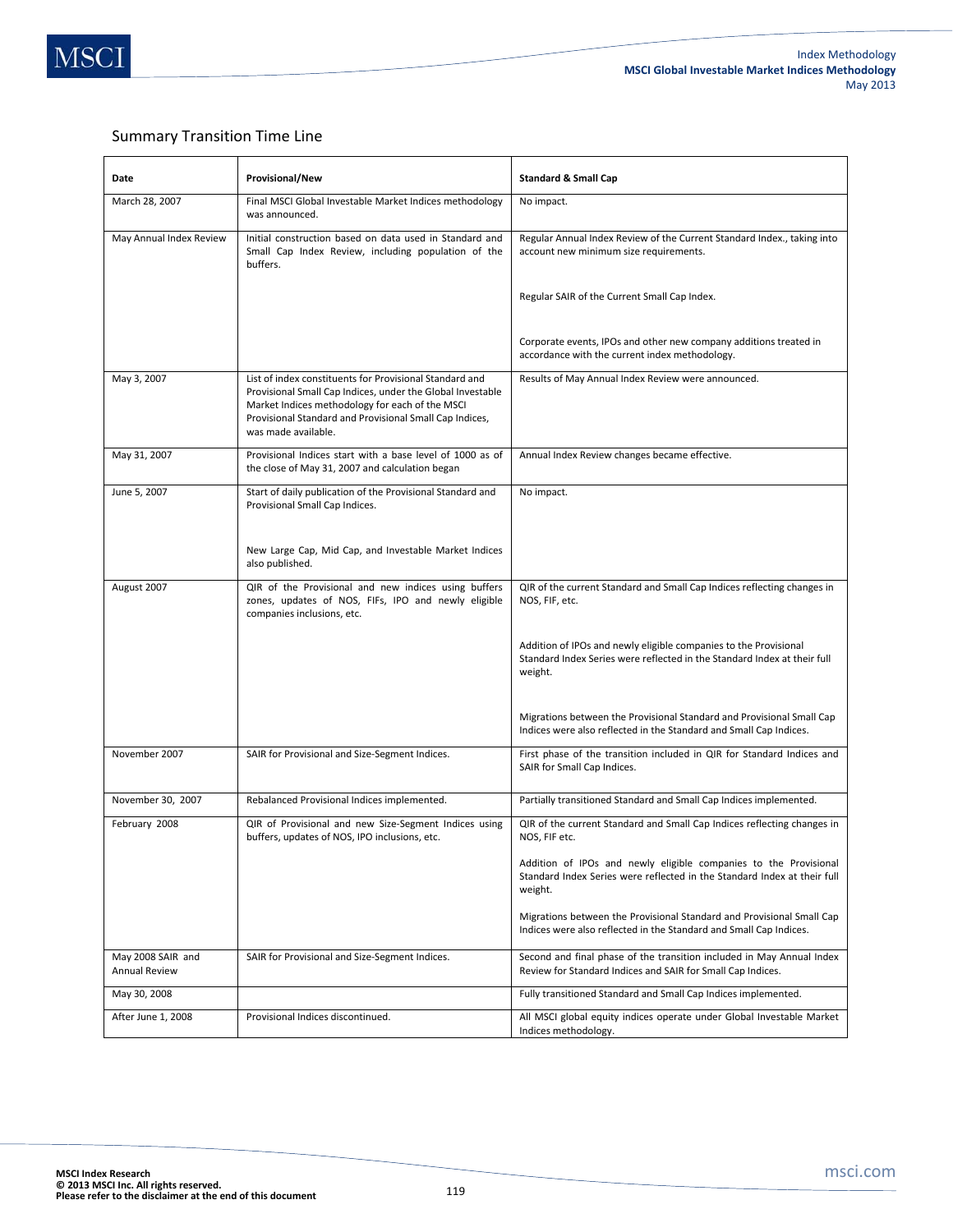# Appendix XII: Transition of MSCI China A Index

MSCI will transition the current MSCI China A Index to the MSCI Global Investable Market Indices (GIMI) methodology in two phases coinciding with the August 2009 Quarterly Index Review and the November 2009 Semi-Annual Index Review.

- First phase of the transition coinciding with the August 2009 Quarterly Index Review:
	- The enhanced MSCI China A Index would be rebalanced as per the GIMI Methodology and compared to the current MSCI China A Index.
	- All companies that would be in the enhanced MSCI China A Index but not in the current MSCI China A Index would be added to the current MSCI China A Index at half of their free floatadjusted market capitalization, and all companies that would not be in the enhanced MSCI China A Index but in the current MSCI China A Index would be retained in the current MSCI China A Index but at only half of their free float-adjusted market capitalization.
- Second phase of the transition coinciding with the November 2009 Semi-Annual Index Review:
	- The enhanced MSCI China A Index would be rebalanced.
	- All differences between the rebalanced enhanced MSCI China A Index and the current MSCI China A Index would be fully implemented in the current MSCI China A Index.

#### **Methodology Adaptations Specific to the MSCI China A Index**

The MSCI China A Index shares a methodology similar to that of the MSCI Global Investable Market Indices, with the following methodology adaptations:

#### **Equity Universe:**

For the MSCI China A Index, the universe is defined as all China A shares listed on the Shanghai and Shenzhen Stock Exchanges. In general, all listed equity securities, or listed securities that exhibit characteristics of equity securities, except investment trusts, mutual funds and equity derivatives, are eligible for inclusion in the universe. Securities with a "ST" or "\*ST" status are excluded from the Equity Universe. In general, MSCI will delete such securities from the MSCI China A Index as of the close of the last business day of each month following the assignment of a "ST" or "\*ST" status, with at least two full business days notice.

#### **Equity Universe Minimum Size:**

The Equity Universe Minimum Size applied to the MSCI China A Index is based on the Global Minimum Size Reference of the Emerging Markets under the MSCI Global Investable Market Indices Methodology.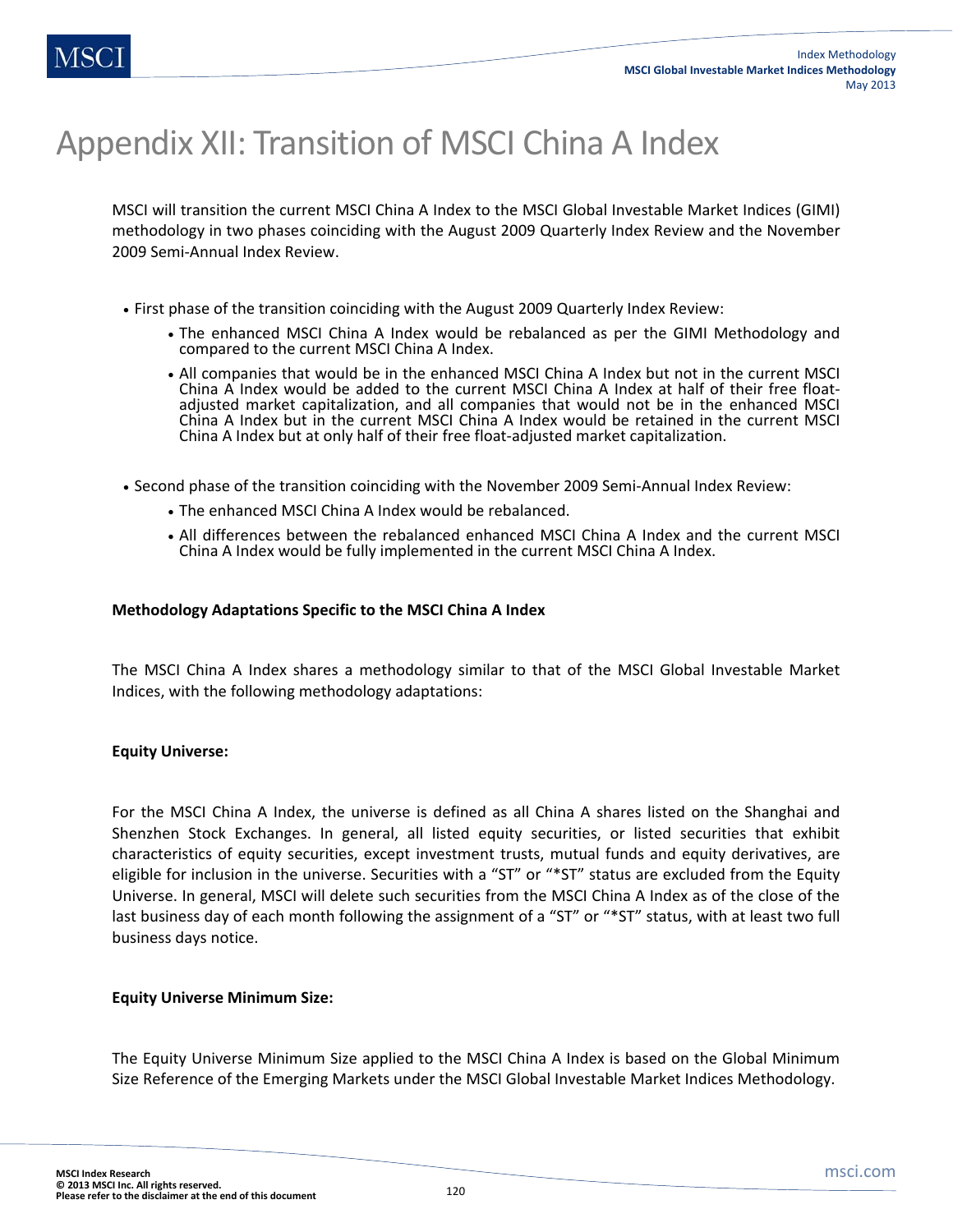

#### **Assigning a Free Float-Adjustment Factor:**

MSCI defines the free float of a China A security as the proportion of tradable shares outstanding that are deemed to be available for purchase in the public equity markets by domestic investors. In practice, limitations on free float available to domestic investors also include strategic and other shareholdings that are not considered part of available free float.

MSCI free float-adjusts the market capitalization of each security using an adjustment factor referred to as the Domestic Inclusion Factor (DIF).

#### **Index Inclusion Factor:**

Index Inclusion Factors will be used to manage the indices throughout the transition.

The table below provides some examples of Index Inclusion Factors for companies through the phases of the transition. The index market capitalization of securities will be determined as Index Inclusion Factor\*DIF\*Security Full Market Capitalization.

|                              |                                               | Phase I                                                             |                                                                          |  | <b>Phase II</b>                                                |                                                                            |
|------------------------------|-----------------------------------------------|---------------------------------------------------------------------|--------------------------------------------------------------------------|--|----------------------------------------------------------------|----------------------------------------------------------------------------|
|                              | <b>Current Index</b><br><b>Inclusion Flag</b> | <b>Proforma Index</b><br><b>Inclusion Flag</b><br>(August 31, 2009) | <b>Standard Proforma</b><br><b>Inclusion Factor</b><br>(August 31, 2009) |  | Proforma Index<br><b>Inclusion Flag</b><br>(November 30, 2009) | <b>Standard Proforma</b><br><b>Inclusion Factor</b><br>(November 30, 2009) |
| <b>Existing Constituents</b> |                                               |                                                                     |                                                                          |  |                                                                |                                                                            |
| Company A                    |                                               |                                                                     |                                                                          |  |                                                                |                                                                            |
| Company B                    |                                               | $\Omega$                                                            | 0.5                                                                      |  | <sup>n</sup>                                                   | $\mathbf{0}$                                                               |
| Com pany C                   |                                               | $\Omega$                                                            | 0.5                                                                      |  |                                                                |                                                                            |
| Company D                    |                                               |                                                                     |                                                                          |  | $\Omega$                                                       | $\mathbf{0}$                                                               |
|                              |                                               |                                                                     |                                                                          |  |                                                                |                                                                            |
| <b>New Constituents</b>      |                                               |                                                                     |                                                                          |  |                                                                |                                                                            |
| Company E                    | $\Omega$                                      |                                                                     | 0.5                                                                      |  |                                                                |                                                                            |
| Company F                    |                                               |                                                                     | 0.5                                                                      |  |                                                                |                                                                            |
| Company G                    | 0                                             | 0                                                                   | $\mathbf{0}$                                                             |  |                                                                |                                                                            |

For example, say companies A, B, C and D are current constituents of the MSCI China A Index. Company A continues as a constituent of the MSCI China A Index under the MSCI GIMI methodology. It will have an Index Inclusion Factor of 1 throughout the transition. Whereas Company B is not eligible for inclusion in the MSCI China A Index under the GIMI methodology. It will be marked for removal from the MSCI China A Index and an Index Inclusion Factor of 0.5 will be applied to it during the first phase of transition. In the second phase the Index Inclusion Factor will be reduced to 0 indicating a complete removal of the company from the MSCI China A Index. In another case, company C is identified for removal from the MSCI China A Index under the MSCI GIMI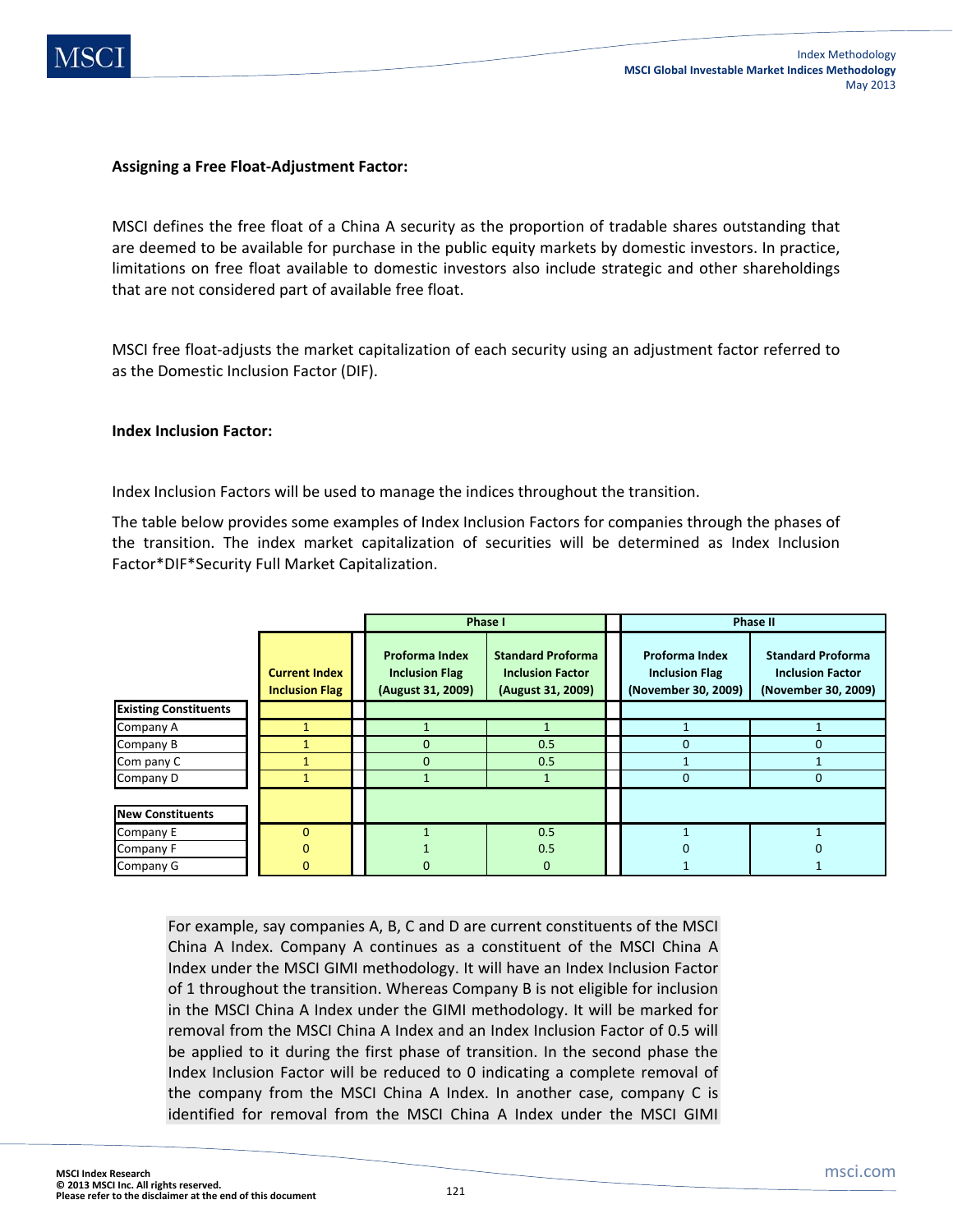methodology but when it is evaluated at phase two and it becomes eligible for inclusion. In this case, the Index Inclusion Factor of company C for the first phase and second phase will be 0.5 and 1 respectively. Next, company D qualifies to remain in the MSCI China A Index in the first phase but fails to qualify for inclusion in the second phase, the Index Inclusion Factor will be 1 for the first phase and 0 for the second phase.

Moving on to company E, F and G which are not current constituents of the MSCI China A Index. Company E qualifies for inclusion to the MSCI China A Index throughout the transition. It will have an Index Inclusion Factor of 0.5 in the first phase and 1 in the second phase. Next, company F is identified as a new addition in the first phase, but fails to qualify to remain in the index in the second phase. Its Index Inclusion Factor of 0.5 in the first phase will be changed to 0 in the second phase. Lastly, company G is not eligible for inclusion in the first phase but subsequently becomes eligible for inclusion in the in the second phase, its Index Inclusion Factor will be 0 for the first phase and 1 in second phase.

#### **Treatment of Suspensions:**

Existing MSCI China A Investable Market Index constituents that are suspended from trading for more than 120 business days will be deleted during regular index reviews at the lowest prices (unit or fraction of the currency) at which a security can trade on a given exchange.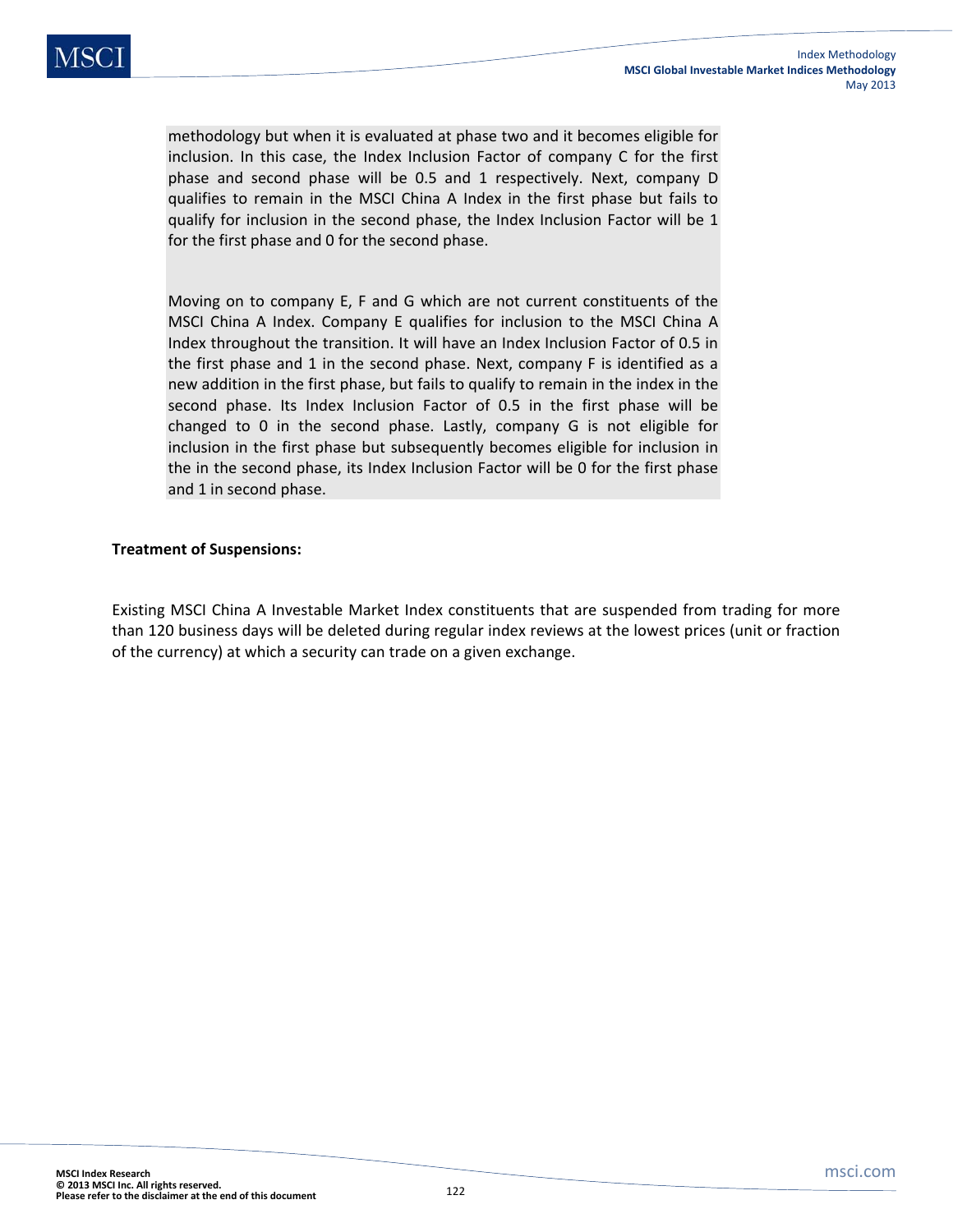# Appendix XIII: MSCI DR Indices

### **Constructing the MSCI DR Indices**

The MSCI DR Indices are constructed by substituting the constituents of the corresponding MSCI Standard Indices (herein, "Parent Indices") with liquid Depositary Receipts (DR) for each constituent. Only level II and level III American Depositary Receipts (ADR) listed on the New York Stock Exchange or the NASDAQ, Global Depositary Receipts (GDR) as well as ADRs listed on the London Stock Exchange are eligible for inclusion in the MSCI DR Indices. DRs are deemed liquid if their ATVR is 15% or above. If more than one DR exists for a constituent, the most liquid listing will be included in the MSCI DR Index.

Constituents of the Parent Indices without DR listings are excluded from the MSCI DR Indices.

#### **Maintaining the MSCI DR Indices**

#### Number of Shares (NOS) and Foreign Inclusion Factors (FIF) used for DRs in the MSCI DR Indices

The NOS of the DRs in the MSCI DR Indices is based on the maximum DRs that could be issued by dividing the number of shares of the Parent Index by the DR ratio (ratio between the common shares and the DRs). The purpose of this is to allow the DR to reflect accurately the full market capitalization of the company in the DR Indices.

The FIF is the same as the Parent Index constituent´s FIF in order to reflect accurately the free-float adjusted market capitalization of the security.

#### Quarterly Listing Reviews

There is a Quarterly Listing Review, which coincides with the regular Quarterly and Semi-Annual Index Reviews of the Parent Indices. At each Quarterly Listing Review, all listings for all constituents of the Parent Index are examined. If a new liquid DR for a current constituent of the Parent Index, which is not a constituent of the MSCI DR Index, is identified, it is added to the MSCI DR Index as part of the Review. The DR must be listed and trading for at least three months before being added to the MSCI DR Index.

Constituents of the MSCI DR Indices with an ATVR below 10% will be excluded from the MSCI DR Indices as part of the Quarterly Listing Review.

All constituents deleted from the Parent Indices resulting from either Quarterly Index Reviews or Semi-Annual Index Reviews will be simultaneously deleted from the MSCI DR Indices, provided the asset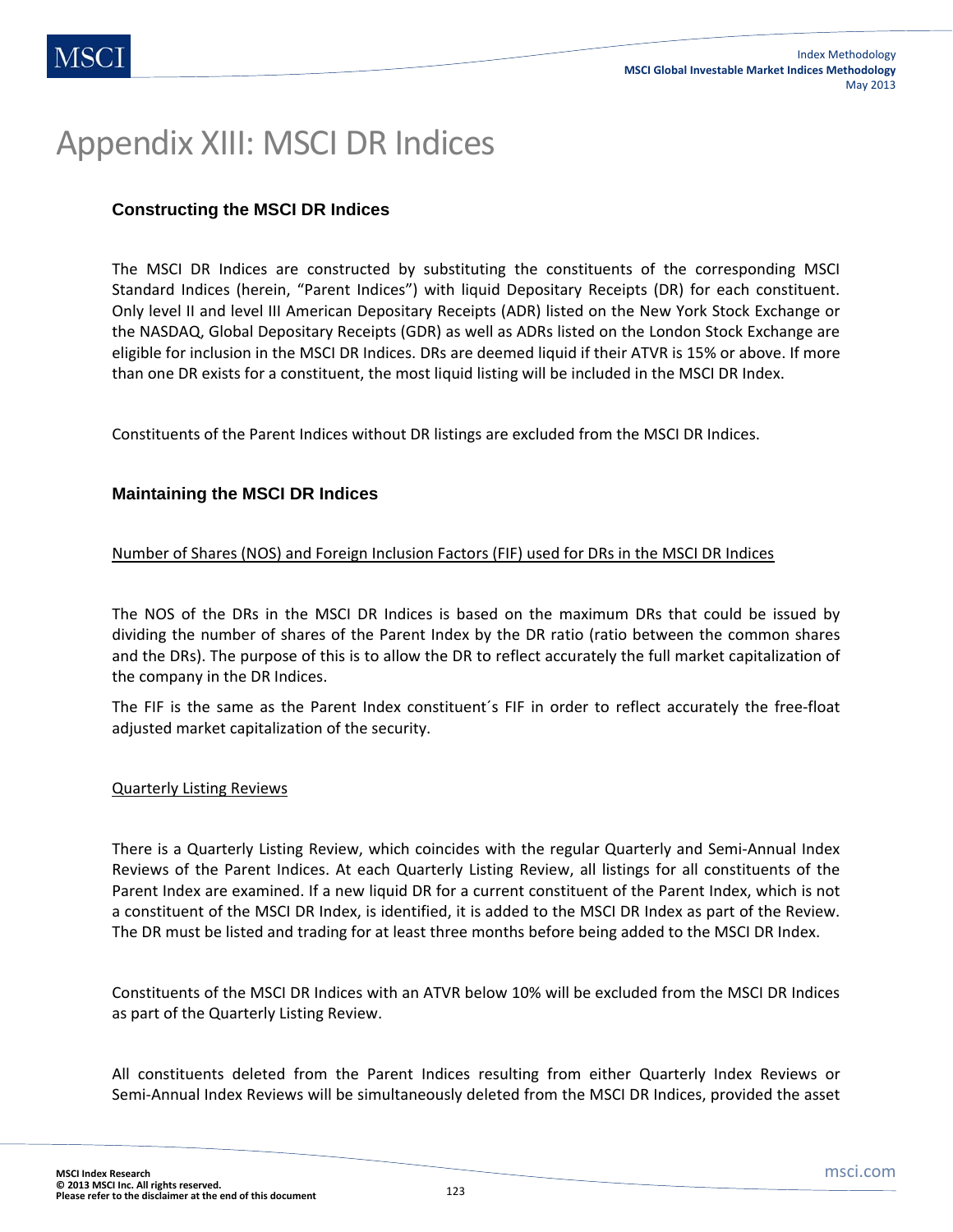was included in the MSCI DR Indices. Additions to the Parent Indices will be added to the corresponding MSCI DR Indices only if they meet the liquidity and seasoning requirements.

#### Quarterly and Semi-Annual Index Review of Changes in NOS and in FIF

Updates in NOS and FIF to the Parent Indices will be applied simultaneously to the corresponding DRs adjusted by the respective DR ratio.

#### Ongoing Event Related Changes

The implementation in the MSCI DR Indices of changes in security level information, such as FIF and NOS, as a result of corporate events generally mirror the implementation of these events in the Parent Indices. This rule will normally apply to deletions, changes in the number of shares and FIFs, of securities due to mergers and acquisitions, conversion of shares, or share placements and offerings.

For rights issues opened only to local shareholders, MSCI will not apply a Price Adjustment Factor (PAF) to the market price of the DR, but will increase the number of shares of the DR simultaneously with the change for the Parent Indices, in order to keep the DR ratio constant.

Corporate actions such as splits, reverse splits, consolidations, stock dividends, and spin offs which affect the Parent Indices and its DRs may occur either at the same time or at different times due to, for example, differences in operational procedures in the stock exchanges of the DR and the underlying security. Therefore, MSCI will take the ex-date provided by the corresponding Stock Exchange of both the parent and the DR.

In the case of a stock split involving a change in the DR ratio, it might result only in a change in the number of shares and a PAF for the parent and not for the DR or vice versa.

Despite the full replication of the event maintenance, the impact of a given event on the Parent Index and on the DR Index may be different as a result of potential price discrepancies between respective listings at the time of the implementation of the event.

#### Additions and Deletions due to Corporate Events

For a constituent added to a Parent Index following a corporate event, the most liquid DR for such constituent will be eligible for inclusion in the respective MSCI DR Index at the next regularly scheduled Quarterly Index Review or Semi-Annual Index Review, provided it meets all index inclusion requirements.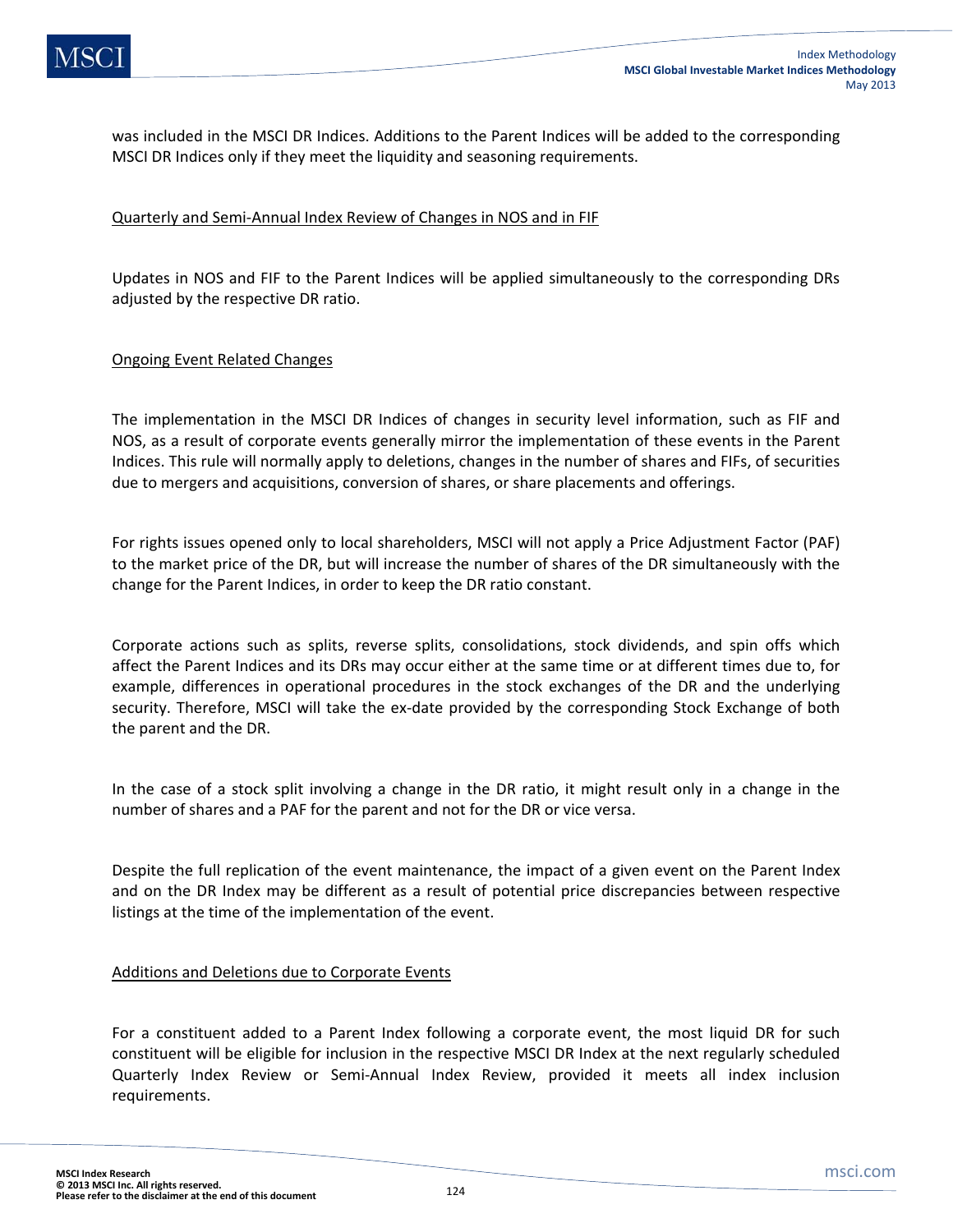A constituent deleted from a Parent Index following a corporate event will be simultaneously deleted from the corresponding MSCI DR Index, provided the corresponding DR listing was included in the MSCI DR Index.

#### IPOs

DRs of IPOs which are significant in size and included early in the MSCI Global Standard Indices according to Sub-section 3.3.4.1, will be simultaneously included in the MSCI DR Indices.

#### **Dividend Reinvestment for DRs Indices**

As per the MSCI Index Calculation Methodology, cash dividends paid to DR constituents are reinvested in the MSCI DR indices on the ex-date of the DR dividend.

#### Withholding tax

MSCI uses companies' country of incorporation of the Parent Indices to determine the relevant dividend withholding tax rate applied to the DR in calculating the gross and net dividends. Consequently, for DR the withholding tax rates will be the same one used for the Parent Indices.

#### Dividend Fees Payable by DR Holders

Normally a dividend fee is applied to dividends paid by DRs. This fee is an administrative cost associated with processing the dividend and it is a standard practice for depositary banks to charge it to the DR shareholders. MSCI does not take into account this dividend fee amount in the calculation of gross and net dividends.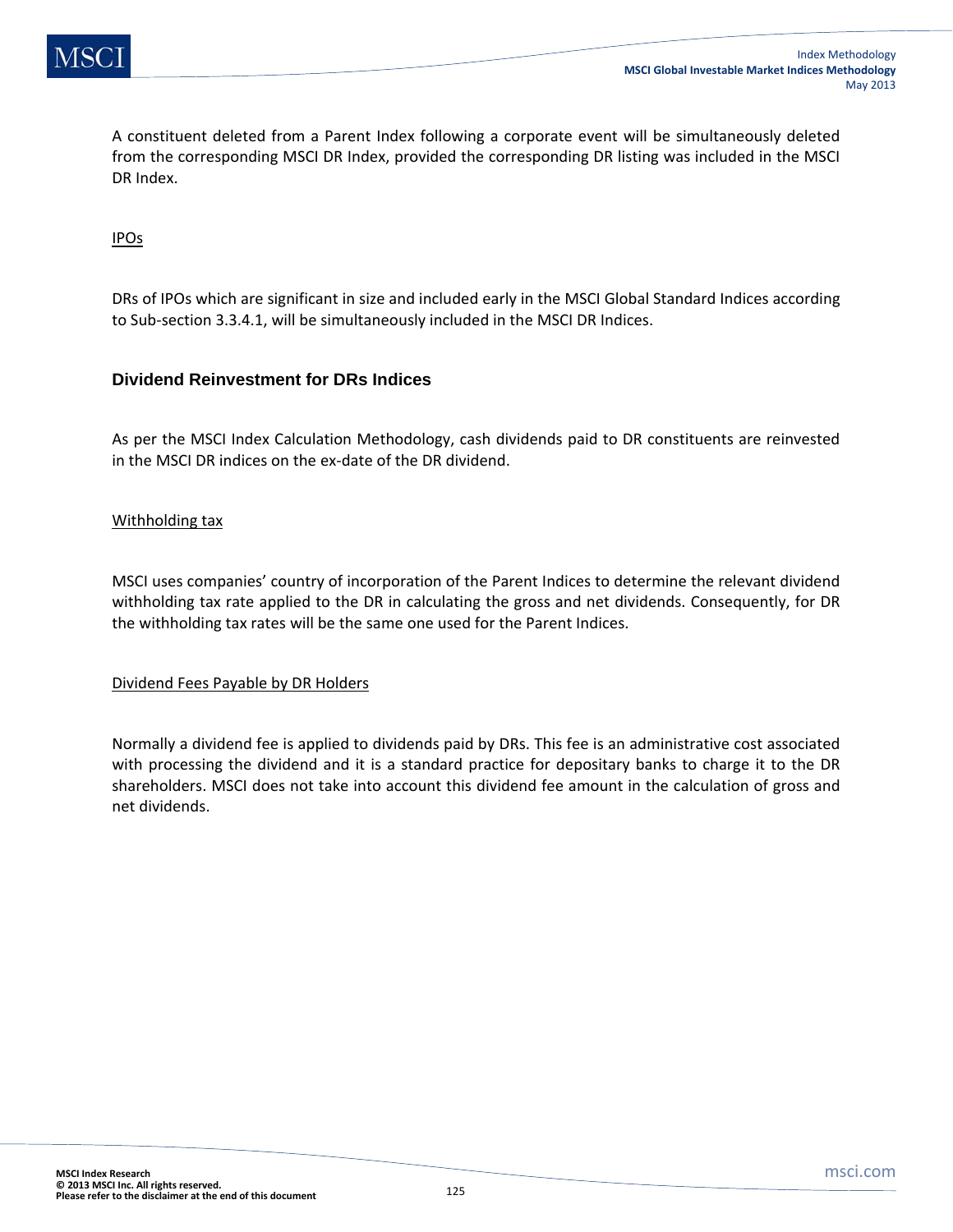#### **The following sections have been modified since November 2012:**

- 3.2.3. Quarterly Index Review of Changes in FIFs
	- Update of the footnote on page 46
- 3.3.3.3 Early Inclusion of Non-Index Constituents
	- Update of the last paragraph on page 52
- 3.3.4.1 IPOs and Other Early Inclusions
	- Update on pages 54 and 55. The same update was applied to pages 38 and 46
- 3.3.5 Corporate Events Affecting the Index Review
	- Update on page 55

Appendix III: Country Classification of Securities

- Update of the last paragraph on page 80
- Update on Russia on page 80

#### **The following sections have been modified since February 2013:**

- 2.2.5 Minimum Length of Trading Requirements
	- Update last paragraph of section
- 3.2.3 Quarterly index Review of Changes in FIFs
	- New paragraph end of section
- 3.2.4 Quarterly index Review of Changes changes in the Number of Shares (NOS)
	- New paragraph end of section
- 3.3.3.2 Changes in Size or Style Segment Classification as a Result of a Large Corporate Event
	- Update on page 51
- 3.3.3.3 Early Inclusion of Non-Index Constituents
	- Updates on page 52
- 3.3.4.1 IPOs and Other Early Inclusions
	- Updates on page 55
- 5.1.1 Updating MSCI Frontier Markets Index Coverage
	- New second paragraph
- 5.1.2 Standalone Country Indices
	- New section
- 5.2.2 Categorization of Frontier Markets into very low, low or average liquidity markets
	- Updates on page 68